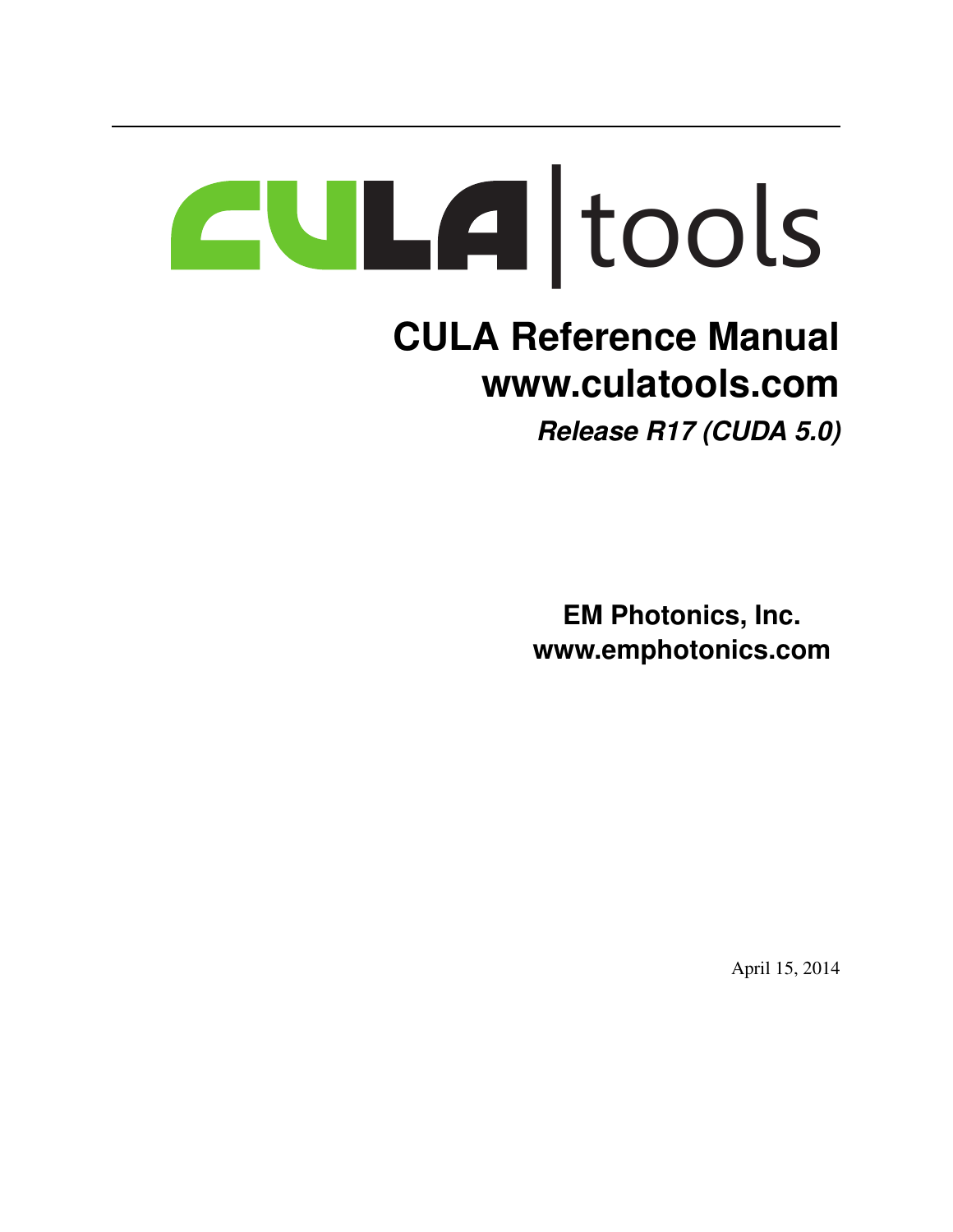# **CONTENTS**

| <b>Conventions</b><br>$\overline{2}$<br>2.1<br>2.2<br>2.3<br>2.4<br><b>Framework Functions</b><br>3<br>3.1<br>3.2<br>3.3<br>3.4<br>3.5<br>3.6<br>3.7<br>culaFreeBuffers<br>3.8<br>3.9<br>3.10<br>3.11<br>3.12<br>3.13<br>3.14<br>3.15<br>3.16<br>3.17<br>3.18<br>3.19<br>3.20<br><b>LAPACK Routines</b><br>$\blacktriangleleft$<br>4.1<br>4.2<br>4.3<br>4.4<br>19<br>4.5<br>21<br>4.6 | $\mathbf{1}$ | 1.1 | <b>Introduction</b> | 1<br>1                                                                                                                                                       |
|---------------------------------------------------------------------------------------------------------------------------------------------------------------------------------------------------------------------------------------------------------------------------------------------------------------------------------------------------------------------------------------|--------------|-----|---------------------|--------------------------------------------------------------------------------------------------------------------------------------------------------------|
|                                                                                                                                                                                                                                                                                                                                                                                       |              |     |                     | $\overline{2}$<br>$\overline{2}$<br>$\overline{2}$                                                                                                           |
|                                                                                                                                                                                                                                                                                                                                                                                       |              |     |                     | $\overline{2}$<br>3                                                                                                                                          |
|                                                                                                                                                                                                                                                                                                                                                                                       |              |     |                     | $\overline{\mathbf{4}}$                                                                                                                                      |
|                                                                                                                                                                                                                                                                                                                                                                                       |              |     |                     | $\overline{4}$<br>$\overline{4}$<br>$\overline{4}$<br>4<br>5<br>5<br>5<br>5<br>6<br>6<br>6<br>6<br>6<br>$\overline{7}$<br>$\overline{7}$<br>7<br>7<br>8<br>8 |
|                                                                                                                                                                                                                                                                                                                                                                                       |              |     |                     | 8                                                                                                                                                            |
|                                                                                                                                                                                                                                                                                                                                                                                       |              |     |                     | $\boldsymbol{9}$<br>9                                                                                                                                        |
|                                                                                                                                                                                                                                                                                                                                                                                       |              |     |                     | 12                                                                                                                                                           |
|                                                                                                                                                                                                                                                                                                                                                                                       |              |     |                     | 14                                                                                                                                                           |
|                                                                                                                                                                                                                                                                                                                                                                                       |              |     |                     | 16                                                                                                                                                           |
|                                                                                                                                                                                                                                                                                                                                                                                       |              |     |                     |                                                                                                                                                              |
|                                                                                                                                                                                                                                                                                                                                                                                       |              | 4.7 |                     | 22                                                                                                                                                           |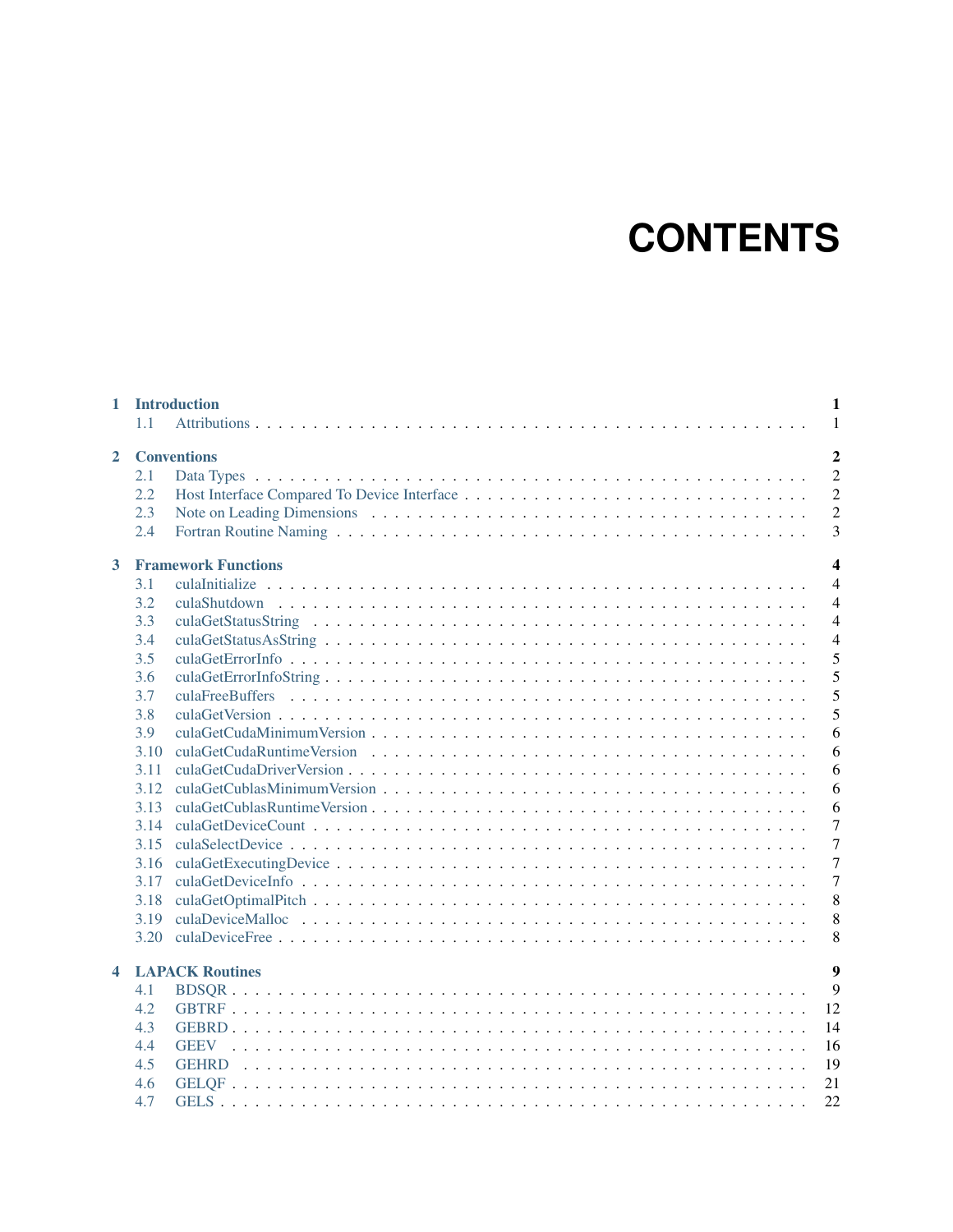| 4.8  |                        | 25         |
|------|------------------------|------------|
| 4.9  |                        | 26         |
| 4.10 |                        | 28         |
| 4.11 |                        | 29         |
|      |                        | 31         |
| 4.13 |                        | 32         |
| 4.14 |                        | 34         |
| 4.15 |                        | 37         |
|      |                        | 39         |
|      |                        | 42         |
|      |                        | 44         |
|      |                        | 45         |
|      |                        | 47         |
|      |                        |            |
|      |                        | 49         |
|      |                        | 52         |
|      |                        | 53         |
|      |                        | 55         |
|      |                        | 56         |
|      |                        | 59         |
|      |                        | 60         |
|      |                        | 62         |
|      |                        | 64         |
|      |                        | 65         |
|      |                        | 67         |
|      |                        | 70         |
| 4.33 |                        | 71         |
| 4.34 |                        | 73         |
|      |                        | 75         |
|      |                        | 76         |
| 4.37 |                        | 78         |
| 4.38 |                        | 79         |
| 4.39 |                        | 81         |
| 4.40 |                        | 83         |
| 4.41 |                        | 85         |
|      |                        | 87         |
| 4.43 |                        | 90         |
|      |                        | 91         |
|      | 445 POTRE              | 93         |
|      |                        | 95         |
| 4.47 |                        | 96         |
| 4.48 |                        | 97         |
| 4.49 |                        | 100        |
| 4.50 |                        | 102        |
| 4.51 |                        | 104        |
|      |                        | 107        |
| 4.53 |                        | 109        |
|      |                        |            |
|      |                        |            |
|      |                        |            |
|      |                        |            |
|      | <b>5</b> BLAS Routines | <b>116</b> |
| 5.1  |                        |            |
| 5.2  |                        |            |
| 5.3  |                        |            |
|      |                        |            |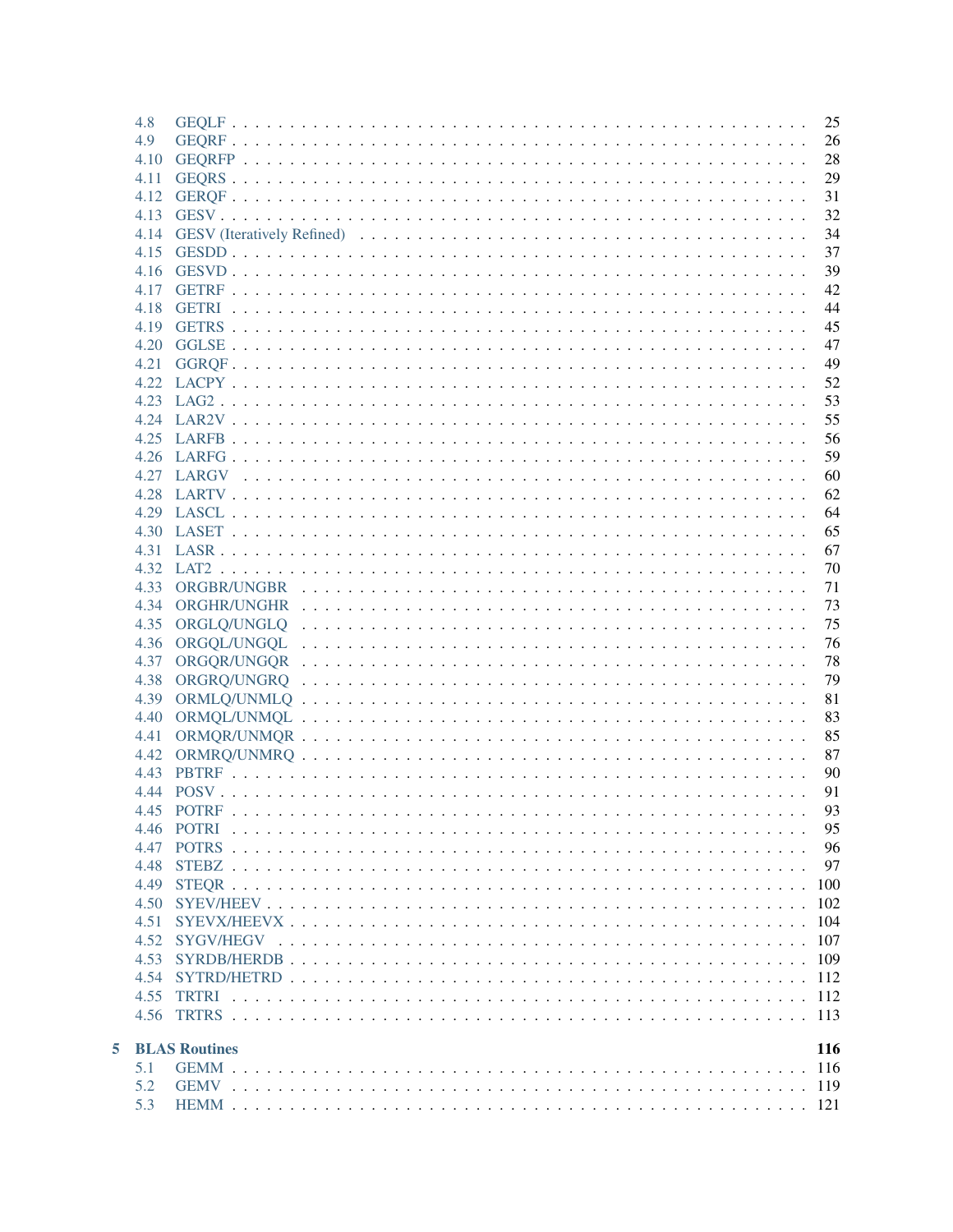| 5.5<br>5.6<br>5.7<br>5.8<br><b>SYRK</b><br>5.9<br>5.10<br><b>Auxiliary Routines</b><br>6<br>6.1<br>6.2<br>6.3<br>6.4<br>6.5<br>6.6 | 142 |
|------------------------------------------------------------------------------------------------------------------------------------|-----|
|                                                                                                                                    |     |
|                                                                                                                                    |     |
|                                                                                                                                    |     |
|                                                                                                                                    |     |
|                                                                                                                                    |     |
|                                                                                                                                    |     |
|                                                                                                                                    |     |
|                                                                                                                                    |     |
|                                                                                                                                    |     |
|                                                                                                                                    |     |
|                                                                                                                                    |     |
|                                                                                                                                    |     |
|                                                                                                                                    |     |
| 6.7                                                                                                                                |     |
| <b>Differences Between CULA and LAPACK</b><br>7                                                                                    | 150 |
| 7.1                                                                                                                                |     |
| <b>Common Errors</b><br>8                                                                                                          | 151 |
| 8.1                                                                                                                                |     |
| 8.2                                                                                                                                |     |
| 8.3                                                                                                                                |     |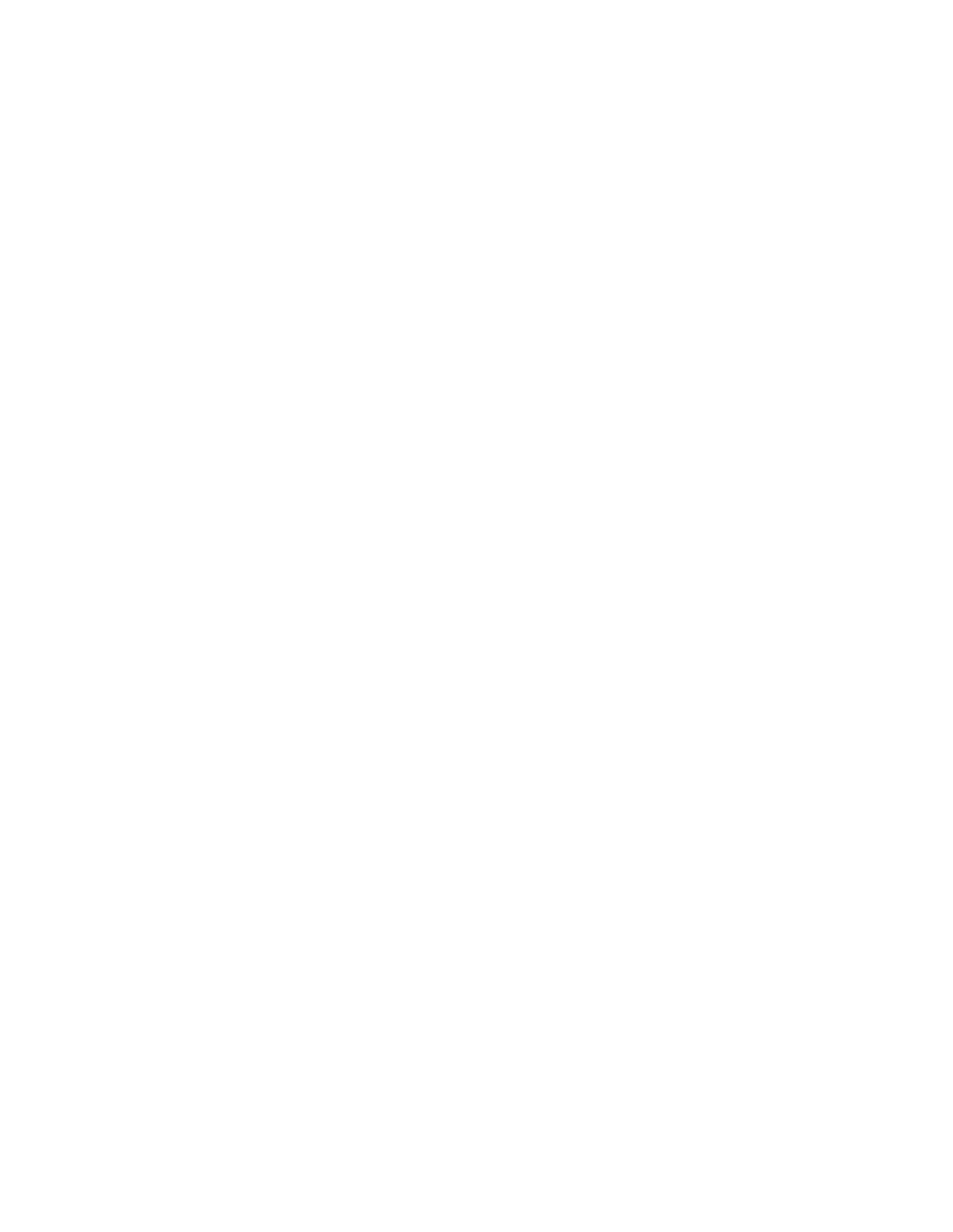# **INTRODUCTION**

<span id="page-5-0"></span>This guide documents CULA's Programming Interface. CULA™ is an implementation of the Linear Algebra PACKage (LAPACK) interface for *CUDA*™-enabled NVIDIA® graphics processing units (GPUs). It is a companion document to the CULA Programmer's Guide.

This guide is split into the following sections:

- *[Conventions](#page-6-0)* This section documents the conventions that CULA uses.
- *[Framework Functions](#page-8-0)* These section documents functions are used in initializing CULA, shutting it down, and querying information about errors.
- *[LAPACK Routines](#page-13-0)* This section documents the LAPACK functions that CULA provides.
- *[BLAS Routines](#page-120-0)* This section documents the BLAS functions that CULA provides.
- *[Differences Between CULA and LAPACK](#page-154-0)* This section lists some of the ways in which CULA differs from LAPACK.
- *[Common Errors](#page-155-0)* This section lists some of the common errors that apply to usage of several functions.

## <span id="page-5-1"></span>**1.1 Attributions**

This work has been made possible by the NASA Small Business Innovation Research (SBIR) program. We recognize NVIDIA for their support.

CULA is built on [NVIDIA CUDA 6.0](http://www.nvidia.com/object/cuda_home.html) and NVIDIA *CUBLAS*.

CULA uses the Intel® Math Kernel Library (MKL) internally. For more information, please see the MKL product page at [http://www.intel.com/software/products/mkl.](http://www.intel.com/software/products/mkl)

The original version of LAPACK from which CULA implements a similar interface can be obtained at [http://www.netlib.org/lapack.](http://www.netlib.org/lapack) Much of this Reference Manual is based upon the documentation released with netlib.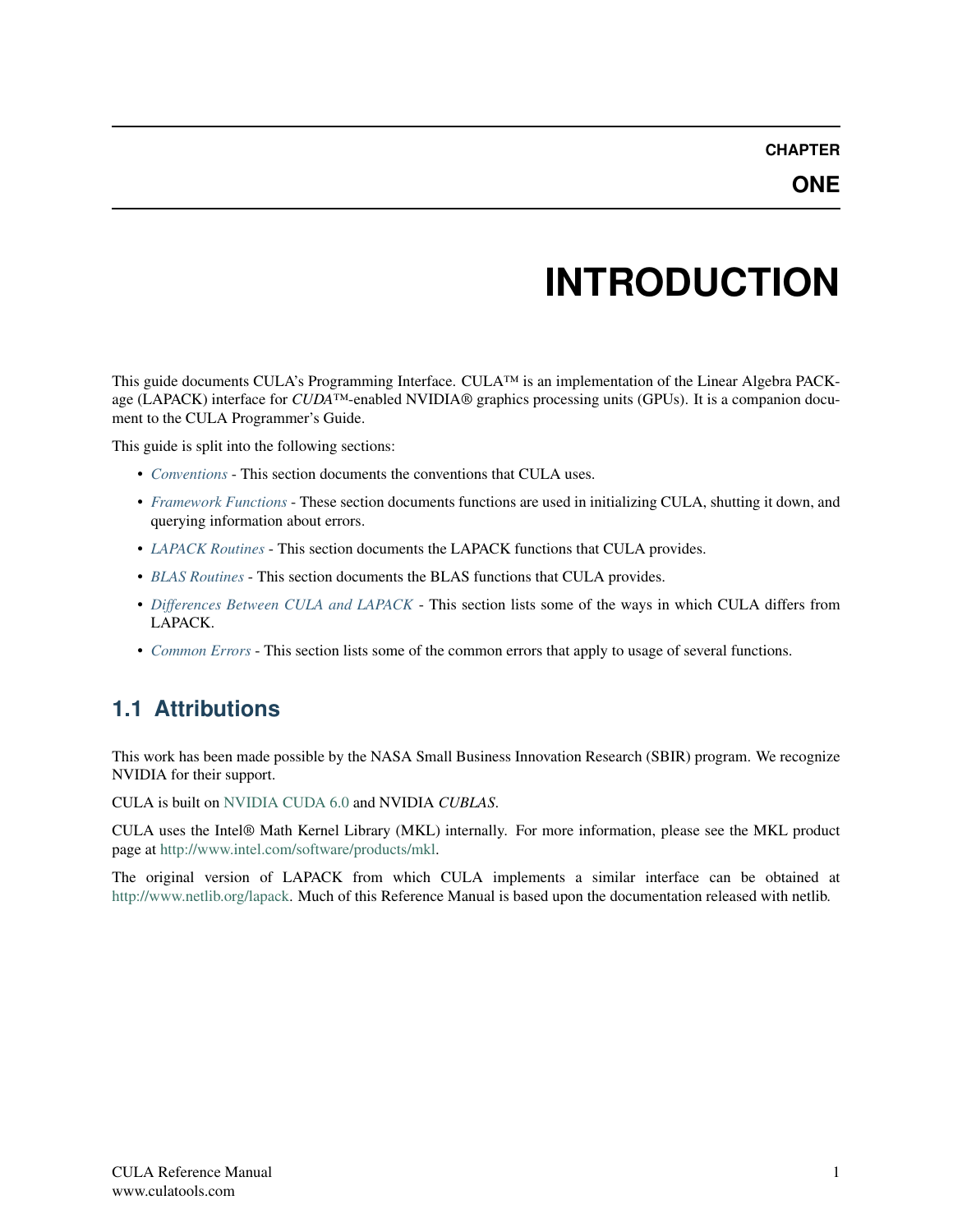# **CONVENTIONS**

## <span id="page-6-1"></span><span id="page-6-0"></span>**2.1 Data Types**

CULA provides 4 data types with which you can perform computations, with one function for each data type. Rather than document each routine separately, this guide includes only one reference for each of the functions, and instead documents the differences between each of these functions (if any) in the generic function description.

Most functions only take pointers to one data type that applies to the S, D, C, or Z variant of the function in question. For the majority of functions, these parameters will be denoted as S/D/C/Z. For those functions that have parameters that differ from their variant, the difference will be noted. For example, for a 'C/Z' function that has real (non-complex) parameters, these parameters will be denoted as S/D (although others may be denoted as S/D/C/Z). For an 'S' function that has complex parameters, these parameters will be denoted as (C/Z).

| <b>Symbol</b> | <b>Host Interface Type</b> | <b>Device Interface Type</b> |
|---------------|----------------------------|------------------------------|
| S             | culaFloat                  | culaDeviceFloat              |
| D             | culaDouble                 | culaDeviceDouble             |
| C             | culaFloatComplex           | culaDeviceFloatComplex       |
| 7.            | culaDoubleComplex          | culaDeviceDoubleComplex      |

## <span id="page-6-2"></span>**2.2 Host Interface Compared To Device Interface**

For Host interface functions, all matrices/vectors are submitted as pointers to *host* data. For the Device interface, all matrices/vectors are submitted as pointers to GPU data, as allocated by either the *CUDA* toolkit or via culaDeviceMalloc (available in CULA premium). All Device interface routines have the word *Device* as part of the function name; all other functions are Host interface.

There are some pointer arguments for which this not the case; these will often be output scalar arguments rather than matrices or vectors. These are denoted as "(type) Pointer, always host" etc.

## <span id="page-6-3"></span>**2.3 Note on Leading Dimensions**

All LAPACK matrices are specified as a pointer and a "leading dimension" parameter. The leading dimension describes the *allocated* size of the matrix, which may be equal to or larger than the actual matrix height. Thus if a matrix input is described as size "(LDA,N)" it simply means that the *storage* for the matrix is at least *LDA x N* in size. The section of that array that contains valid data will be described by other parameters, often *M* and *N*. There will typically be a note differentiating between these.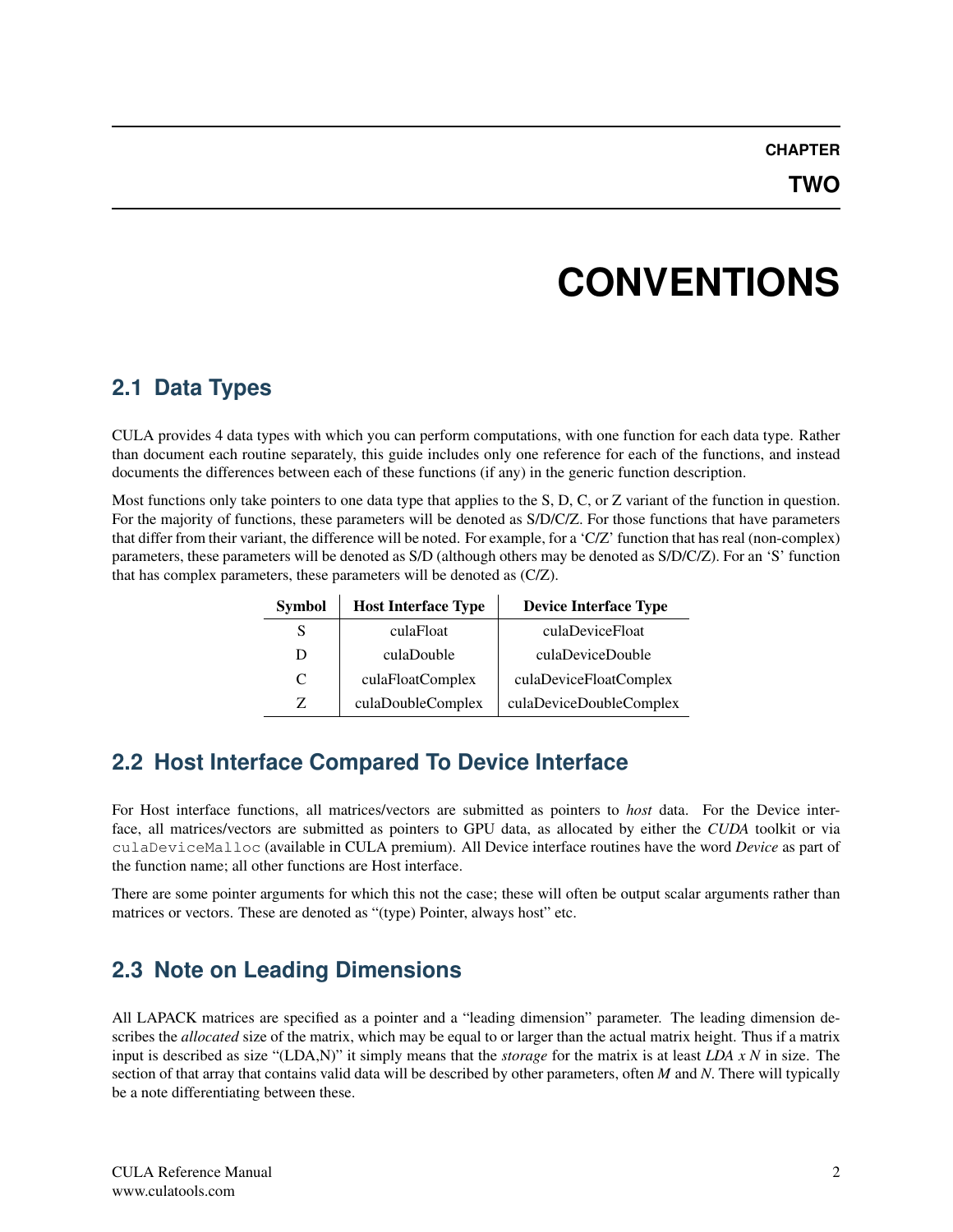## <span id="page-7-0"></span>**2.4 Fortran Routine Naming**

Fortran routines in both the modules and the "extern" style are named slightly differently. All function names are mono-cased and use underscores to separate the parts of the name. Example:

| C Name          | <b>Fortran Name</b> |
|-----------------|---------------------|
| culaSgesy       | <b>CULA SGESV</b>   |
| culaDeviceSgesv | CULA_DEVICE_SGESV   |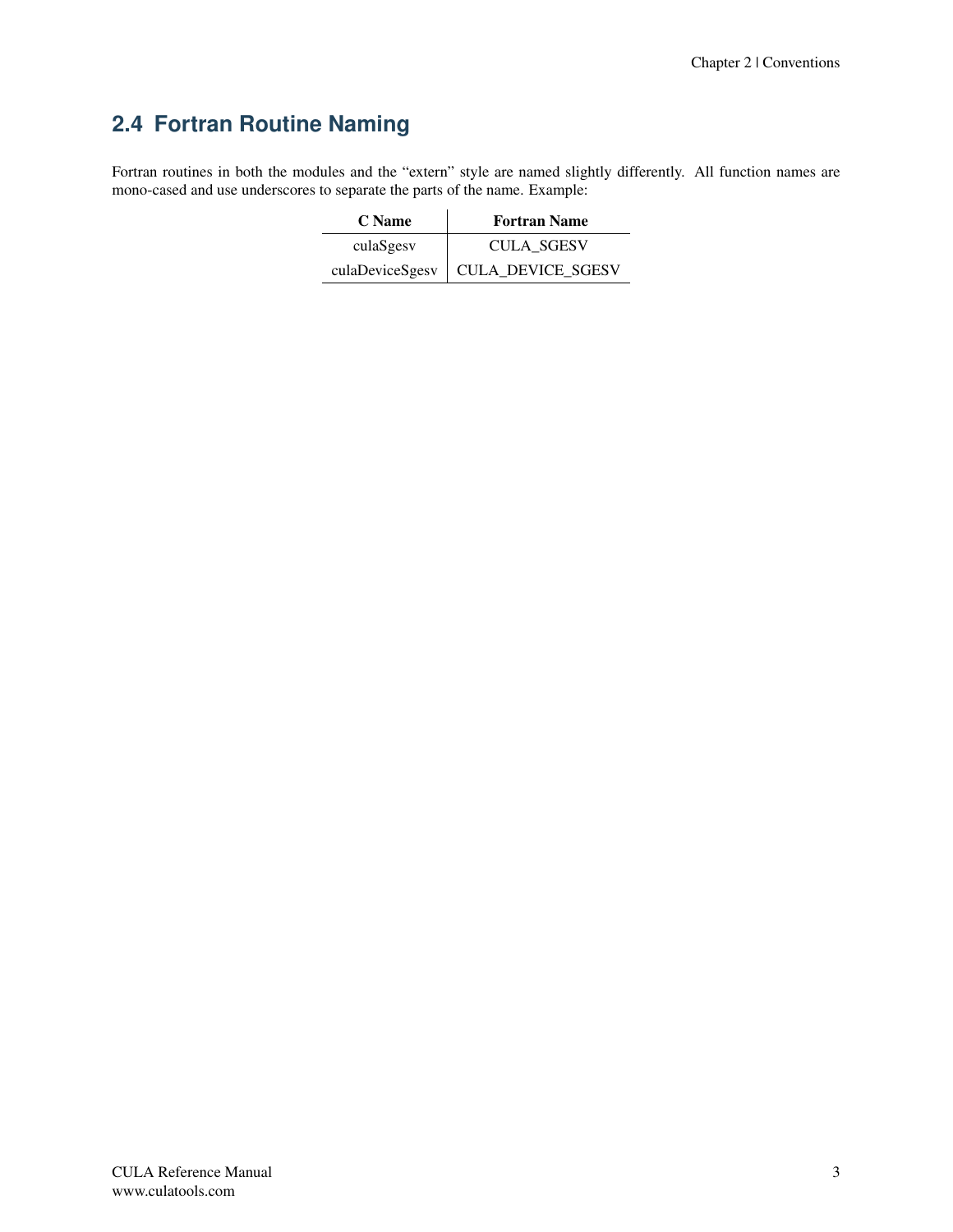**CHAPTER**

**THREE**

# **FRAMEWORK FUNCTIONS**

<span id="page-8-0"></span>This section documents the functions that are used in initializing CULA, shutting it down, and querying information about errors.

## <span id="page-8-1"></span>**3.1 culaInitialize**

#### Description

Initializes CULA Must be called before using any other function. Some functions have an exception to this rule: culaGetDeviceCount, culaSelectDevice, and version query functions

#### Returns

culaNoError on a successful initialization or a culaStatus enum that specifies an error

## <span id="page-8-2"></span>**3.2 culaShutdown**

#### **Description**

Shuts down CULA

## <span id="page-8-3"></span>**3.3 culaGetStatusString**

#### Description

Associates a culaStatus enum with a readable error string

#### **Parameters**

• e - A culaStatus error code

#### Returns

A string that corresponds with the specified culaStatus enum

## <span id="page-8-4"></span>**3.4 culaGetStatusAsString**

#### Description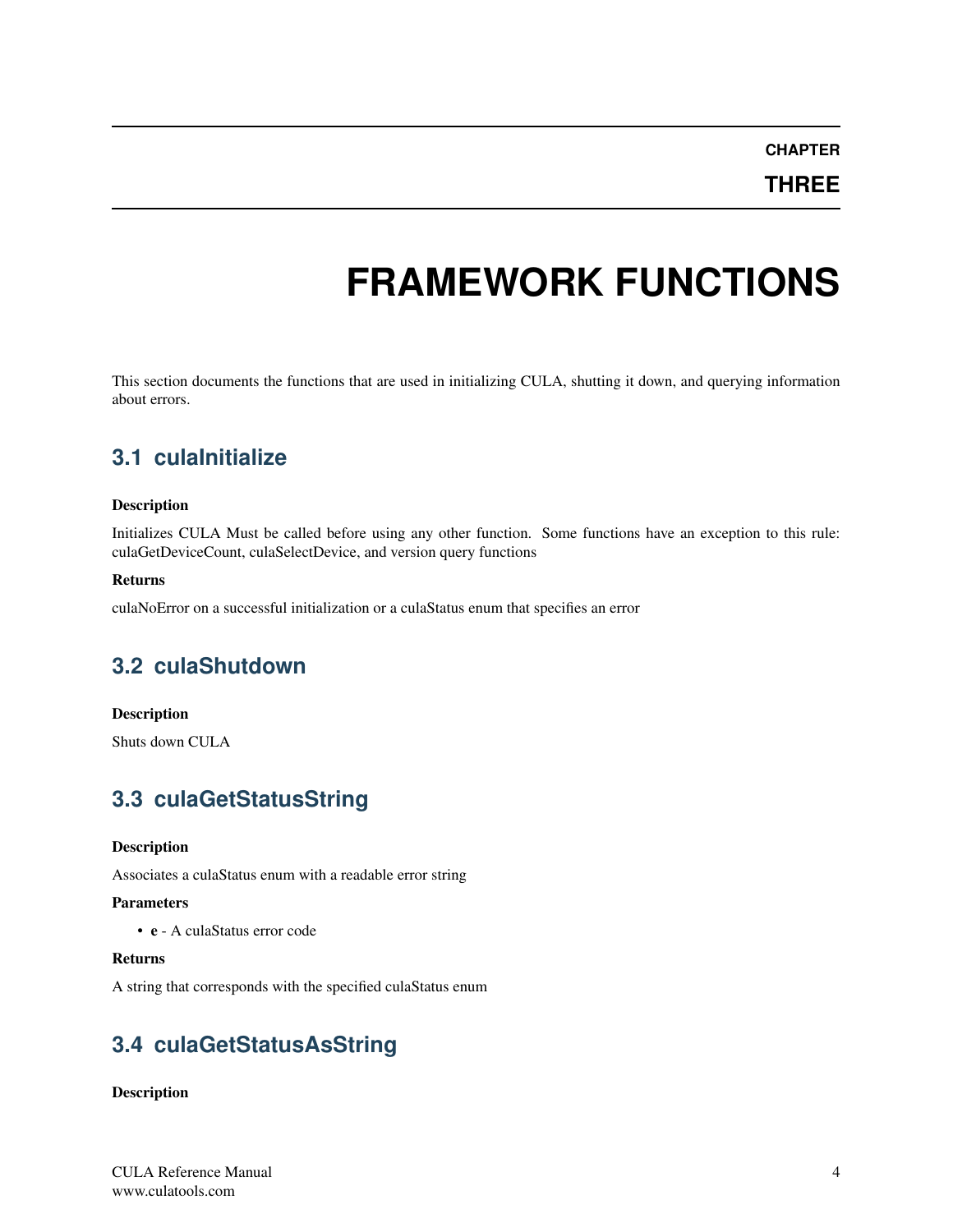Returns the culaStatus name as a string

#### Parameters

• e - A culaStatus error code

#### Returns

A string that corresponds with the specified culaStatus enum

## <span id="page-9-0"></span>**3.5 culaGetErrorInfo**

#### Description

This function is used to provide extended functionality that LAPACK's info parameter typically provides

#### Returns

Extended information about the last error or zero if it is unavailable

## <span id="page-9-1"></span>**3.6 culaGetErrorInfoString**

#### Description

Associates a culaStatus and culaInfo with a readable error string

#### **Parameters**

- e A culaStatus error code
- i An culaInfo error code
- buf Pointer to a buffer into which information will be printed
- bufsize The size of buf, printed information will not exceed bufsize

#### Returns

culaNoError on a successful error report or culaArgumentError on an invalid argument to this function

## <span id="page-9-2"></span>**3.7 culaFreeBuffers**

#### **Description**

Releases any memory buffers stored internally by CULA

## <span id="page-9-3"></span>**3.8 culaGetVersion**

#### Description

Reports the version number of CULA

#### Returns

An integer in the format XXXYY where XXX is the major version number and YY is the minor version number of CULA. On error, a 0 is returned.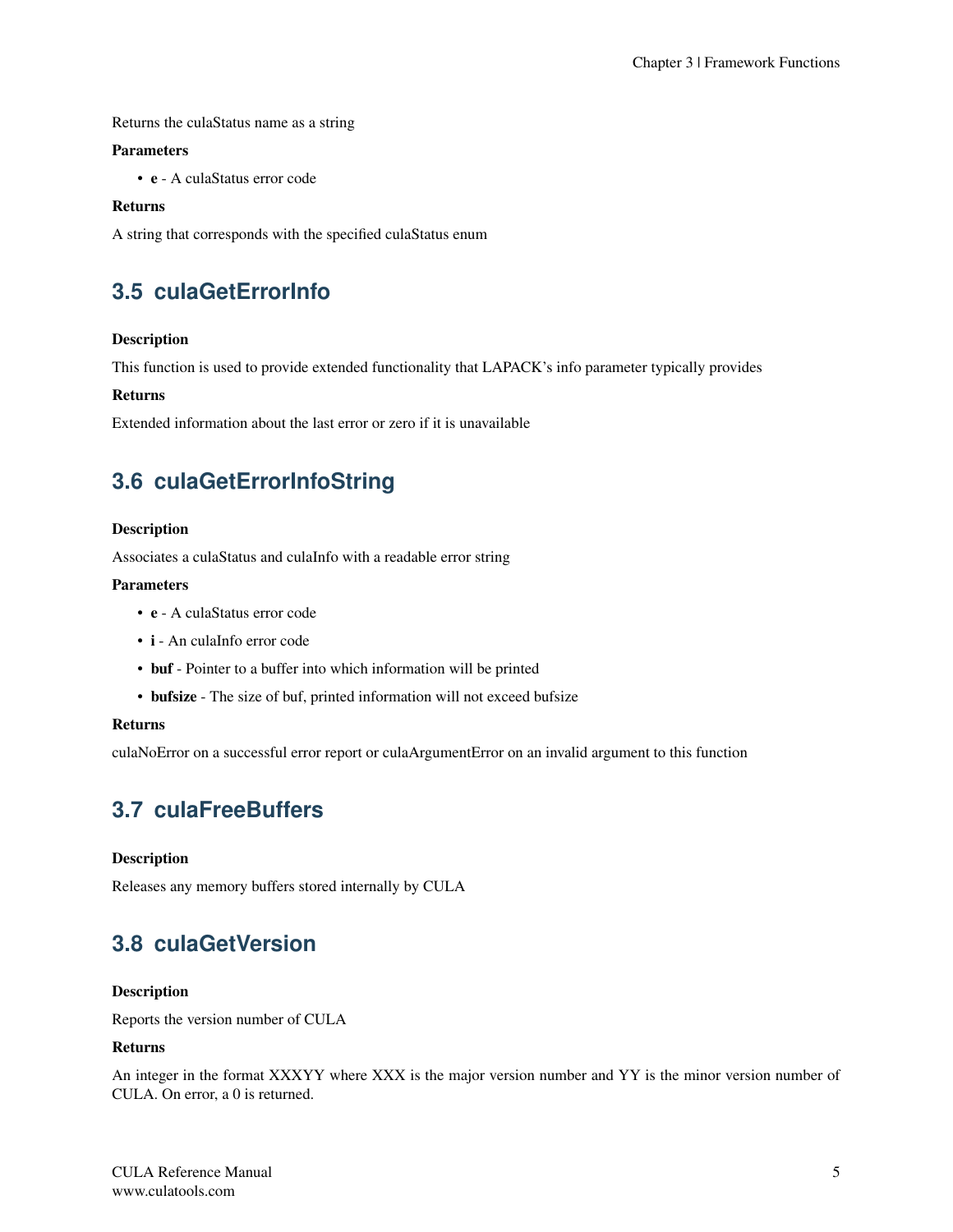## <span id="page-10-0"></span>**3.9 culaGetCudaMinimumVersion**

#### Description

Reports the CUDA\_VERSION that the running version of CULA was compiled against, which indicates the minimum version of CUDA that is required to use this library

#### Returns

An integer in the format XXXYY where XXX is the major version number and YY is the minor version number of CUDA that this version of CULA was compiled against. On error, a 0 is returned.

## <span id="page-10-1"></span>**3.10 culaGetCudaRuntimeVersion**

#### **Description**

Reports the version of the CUDA runtime that the operating system linked against when the program was loaded

#### Returns

An integer in the format XXXYY where XXX is the major version number and YY is the minor version number of the CUDA runtime. On error, a 0 is returned.

## <span id="page-10-2"></span>**3.11 culaGetCudaDriverVersion**

#### Description

Reports the version of the CUDA driver installed on the system

#### Returns

An integer in the format XXXYY where XXX is the major version number and YY is the minor version number of the CUDA driver currently installed on the system. If no driver is installed, a 0 is returned.

## <span id="page-10-3"></span>**3.12 culaGetCublasMinimumVersion**

#### Description

Reports the CUBLAS\_VERSION that the running version of CULA was compiled against, which indicates the minimum version of CUBLAS that is required to use this library

#### Returns

An integer in the format XXXYY where XXX is the major version number and YY is the minor version number of CUBLAS that this version of CULA was compiled against. On error, a 0 is returned.

## <span id="page-10-4"></span>**3.13 culaGetCublasRuntimeVersion**

#### **Description**

Reports the version of the CUBLAS runtime that operating system linked against when the program was loaded

#### Returns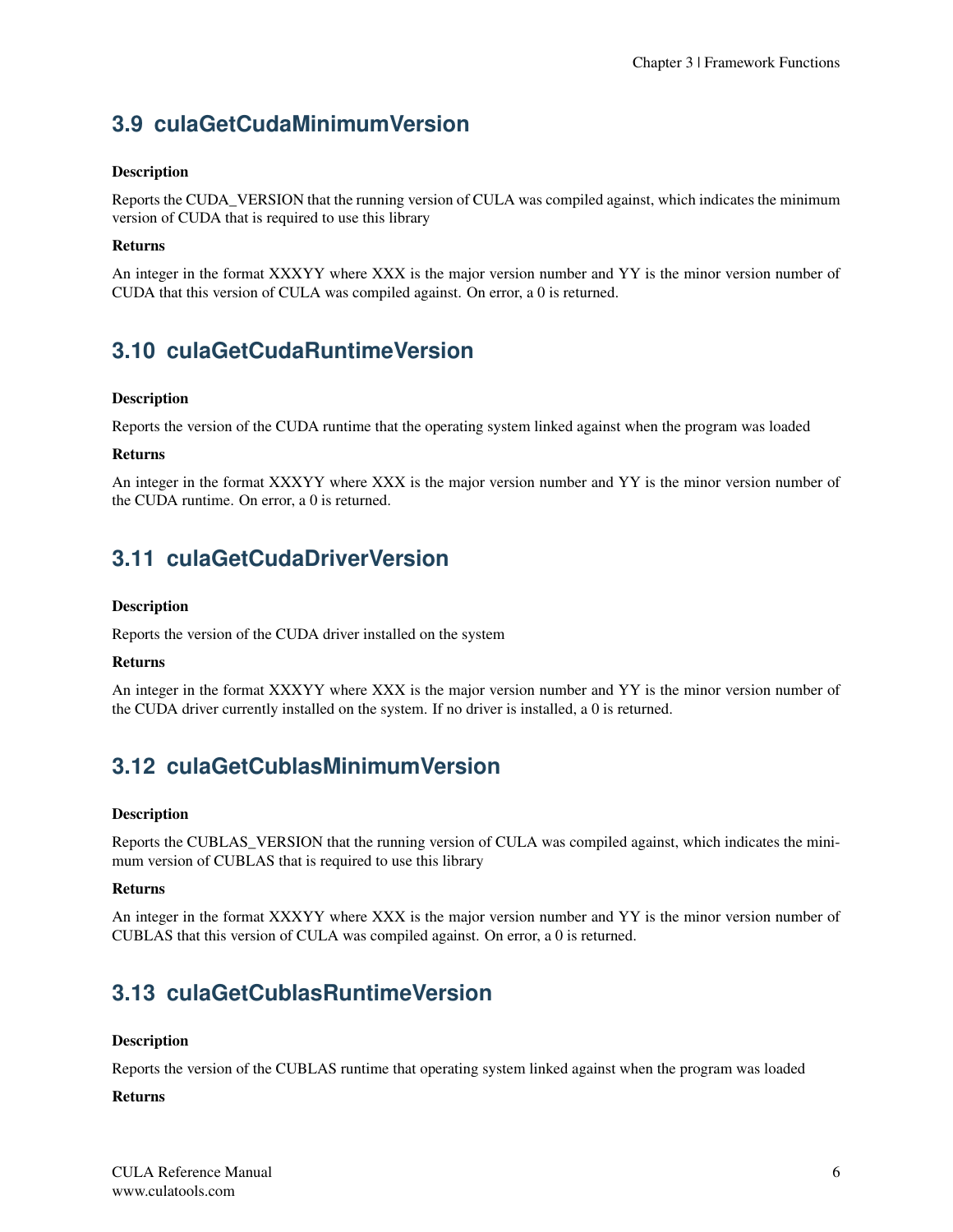An integer in the format XXXYY where XXX is the major version number and YY is the minor version number of the CUBLAS runtime. On error, a 0 is returned.

## <span id="page-11-0"></span>**3.14 culaGetDeviceCount**

#### Description

Reports the number of GPU devices Can be called before culaInitialize

#### Parameters

• num - Pointer to receive the number of devices

#### Returns

culaNoError on sucess, culaArgumentError on invalid pointer

## <span id="page-11-1"></span>**3.15 culaSelectDevice**

#### **Description**

Selects a device with which CULA will operate To bind without error, this function must be called before culaInitialize

#### Parameters

• dev - Specifies the device id of the GPU device

#### Returns

culaNoError on sucess, culaArgumentError on an invalid device id, culaRuntimeError if the running thread has already been bound to a GPU device

## <span id="page-11-2"></span>**3.16 culaGetExecutingDevice**

#### Description

Reports the id of the GPU device executing CULA

#### Parameters

• dev - Pointer to receive the GPU device number

#### Returns

culaNoError on sucess, culaArgumentError on invalid pointer

## <span id="page-11-3"></span>**3.17 culaGetDeviceInfo**

#### Description

Prints information to a buffer about a specified device

#### **Parameters**

- dev CUDA device id to print information about
- buf Pointer to a buffer into which information will be printed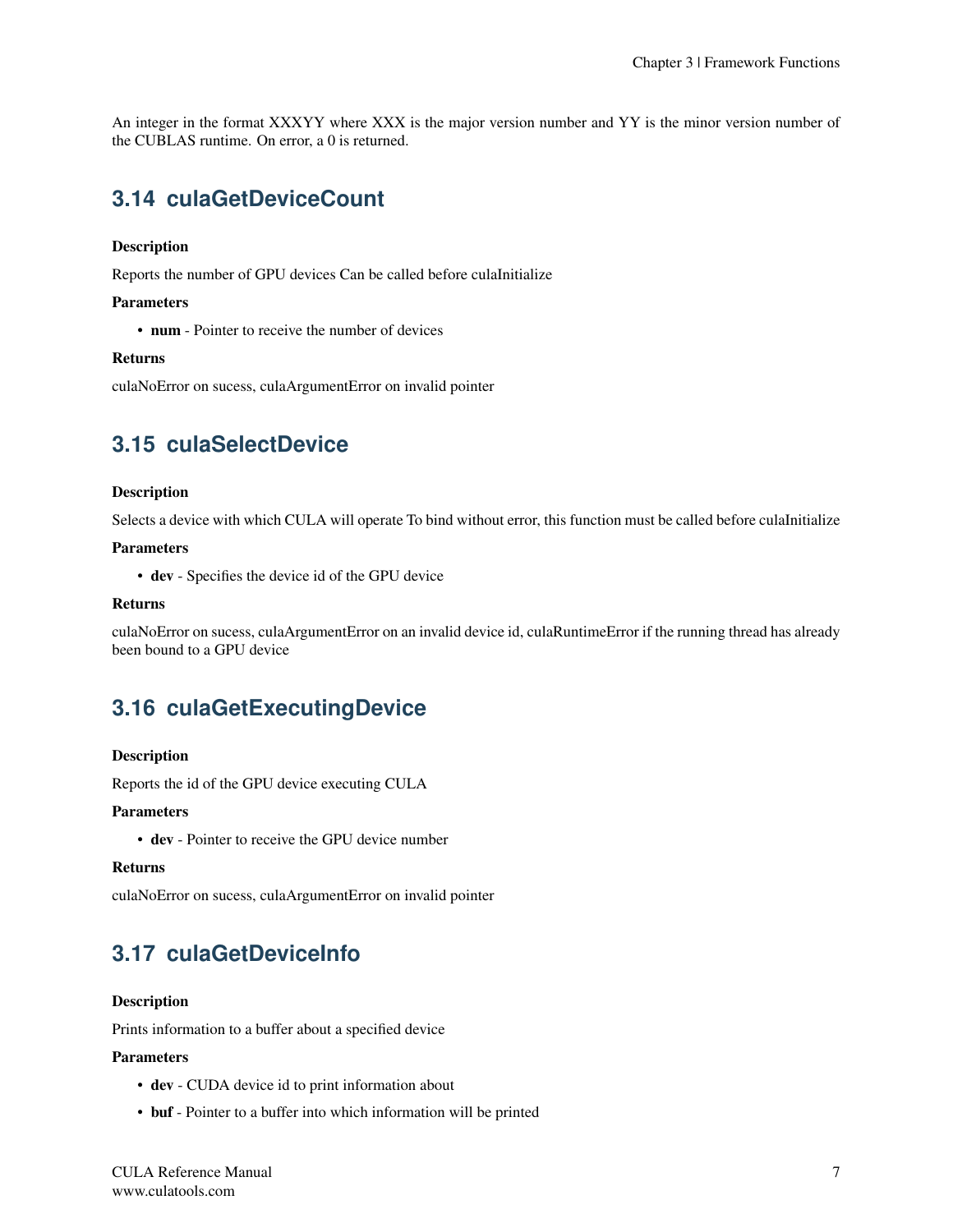• **bufsize** - The size of buf, printed information will not exceed bufsize

#### Returns

culaNoError on sucess, culaArgumentError on invalid buf pointer, invalid device id, or invalid bufsize

## <span id="page-12-0"></span>**3.18 culaGetOptimalPitch**

#### **Description**

Calculates a pitch that is optimal for CULA when using the device interface

#### Parameters

- pitch The optimal pitch for the specified matrix in elements (where \*pitch  $>=$  rows)
- rows The number of rows of the matrix
- cols The number of columns of the matrix
- elesize The size in bytes of the desired element

#### Returns

culaNoError on successful allocation, culaInsufficientMemory on failure

## <span id="page-12-1"></span>**3.19 culaDeviceMalloc**

#### Description

Allocates memory on the device in a pitch that is optimal for CULA

#### Parameters

- mem Pointer to which a newly allocated buffer will be assigned
- **pitch** The pitch of the allocation in elements (where \*pitch  $>=$  rows)
- rows The number of rows of the matrix
- cols The number of columns of the matrix
- elesize The size in bytes of the desired element

#### Returns

culaNoError on successful allocation, culaInsufficientMemory on failure

## <span id="page-12-2"></span>**3.20 culaDeviceFree**

#### Description

Frees memory that has been allocated with culaDeviceMalloc

#### **Parameters**

• mem - Pointer to a buffer that is to be freed

#### Returns

culaNoError on successful free, culaArgumentError on failure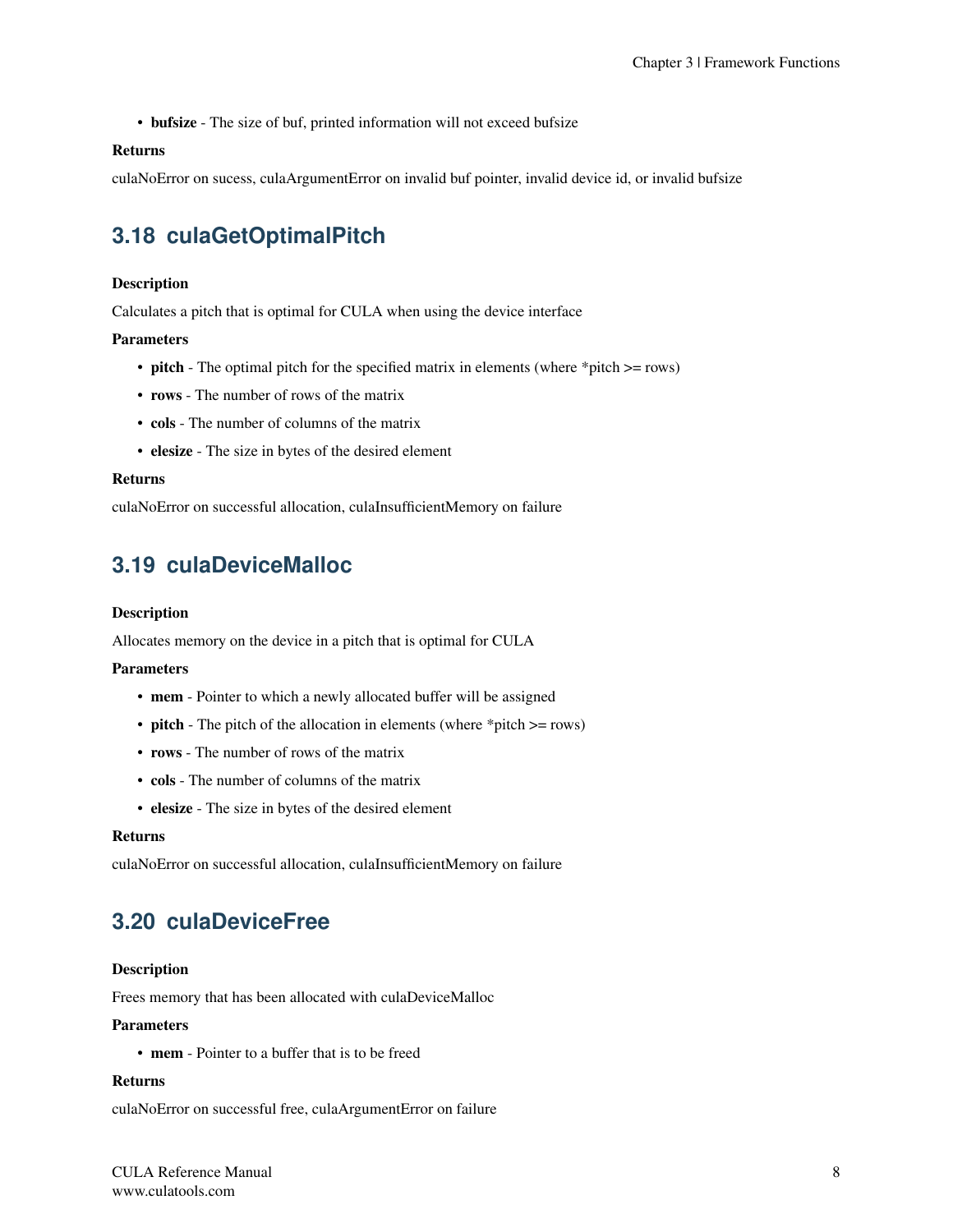# **LAPACK ROUTINES**

<span id="page-13-0"></span>This section documents the LAPACK functions that CULA provides. For each function, a high-level description of that function is given, followed by a listing of each of the function's parameters. Where applicable, differences from LAPACK will also be listed.

## <span id="page-13-1"></span>**4.1 BDSQR**

#### CULA Routines

The BDSQR functionality is implemented by the following CULA routines:

- Host Memory
	- culaSbdsqr
	- culaDbdsqr
	- culaCbdsqr
	- culaZbdsqr
	- culaBdsqr (C++ style, type overloaded)
- Device Memory
	- culaDeviceSbdsqr
	- culaDeviceDbdsqr
	- culaDeviceCbdsqr
	- culaDeviceZbdsqr
	- culaDeviceBdsqr (C++ style, type overloaded)

#### Description

BDSQR computes the singular values and, optionally, the right and/or left singular vectors from the singular value decomposition (SVD) of a real N-by-N (upper or lower) bidiagonal matrix B using the implicit zero-shift QR algorithm. The SVD of B has the form

 $B = O * S * P^{T}$ 

where S is the diagonal matrix of singular values, Q is an orthogonal matrix of left singular vectors, and P is an orthogonal matrix of right singular vectors. If left singular vectors are requested, this subroutine actually returns U\*Q instead of Q, and, if right singular vectors are requested, this subroutine returns  $P^T * VT$  instead of  $P^T$ , for given real input matrices U and VT. When U and VT are the orthogonal/unitary matrices that reduce a general matrix A to bidiagonal form:  $A = U * B * VT$ , as computed by *[GEBRD](#page-18-0)*, then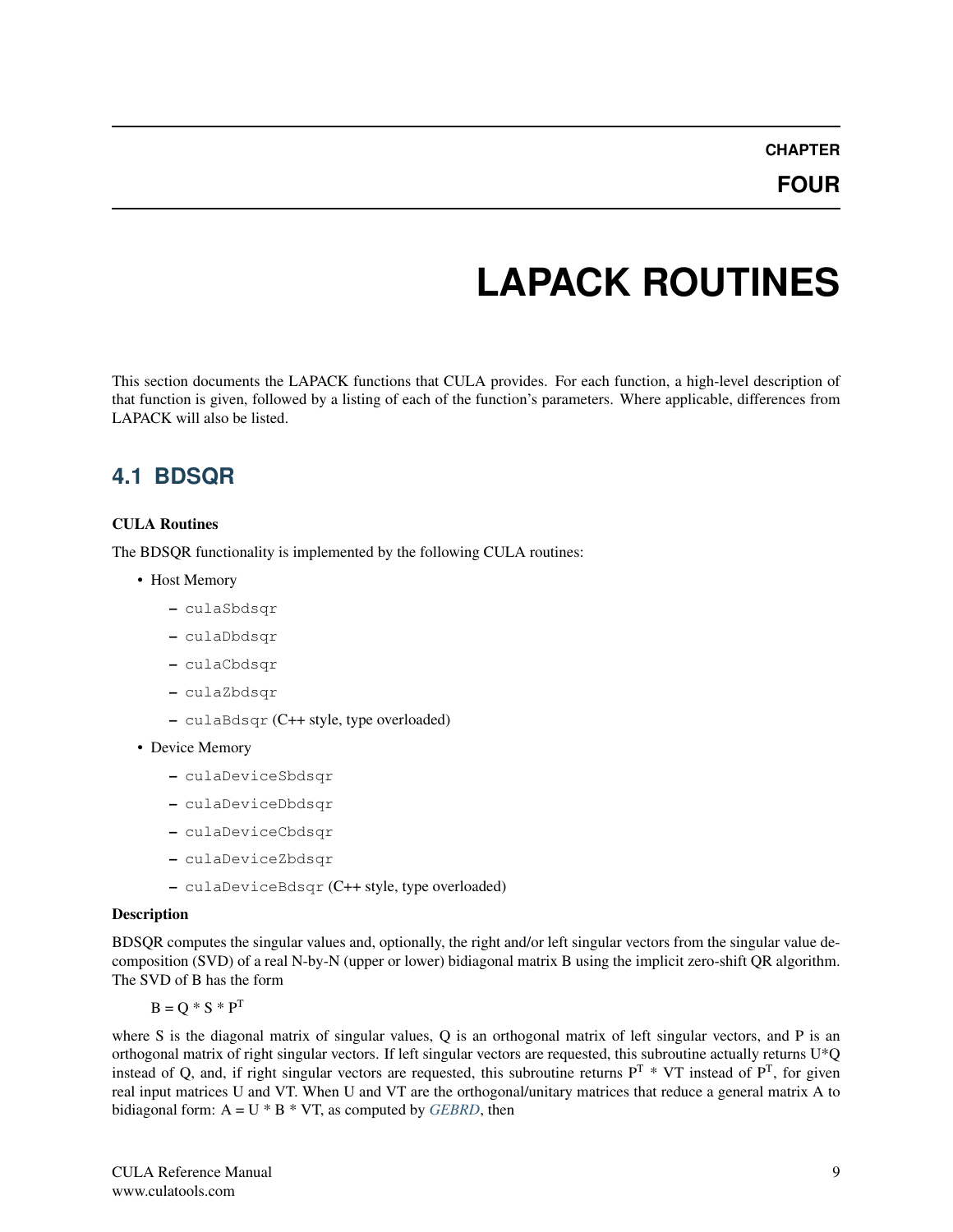$A = (U * Q) * S * (P<sup>T</sup> * VT)$ 

is the SVD of A. Optionally, the subroutine may also compute  $Q^T * C$  for a given real input matrix C.

See "Computing Small Singular Values of Bidiagonal Matrices With Guaranteed High Relative Accuracy," by J. Demmel and W. Kahan, LAPACK Working Note #3 (or SIAM J. Sci. Statist. Comput. vol. 11, no. 5, pp. 873-912, Sept 1990) and "Accurate singular values and differential qd algorithms," by B. Parlett and V. Fernando, Technical Report CPAM-554, Mathematics Department, University of California at Berkeley, July 1992 for a detailed description of the algorithm.

#### **Parameters**

```
• uplo
```
- Type: char
- Direction: Input
- $= 'U'$ : B is upper bidiagonal;
- $= 'L'$ : B is lower bidiagonal.

```
• n
```
- Type: int
- Direction: Input

The order of the matrix  $B. N \ge 0$ .

```
• ncvt
```
- Type: int
- Direction: Input

The number of columns of the matrix VT. NCVT  $>= 0$ .

```
• nru
```
- Type: int
- Direction: Input

The number of rows of the matrix U. NRU  $>= 0$ .

• ncc

- Type: int
- Direction: Input

The number of columns of the matrix C. NCC  $>0$ . NCC  $>0$  is currently not supported and will return culaFeatureNotImplemented.

• d

- Type: S/D Pointer
- Direction: Input/Output
- Dimension: (N)

On entry, the n diagonal elements of the bidiagonal matrix B.

On exit, if culaNoError is returned, the singular values of B in decreasing order.

• e

– Type: S/D Pointer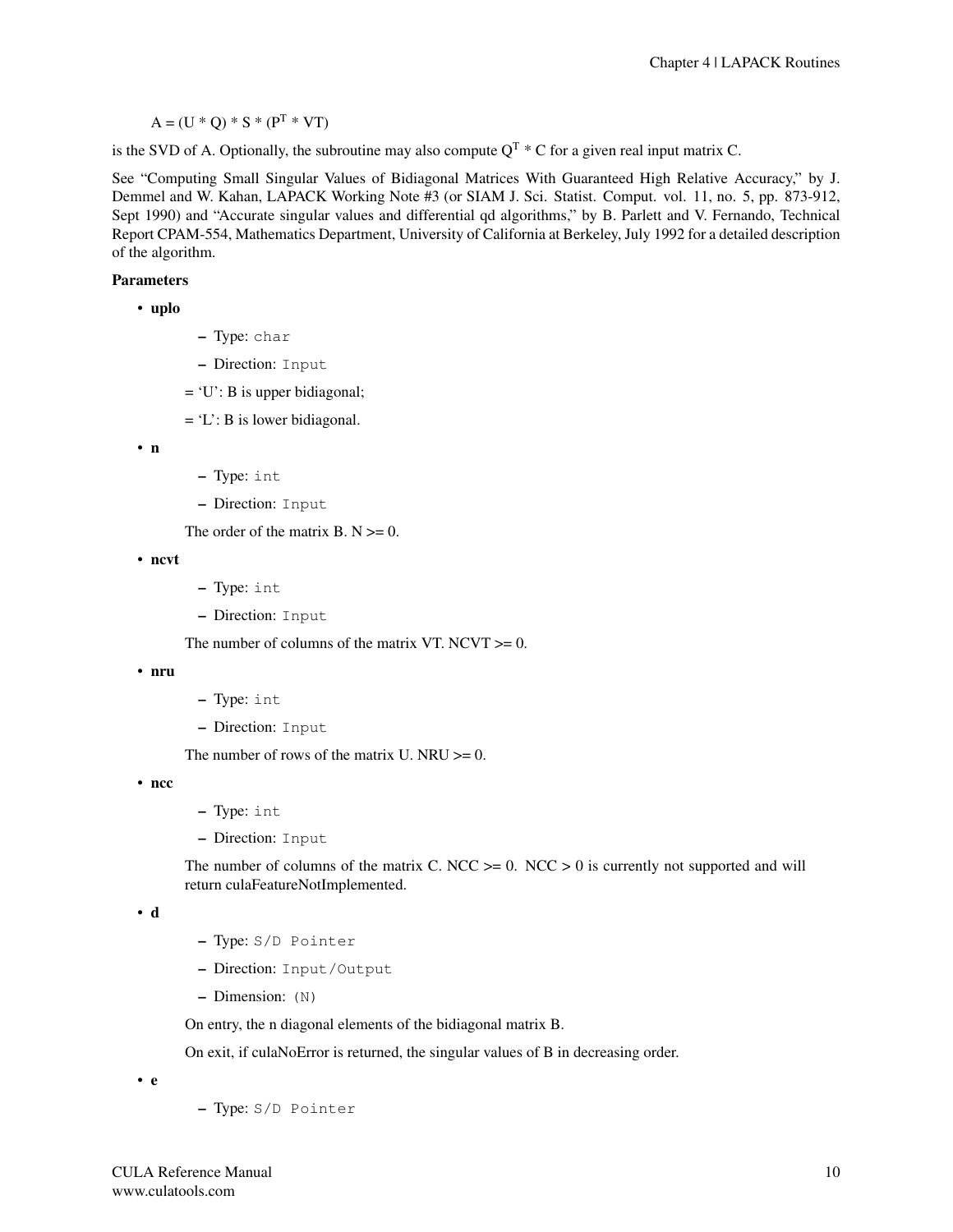- Direction: Input/Output
- $-$  Dimension:  $(N-1)$

On entry, the N-1 offdiagonal elements of the bidiagonal matrix B.

On exit, if culaNoError is returned, E is destroyed; if culaDataError is returned, D and E will contain the diagonal and superdiagonal elements of a bidiagonal matrix orthogonally equivalent to the one given as input.

• vt

- Type: S/D/C/Z Pointer
- Direction: Input/Output
- Dimension: (LDVT, NCVT)

On entry, an N-by-NCVT matrix VT.

On exit, VT is overwritten by  $P^{T} * V T$ . Not referenced if NCVT = 0.

• ldvt

- Type: int
- Direction: Input

The leading dimension of the array VT. LDVT  $>=$  max(1,N) if NCVT  $>$  0; LDVT  $>=$  1 if NCVT = 0.

• u

- Type: S/D/C/Z Pointer
- Direction: Input/Output
- Dimension: (LDU, N)

On entry, an NRU-by-N matrix U.

On exit, U is overwritten by  $U * Q$ .

Not referenced if  $NRU = 0$ .

#### • ldu

- Type: int
- Direction: Input

The leading dimension of the array U. LDU  $\geq$  max(1,NRU).

• c

- Type: S/D/C/Z Pointer
- Direction: Input/Output
- Dimension: (LDC, NCC)

On entry, an N-by-NCC matrix C.

On exit, C is overwritten by  $Q^T * C$ .

Not referenced if  $NCC = 0$ .

• ldc

– Type: int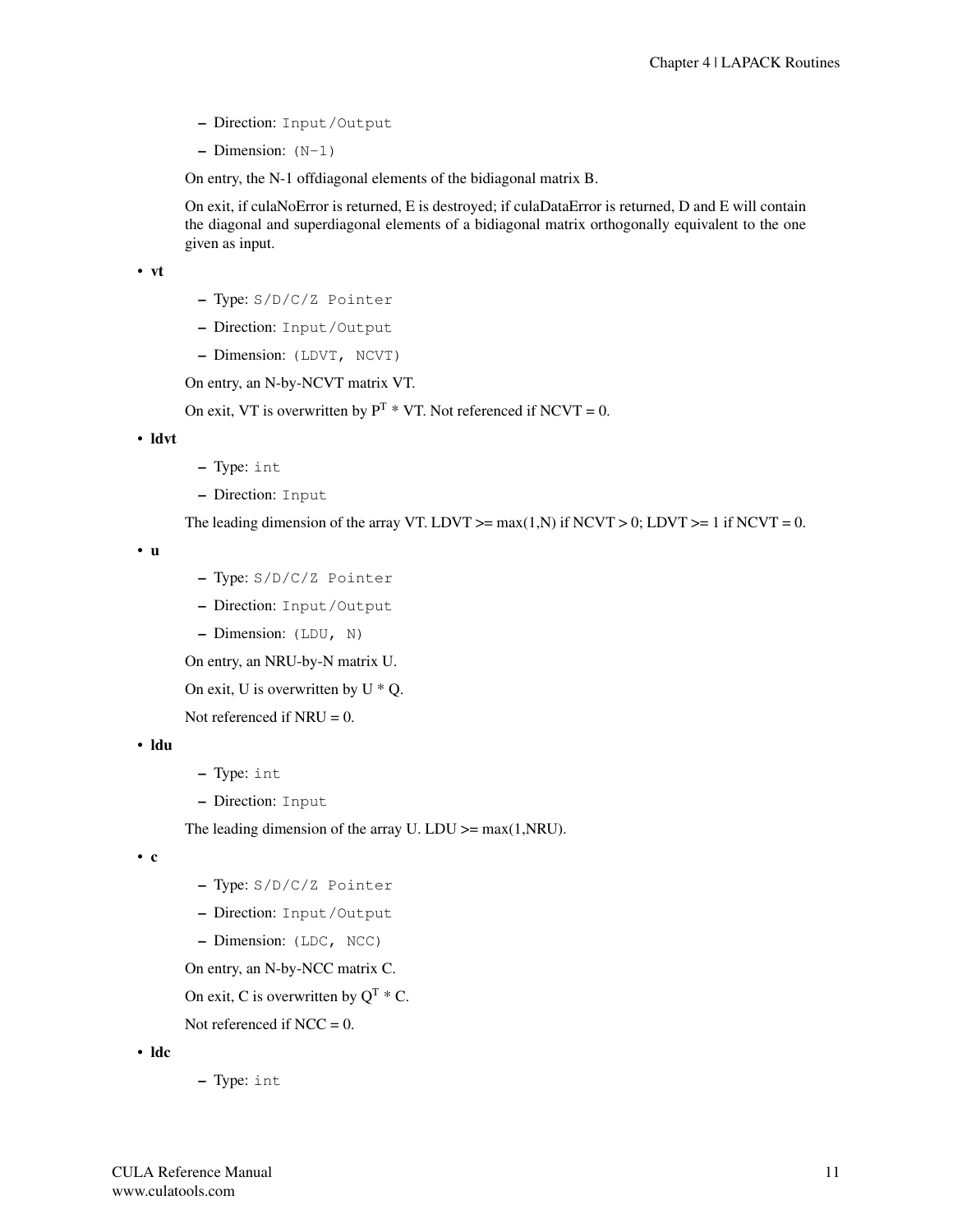– Direction: Input

```
The leading dimension of the array C. LDC >= max(1,N) if NCC > 0; LDC >=1 if NCC = 0.
```
#### Errors

On a culaDataError, where  $\text{culagletErrorInfo}() = i$ :

if  $NCVT = NRU = NCC = 0$ , and

- $i = 1$ , a split was marked by a positive value in E
- $i = 2$ , current block of Z not diagonalized after 30\*N iterations (in inner while loop)
- i = 3, termination criterion of outer while loop not met program created more than N unreduced blocks)

otherwise the algorithm did not converge; D and E contain the elements of a bidiagonal matrix which is orthogonally similar to the input matrix B; i elements of E have not converged to zero.

For more information on data errors see the *[Data Errors](#page-155-2)* section.

#### Differences from LAPACK

See *[No Workspace Parameters](#page-154-1)* section.

## <span id="page-16-0"></span>**4.2 GBTRF**

#### CULA Routines

The GBTRF functionality is implemented by the following CULA routines:

- Host Memory
	- culaSgbtrf
	- culaDgbtrf
	- culaCgbtrf
	- culaZgbtrf
	- culaGbtrf (C++ style, type overloaded)
- Device Memory
	- culaDeviceSgbtrf
	- culaDeviceDgbtrf
	- culaDeviceCgbtrf
	- culaDeviceZgbtrf
	- culaDeviceGbtrf (C++ style, type overloaded)

#### Description

GBTRF computes an LU factorization of an m-by-n band matrix A using partial pivoting with row interchanges.

This is the blocked version of the algorithm, calling Level 3 BLAS.

#### **Parameters**

- m
- Type: int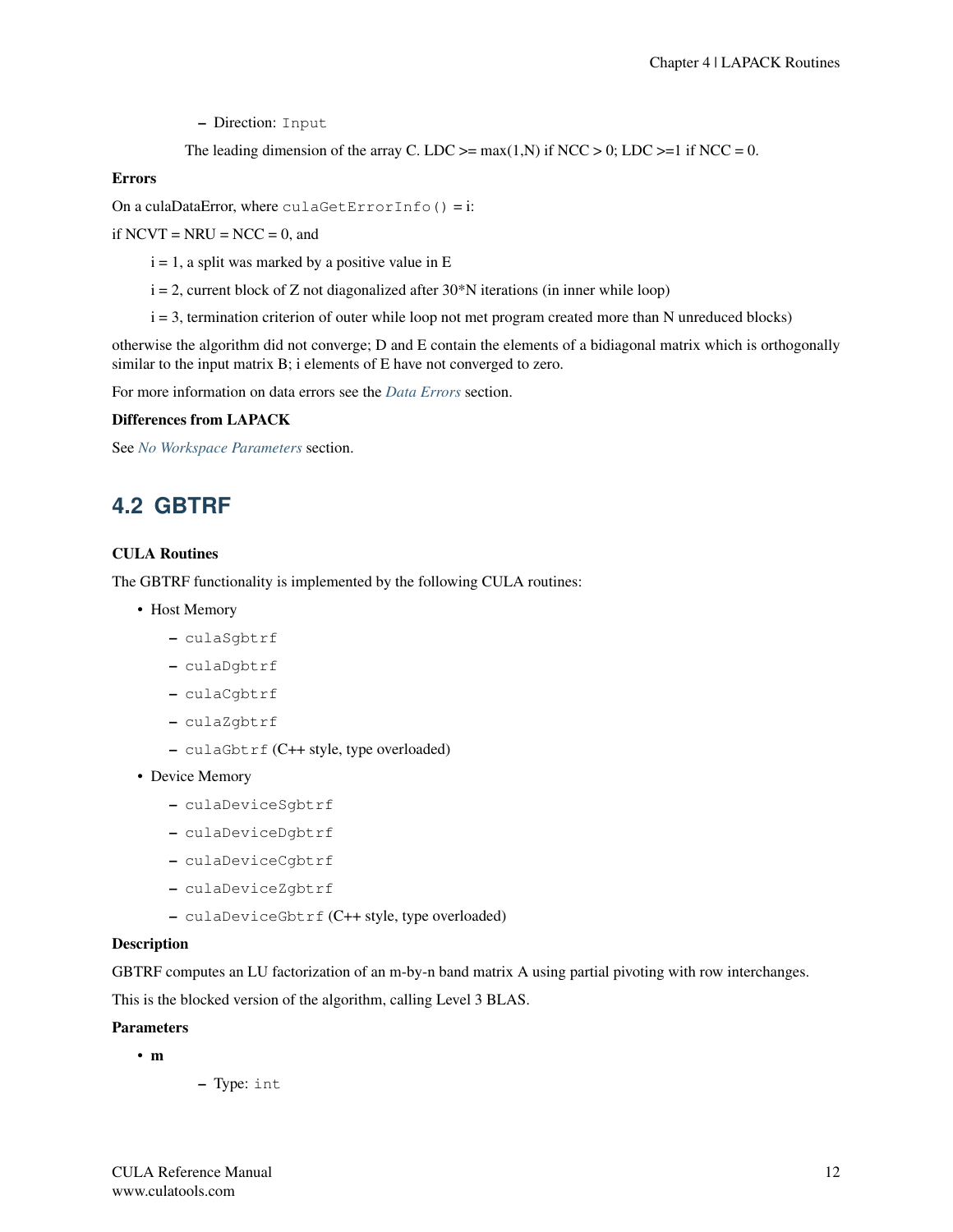– Direction: Input

The number of rows of the matrix  $A$ .  $M \ge 0$ .

• n

- Type: int
- Direction: Input

The number of columns of the matrix  $A. N \geq 0$ .

• kl

- Type: int
- Direction: Input

The number of subdiagonals within the band of A.  $KL \geq 0$ .

• ku

- Type: int
- Direction: Input

The number of superdiagonals within the band of A.  $KU \ge 0$ .

• ab

- Type: S/D/C/Z Pointer
- Direction: Input/Output
- Dimension:  $(LDA, \star)$

On entry, the matrix A in band storage, in rows KL+1 to 2\*KL+KU+1; rows 1 to KL of the array need not be set. The j-th column of A is stored in the j-th column of the array AB as follows:  $AB(kl+ku+1+i-j,j) = A(i,j)$  for  $max(1,j-ku) \leq i \leq min(m,j+kl)$ 

On exit, details of the factorization: U is stored as an upper triangular band matrix with KL+KU superdiagonals in rows 1 to KL+KU+1, and the multipliers used during the factorization are stored in rows KL+KU+2 to 2\*KL+KU+1. See below for further details.

```
• ldab
```
- Type: int
- Direction: Input

The leading dimension of the array AB. LDAB  $>= 2*KL+KU+1$ .

• ipiv

- Type: int Pointer
- Direction: Output
- Dimension: (min(M,N))

The pivot indices; for  $1 \le i \le \min(M, N)$ , row i of the matrix was interchanged with row IPIV(i).

#### Performance Details

The performance of GBTRF scales with the bandwidth of the matrix, not the size.

#### Errors

On a culaDataError, where culaGetErrorInfo() =  $+i$ , U(i,i) is exactly zero. The factorization has been completed, but the factor U is exactly singular, and division by zero will occur if it is used to solve a system of equations.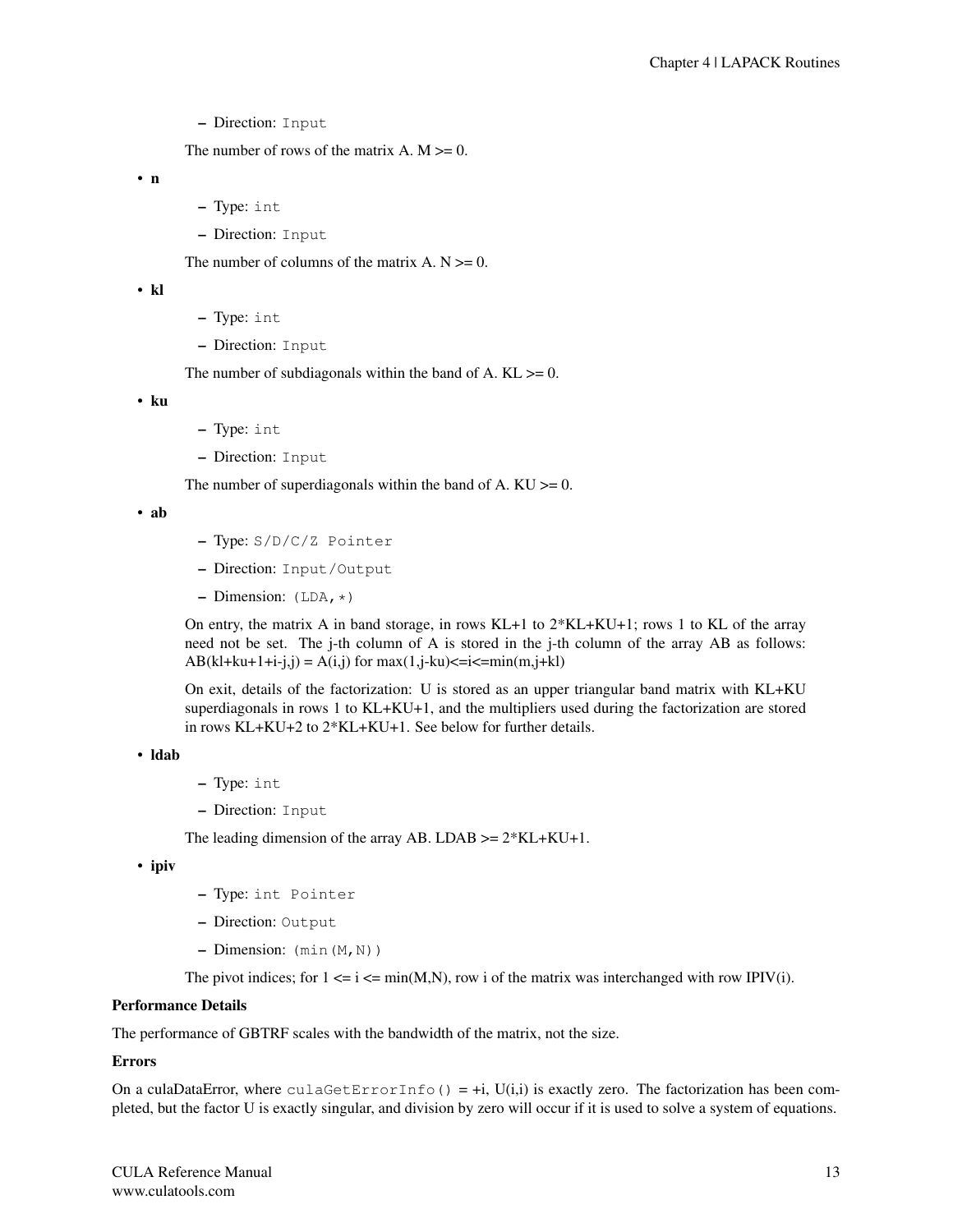For more information on data errors see the *[Data Errors](#page-155-2)* section.

#### Differences from LAPACK

See *[No Workspace Parameters](#page-154-1)* section.

## <span id="page-18-0"></span>**4.3 GEBRD**

#### CULA Routines

The GEBRD functionality is implemented by the following CULA routines:

- Host Memory
	- culaSgebrd
	- culaDgebrd
	- culaCgebrd
	- culaZgebrd
	- culaGebrd (C++ style, type overloaded)

#### • Device Memory

- culaDeviceSgebrd
- culaDeviceDgebrd
- culaDeviceCgebrd
- culaDeviceZgebrd
- culaDeviceGebrd (C++ style, type overloaded)

#### Description

GEBRD reduces a general real M-by-N matrix A to upper or lower bidiagonal form B by an orthogonal/unitary transformation:  $O^T * A * P = B$ .

If  $m \ge n$ , B is upper bidiagonal; if  $m < n$ , B is lower bidiagonal.

#### Parameters

#### • m

- Type: int
- Direction: Input

The number of rows in the matrix  $A$ .  $M \ge 0$ .

• n

- Type: int
- Direction: Input

The number of columns in the matrix  $A. N \ge 0$ .

• a

- Type: S/D/C/Z Pointer
- Direction: Input/Output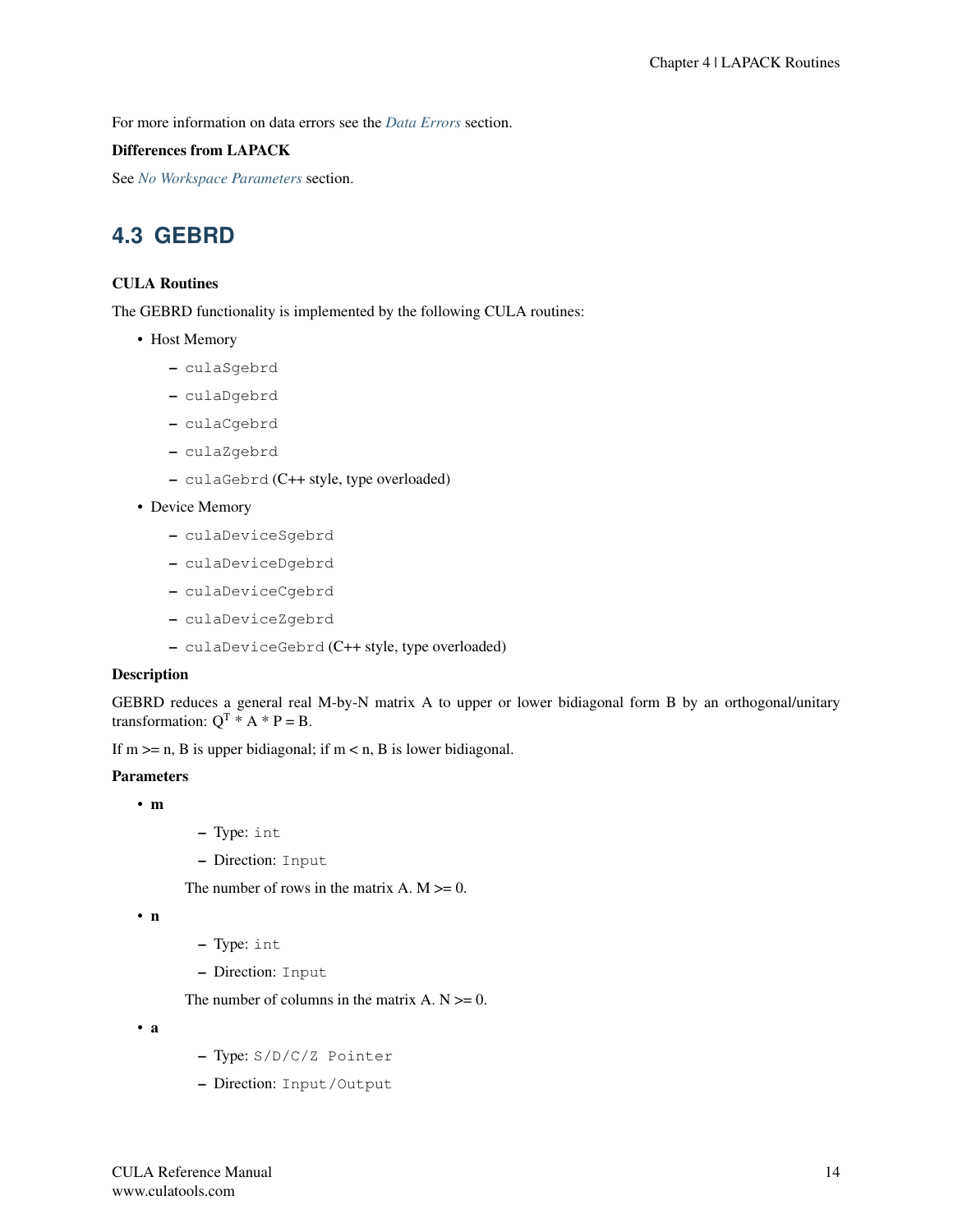– Dimension: (LDA,N)

On entry, the M-by-N general matrix to be reduced.

On exit, if  $m \geq n$ , the diagonal and the first superdiagonal are overwritten with the upper bidiagonal matrix B; the elements below the diagonal, with the array TAUQ, represent the orthogonal/unitary matrix Q as a product of elementary reflectors, and the elements above the first superdiagonal, with the array TAUP, represent the orthogonal/unitary matrix P as a product of elementary reflectors;

On exit, if  $m < n$ , the diagonal and the first subdiagonal are overwritten with the lower bidiagonal matrix B; the elements below the first subdiagonal, with the array TAUQ, represent the orthogonal/unitary matrix Q as a product of elementary reflectors, and the elements above the diagonal, with the array TAUP, represent the orthogonal/unitary matrix P as a product of elementary reflectors. See Further Details.

• lda

- Type: int
- Direction: Input

The leading dimension of the array A. LDA  $\geq$  max(1,M).

• d

- Type: S/D Pointer
- Direction: Output
- $-$  Dimension:  $(\min(M,N))$

The diagonal elements of the bidiagonal matrix B:  $D(i) = A(i,i)$ .

• e

- Type: S/D Pointer
- Direction: Output
- $-$  Dimension:  $(min(M,N)-1)$

The off-diagonal elements of the bidiagonal matrix B: if m  $>=$  n,  $E(i) = A(i,i+1)$  for  $i = 1,2,...,n-1$ ; if  $m < n$ ,  $E(i) = A(i+1,i)$  for  $i = 1,2,...,m-1$ .

```
• tauq
```
- Type: S/D/C/Z Pointer
- Direction: Output
- $-$  Dimension:  $(\min(M,N))$

The scalar factors of the elementary reflectors which represent the orthogonal/unitary matrix Q. See Further Details.

• taup

- Type: S/D/C/Z Pointer
- Direction: Output
- $-$  Dimension:  $(\min(M,N))$

The scalar factors of the elementary reflectors which represent the orthogonal/unitary matrix P. See Further Details.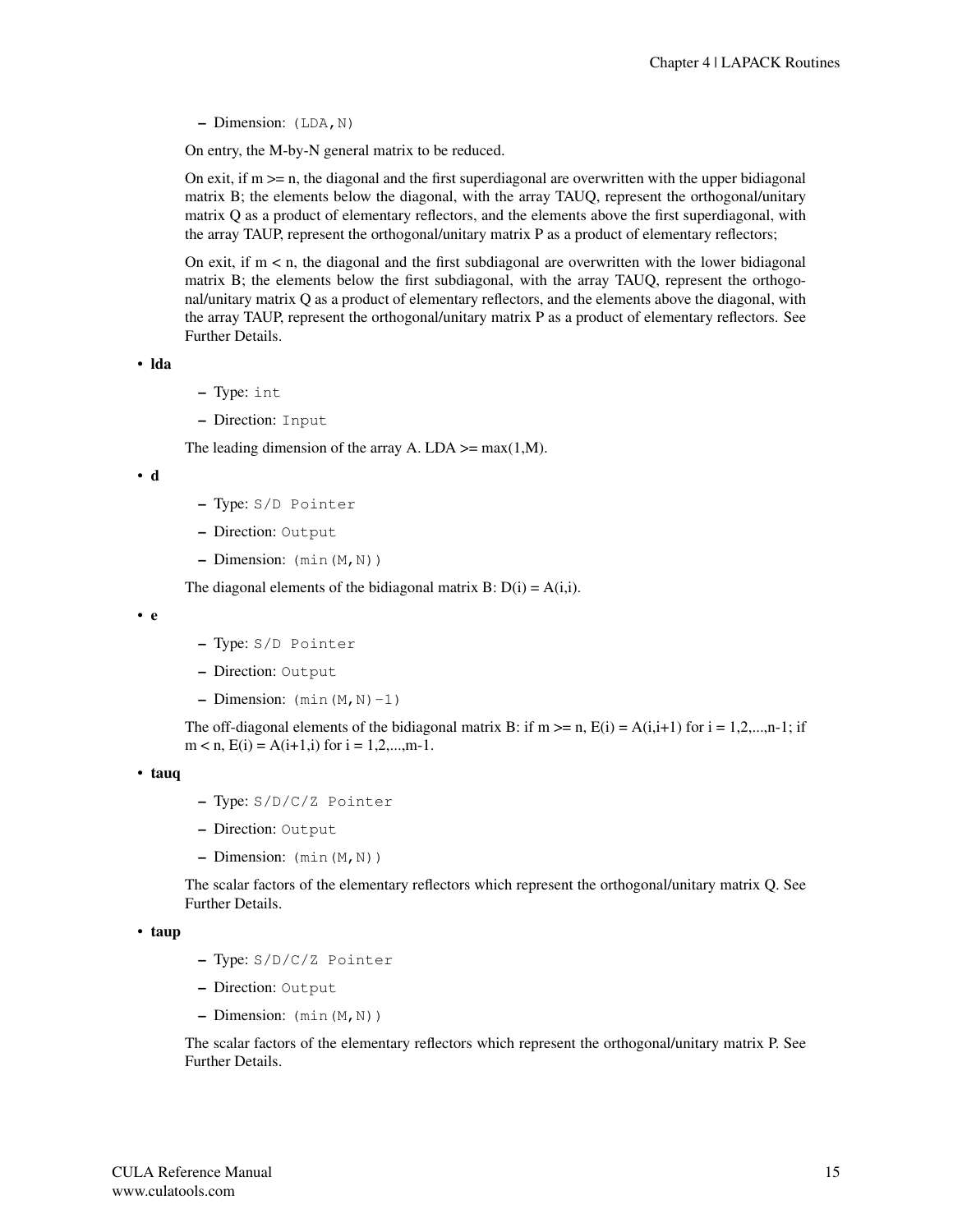#### Further Details

The matrices Q and P are represented as products of elementary reflectors:

If  $m \geq n$ ,

 $Q = H(1) H(2) ... H(n)$  and  $P = G(1) G(2) ... G(n-1)$ 

Each H(i) and G(i) has the form:

 $H(i) = I - ta uq * v * v'$  and  $G(i) = I - ta uq * u'$ 

where tauq and taup are real scalars, and v and u are real vectors;  $v(1:i-1) = 0$ ,  $v(i) = 1$ , and  $v(i+1:m)$  is stored on exit in  $A(i+1:m,i)$ ;  $u(1:i) = 0$ ,  $u(i+1) = 1$ , and  $u(i+2:n)$  is stored on exit in  $A(i,i+2:n)$ ; tauq is stored in TAUQ(i) and taup in TAUP(i).

If  $m < n$ ,

 $Q = H(1) H(2) \dots H(m-1)$  and  $P = G(1) G(2) \dots G(m)$ 

Each H(i) and G(i) has the form:

 $H(i) = I - taug * v * v'$  and  $G(i) = I - taup * u * u'$ 

where tauq and taup are real scalars, and v and u are real vectors;  $v(1:i) = 0$ ,  $v(i+1) = 1$ , and  $v(i+2:m)$  is stored on exit in  $A(i+2:m,i); u(1:i-1) = 0, u(i) = 1, and u(i+1:n)$  is stored on exit in  $A(i,i+1:n);$  tauq is stored in TAUQ(i) and taup in TAUP(i).

The contents of A on exit are illustrated by the following examples:

```
m = 6 and n = 5 (m > n): m = 5 and n = 6 (m < n):
( d e u1 u1 u1 ) ( d u1 u1 u1 u1 u1 )
( v1 d e u2 u2 ) ( e d u2 u2 u2 u2 )
( v1 v2 d e u3 ) ( v1 e d u3 u3 u3 )
( v1 v2 v3 d e ) ( v1 v2 e d u4 u4 )
( v1 v2 v3 v4 d ) ( v1 v2 v3 e d u5 )
( v1 v2 v3 v4 v5 )
```
where d and e denote diagonal and off-diagonal elements of B, vi denotes an element of the vector defining H(i), and ui an element of the vector defining G(i).

#### Differences from LAPACK

See *[No Workspace Parameters](#page-154-1)* section.

### <span id="page-20-0"></span>**4.4 GEEV**

#### CULA Routines

The GEEV functionality is implemented by the following CULA routines:

- Host Memory
	- culaSgeev
	- culaDgeev
	- culaCgeev
	- culaZgeev
	- culaGeev (C++ style, type overloaded)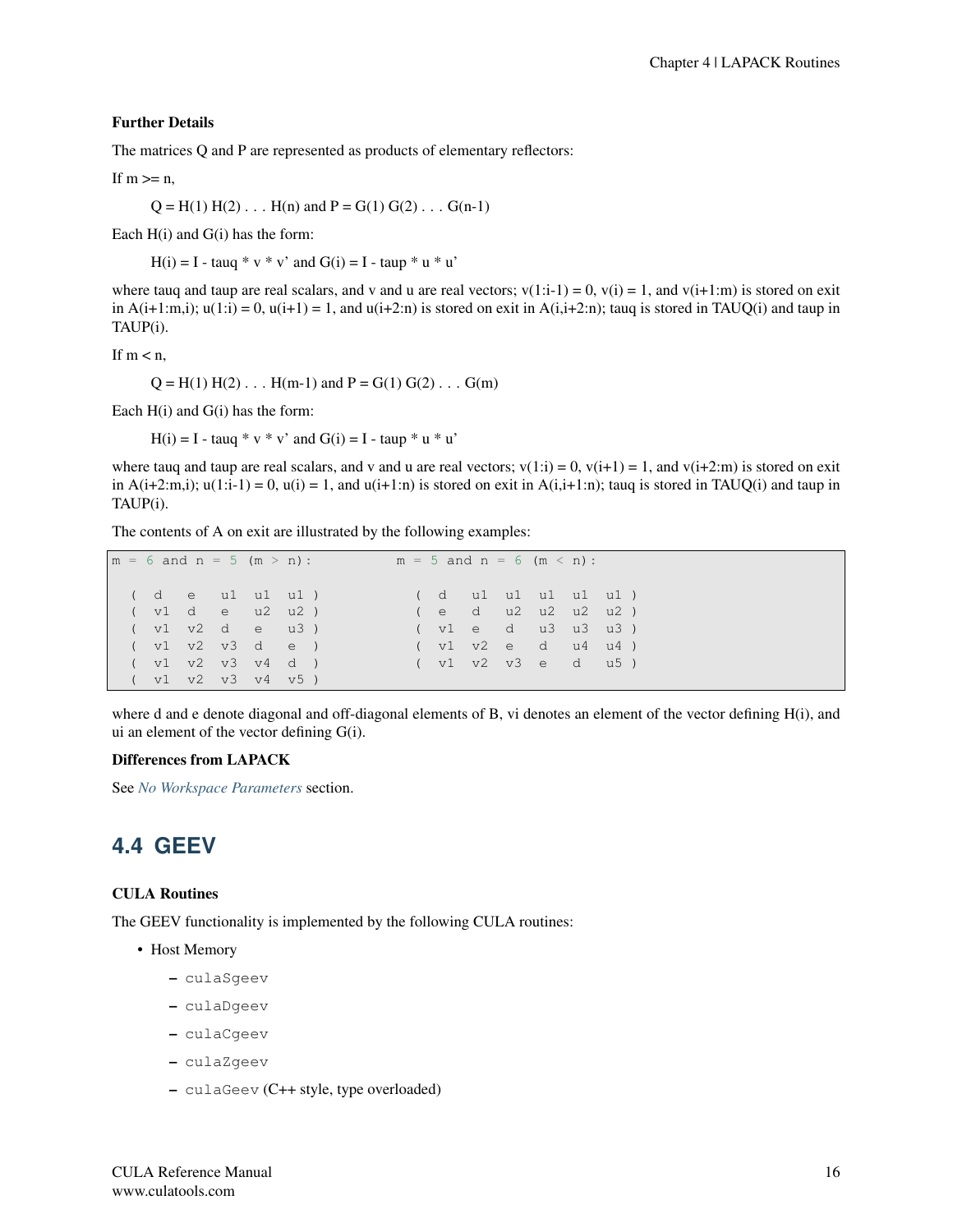- Device Memory
	- culaDeviceSgeev
	- culaDeviceDgeev
	- culaDeviceCgeev
	- culaDeviceZgeev
	- culaDeviceGeev (C++ style, type overloaded)

#### Description

GEEV computes for an N-by-N real nonsymmetric matrix A, the eigenvalues and, optionally, the left and/or right eigenvectors.

The right eigenvector  $v(j)$  of A satisfies

 $A * v(j) =$ lambda(j) \* v(j)

where lambda(j) is its eigenvalue.

The left eigenvector  $u(i)$  of A satisfies

 $u(i)^{H}$  \* A = lambda(j) \*  $u(i)^{H}$ 

where  $u(j)^H$  denotes the conjugate transpose of  $u(j)$ .

The computed eigenvectors are normalized to have Euclidean norm equal to 1 and largest component real.

#### Parameters

```
• jobvl
```
- Type: char
- Direction: Input
- = 'N': left eigenvectors of A are not computed;
- = 'V': left eigenvectors of A are computed.
- jobvr
- Type: char
- Direction: Input
- = 'N': right eigenvectors of A are not computed;
- = 'V': right eigenvectors of A are computed.

• n

- Type: int
- Direction: Input

The order of the matrix  $A. N \geq 0$ .

• a

- Type: S/D/C/Z Pointer
- Direction: Input/Output
- $-$  Dimension: (LDA, N)

On entry, the N-by-N matrix A.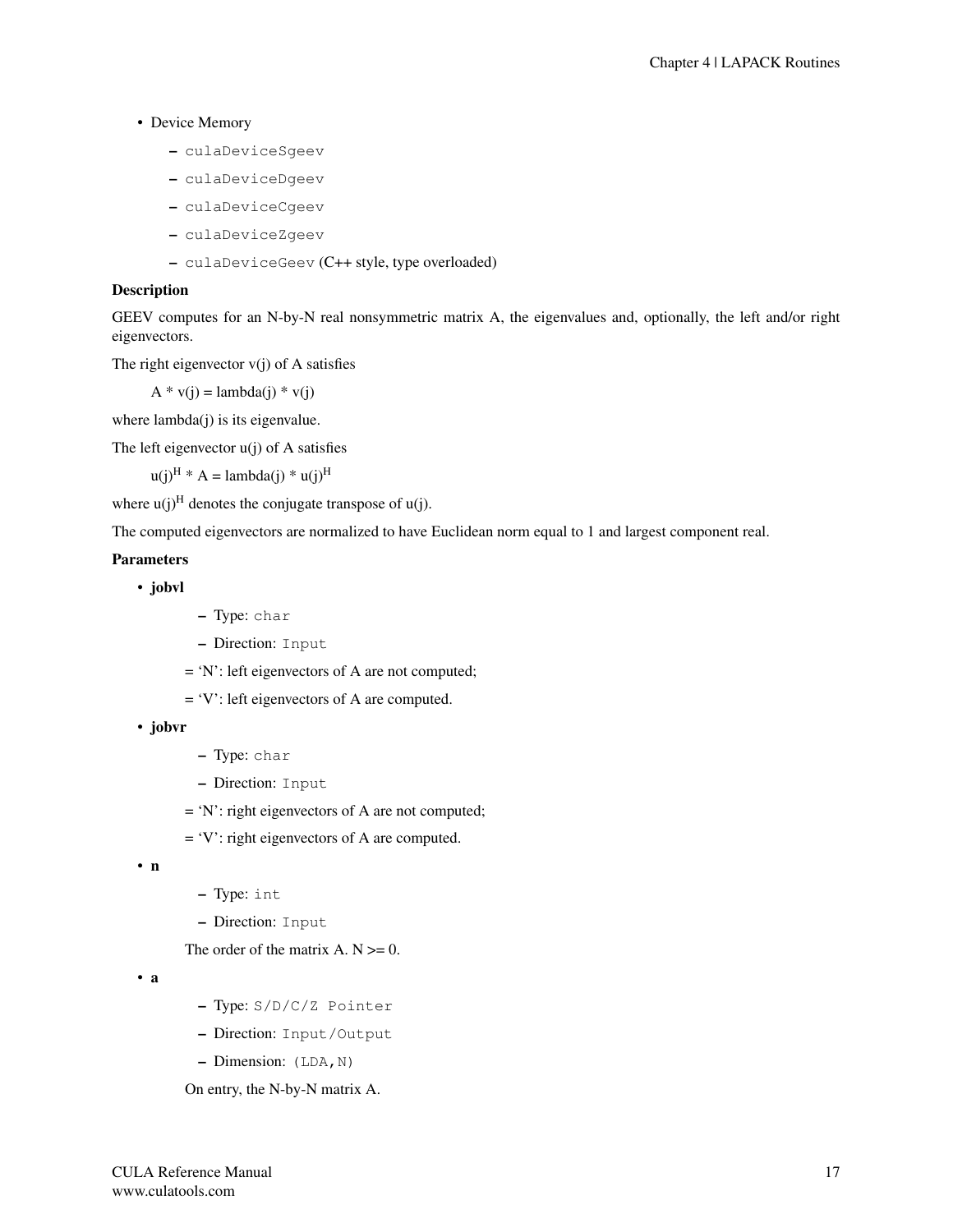On exit, A has been overwritten.

• lda

- Type: int
- Direction: Input

The leading dimension of the array A. LDA  $>=$  max(1,N).

- wr (Real variants (S/D) only)
	- Type: S/D Pointer
	- Direction: Output
	- Dimension: (N)
- **wi** (Real variants (S/D) only)
	- Type: S/D Pointer
	- Direction: Output
	- Dimension: (N)

WR and WI contain the real and imaginary parts, respectively, of the computed eigenvalues. Complex conjugate pairs of eigenvalues appear consecutively with the eigenvalue having the positive imaginary part first.

- **w** (Complex variants (C/Z) only)
	- Type: C/Z Pointer
	- Direction: Output
	- Dimension: (N)

W contains the computed eigenvalues.

Note: the wi and wr parameters only appear in the real (non-complex) variants of geev; in the complex variants these are bundled into one w.

```
• vl
```
- Type: S/D/C/Z Pointer
- Direction: Output
- Dimension: (LDVL,N)

If JOBVL = 'V', the left eigenvectors  $u(j)$  are stored one after another in the columns of VL, in the same order as their eigenvalues.

If  $JOBVL = 'N'$ ,  $VL$  is not referenced.

For real variants (S/D): If the j-th eigenvalue is real, then  $u(j) = VL(:,j)$ , the j-th column of VL. If the j-th and (j+1)-st eigenvalues form a complex conjugate pair, then  $u(j) = VL(:,j) + i*VL(:,j+1)$  and  $u(j+1) = VL(:,j) - i*VL(:,j+1).$ 

For complex variants  $(C/Z)$ :  $u(j) = VL(:,j)$ , the j-th column of VL.

• ldvl

- Type: int
- Direction: Input

The leading dimension of the array VL. LDVL  $>= 1$ ; if JOBVL = 'V', LDVL  $>= N$ .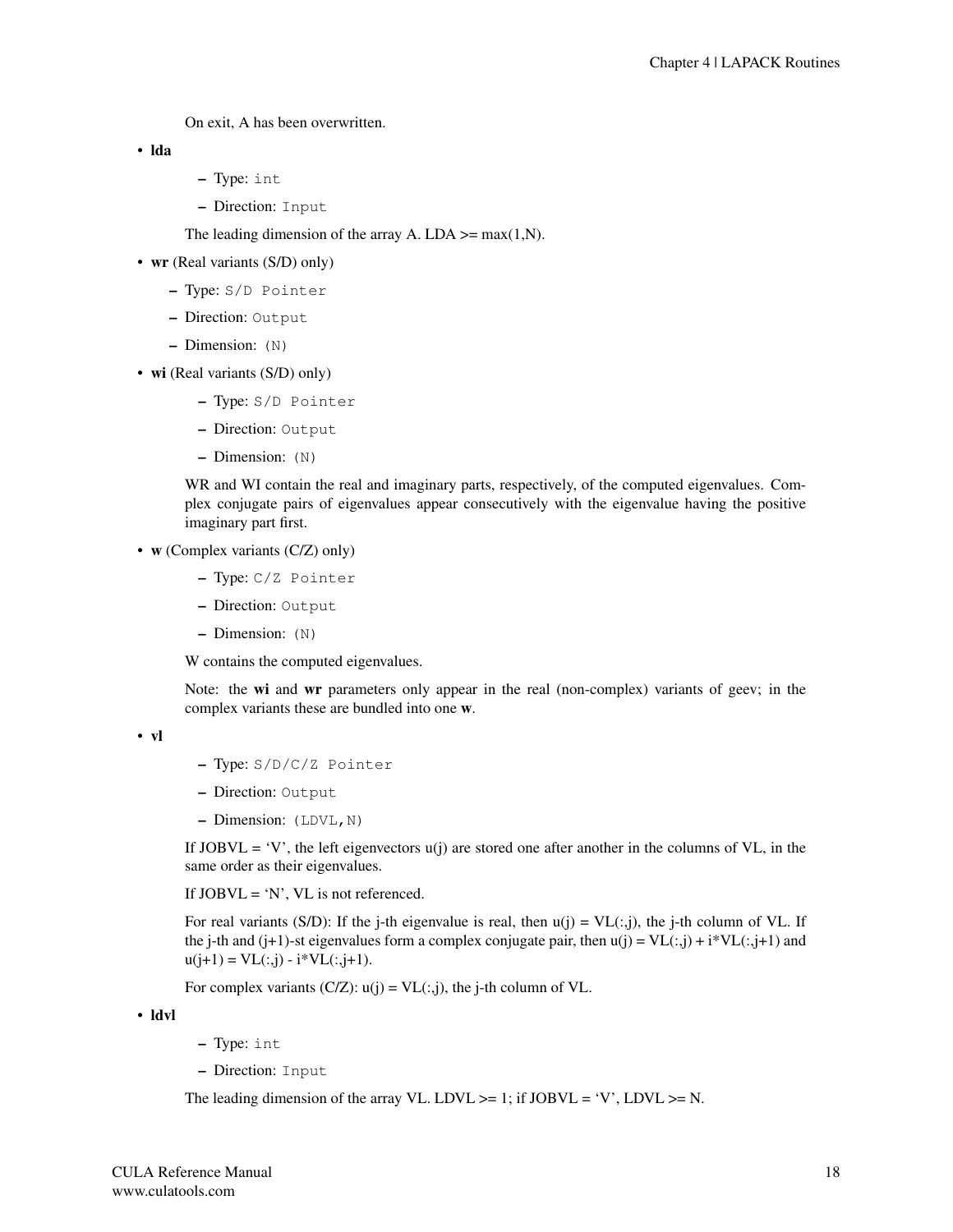```
• vr
```
- Type: S/D/C/Z Pointer
- Direction: Output
- Dimension: (LDVR, N)

If JOBVR = 'V', the right eigenvectors  $v(j)$  are stored one after another in the columns of VR, in the same order as their eigenvalues.

If  $JOBVR = 'N'$ ,  $VR$  is not referenced.

If the j-th eigenvalue is real, then  $v(j) = VR(:,j)$ , the j-th column of VR. If the j-th and  $(j+1)$ -st eigenvalues form a complex conjugate pair, then  $v(j) = VR(:,j) + i*VR(:,j+1)$  and  $v(j+1) = VR(:,j)$ .  $i*VR(:,j+1).$ 

For complex variants  $(C/Z)$ :  $v(j) = VR(:,j)$ , the j-th column of VR.

• ldvr

- Type: int
- Direction: Input

The leading dimension of the array VR. LDVR  $> = 1$ ; if JOBVR = 'V', LDVR  $> = N$ .

#### Errors

On a culaDataError, where  $\text{culaGetErrorInfo}() = i$ , the QR algorithm failed to compute all the eigenvalues, and no eigenvectors have been computed; elements i+1:N of WR and WI contain eigenvalues which have converged.

For more information on data errors see the *[Data Errors](#page-155-2)* section.

#### Differences from LAPACK

See *[No Workspace Parameters](#page-154-1)* section.

## <span id="page-23-0"></span>**4.5 GEHRD**

#### CULA Routines

The GEHRD functionality is implemented by the following CULA routines:

- Host Memory
	- culaSgehrd
	- culaDgehrd
	- culaCgehrd
	- culaZgehrd
	- culaGehrd (C++ style, type overloaded)

• Device Memory

- culaDeviceSgehrd
- culaDeviceDgehrd
- culaDeviceCgehrd
- culaDeviceZgehrd
- culaDeviceGehrd (C++ style, type overloaded)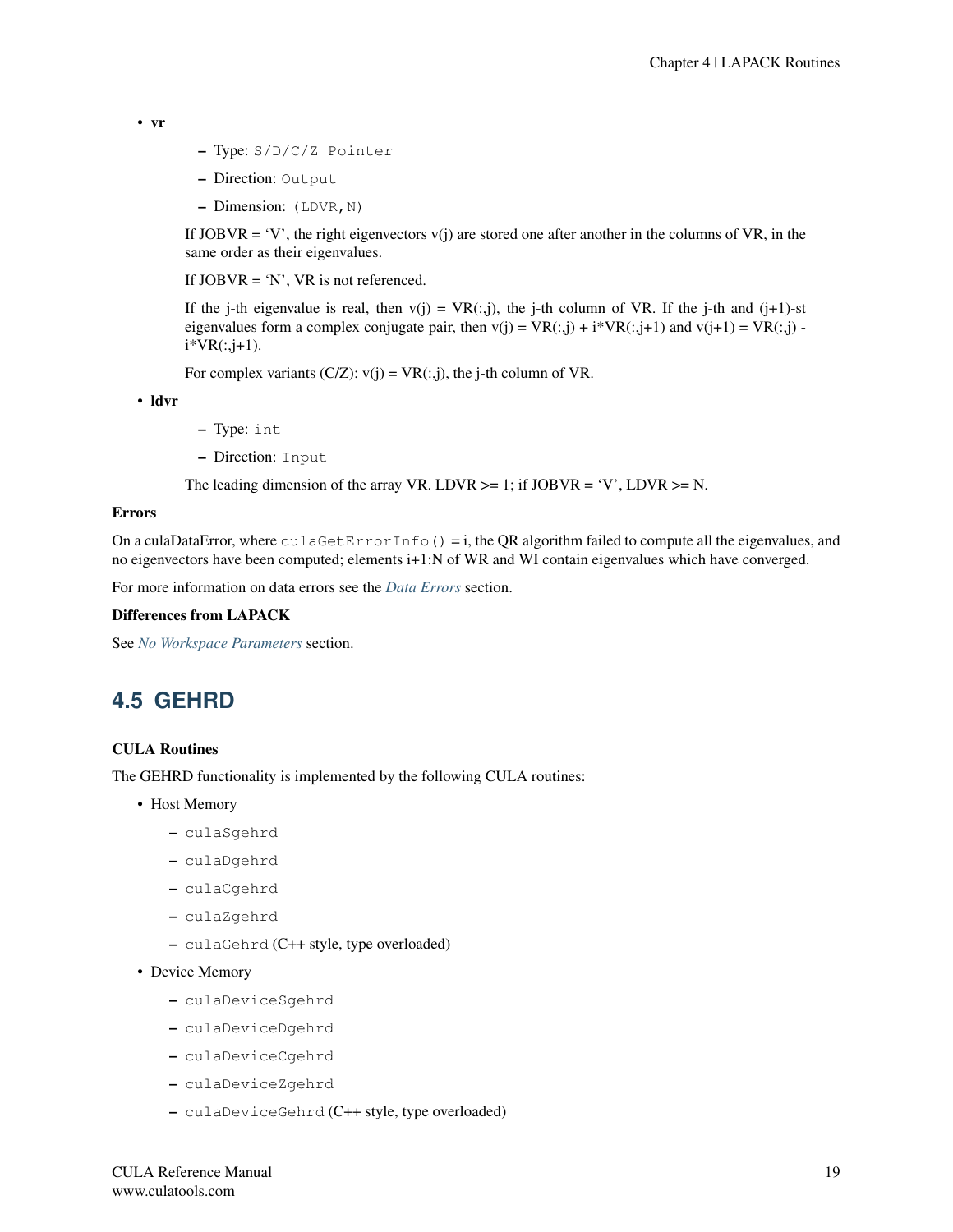#### Description

GEHRD reduces a real/complex general matrix A to upper Hessenberg form H by an unitary similarity transformation:  $Q' * A * Q = H$ .

#### Parameters

• n

- Type: int
- Direction: Input

The order of the matrix  $A. N \geq 0$ .

• ilo

- Type: int
- Direction: Input

• ihi

- Type: int
- Direction: Input

It is assumed that A is already upper triangular in rows and columns 1:ILO-1 and IHI+1:N. ILO and IHI are normally set by a previous call to GEBAL; otherwise they should be set to 1 and N respectively. See Further Details.  $1 \leq L$  ILO  $\leq L$  IHI  $\leq N$ , if  $N > 0$ ; ILO=1 and IHI=0, if N=0.

• a

- Type: S/D/C/Z Pointer
- Direction: Input/Output
- $-$  Dimension: (LDA, N)

On entry, the N-by-N general matrix to be reduced.

On exit, the upper triangle and the first subdiagonal of A are overwritten with the upper Hessenberg matrix H, and the elements below the first subdiagonal, with the array TAU, represent the unitary matrix Q as a product of elementary reflectors. See Further Details.

• lda

- Type: int
- Direction: Input

The leading dimension of the array A. LDA  $\geq$  max(1,N).

• tau

- Type: S/D/C/Z Pointer
- Direction: Output
- $-$  Dimension:  $(N-1)$

The scalar factors of the elementary reflectors (see Further Details). Elements 1:ILO-1 and IHI:N-1 of TAU are set to zero.

#### Further Details

The matrix Q is represented as a product of (ihi-ilo) elementary reflectors

 $Q = H(ilo) H(ilo+1) \ldots H(ihi-1).$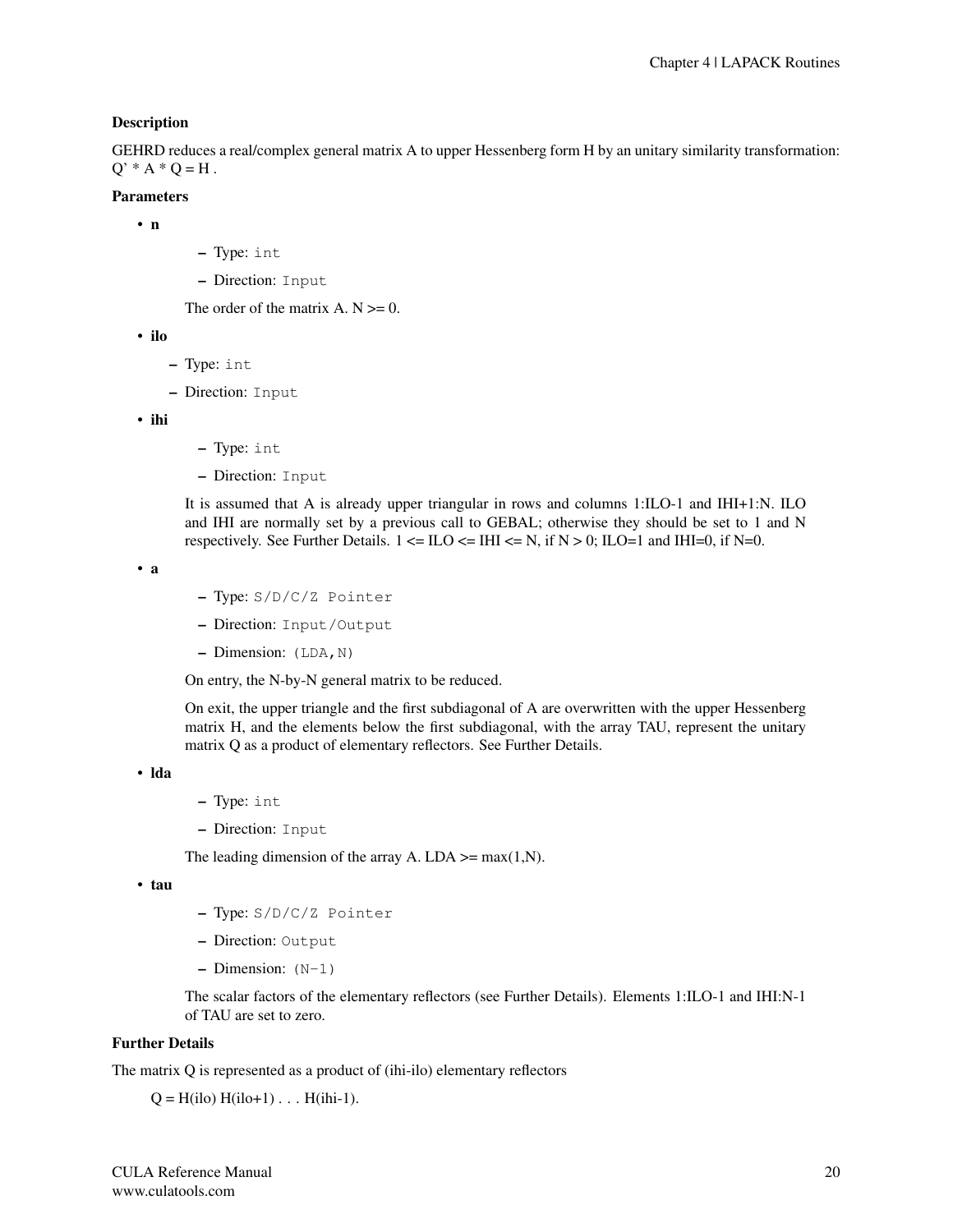Each H(i) has the form

 $H(i) = I - \tan * v * v'$ 

where tau is a real/complex scalar, and v is a real/complex vector with  $v(1:i) = 0$ ,  $v(i+1) = 1$  and  $v(ihi+1:n) = 0$ ;  $v(i+2:ihi)$  is stored on exit in  $A(i+2:ihi,i)$ , and tau in TAU(i).

The contents of A are illustrated by the following example, with  $n = 7$ , ilo = 2 and ihi = 6:

| on entry, |        |              |           |   |     |             | on exit,   |             |            |        |            |        |            |  |
|-----------|--------|--------------|-----------|---|-----|-------------|------------|-------------|------------|--------|------------|--------|------------|--|
|           |        |              |           |   |     |             |            |             |            |        |            |        |            |  |
| ( a       | a      | a            | a a       |   |     | a a)        | (a a h     | a h         |            | h h h  |            |        | $\alpha$ ) |  |
|           | a      | $\mathsf{a}$ | $\alpha$  | a | a   | a )         |            |             |            | h      | h          | h      | a )        |  |
|           | a<br>a | a<br>a       | a         | a | a a | a)          |            | h h<br>v2 h |            | h<br>h | h<br>h     | h<br>h | h)<br>h)   |  |
|           |        |              | a         | a | a   | a)          |            |             | v2 v3 h    |        | $\angle$ h | h      | h)         |  |
|           | a      | a            | $-$ a $-$ | a | a   | a )         | $\sqrt{2}$ |             | v2 v3 v4 h |        |            |        |            |  |
|           | a      | a            | a         | a | a   | $-$ a)<br>a |            |             |            |        |            | h      | h)         |  |

where a denotes an element of the original matrix A, h denotes a modified element of the upper Hessenberg matrix H, and vi denotes an element of the vector defining H(i).

#### Differences from LAPACK

See *[No Workspace Parameters](#page-154-1)* section.

## <span id="page-25-0"></span>**4.6 GELQF**

#### CULA Routines

The GELQF functionality is implemented by the following CULA routines:

- Host Memory
	- culaSgelqf
	- culaDgelqf
	- culaCgelqf
	- culaZgelqf
	- culaGelqf (C++ style, type overloaded)
- Device Memory
	- culaDeviceSgelqf
	- culaDeviceDgelqf
	- culaDeviceCgelqf
	- culaDeviceZgelqf
	- culaDeviceGelqf (C++ style, type overloaded)

#### **Description**

GELQF computes an LQ factorization of a real M-by-N matrix A:  $A = L * Q$ .

#### Parameters

- m
- Type: int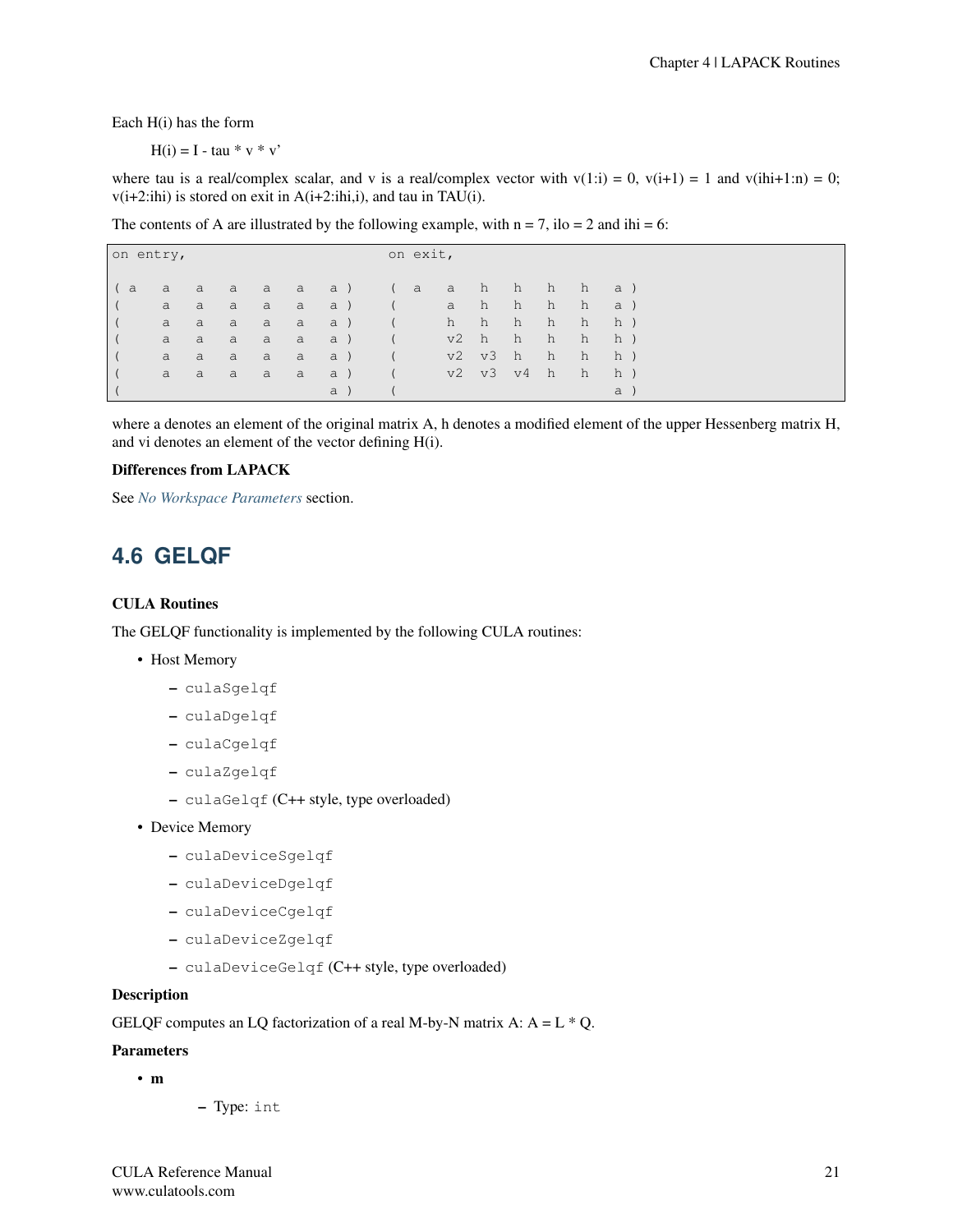– Direction: Input

The number of rows of the matrix  $A$ .  $M \ge 0$ .

• n

- Type: int
- Direction: Input

The number of columns of the matrix  $A. N \geq 0$ .

- a
- Type: S/D/C/Z Pointer
- Direction: Input/Output
- Dimension: (LDA,N)

On entry, the M-by-N matrix A.

On exit, the elements on and below the diagonal of the array contain the m-by-min $(m,n)$  lower trapezoidal matrix L (L is lower triangular if  $m \le n$ ); the elements above the diagonal, with the array TAU, represent the orthogonal/unitary matrix Q as a product of elementary reflectors (see Further Details).

```
• lda
```

```
– Type: int
```
– Direction: Input

The leading dimension of the array A. LDA  $\geq$  max(1,M).

• tau

- Type: S/D/C/Z Pointer
- Direction: Output
- $-$  Dimension:  $(\min(M,N))$

The scalar factors of the elementary reflectors (see Further Details).

#### Further Details

The matrix Q is represented as a product of elementary reflectors

 $Q = H(k) \dots H(2) H(1)$ , where  $k = min(m, n)$ .

Each H(i) has the form

 $H(i) = I - \tan * v * v'$ 

where tau is a real scalar, and v is a real vector with  $v(1:i-1) = 0$  and  $v(i) = 1$ ;  $v(i+1:n)$  is stored on exit in A(i,i+1:n), and tau in TAU(i).

#### Differences from LAPACK

See *[No Workspace Parameters](#page-154-1)* section.

## <span id="page-26-0"></span>**4.7 GELS**

#### CULA Routines

The GELS functionality is implemented by the following CULA routines: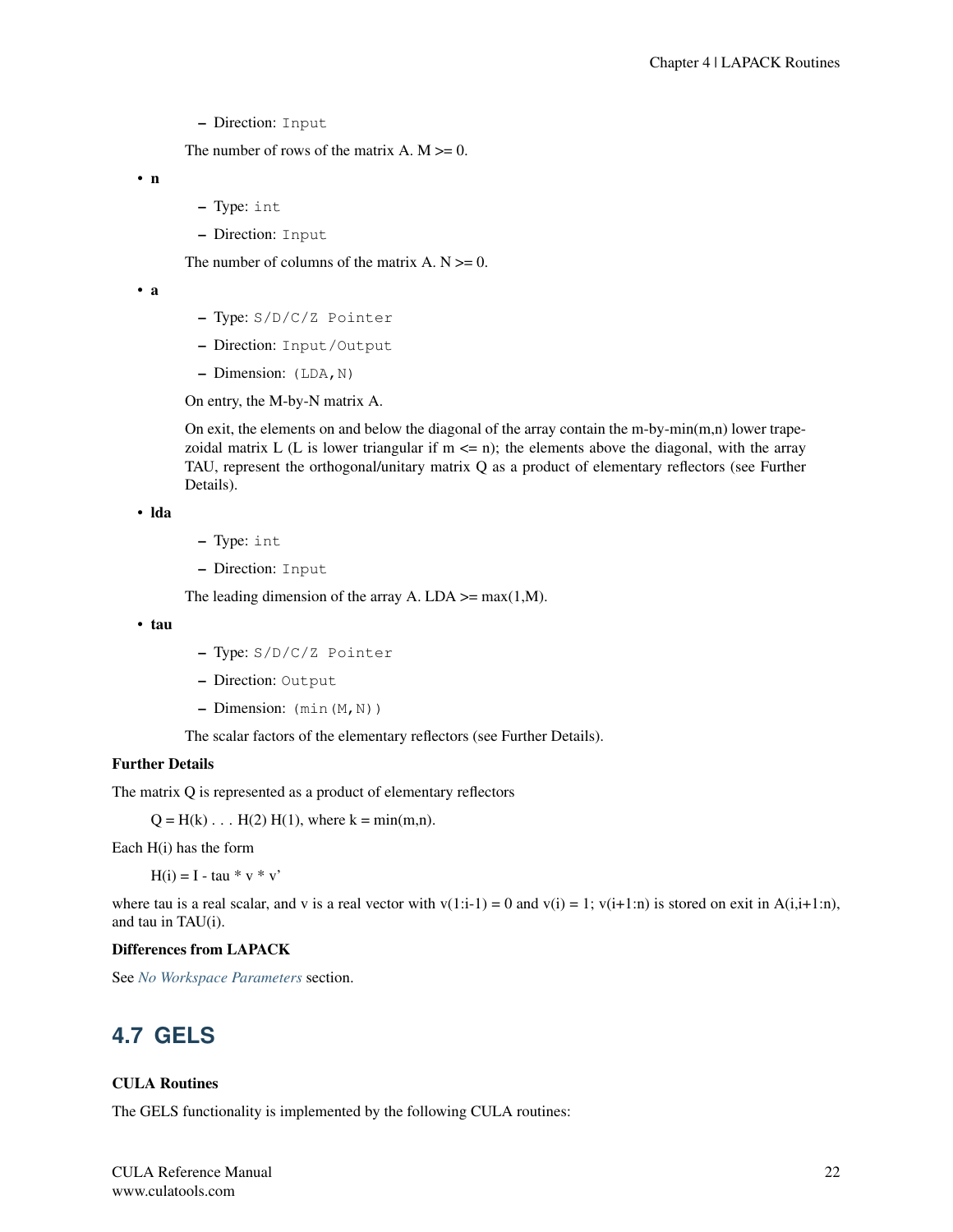#### • Host Memory

- culaSgels
- culaDgels
- culaCgels
- culaZgels
- culaGels (C++ style, type overloaded)

#### • Device Memory

- culaDeviceSgels
- culaDeviceDgels
- culaDeviceCgels
- culaDeviceZgels
- culaDeviceGels (C++ style, type overloaded)

#### **Description**

GELS solves overdetermined or underdetermined real linear systems involving an M-by-N matrix A, or its transpose, using a QR or LQ factorization of A. It is assumed that A has full rank.

The following options are provided:

- 1. If TRANS = 'N' and m >= n: find the least squares solution of an overdetermined system, i.e., solve the least squares problem minimize  $|| B - A^*X ||$ .
- 2. If TRANS = 'N' and m < n: find the minimum norm solution of an underdetermined system  $A * X = B$ .
- 3. If TRANS = 'T' and m >= n: find the minimum norm solution of an undetermined system  $A^T * X = B$ .
- 4. If TRANS = 'T' and m < n: find the least squares solution of an overdetermined system, i.e., solve the least squares problem minimize  $|| B - A^T * X ||$ .

Several right hand side vectors b and solution vectors x can be handled in a single call; they are stored as the columns of the M-by-NRHS right hand side matrix B and the N-by-NRHS solution matrix X.

#### Parameters

- trans
- Type: char
- Direction: Input
- $= 'N'$ : the linear system involves A;
- $=$  'T': the linear system involves  $A<sup>T</sup>$ .

• m

- Type: int
- Direction: Input

The number of rows of the matrix A.  $M \ge 0$ .

• n

– Type: int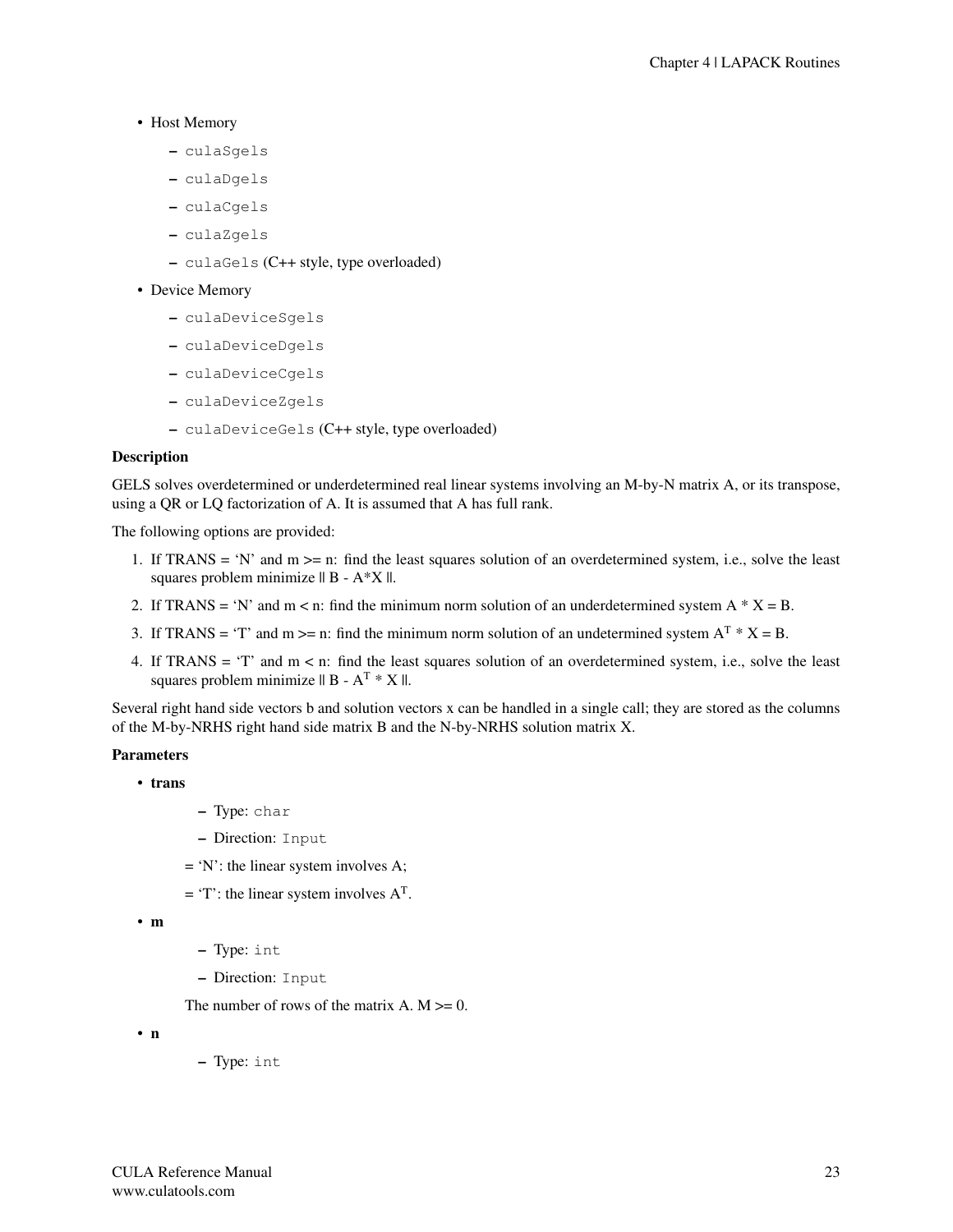– Direction: Input

The number of columns of the matrix  $A. N \ge 0$ .

• nrhs

- Type: int
- Direction: Input

The number of right hand sides, i.e., the number of columns of the matrices B and X. NRHS  $>=0$ .

• a

- Type: S/D/C/Z Pointer
- Direction: Input/Output
- Dimension: (LDA,N)

On entry, the M-by-N matrix A.

On exit, if M >= N, A is overwritten by details of its QR factorization as returned by *[GEQRF](#page-30-0)*;

if M < N, A is overwritten by details of its LQ factorization as returned by *[GELQF](#page-25-0)*.

• lda

- Type: int
- Direction: Input

The leading dimension of the array A. LDA  $\geq$  max(1,M).

• b

- Type: S/D/C/Z Pointer
- Direction: Input/Output
- Dimension: (LDB,NRHS)

On entry, the matrix B of right hand side vectors, stored columnwise; B is M-by-NRHS if TRANS  $=$ 'N', or N-by-NRHS if TRANS = 'T'.

On exit, if culaNoError is returned, B is overwritten by the solution vectors, stored columnwise:

if TRANS = 'N' and  $m \ge n$ , rows 1 to n of B contain the least squares solution vectors; the residual sum of squares for the solution in each column is given by the sum of squares of elements N+1 to M in that column;

if TRANS = 'N' and  $m < n$ , rows 1 to N of B contain the minimum norm solution vectors;

if TRANS =  $T$  and m >= n, rows 1 to M of B contain the minimum norm solution vectors;

if TRANS =  $T$  and  $m < n$ , rows 1 to M of B contain the least squares solution vectors; the residual sum of squares for the solution in each column is given by the sum of squares of elements M+1 to N in that column.

• ldb

- Type: int
- Direction: Input

The leading dimension of the array B. LDB  $\geq$ = MAX(1,M,N).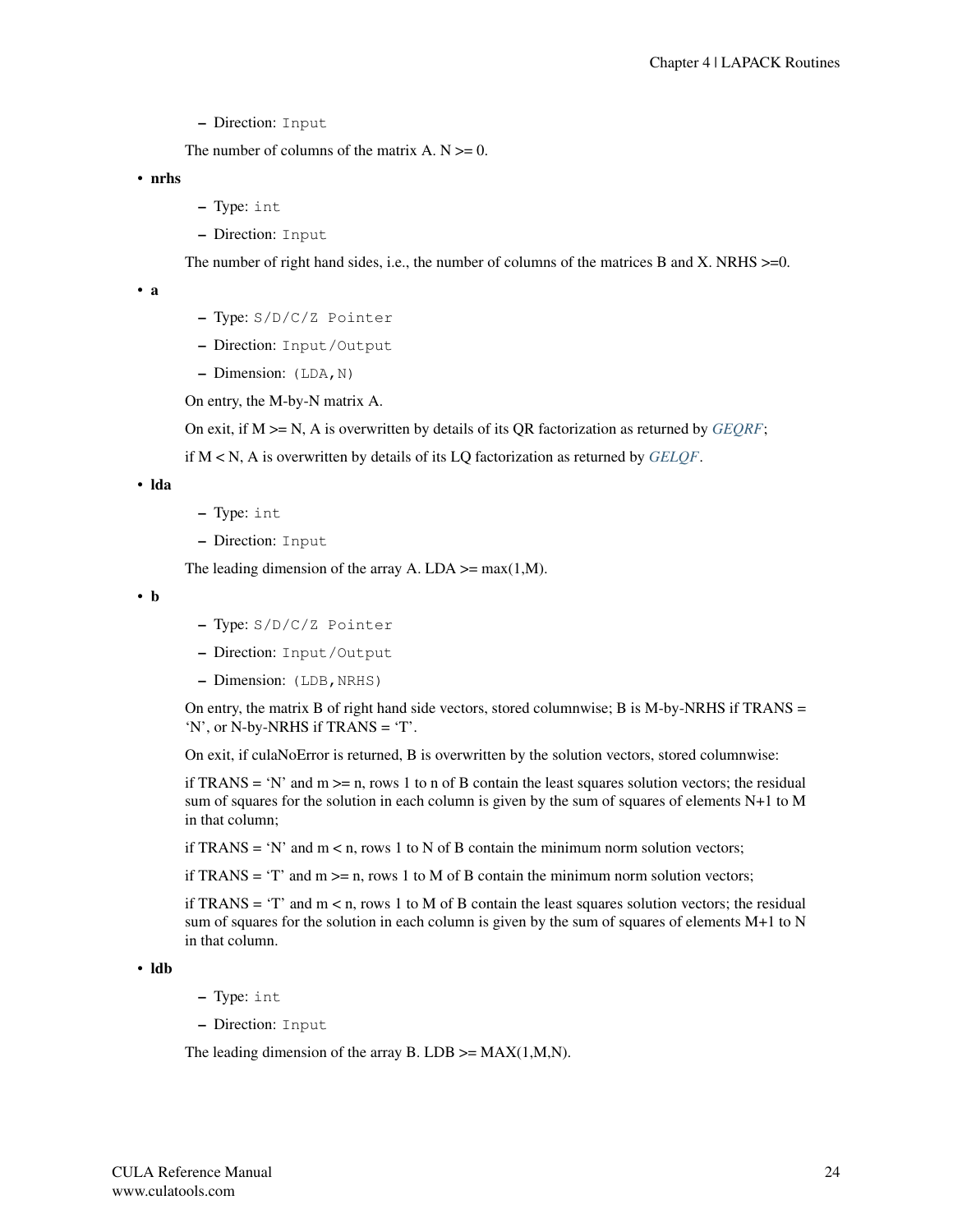#### Errors

On a culaDataError, where  $\text{culaGetErrorInfo}() = i$ , the i-th diagonal element of the triangular factor of A is zero, so that A does not have full rank; the least squares solution could not be computed.

For more information on data errors see the *[Data Errors](#page-155-2)* section.

#### Differences from LAPACK

See *[No Workspace Parameters](#page-154-1)* section.

## <span id="page-29-0"></span>**4.8 GEQLF**

#### CULA Routines

The GEQLF functionality is implemented by the following CULA routines:

- Host Memory
	- culaSgeqlf
	- culaDgeqlf
	- culaCgeqlf
	- culaZgeqlf
	- culaGeqlf (C++ style, type overloaded)
- Device Memory
	- culaDeviceSgeqlf
	- culaDeviceDgeqlf
	- culaDeviceCgeqlf
	- culaDeviceZgeqlf
	- culaDeviceGeqlf (C++ style, type overloaded)

#### Description

GEQLF computes a QL factorization of a real/complex M-by-N matrix A:  $A = Q * L$ .

#### Parameters

- m
- Type: int
- Direction: Input

The number of rows of the matrix A.  $M \ge 0$ .

• n

- Type: int
- Direction: Input

The number of columns of the matrix  $A. N \ge 0$ .

• a

- Type: S/D/C/Z Pointer,
- Direction: Input/Output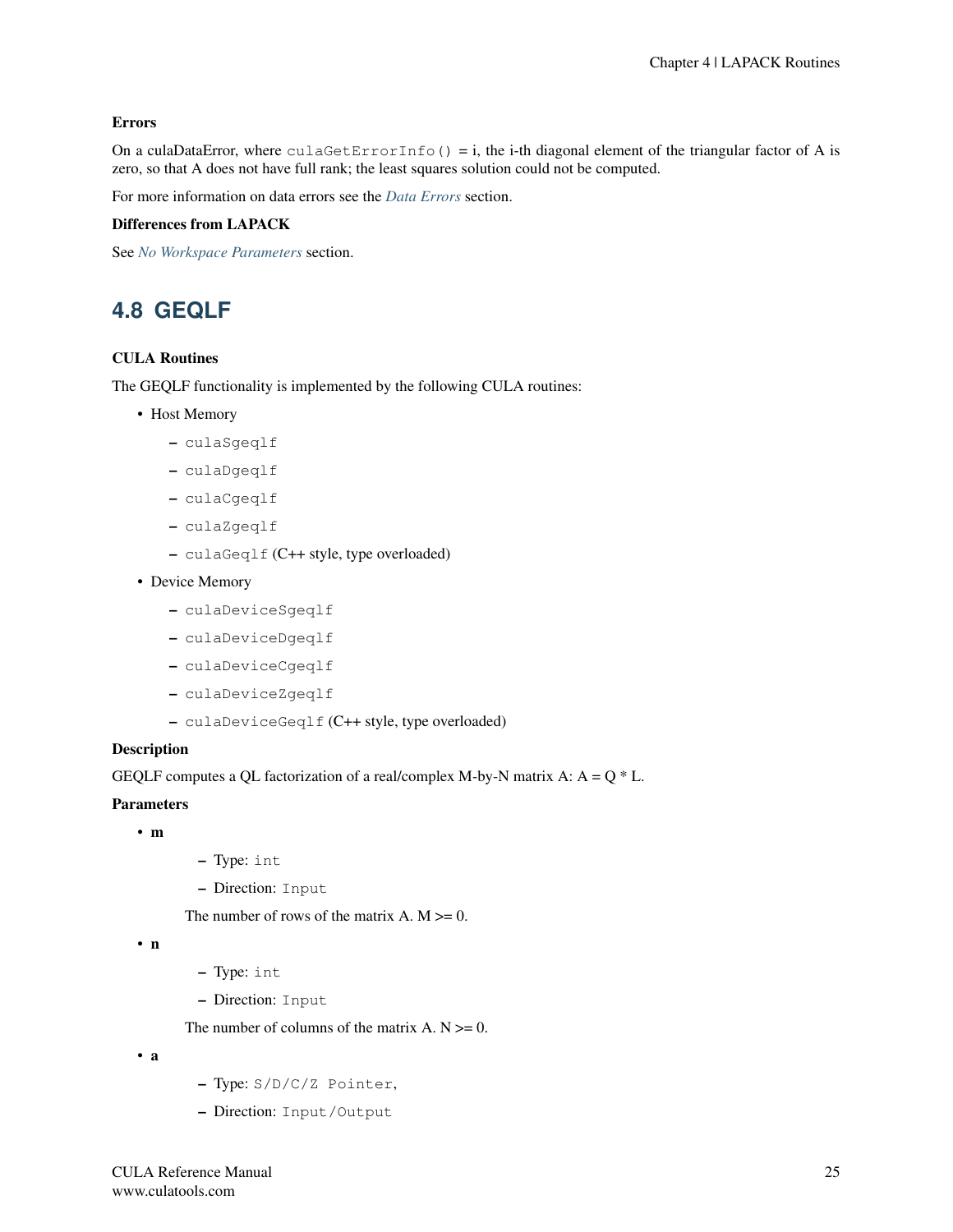– Dimension: (LDA,N)

On entry, the M-by-N matrix A.

On exit, if  $m \ge n$ , the lower triangle of the subarray  $A(m-n+1:m,1:n)$  contains the N-by-N lower triangular matrix L; if  $m \le n$ , the elements on and below the  $(n-m)$ -th superdiagonal contain the M-by-N lower trapezoidal matrix L; the remaining elements, with the array TAU, represent the orthogonal/unitary matrix Q as a product of elementary reflectors (see Further Details).

• lda

- Type: int
- Direction: Input

The leading dimension of the array A. LDA  $\geq$  max(1,M).

• tau

- Type: S/D/C/Z Pointer,
- Direction: Output
- $-$  Dimension:  $(\min(M,N))$

The scalar factors of the elementary reflectors (see Further Details).

#### Further Details

The matrix Q is represented as a product of elementary reflectors

 $Q = H(k) \dots H(2) H(1)$ , where  $k = min(m, n)$ .

Each H(i) has the form

 $H(i) = I - \tan * v * v'$ 

where tau is a real/complex scalar, and v is a real/complex vector with  $v(m-k+i+1:m) = 0$  and  $v(m-k+i) = 1$ ;  $v(1:m-k+i+1:m)$ k+i-1) is stored on exit in A(1:m-k+i-1,n-k+i), and tau in TAU(i).

#### Differences from LAPACK

See *[No Workspace Parameters](#page-154-1)* section.

## <span id="page-30-0"></span>**4.9 GEQRF**

#### CULA Routines

The GEQRF functionality is implemented by the following CULA routines:

- Host Memory
	- culaSgeqrf
	- culaDgeqrf
	- culaCgeqrf
	- culaZgeqrf
	- culaGeqrf (C++ style, type overloaded)
- Device Memory
	- culaDeviceSgeqrf
	- culaDeviceDgeqrf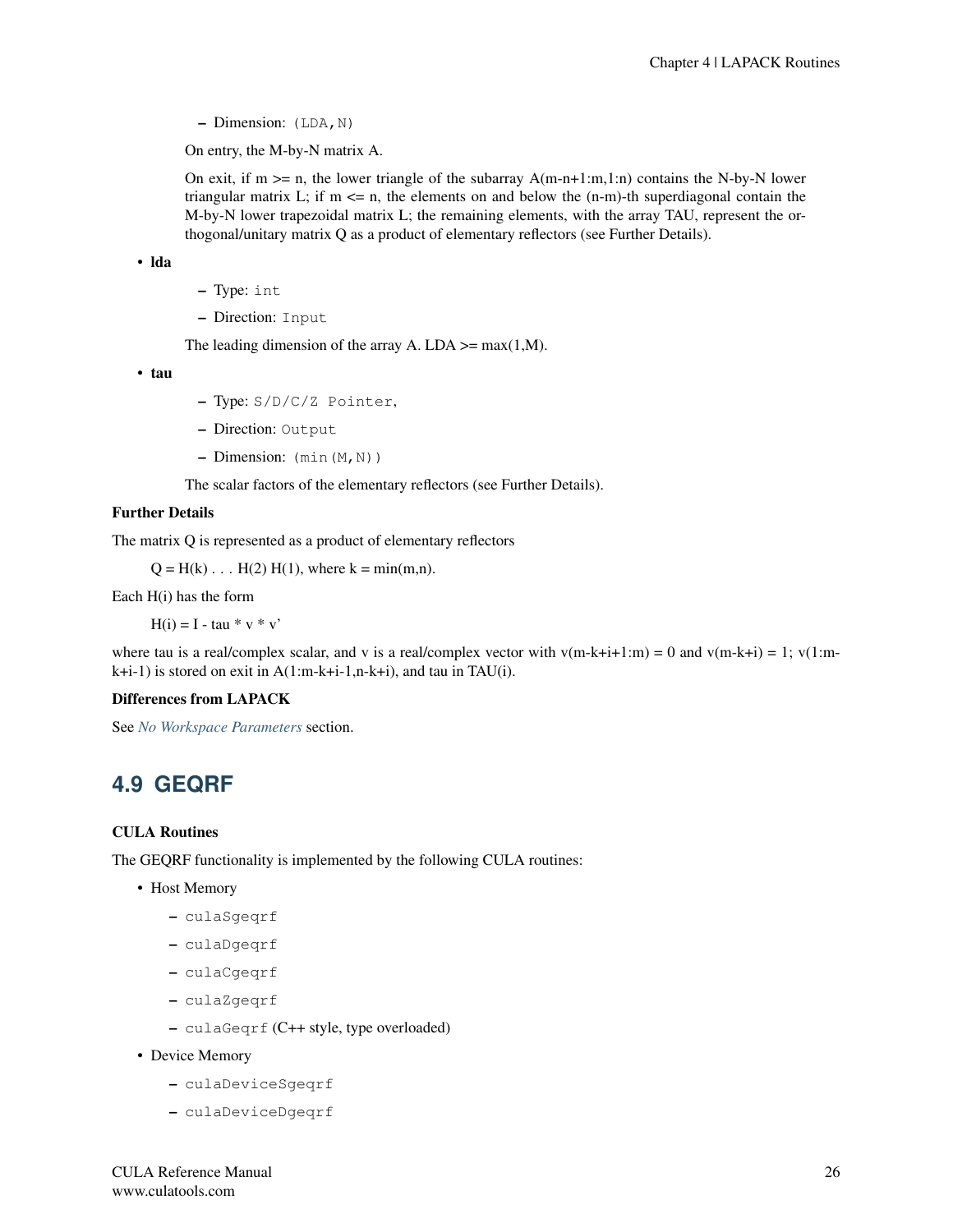- culaDeviceCgeqrf
- culaDeviceZgeqrf
- culaDeviceGeqrf (C++ style, type overloaded)

#### Description

GEQRF computes a QR factorization of a real/complex M-by-N matrix A:  $A = Q * R$ .

#### Parameters

• m

- Type: int
- Direction: Input

The number of rows of the matrix A.  $M \ge 0$ .

• n

- Type: int
- Direction: Input

The number of columns of the matrix  $A. N \geq 0$ .

• a

- Type: S/D/C/Z Pointer
- Direction: Input/Output
- Dimension: (LDA,N)

On entry, the M-by-N matrix A.

On exit, the elements on and above the diagonal of the array contain the  $min(M,N)$ -by-N upper trapezoidal matrix R (R is upper triangular if  $m \ge n$ ); the elements below the diagonal, with the array TAU, represent the orthogonal/unitary matrix  $Q$  as a product of min $(m,n)$  elementary reflectors (see Further Details).

#### • lda

- Type: int
- Direction: Input

The leading dimension of the array A. LDA  $\geq$  max(1,M).

• tau

- Type: S/D/C/Z Pointer
- Direction: Output
- Dimension: (min(M,N))

The scalar factors of the elementary reflectors (see Further Details).

#### Further Details

The matrix Q is represented as a product of elementary reflectors

 $Q = H(1) H(2) ... H(k)$ , where  $k = min(m,n)$ .

Each H(i) has the form

 $H(i) = I - \tan * v * v'$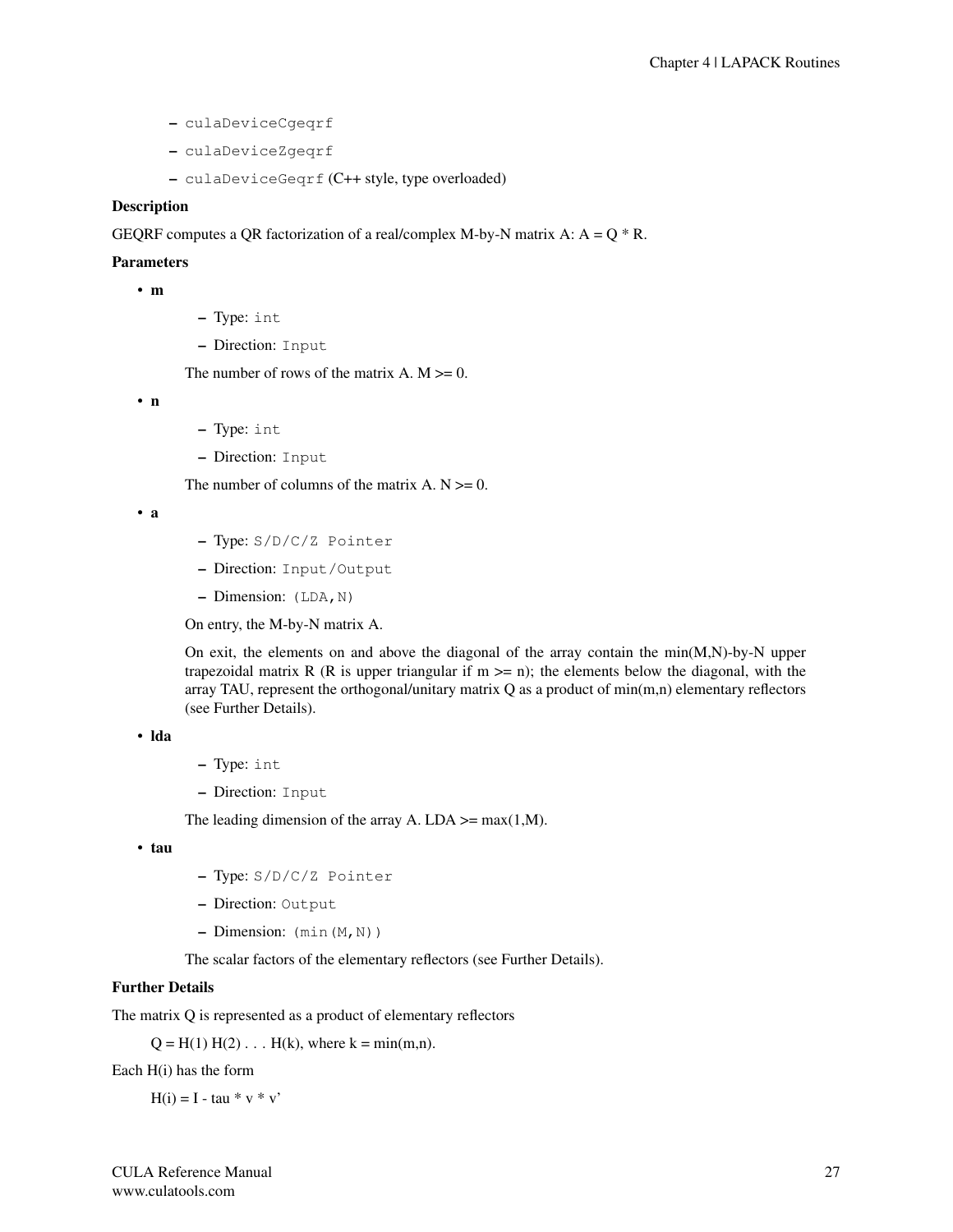where tau is a real scalar, and v is a real/complex vector with  $v(1:i-1) = 0$  and  $v(i) = 1$ ;  $v(i+1:m)$  is stored on exit in A(i+1:m,i), and tau in TAU(i).

#### Differences from LAPACK

See *[No Workspace Parameters](#page-154-1)* section.

## <span id="page-32-0"></span>**4.10 GEQRFP**

#### CULA Routines

The GEQRFP functionality is implemented by the following CULA routines:

- Host Memory
	- culaSgeqrfp
	- culaDgeqrfp
	- culaCgeqrfp
	- culaZgeqrfp
	- culaGeqrfp (C++ style, type overloaded)
- Device Memory
	- culaDeviceSgeqrfp
	- culaDeviceDgeqrfp
	- culaDeviceCgeqrfp
	- culaDeviceZgeqrfp
	- culaDeviceGeqrfp (C++ style, type overloaded)

#### Description

GEQRFP computes a QR factorization of a real/complex M-by-N matrix A:  $A = Q * R$ .

This function is similar to *[GEQRF](#page-30-0)* with the addition that it takes special care to avoid errors arising from denormalized numbers.

#### Parameters

- M
- Type: int
- Direction: Input

The number of rows of the matrix A.  $M \ge 0$ .

```
• N
```
- Type: int
- Direction: Input

The number of columns of the matrix  $A \cdot N \geq 0$ .

• A

- Type: S/D/C/Z Pointer,
- Direction: Input/Output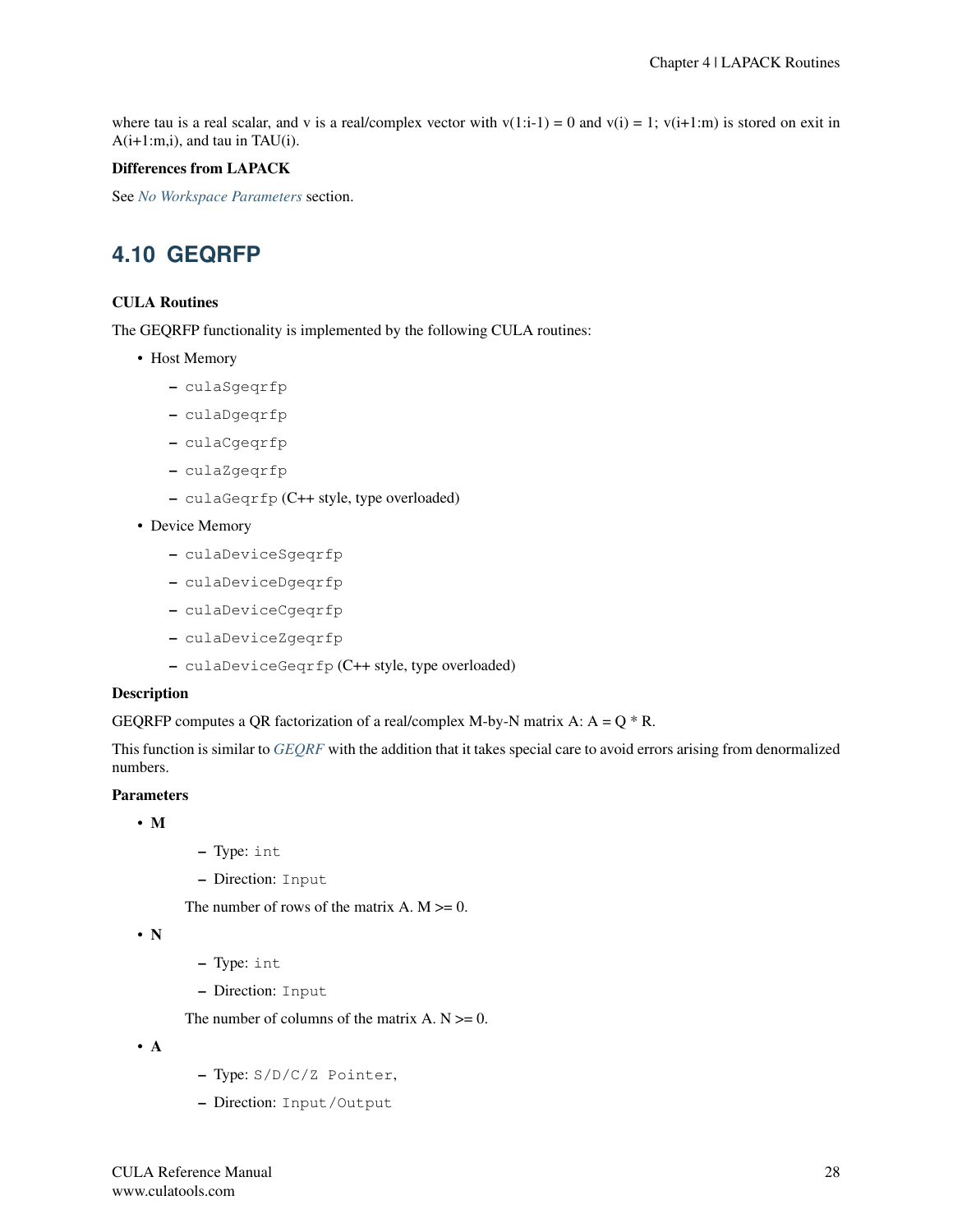– Dimension: (LDA,N)

On entry, the M-by-N matrix A.

On exit, the elements on and above the diagonal of the array contain the min(M,N)-by-N upper trapezoidal matrix R (R is upper triangular if  $m \ge n$ ); the elements below the diagonal, with the array TAU, represent the unitary matrix Q as a product of min(m,n) elementary reflectors (see Further Details).

• LDA

- Type: int
- Direction: Input

The leading dimension of the array A. LDA  $\geq$  max(1,M).

• TAU

- Type: S/D/C/Z Pointer,
- Direction: Output
- $-$  Dimension:  $(\min(M,N))$

The scalar factors of the elementary reflectors (see Further Details).

#### Further Details

The matrix Q is represented as a product of elementary reflectors

 $Q = H(1) H(2) ... H(k)$ , where  $k = min(m,n)$ .

Each H(i) has the form

 $H(i) = I - \tan * v * v'$ 

where tau is a real/complex scalar, and v is a real/complex vector with  $v(1:i-1) = 0$  and  $v(i) = 1$ ;  $v(i+1:m)$  is stored on exit in A(i+1:m,i), and tau in TAU(i).

#### Differences from LAPACK

See *[No Workspace Parameters](#page-154-1)* section.

## <span id="page-33-0"></span>**4.11 GEQRS**

#### CULA Routines

The GEQRS functionality is implemented by the following CULA routines:

- Host Memory
	- culaSgeqrs
	- culaDgeqrs
	- culaCgeqrs
	- culaZgeqrs
	- culaGeqrs (C++ style, type overloaded)
- Device Memory
	- culaDeviceSgeqrs
	- culaDeviceDgeqrs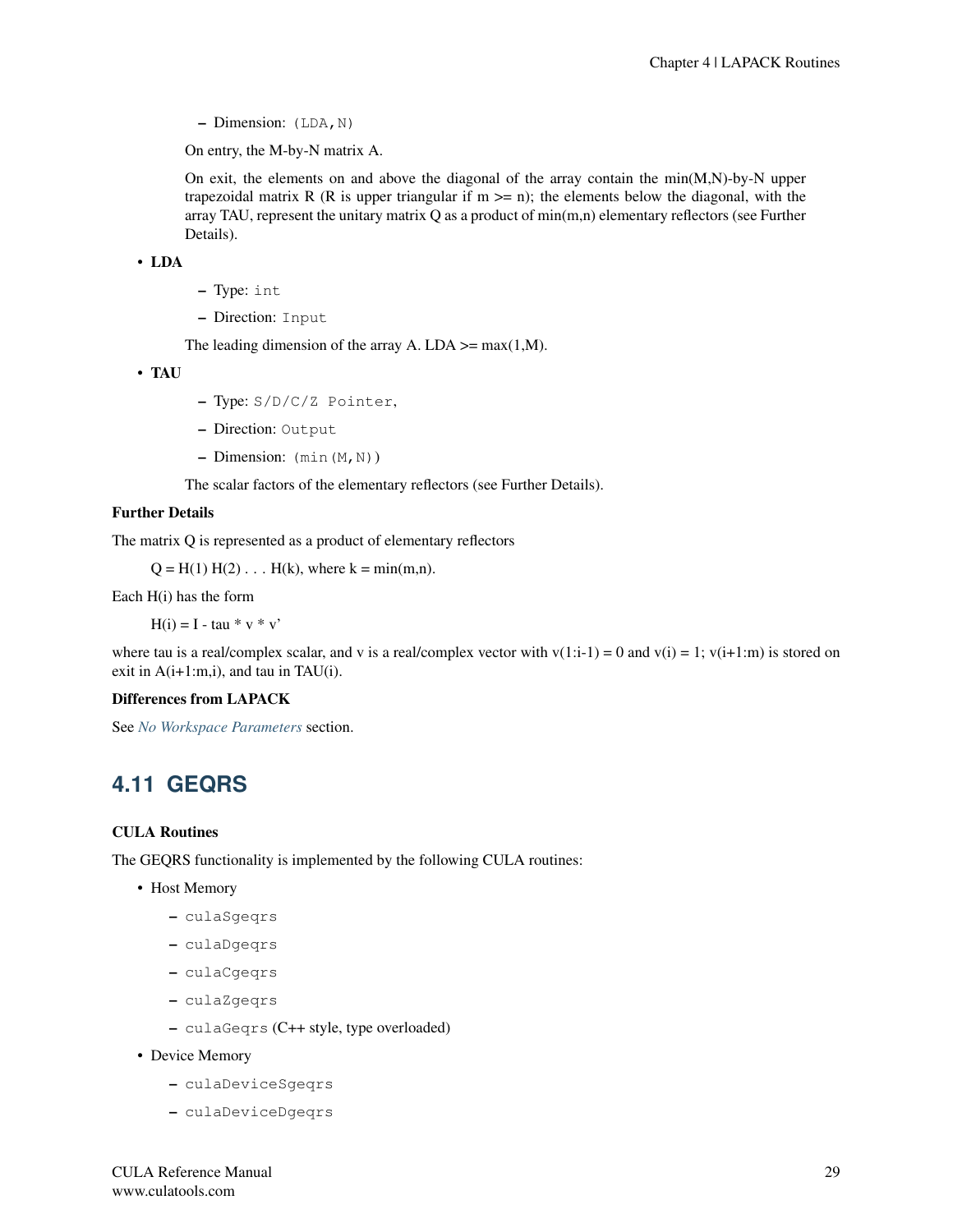- culaDeviceCgeqrs
- culaDeviceZgeqrs
- culaDeviceGeqrs (C++ style, type overloaded)

#### Description

Solve the least squares problem

min || A\*X - B ||

using the QR factorization

 $A = Q^*R$ 

computed by *[GEQRF](#page-30-0)*.

#### Parameters

• m

- Type: int
- Direction: Input

The number of rows of the matrix  $A$ .  $M \ge 0$ .

• n

- Type: int
- Direction: Input

The number of columns of the matrix A.  $M \ge N \ge 0$ .

• nrhs

- Type: int
- Direction: Input

The number of columns of B. NRHS  $\geq 0$ .

• a

- Type: S/D/C/Z Pointer,
- Direction: Input
- Dimension: (LDA,N)

Details of the QR factorization of the original matrix A as returned by *[GEQRF](#page-30-0)*.

• lda

- Type: int
- Direction: Input

The leading dimension of the array A.  $LDA \geq M$ .

• tau

- Type: S/D/C/Z Pointer,
- Direction: Input
- Dimension: (N)

Details of the orthogonal matrix Q.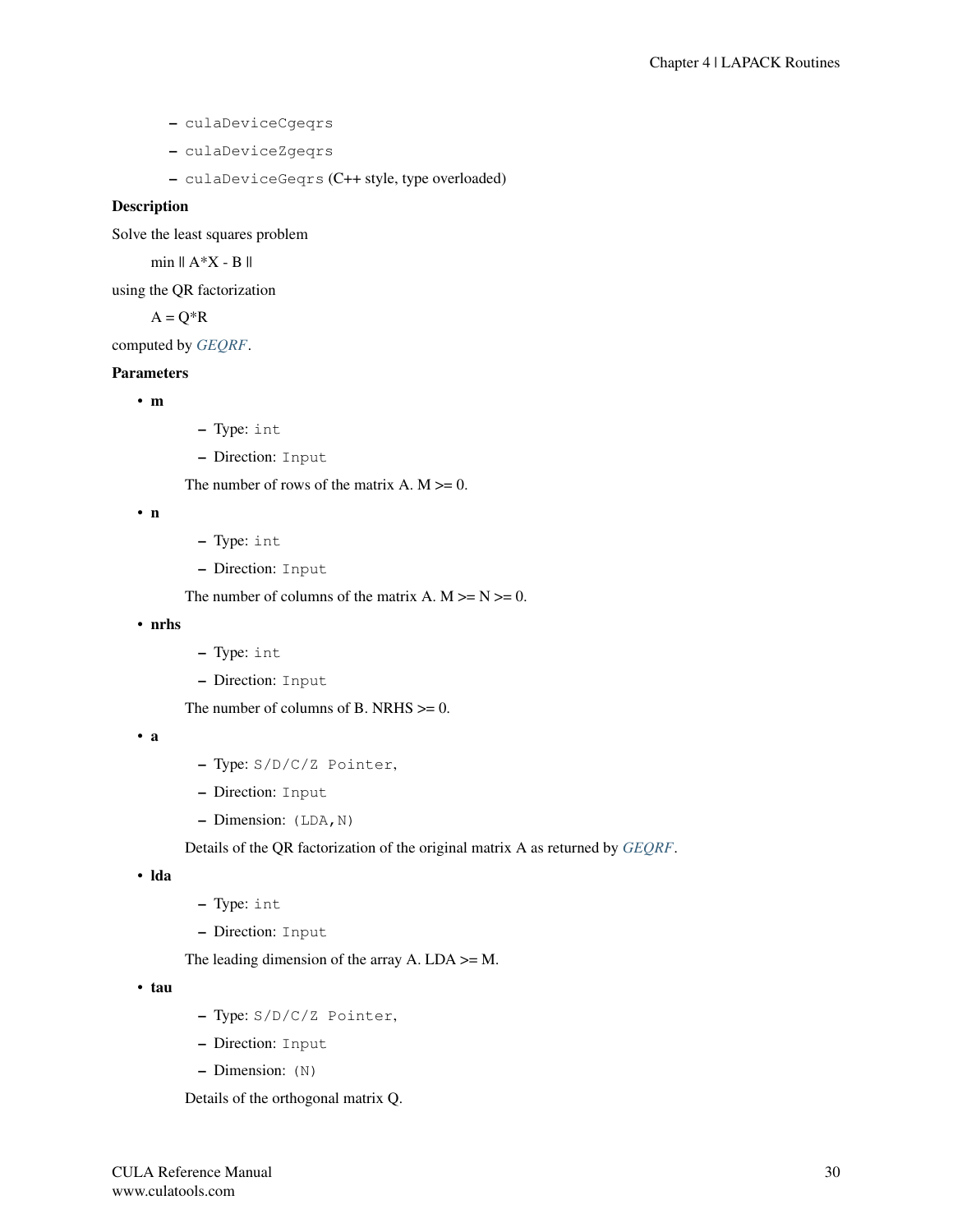```
• b
```
- Type: S/D/C/Z Pointer,
- Direction: Input/Output
- Dimension: (LDB, NRHS)

On entry, the M-by-NRHS right hand side matrix B.

On exit, the N-by-NRHS solution matrix X.

• ldb

- Type: int
- Direction: Input

The leading dimension of the array B.  $LDB \geq M$ .

#### Differences from LAPACK

See *[No Workspace Parameters](#page-154-1)* section.

## <span id="page-35-0"></span>**4.12 GERQF**

#### CULA Routines

The GERQF functionality is implemented by the following CULA routines:

- Host Memory
	- culaSgerqf
	- culaDgerqf
	- culaCgerqf
	- culaZgerqf
	- culaGerqf (C++ style, type overloaded)
- Device Memory
	- culaDeviceSgerqf
	- culaDeviceDgerqf
	- culaDeviceCgerqf
	- culaDeviceZgerqf
	- culaDeviceGerqf (C++ style, type overloaded)

#### Description

GERQF computes an RQ factorization of a real M-by-N matrix A:  $A = R * Q$ .

#### Parameters

- m
- Type: int
- Direction: Input

The number of rows of the matrix  $A$ .  $M \ge 0$ .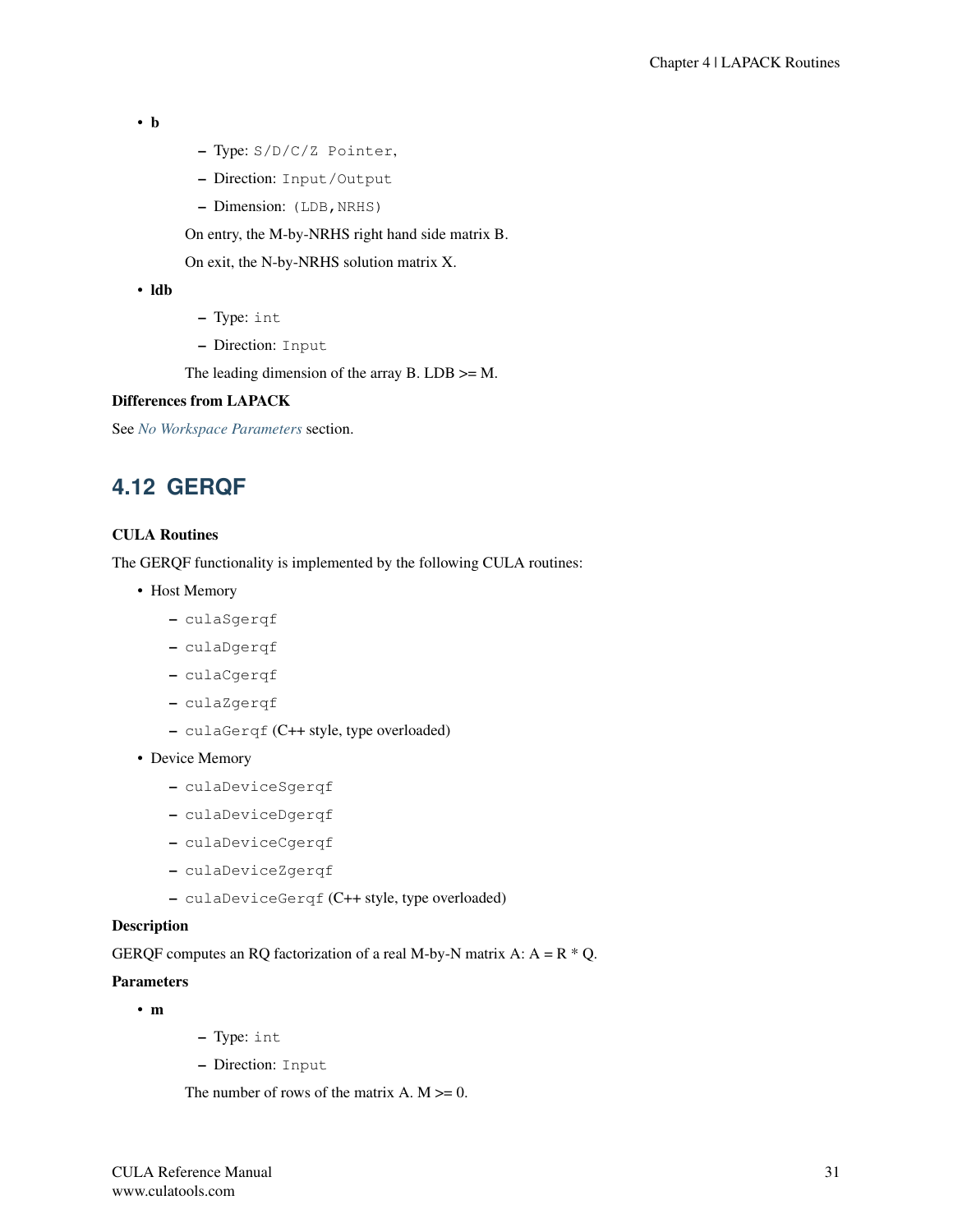• n

- Type: int
- Direction: Input

The number of columns of the matrix  $A. N \ge 0$ .

• a

- Type: S/D/C/Z Pointer
- Direction: Input/Output
- $-$  Dimension: (LDA, N)

On entry, the M-by-N matrix A.

On exit, if m  $\leq$  n, the upper triangle of the subarray A(1:m,n-m+1:n) contains the M-by-M upper triangular matrix R; if  $m \ge n$ , the elements on and above the  $(m-n)$ -th subdiagonal contain the M-by-N upper trapezoidal matrix R; the remaining elements, with the array TAU, represent the orthogonal/unitary matrix Q as a product of min(m,n) elementary reflectors (see Further Details).

• lda

- Type: int
- Direction: Input

The leading dimension of the array A. LDA  $\geq$  max(1,M).

```
• tau
```
- Type: S/D/C/Z Pointer
- Direction: Output
- $-$  Dimension:  $(\min(M,N))$

The scalar factors of the elementary reflectors (see Further Details).

## Further Details

The matrix Q is represented as a product of elementary reflectors

 $Q = H(1) H(2) ... H(k)$ , where  $k = min(m,n)$ .

Each H(i) has the form

 $H(i) = I - \tan * v * v'$ 

where tau is a real scalar, and v is a real vector with  $v(n-k+i+1:n) = 0$  and  $v(n-k+i) = 1$ ;  $v(1:n-k+i-1)$  is stored on exit in  $A(m-k+i,1:n-k+i-1)$ , and tau in TAU(i).

#### Differences from LAPACK

See *[No Workspace Parameters](#page-154-0)* section.

# **4.13 GESV**

The GESV functionality is implemented by the following CULA routines:

- Host Memory
	- culaSgesv
	- culaDgesv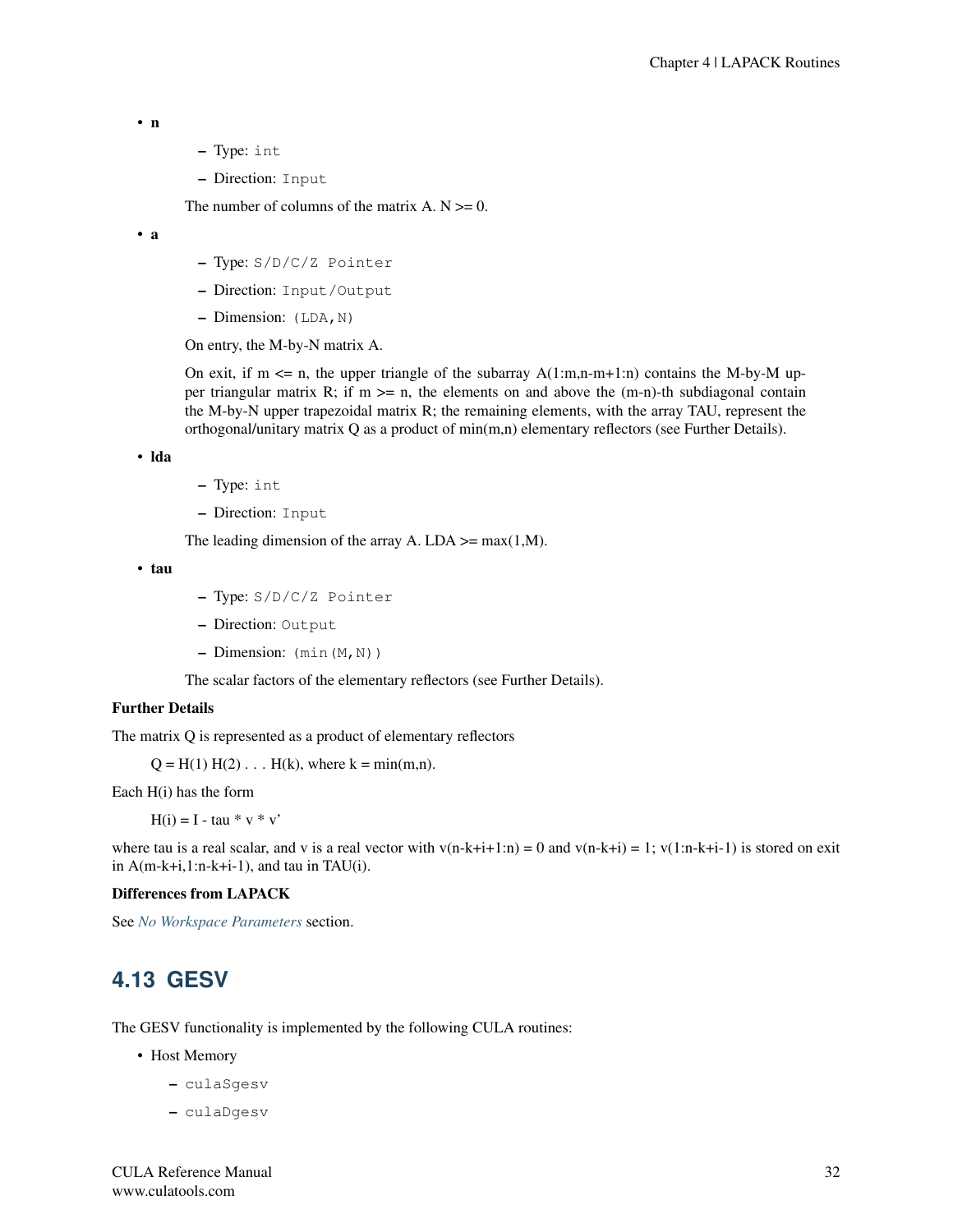- culaCgesv
- culaZgesv
- culaGesv (C++ style, type overloaded)

## • Device Memory

- culaDeviceSgesv
- culaDeviceDgesv
- culaDeviceCgesv
- culaDeviceZgesv
- culaDeviceGesv (C++ style, type overloaded)

## Description

GESV computes the solution to a real system of linear equations

 $A * X = B$ ,

where A is an N-by-N matrix and X and B are N-by-NRHS matrices.

The LU decomposition with partial pivoting and row interchanges is used to factor A as

 $A = P * L * U$ ,

where P is a permutation matrix, L is unit lower triangular, and U is upper triangular. The factored form of A is then used to solve the system of equations  $A * X = B$ .

#### Parameters

• n

– Type: int

– Direction: Input

The number of linear equations, i.e., the order of the matrix  $A. N \ge 0$ .

• nrhs

- Type: int
- Direction: Input

The number of right hand sides, i.e., the number of columns of the matrix B. NRHS  $>= 0$ .

• a

- Type: S/D/C/Z Pointer
- Direction: Input/Output
- Dimension: (LDA,N)

On entry, the N-by-N coefficient matrix A.

On exit, the factors L and U from the factorization  $A = P^*L^*U$ ; the unit diagonal elements of L are not stored.

• lda

- Type: int
- Direction: Input

The leading dimension of the array A. LDA  $\geq$  max(1,N).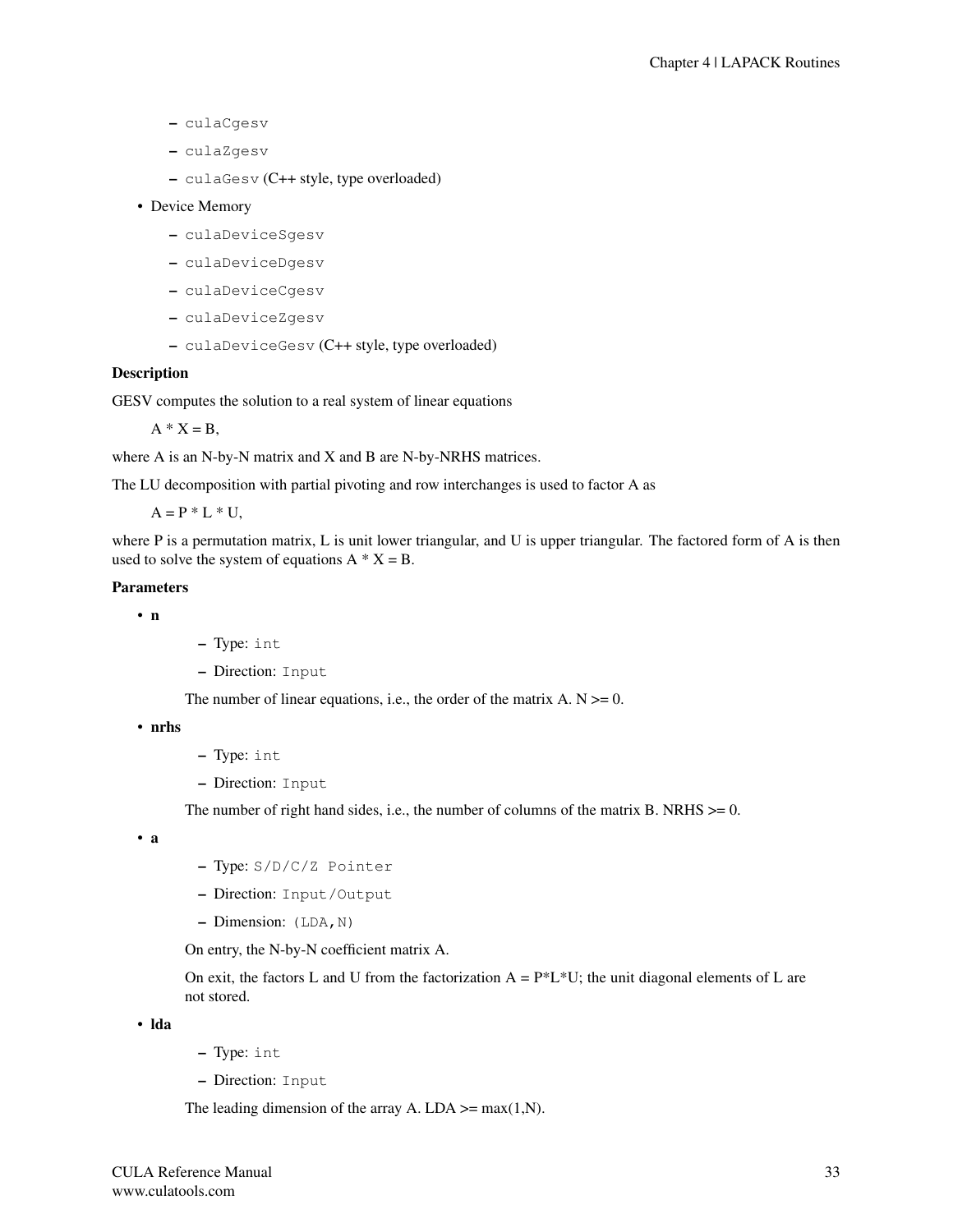```
• ipiv
```
- Type: int Pointer
- Direction: Output
- Dimension: (N)

The pivot indices that define the permutation matrix P; row i of the matrix was interchanged with row  $IPIV(i)$ .

• b

- Type: S/D/C/Z Pointer
- Direction: Input/Output
- Dimension: (LDB, NRHS)

On entry, the N-by-NRHS matrix of right hand side matrix B.

On exit, if culaNoError is returned, the N-by-NRHS solution matrix X.

• ldb

- Type: int
- Direction: Input

The leading dimension of the array B. LDB  $\geq$  max(1,N).

## Errors

On a culaDataError, where  $\text{culaGetErrorInfo}() = i, U(i,i)$  is exactly zero. The factorization has been completed, but the factor U is exactly singular, so the solution could not be computed.

For more information on data errors see the *[Data Errors](#page-155-0)* section.

## Further Details

See *[Pivot Arrays](#page-155-1)* section.

# **4.14 GESV (Iteratively Refined)**

The GESV (Iteratively Refined) functionality is implemented by the following CULA routines:

- Host Memory
	- culaDsgesv
	- culaZcgesv
	- culaGesv (C++ style, type overloaded)
- Device Memory
	- culaDeviceDsgesv
	- culaDeviceZcgesv
	- culaDeviceGesv (C++ style, type overloaded)

## **Description**

GESV computes the solution to a real/complex system of linear equations

 $A * X = B$ ,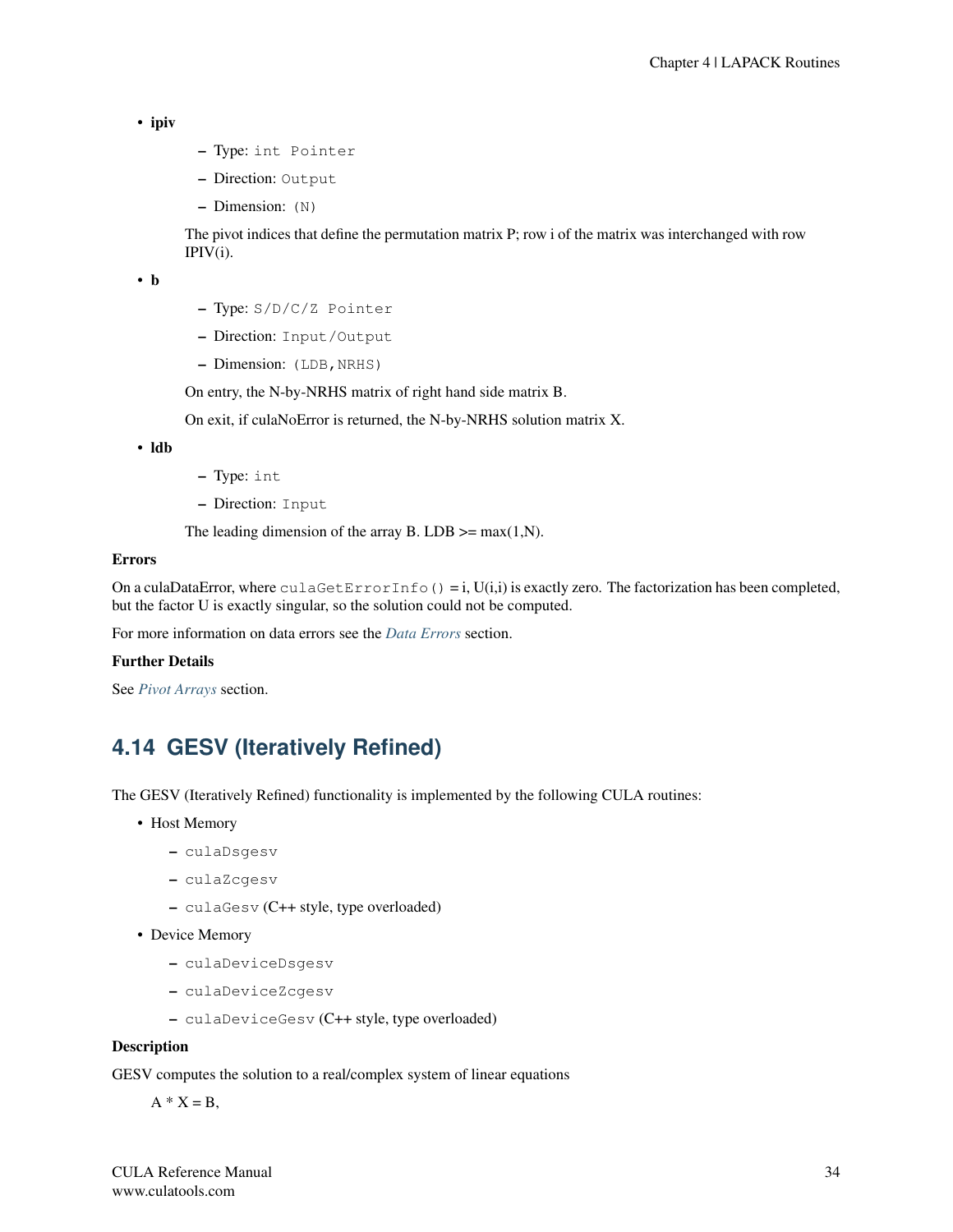where A is an N-by-N matrix and X and B are N-by-NRHS matrices.

GESV first attempts to factorize the matrix in single-precision and use this factorization within an iterative refinement procedure to produce a solution with double-precision normwise backward error quality (see below). If the approach fails the method switches to a double-precision factorization and solve.

The iterative refinement process is stopped if

# ITER > ITERMAX

or for all the RHS we have:

# RNRM < SQRT(N)\*XNRM\*ANRM\*EPS\*BWDMAX

## where

- ITER is the number of the current iteration in the iterative refinement process
- RNRM is the infinity-norm of the residual
- XNRM is the infinity-norm of the solution
- ANRM is the infinity-operator-norm of the matrix A
- EPS is the machine epsilon for double precision

The value ITERMAX and BWDMAX are fixed to 30 and 1.0D+00 respectively.

## Parameters

• n

- Type: int
- Direction: Input

The number of linear equations, i.e., the order of the matrix  $A \cdot N \geq 0$ .

• nrhs

- Type: int
- Direction: Input

The number of right hand sides, i.e., the number of columns of the matrix B. NRHS  $\geq$  = 0.

• a

- Type: D/Z Pointer
- Direction: Input or Input/Output
- $-$  Dimension: (LDA, N)

On entry, the N-by-N coefficient matrix A.

On exit, if iterative refinement has been successfully used (culaNoError is returned and iter  $> 0$ , see description below), then A is unchanged, if double precision factorization has been used (culaNoError is returned and iter  $< 0$ , see description below), then the array A contains the factors L and U from the factorization  $A = P^*L^*U$ ; the unit diagonal elements of L are not stored.

• lda

- Type: int
- Direction: Input

The leading dimension of the array A. LDA  $\geq$  max(1,N).

• ipiv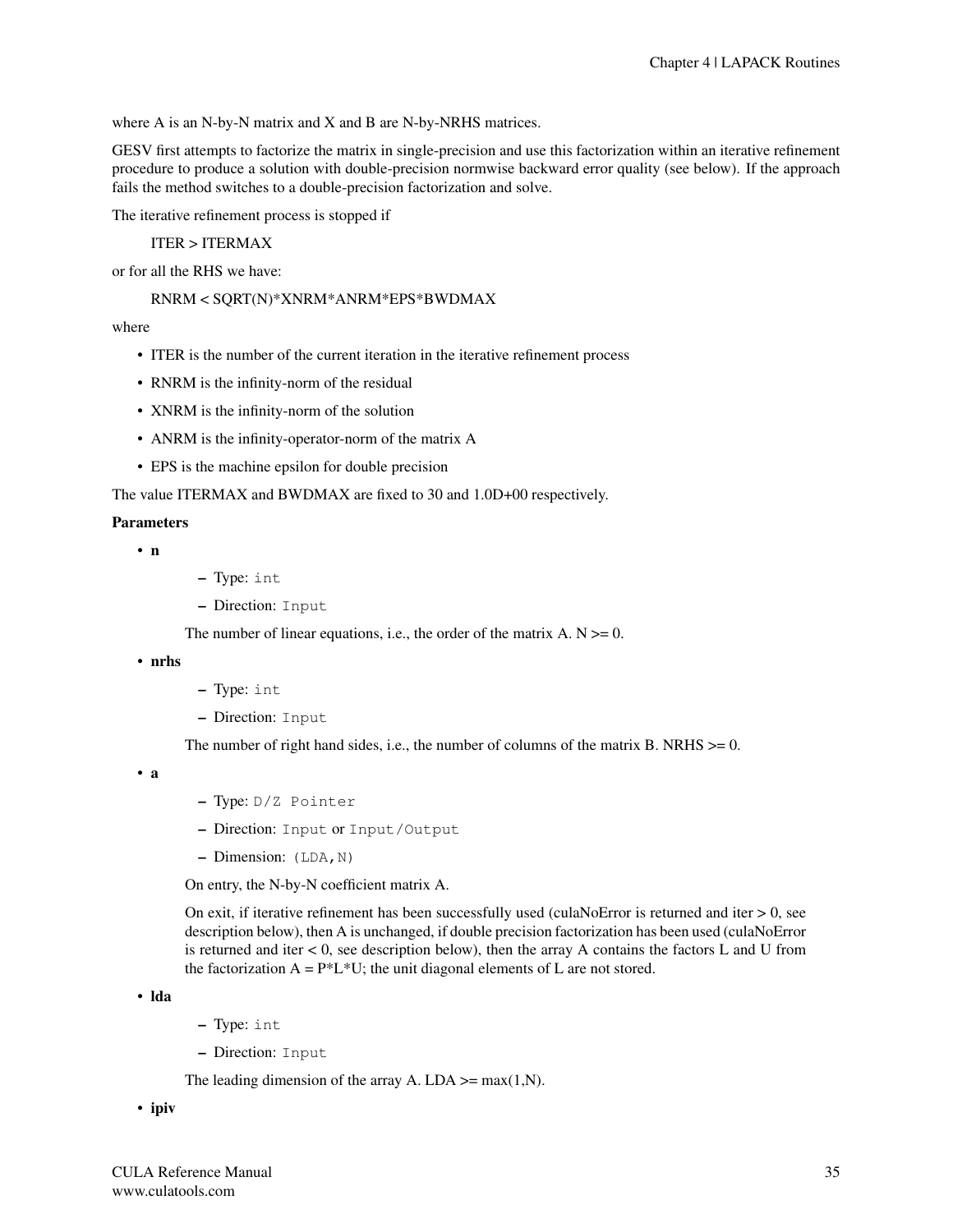- Type: int Pointer
- Direction: Output
- Dimension: (N)

The pivot indices that define the permutation matrix P; row i of the matrix was interchanged with row IPIV(i). Corresponds either to the single precision factorization (if culaNoError is returned and iter  $> 0$ ) or the double precision factorization (if culaNoError is returned and iter  $< 0$ ).

• b

- Type: D/Z Pointer
- Direction: Input/Output
- Dimension: (LDB, NRHS)

The N-by-NRHS right hand side matrix B.

• ldb

- Type: int
- Direction: Input

The leading dimension of the array B. LDB  $\geq$  max(1,N).

• x

- Type: D/Z Pointer
- Direction: Input/Output
- Dimension: (LDX, NRHS)

If culaNoError is returned, the N-by-NRHS solution matrix X.

• ldx

- Type: int
- Direction: Input

The leading dimension of the array X. LDX  $>=$  max(1,N).

• iter

- Type: int Pointer
- Direction: Output
- Dimension: (1)
- > 0: iterative refinement has been sucessfully used. Returns the number of iterations
- < 0: iterative refinement has failed, double-precision factorization has been performed

| <b>Value</b> | <b>Operation</b>                                                                        |
|--------------|-----------------------------------------------------------------------------------------|
| $-1$         | the routine fell back to full precision for implementation- or machine-specific reasons |
| $-2$         | narrowing the precision induced an overflow, the routine fell back to full precision    |
| $-3$         | failure of single precision GETRF                                                       |
| $-31$        | stop the iterative refinement after the 30th iterations                                 |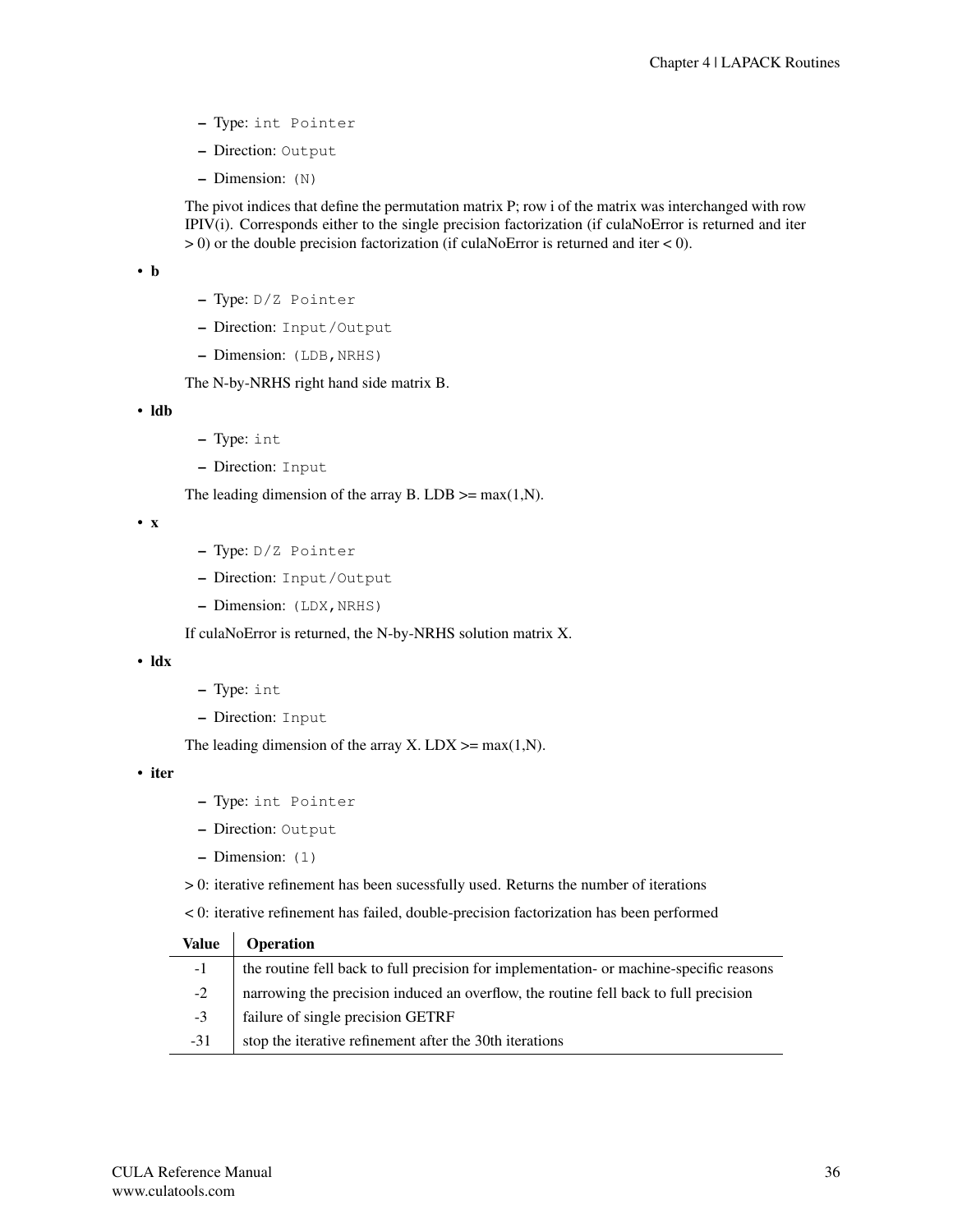# Errors

On a culaDataError, where culaGetErrorInfo() = i,  $U(i,i)$  computed in double precision is exactly zero. The factorization has been completed, but the factor U is exactly singular, so the solution could not be computed.

For more information on data errors see the *[Data Errors](#page-155-0)* section.

# Differences from LAPACK

See *[No Workspace Parameters](#page-154-0)* section. See *[Pivot Arrays](#page-155-1)* section.

# **4.15 GESDD**

# CULA Routines

The GESDD functionality is implemented by the following CULA routines:

- Host Memory
	- culaSgesdd
	- culaDgesdd
	- culaCgesdd
	- culaZgesdd
	- culaGesdd (C++ style, type overloaded)
- Device Memory
	- culaDeviceSgesdd
	- culaDeviceDgesdd
	- culaDeviceCgesdd
	- culaDeviceZgesdd
	- culaDeviceGesdd (C++ style, type overloaded)

## Description

GESDD computes the singular value decomposition (SVD) of a real/complex M-by-N matrix A, optionally computing the left and/or right singular vectors, by using divide-and-conquer method. The SVD is written

 $A = U * SIGMA * conjugate-transpose(V)$ 

where SIGMA is an M-by-N matrix which is zero except for its min(m,n) diagonal elements, U is an M-by-M unitary matrix, and V is an N-by-N unitary matrix. The diagonal elements of SIGMA are the singular values of A; they are real and non-negative, and are returned in descending order. The first min(m,n) columns of U and V are the left and right singular vectors of A.

Note that the routine returns  $V<sup>T</sup>$ , not V. This <sup>T</sup>output of GESDD is notable because other implementations, such as Matlab, return the non-transposed version via syntax like *[U S V]* =  $svd(A)$ ; The *V* matrix then needs to be transposed to reconstruct the original matrix, such as *U\*S\*V'*. LAPACK avoids this by pre-transposing this output, but for those working with both LAPACK and Matlab code, this is a common pitfall.

The divide and conquer algorithm makes very mild assumptions about floating point arithmetic. It will work on machines with a guard digit in add/subtract, or on those binary machines without guard digits which subtract like the Cray X-MP, Cray Y-MP, Cray C-90, or Cray-2. It could conceivably fail on hexadecimal or decimal machines without guard digits, but we know of none.

# Parameters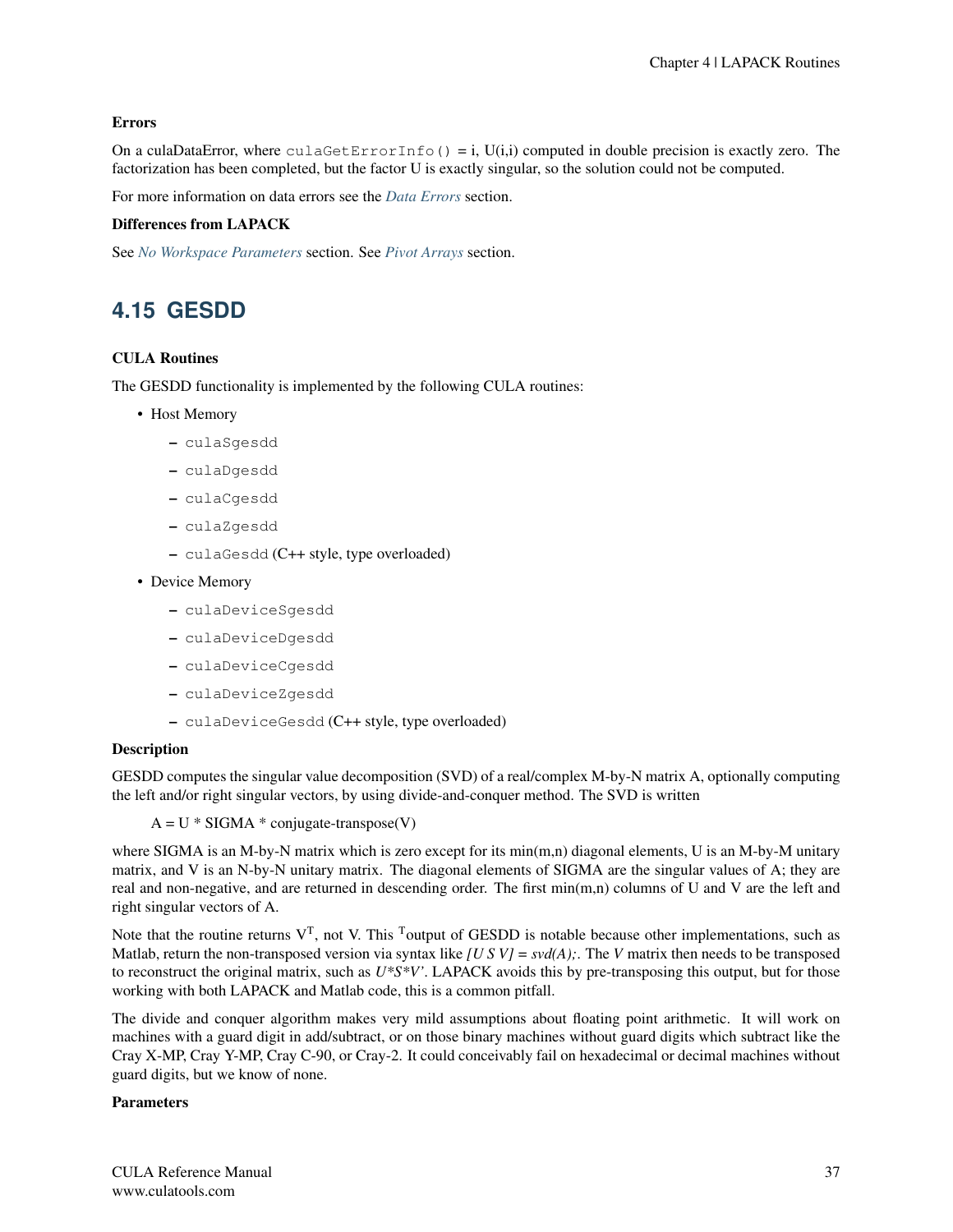# • JOBZ

– Type: char

– Direction: Input

Specifies options for computing all or part of the matrix U:

 $=$  'A': all M columns of U and all N rows of V\*\*H are returned in the arrays U and VT;

 $=$  'S': the first min(M,N) columns of U and the first min(M,N) rows of V\*\*H are returned in the arrays U and VT;

 $= 'O'$ : If M  $>= N$ , the first N columns of U are overwritten in the array A and all rows of V\*\*H are returned in the array VT; otherwise, all columns of U are returned in the array U and the first M rows of V\*\*H are overwritten in the array A;

 $= 'N'$ : no columns of U or rows of V\*\*H are computed.

• M

- Type: int
- Direction: Input

The number of rows of the input matrix  $A$ .  $M \ge 0$ .

```
• N
```
- Type: int
- Direction: Input

The number of columns of the input matrix  $A. N \ge 0$ .

• A

- Type: S/D/C/Z Pointer,
- Direction: Input/Output
- $-$  Dimension: (LDA, N)

On entry, the M-by-N matrix A.

On exit, if  $JOBZ = 'O'$ , A is overwritten with the first N columns of U (the left singular vectors, stored columnwise)

if  $JOBZ = 'O'$  and  $M \ge N$ , A is overwritten with the first M rows of  $V^*H$  (the right singular vectors, stored rowwise) otherwise.

On exit, if  $JOBZ$  != 'O', the contents of A are destroyed.

# • LDA

- Type: int
- Direction: Input

The leading dimension of the array A. LDA  $\geq$  max(1,M).

• S

- Type: S/D Pointer,
- Direction: Output
- $-$  Dimension:  $(\min(M,N))$

The singular values of A, sorted so that  $S(i) \geq S(i+1)$ .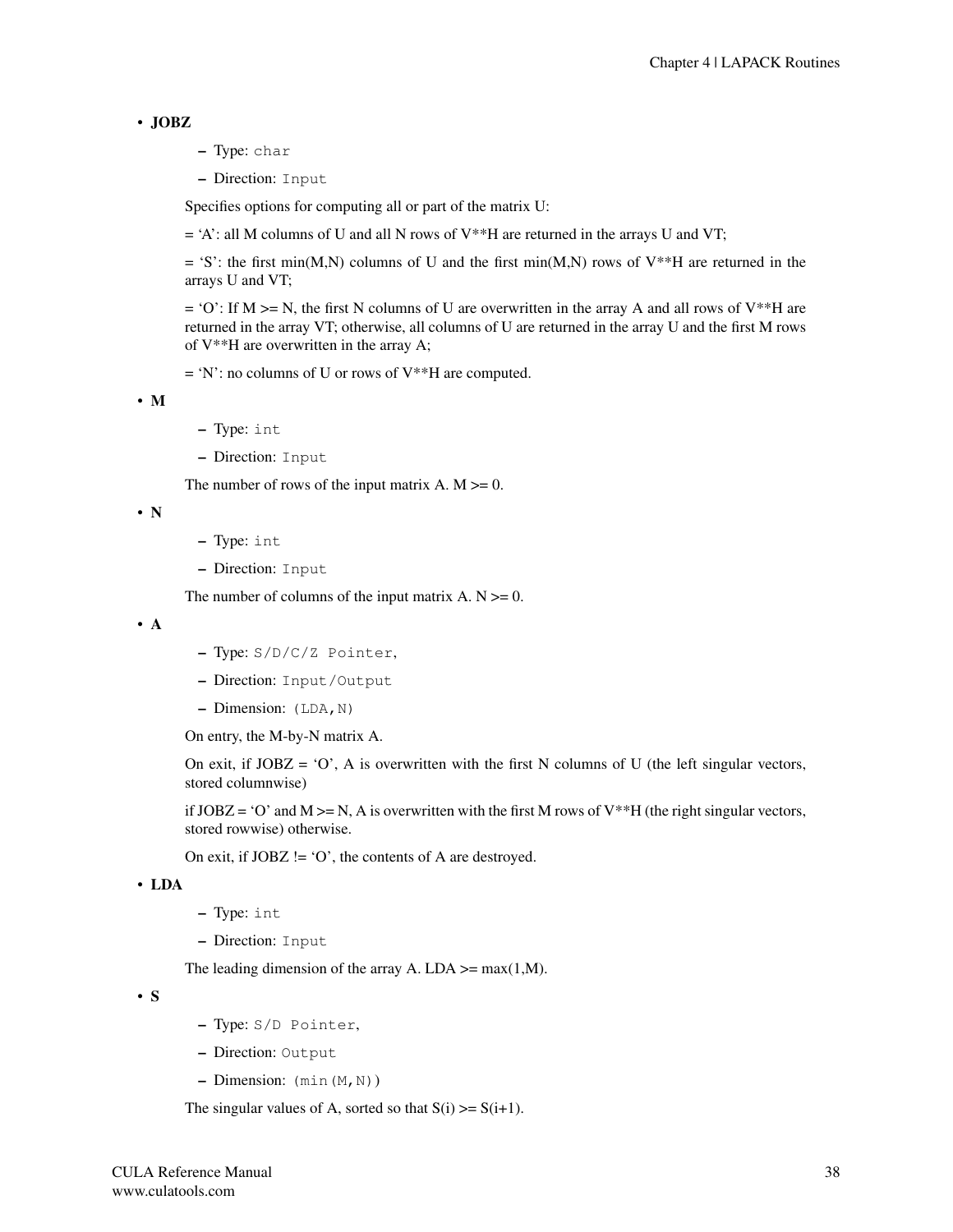• U

- Type: S/D/C/Z Pointer,
- Direction: Output
- Dimension: (LDU, UCOL)

UCOL = M if  $JOBZ = 'A'$  or  $JOBZ = 'O'$  and  $M < N$ ; UCOL = min(M,N) if  $JOBZ = 'S'$ .

If  $JOBZ = 'A'$  or  $JOBZ = 'O'$  and  $M < N$ , U contains the M-by-M unitary matrix U;

if  $JOBZ = 'S'$ , U contains the first min $(M,N)$  columns of U (the left singular vectors, stored columnwise);

if  $JOBZ = 'O'$  and  $M \ge N$ , or  $JOBZ = 'N'$ , U is not referenced.

• LDU

- Type: int
- Direction: Input

The leading dimension of the array U. LDU  $>= 1$ ; if JOBZ = 'S' or 'A' or JOBZ = 'O' and M < N,  $LDU \geq M$ .

#### • VT

- Type: S/D/C/Z Pointer,
- Direction: Output
- Dimension: (LDVT,N)

If  $JOBZ = 'A'$  or  $JOBZ = 'O'$  and  $M \ge N$ , VT contains the N-by-N unitary matrix V<sup>\*\*</sup>H;

if  $JOBZ = 'S'$ , VT contains the first min(M,N) rows of V\*\*H (the right singular vectors, stored rowwise);

if  $JOBZ = 'O'$  and  $M < N$ , or  $JOBZ = 'N'$ , VT is not referenced.

#### • LDVT

- Type: int
- Direction: Input

The leading dimension of the array VT. LDVT  $>= 1$ ; if JOBZ = 'A' or JOBZ = 'O' and M  $>= N$ , LDVT >= N; if  $JOBZ = 'S'$ , LDVT >= min(M,N).

## Differences from LAPACK

Whereas the traditional implementation of this function utilizes a divide-and-conquer method, this implementation simply forwards to the *[GESVD](#page-43-0)* function.

See *[No Workspace Parameters](#page-154-0)* section.

# <span id="page-43-0"></span>**4.16 GESVD**

# CULA Routines

The GESVD functionality is implemented by the following CULA routines:

- Host Memory
	- culaSgesvd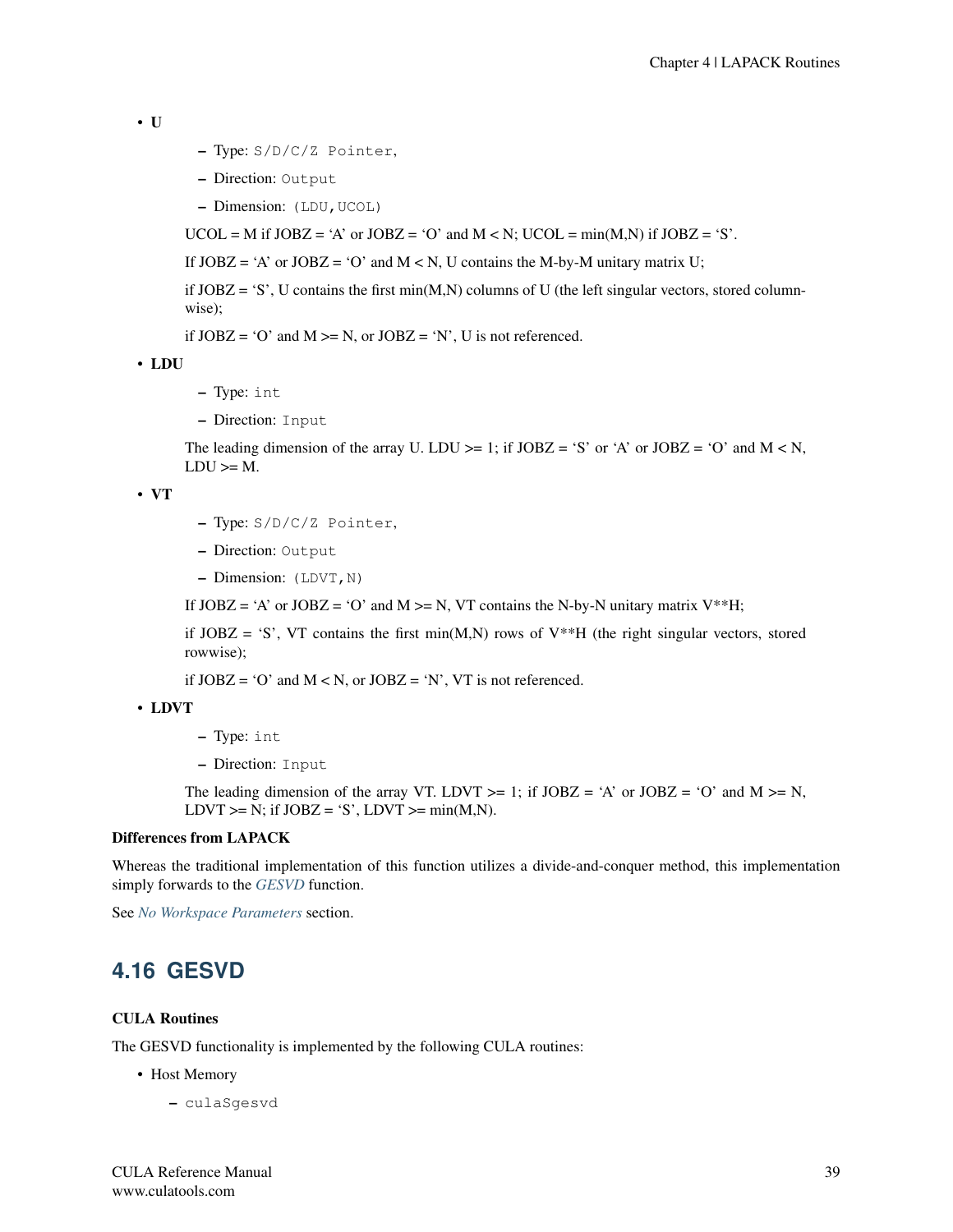- culaDgesvd
- culaCgesvd
- culaZgesvd
- culaGesvd (C++ style, type overloaded)

## • Device Memory

- culaDeviceSgesvd
- culaDeviceDgesvd
- culaDeviceCgesvd
- culaDeviceZgesvd
- culaDeviceGesvd (C++ style, type overloaded)

## Description

GESVD computes the singular value decomposition (SVD) of a real M-by-N matrix A, optionally computing the left and/or right singular vectors. The SVD is written

 $A = U * SIGMA * transpose(V)$ 

where SIGMA is an M-by-N matrix which is zero except for its min(m,n) diagonal elements, U is an M-by-M orthogonal/unitary matrix, and V is an N-by-N orthogonal/unitary matrix. The diagonal elements of SIGMA are the singular values of A; they are real and non-negative, and are returned in descending order. The first  $min(m,n)$  columns of U and V are the left and right singular vectors of A.

Note that the routine returns  $V<sup>T</sup>$ , not V. This <sup>T</sup>output of GESVD is notable because other implementations, such as Matlab, return the non-transposed version via syntax like *[U S V]* =  $svd(A)$ ; The *V* matrix then needs to be transposed to reconstruct the original matrix, such as *U\*S\*V'*. LAPACK avoids this by pre-transposing this output, but for those working with both LAPACK and Matlab code, this is a common pitfall.

# Parameters

• jobu

- Type: char
- Direction: Input

Specifies options for computing all or part of the matrix U:

- = 'A': all M columns of U are returned in array U:
- $=$  'S': the first min(m,n) columns of U (the left singular vectors) are returned in the array U;
- $= 'O'$ : the first min(m,n) columns of U (the left singular vectors) are overwritten on the array A;
- = 'N': no columns of U (no left singular vectors) are computed.

• jobvt

– Type: char

– Direction: Input

Specifies options for computing all or part of the matrix  $V<sup>T</sup>$ :

- $=$  'A': all N rows of  $V<sup>T</sup>$  are returned in the array VT;
- $=$  'S': the first min(m,n) rows of  $V<sup>T</sup>$  (the right singular vectors) are returned in the array VT;
- $= 'O'$ : the first min(m,n) rows of V<sup>T</sup> (the right singular vectors) are overwritten on the array A;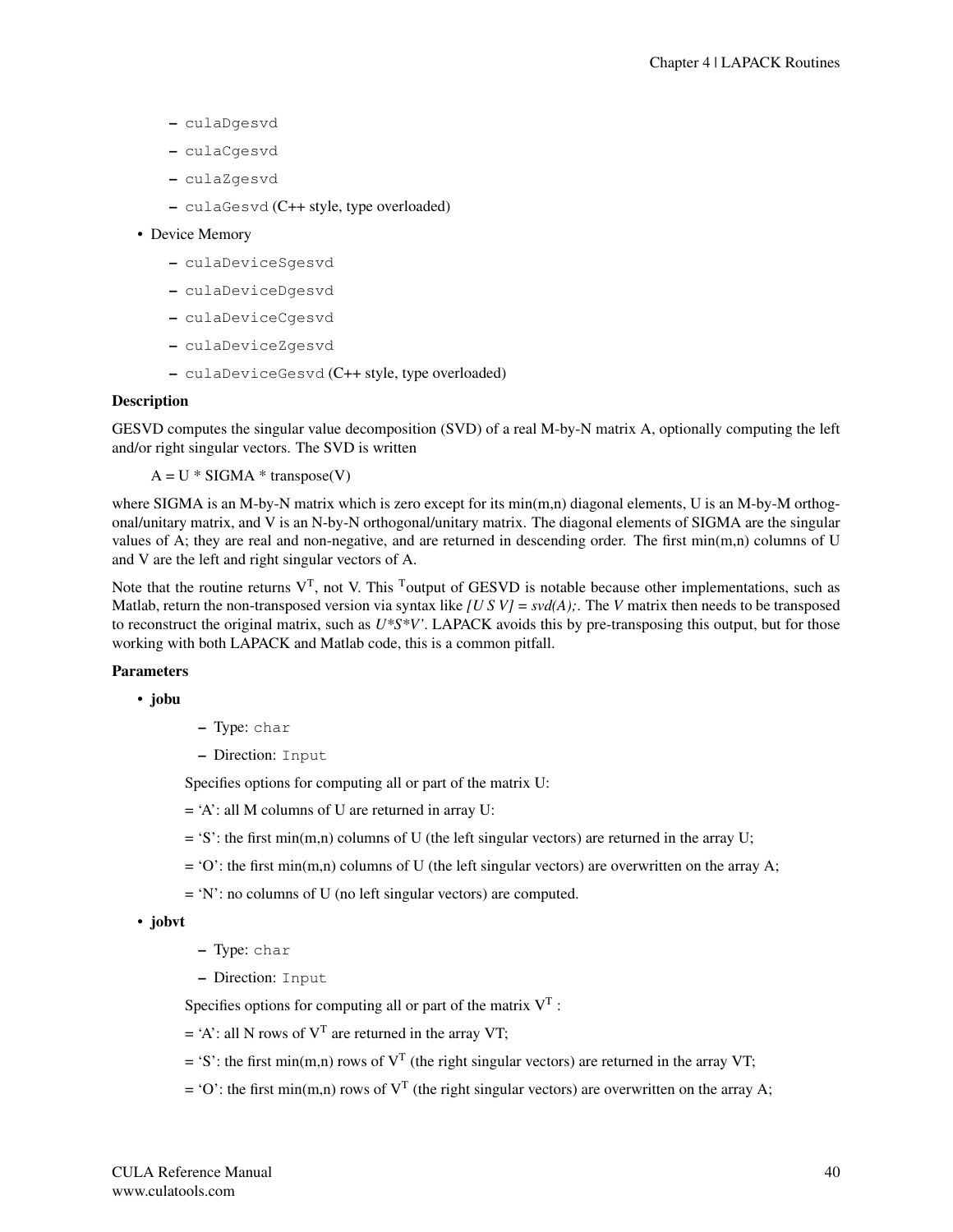$=$  'N': no rows of  $V<sup>T</sup>$  (no right singular vectors) are computed.

JOBVT and JOBU cannot both be 'O'.

• m

- Type: int
- Direction: Input

The number of rows of the input matrix  $A$ .  $M \ge 0$ .

• n

- Type: int
- Direction: Input

The number of columns of the input matrix  $A. N \ge 0$ .

• a

- Type: S/D/C/Z Pointer
- Direction: Input/Output
- Dimension: (LDA,N)

On entry, the M-by-N matrix A.

On exit,

if  $JOBU = 'O'$ , A is overwritten with the first min $(m,n)$  columns of U (the left singular vectors, stored columnwise);

if JOBVT = 'O', A is overwritten with the first min(m,n) rows of  $V<sup>T</sup>$  (the right singular vectors, stored rowwise);

if JOBU != 'O' and JOBVT != 'O', the contents of A are destroyed.

• lda

– Type: int

– Direction: Input

The leading dimension of the array A. LDA  $>=$  max(1,M).

• s

- Type: S/D Pointer
- Direction: Output
- $-$  Dimension:  $(\min(M,N))$

The singular values of A, sorted so that  $S(i) \geq S(i+1)$ .

• u

- Type: S/D/C/Z Pointer
- Direction: Output
- Dimension: (LDU,UCOL)

 $(LDU,M)$  if JOBU = 'A' or  $(LDU,min(M,N))$  if JOBU = 'S'. If JOBU = 'A', U contains the M-by-M orthogonal/unitary matrix U; if  $JOBU = 'S'$ , U contains the first min $(m,n)$  columns of U (the left singular vectors, stored columnwise); if  $JOBU = 'N'$  or 'O', U is not referenced.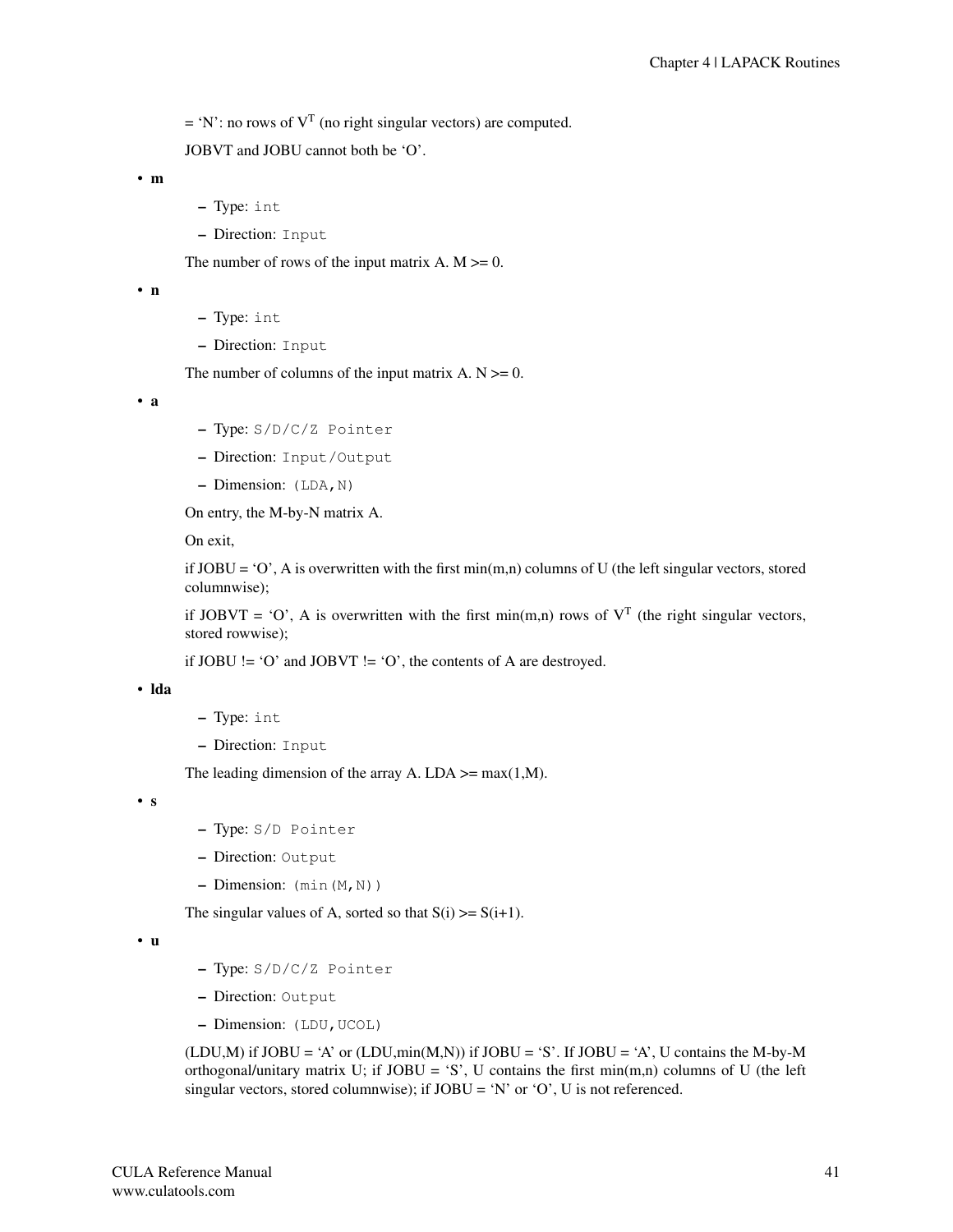```
• ldu
```
- Type: int
- Direction: Input

The leading dimension of the array U. LDU  $>= 1$ ; if JOBU = 'S' or 'A', LDU  $>= M$ .

• vt

- Type: S/D/C/Z Pointer
- Direction: Output
- $-$  Dimension: (LDVT, N)

If JOBVT = 'A', VT contains the N-by-N orthogonal/unitary matrix  $V^T$ ; if JOBVT = 'S', VT contains the first min(m,n) rows of  $V^T$  (the right singular vectors, stored rowwise); if JOBVT = 'N' or 'O', VT is not referenced.

• ldvt

– Type: int

– Direction: Input

The leading dimension of the array VT. LDVT  $>= 1$ ; if JOBVT = 'A', LDVT  $>= N$ ; if JOBVT = 'S',  $LDVT \geq min(M,N)$ .

## Errors

On a culaDataError, where culaGetErrorInfo() = i, if *[GEBRD](#page-18-0)* did not converge, i specifies how many superdiagonals of an intermediate bidiagonal form B did not converge to zero.

For more information on data errors see the *[Data Errors](#page-155-0)* section.

## Differences from LAPACK

See *[No Workspace Parameters](#page-154-0)* section.

# <span id="page-46-0"></span>**4.17 GETRF**

## CULA Routines

The GETRF functionality is implemented by the following CULA routines:

- Host Memory
	- culaSgetrf
	- culaDgetrf
	- culaCgetrf
	- culaZgetrf
	- culaGetrf (C++ style, type overloaded)

• Device Memory

- culaDeviceSgetrf
- culaDeviceDgetrf
- culaDeviceCgetrf
- culaDeviceZgetrf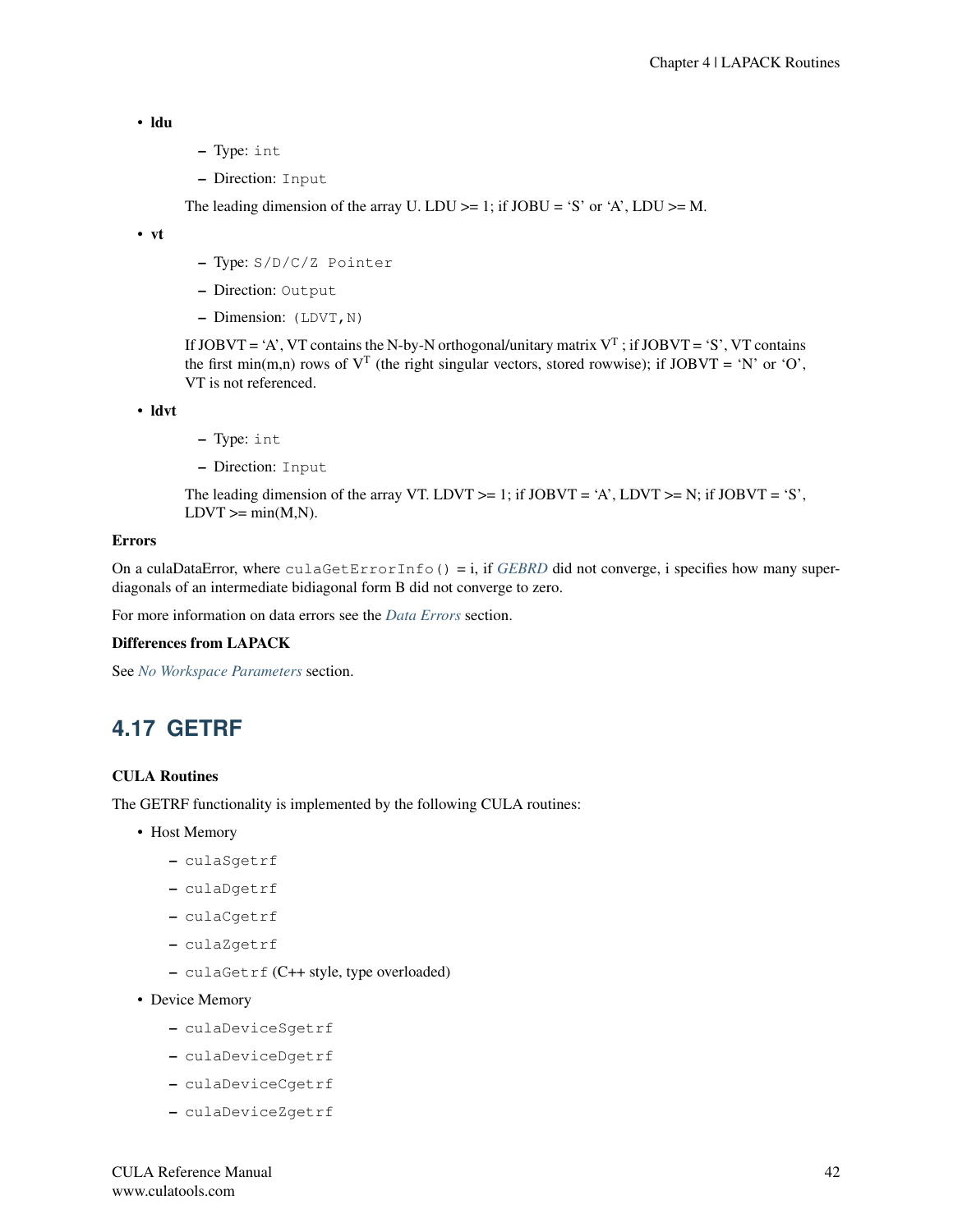– culaDeviceGetrf (C++ style, type overloaded)

## **Description**

GETRF computes an LU factorization of a general M-by-N matrix A using partial pivoting with row interchanges.

The factorization has the form

 $A = P * L * U$ 

where P is a permutation matrix, L is lower triangular with unit diagonal elements (lower trapezoidal if  $m > n$ ), and U is upper triangular (upper trapezoidal if  $m < n$ ).

## Parameters

```
• m
```
– Type: int

– Direction: Input

The number of rows of the matrix A.  $M \ge 0$ .

• n

- Type: int
- Direction: Input

The number of columns of the matrix  $A. N \ge 0$ .

• a

- Type: S/D/C/Z Pointer
- Direction: Input/Output
- $-$  Dimension: (LDA, N)

On entry, the M-by-N matrix to be factored.

On exit, the factors L and U from the factorization  $A = P^*L^*U$ ; the unit diagonal elements of L are not stored.

• lda

- Type: int
- Direction: Input

The leading dimension of the array A. LDA  $\geq$  max(1,M).

• ipiv

- Type: int Pointer
- Direction: Output
- Dimension: (min(M,N))

The pivot indices; for  $1 \le i \le \min(M,N)$ , row i of the matrix was interchanged with row IPIV(i).

## Errors

On a culaDataError, where  $\text{culaGetErrorInfo}() = i, U(i,i)$  is exactly zero. The factorization has been completed, but the factor U is exactly singular, and division by zero will occur if it is used to solve a system of equations.

For more information on data errors see the *[Data Errors](#page-155-0)* section.

#### Further Details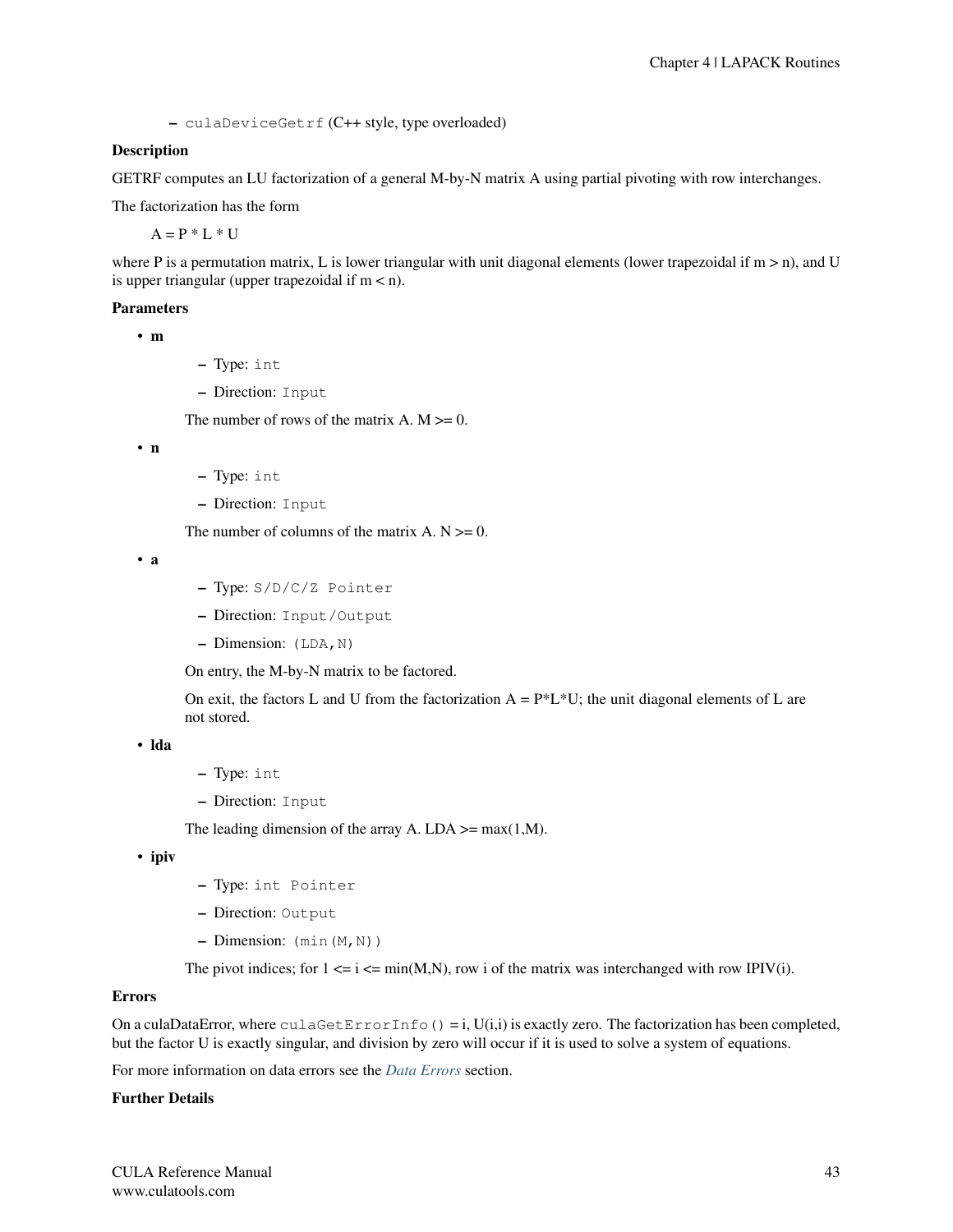See *[Pivot Arrays](#page-155-1)* section.

# **4.18 GETRI**

# CULA Routines

The GETRI functionality is implemented by the following CULA routines:

- Host Memory
	- culaSgetri
	- culaDgetri
	- culaCgetri
	- culaZgetri
	- culaGetri (C++ style, type overloaded)
- Device Memory
	- culaDeviceSgetri
	- culaDeviceDgetri
	- culaDeviceCgetri
	- culaDeviceZgetri
	- culaDeviceGetri (C++ style, type overloaded)

## Description

GETRI computes the inverse of a matrix using the LU factorization computed by *[GETRF](#page-46-0)*.

This method inverts U and then computes  $inv(A)$  by solving the system  $inv(A)^*L = inv(U)$  for  $inv(A)$ .

If solution to a system of linear equations, please favor the routines *GESV*, *GETRF/GETRS*, or *GELS* instead as they will provide more accurate answers in this case.

## **Parameters**

• n

- Type: int
- Direction: Input

The order of the matrix  $A. N \geq 0$ .

• a

- Type: S/D/C/Z Pointer
- Direction: Input/Output
- $-$  Dimension: (LDA, N)

On entry, the factors L and U from the factorization A = P\*L\*U as computed by *[GETRF](#page-46-0)*.

On exit, if culaNoError is returned, the inverse of the original matrix A.

• lda

– Type: int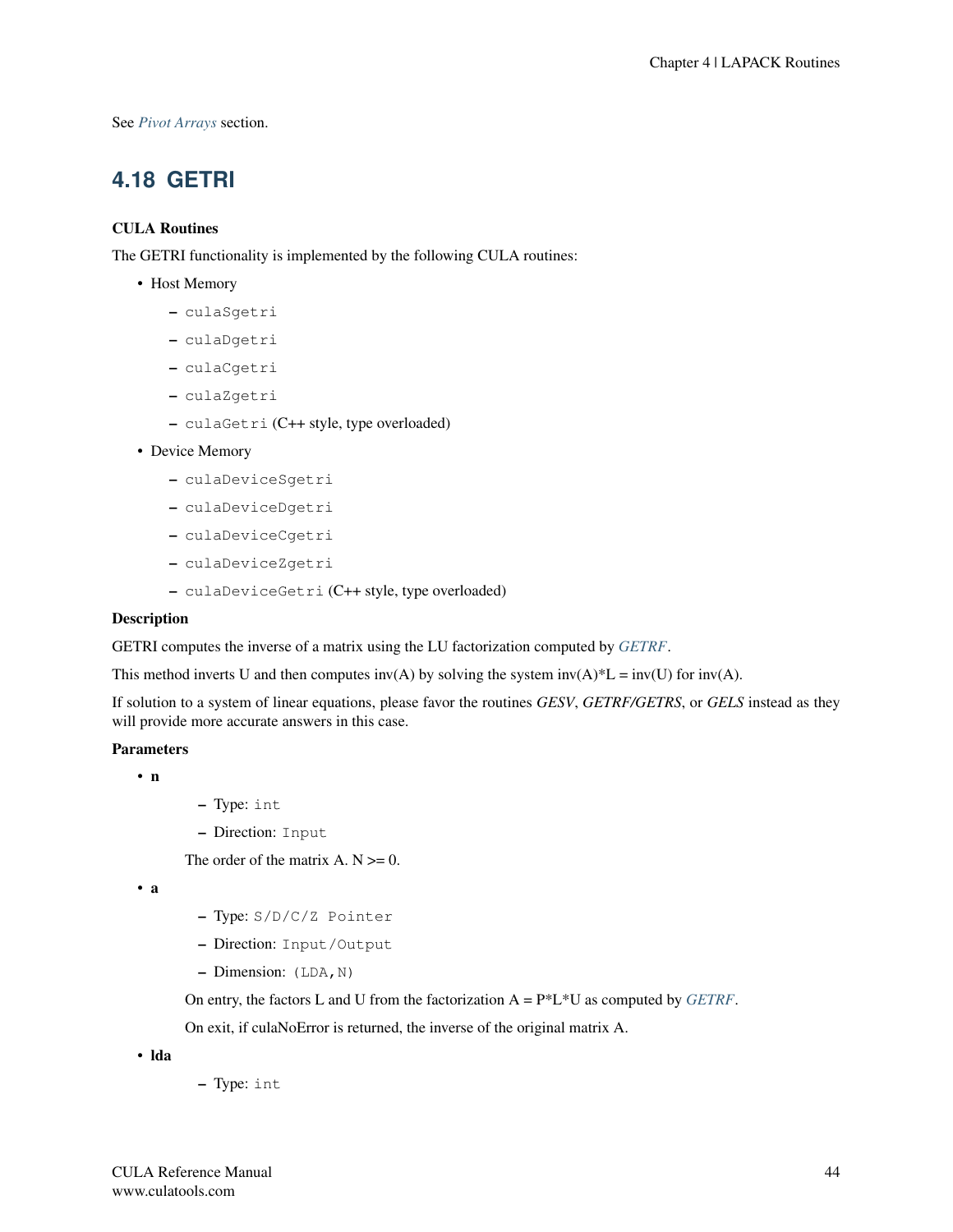The leading dimension of the array A. LDA  $\geq$  max(1,N).

• ipiv

- Type: int Pointer
- Direction: Input
- Dimension: (N)

The pivot indices from *[GETRF](#page-46-0)*; for  $1 \le i \le N$ , row i of the matrix was interchanged with row IPIV(i).

## Errors

On a culaDataError, where  $\text{culaGetErrorInfo}() = i, U(i,i)$  is exactly zero; the matrix is singular and its inverse could not be computed.

For more information on data errors see the *[Data Errors](#page-155-0)* section.

## Further Details

See *[Pivot Arrays](#page-155-1)* section.

## Differences from LAPACK

See *[No Workspace Parameters](#page-154-0)* section.

# **4.19 GETRS**

# CULA Routines

The GETRS functionality is implemented by the following CULA routines:

- Host Memory
	- culaSgetrs
	- culaDgetrs
	- culaCgetrs
	- culaZgetrs
	- culaGetrs (C++ style, type overloaded)
- Device Memory
	- culaDeviceSgetrs
	- culaDeviceDgetrs
	- culaDeviceCgetrs
	- culaDeviceZgetrs
	- culaDeviceGetrs (C++ style, type overloaded)

# **Description**

GETRS solves a system of linear equations

 $A * X = B$  or  $A' * X = B$ 

with a general N-by-N matrix A using the LU factorization computed by *[GETRF](#page-46-0)*.

# Parameters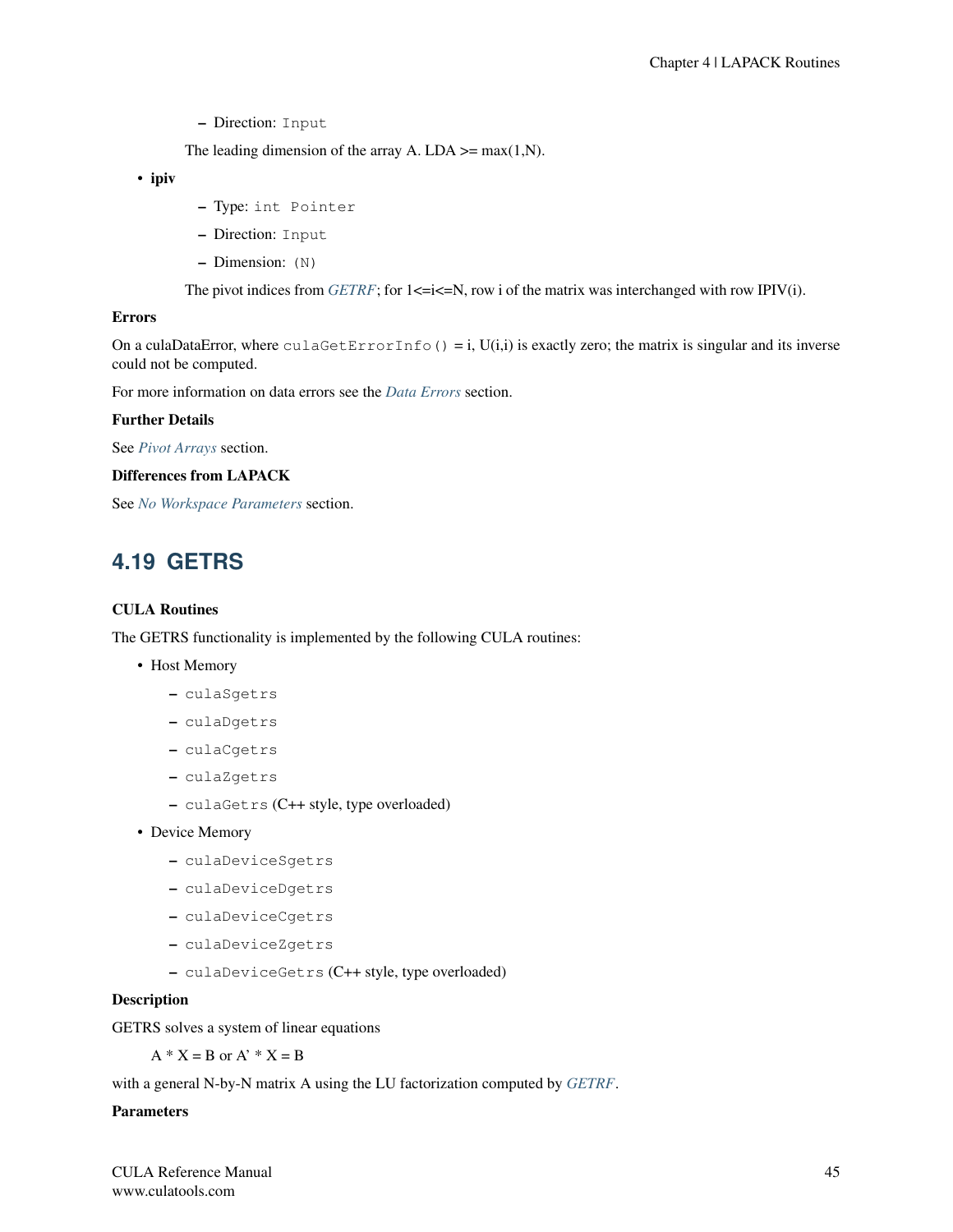```
• trans
```
- Type: char
- Direction: Input

Specifies the form of the system of equations: = 'N':  $A * X = B$  (No transpose)

 $=$  'T':  $A^* X = B$  (Transpose)

 $= 'C': A' * X = B$  (Conjugate transpose = Transpose)

• n

– Type: int

– Direction: Input

The order of the matrix  $A \cdot N \geq 0$ .

• nrhs

- Type: int
- Direction: Input

The number of right hand sides, i.e., the number of columns of the matrix B. NRHS  $>= 0$ .

• a

- Type: S/D/C/Z Pointer
- Direction: Input
- Dimension: (LDA,N)

The factors L and U from the factorization A = P\*L\*U as computed by *[GETRF](#page-46-0)*.

• lda

- Type: int
- Direction: Input

The leading dimension of the array A. LDA  $\geq$  max(1,N).

• ipiv

- Type: int Pointer
- Direction: Input
- Dimension: (N)

The pivot indices from *[GETRF](#page-46-0)*; for  $1 \le i \le N$ , row i of the matrix was interchanged with row IPIV(i).

• b

- Type: S/D/C/Z Pointer
- Direction: Input/Output
- Dimension: (LDB, NRHS)

On entry, the right hand side matrix B.

On exit, the solution matrix X.

- ldb
- Type: int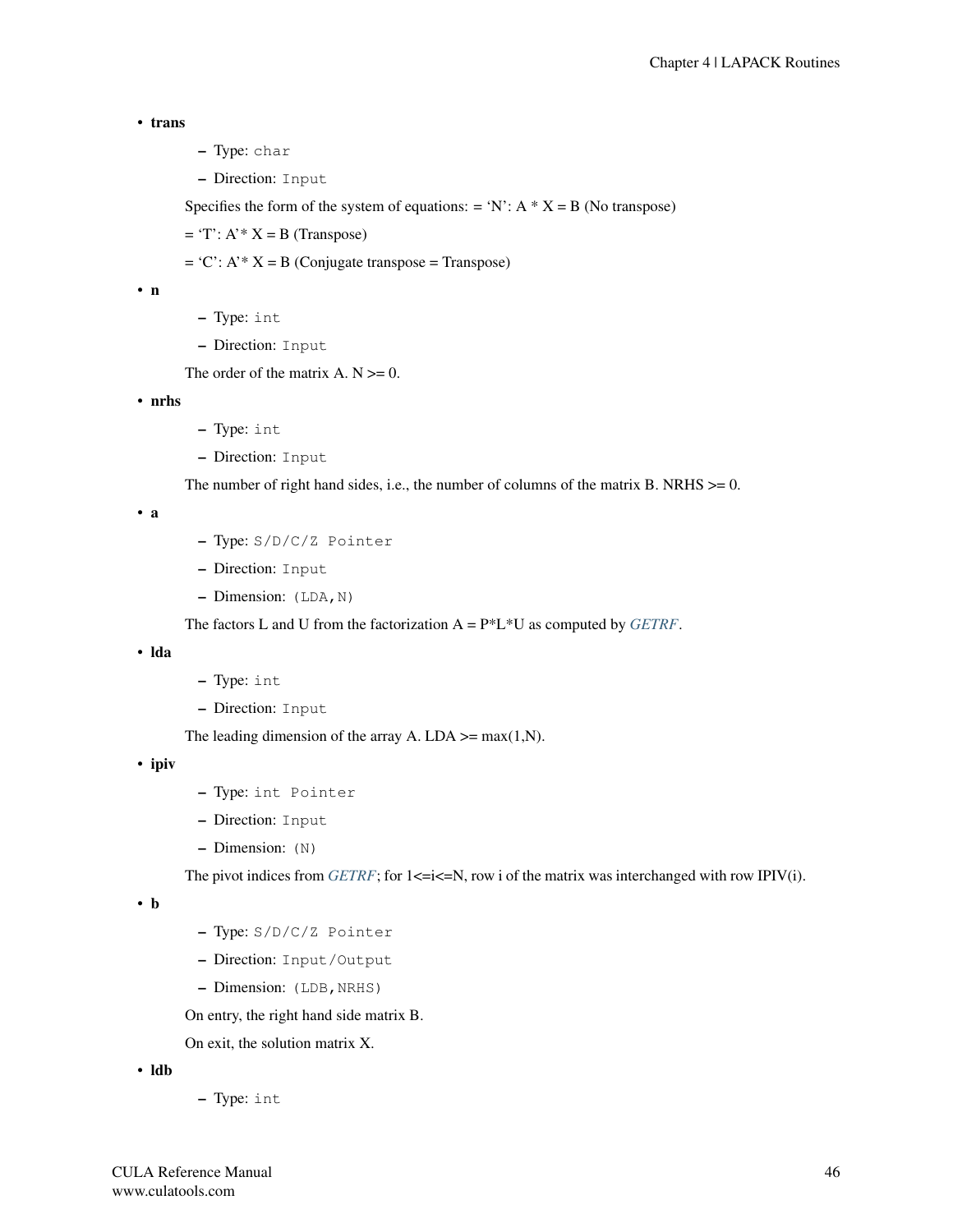The leading dimension of the array B. LDB  $\geq$  max(1,N).

## Further Details

See *[Pivot Arrays](#page-155-1)* section.

# **4.20 GGLSE**

# CULA Routines

The GGLSE functionality is implemented by the following CULA routines:

- Host Memory
	- culaSgglse
	- culaDgglse
	- culaCgglse
	- culaZgglse
	- culaGglse (C++ style, type overloaded)
- Device Memory
	- culaDeviceSgglse
	- culaDeviceDgglse
	- culaDeviceCgglse
	- culaDeviceZgglse
	- culaDeviceGglse (C++ style, type overloaded)

# **Description**

GGLSE solves the linear equality-constrained least squares (LSE) problem:

```
minimize || c - A^*x ||_2 subject to B^*x = d
```
where A is an M-by-N matrix, B is a P-by-N matrix, c is a given M-vector, and d is a given P-vector. It is assumed that  $P \le N \le M+P$ , and

rank $(B)$  = P and rank $((A))$  = N.  $((B))$ 

These conditions ensure that the LSE problem has a unique solution, which is obtained using a generalized RQ factorization of the matrices (B, A) given by

 $B = (0 R)^* Q$ ,  $A = Z^* T^* Q$ .

## Parameters

• m

– Type: int

– Direction: Input

The number of rows of the matrix A.  $M \ge 0$ .

• n

– Type: int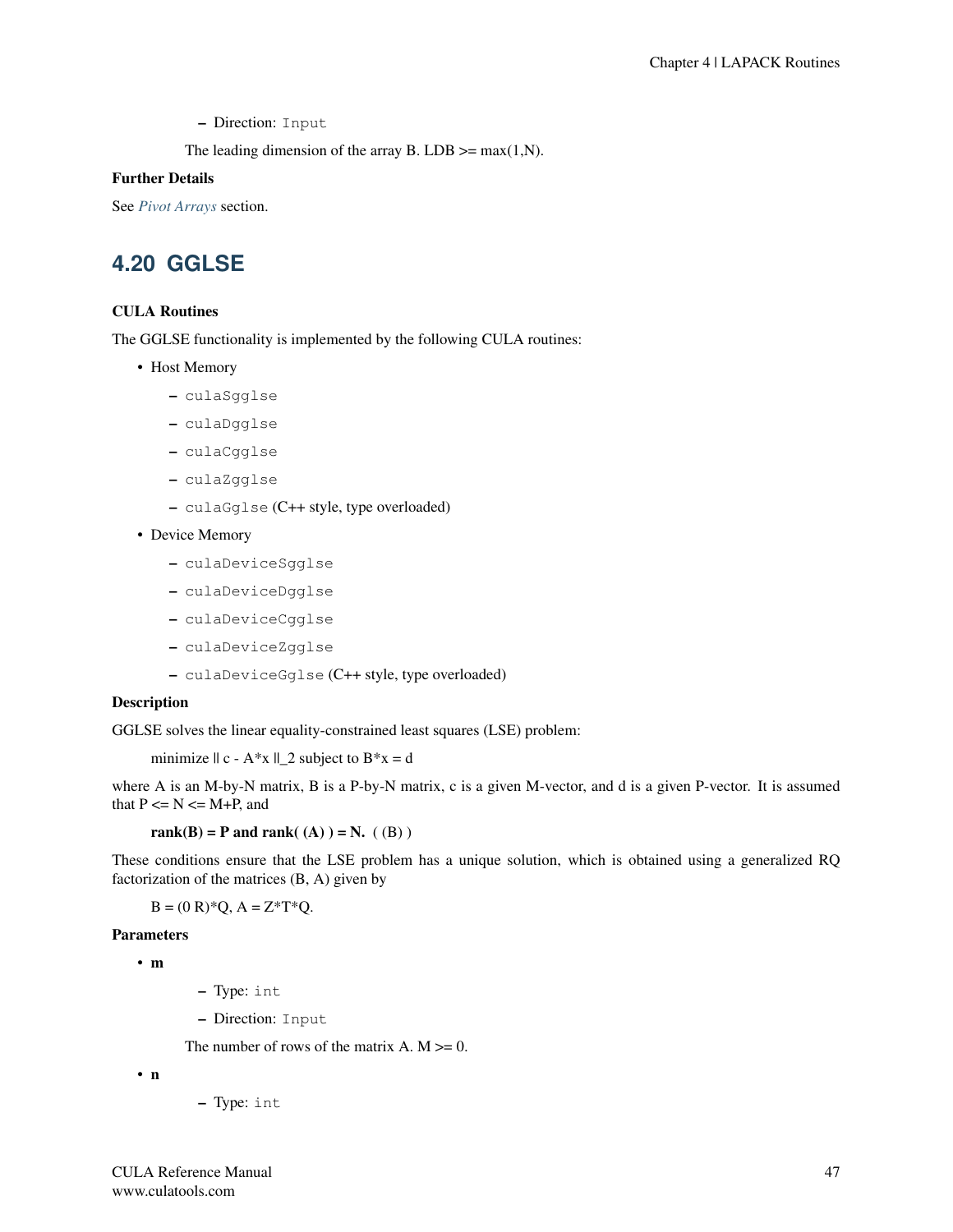The number of columns of the matrices A and B.  $N \ge 0$ .

• p

- Type: int
- Direction: Input

The number of rows of the matrix B.  $0 \le P \le N \le M+P$ .

• a

- Type: S/D/C/Z Pointer
- Direction: Input/Output
- $-$  Dimension: (LDA, N)

On entry, the M-by-N matrix A.

On exit, the elements on and above the diagonal of the array contain the  $min(M, N)$ -by-N upper trapezoidal matrix T.

• lda

- Type: int
- Direction: Input

The leading dimension of the array A. LDA  $\geq$  max(1,M).

• b

- Type: S/D/C/Z Pointer
- Direction: Input/Output
- Dimension: (LDB,N)

On entry, the P-by-N matrix B.

On exit, the upper triangle of the subarray  $B(1:P,N-P+1:N)$  contains the P-by-P upper triangular matrix R.

• ldb

- Type: int
- Direction: Input

The leading dimension of the array B. LDB  $\geq$  max(1,P).

• c

- Type: S/D/C/Z Pointer
- Direction: Input/Output
- Dimension: (M)

On entry, C contains the right hand side vector for the least squares part of the LSE problem.

On exit, the residual sum of squares for the solution is given by the sum of squares of elements N-P+1 to M of vector C.

• d

– Type: S/D/C/Z Pointer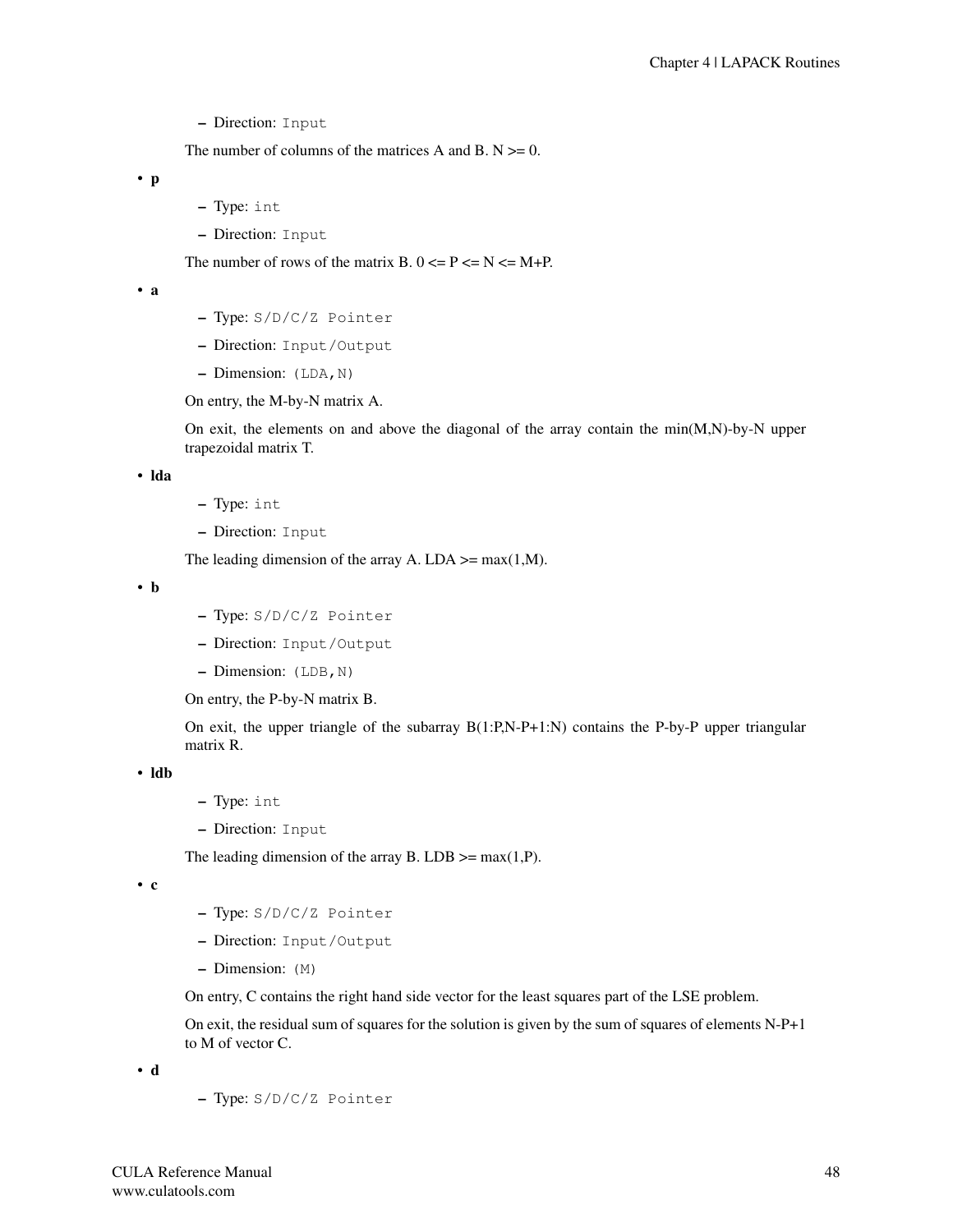- Direction: Input/Output
- Dimension: (P)

On entry, D contains the right hand side vector for the constrained equation.

On exit, D is destroyed.

• x

- Type: S/D/C/Z Pointer
- Direction: Output
- Dimension: (N)

On exit, X is the solution of the LSE problem.

## Errors

On a culaDataError, where culaGetErrorInfo() = 1, the upper triangular factor R associated with B in the generalized RQ factorization of the pair (B, A) is singular; the least squares solution could not be computed.

On a culaDataError, where culaGetErrorInfo() = 2, the (N-P) by (N-P) part of the upper trapezoidal factor T associated with A in the generalized RQ factorization of the pair (B, A) is singular; the least squares solution could not be computed.

For more information on data errors see the *[Data Errors](#page-155-0)* section.

## Differences from LAPACK

See *[No Workspace Parameters](#page-154-0)* section.

# **4.21 GGRQF**

# CULA Routines

The GGRQF functionality is implemented by the following CULA routines:

- Host Memory
	- culaSggrqf
	- culaDggrqf
	- culaCggrqf
	- culaZggrqf
	- culaGgrqf (C++ style, type overloaded)

• Device Memory

- culaDeviceSggrqf
- culaDeviceDggrqf
- culaDeviceCggrqf
- culaDeviceZggrqf
- culaDeviceGgrqf (C++ style, type overloaded)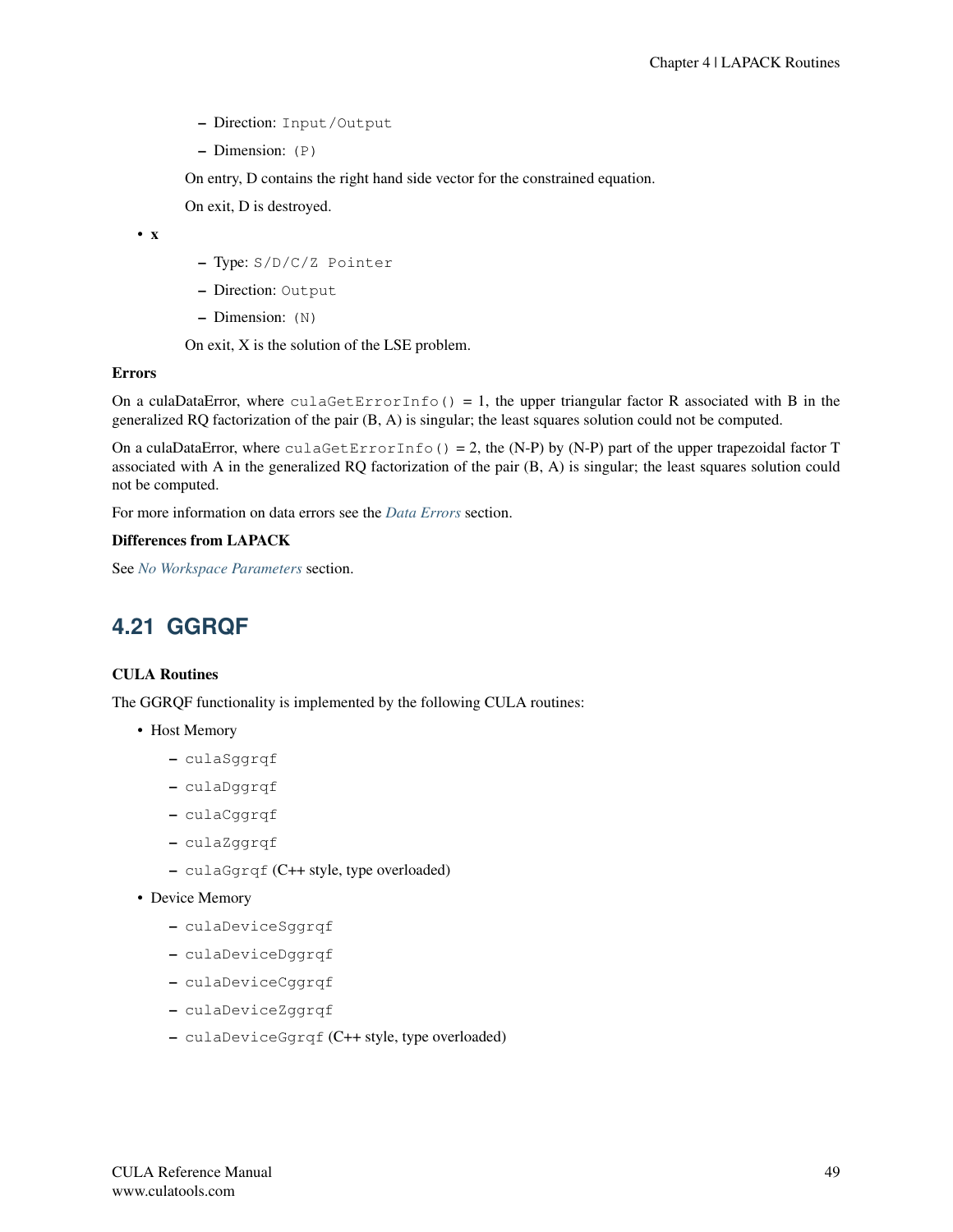# Description

GGRQF computes a generalized RQ factorization of an M-by-N matrix A and a P-by-N matrix B:

$$
A = R * Q
$$

$$
B = Z * T * Q
$$

where Q is an N-by-N orthogonal/unitary matrix, Z is a P-by-P orthogonal/unitary matrix, and R and T assume one of the forms:

if  $M \leq N$ ,  $R = (0 \text{ R12}) M$ , or if  $M > N$ ,  $R = ( R11) M-N$ , N-M M ( R21 ) N N

where R12 or R21 is upper triangular, and

if  $P \geq N$ ,  $T = (T11) N$ , or if  $P \leq N$ ,  $T = (T11 T12) P$ ,  $(0)$  ) P-N P N-P N

where T11 is upper triangular.

In particular, if B is square and nonsingular, the GRQ factorization of A and B implicitly gives the RQ factorization of  $A*inv(B)$ 

$$
A \ast inv(B) = (R \ast inv(T)) \ast Z'
$$

where inv(B) denotes the inverse of the matrix B, and Z' denotes the transpose of the matrix Z.

#### Parameters

• m

- Type: int
- Direction: Input

The number of rows of the matrix A.  $M \ge 0$ .

• p

- Type: int
- Direction: Input

The number of rows of the matrix  $B. P \ge 0$ .

• n

- Type: int
- Direction: Input

The number of columns of the matrices A and B.  $N \ge 0$ .

• a

- Type: S/D/C/Z Pointer
- Direction: Input/Output
- Dimension: (LDA,N)

On entry, the M-by-N matrix A.

On exit, if  $M \le N$ , the upper triangle of the subarray  $A(1:M,N-M+1:N)$  contains the M-by-M upper triangular matrix R; if  $M > N$ , the elements on and above the (M-N)-th subdiagonal contain the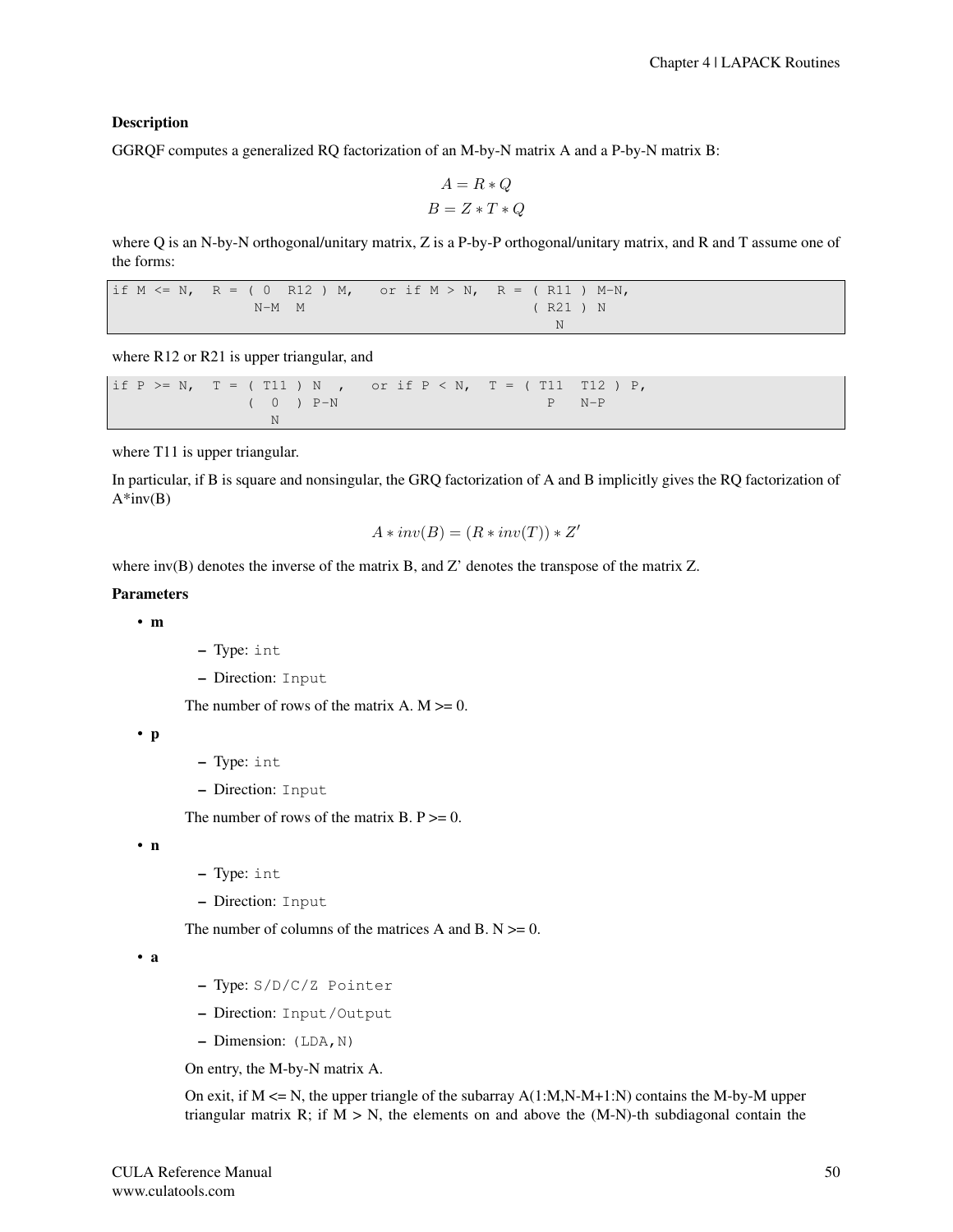M-by-N upper trapezoidal matrix R; the remaining elements, with the array TAUA, represent the orthogonal/unitary matrix Q as a product of elementary reflectors (see Further Details).

• lda

- Type: int
- Direction: Input

The leading dimension of the array A. LDA  $\geq$  max(1,M).

• taua

- Type: S/D/C/Z Pointer
- Direction: Output
- $-$  Dimension:  $(\min(M,N))$

The scalar factors of the elementary reflectors which represent the orthogonal/unitary matrix Q (see Further Details).

• b

- Type: S/D/C/Z Pointer
- Direction: Input/Output
- Dimension: (LDB,N)

On entry, the P-by-N matrix B.

On exit, the elements on and above the diagonal of the array contain the  $min(P, N)$ -by-N upper trapezoidal matrix  $T(T \text{ is upper triangular if } P \geq N)$ ; the elements below the diagonal, with the array TAUB, represent the orthogonal/unitary matrix Z as a product of elementary reflectors (see Further Details).

• ldb

- Type: int
- Direction: Input

The leading dimension of the array B. LDB  $\geq$  max(1,P).

```
• taub
```
- Type: S/D/C/Z Pointer
- Direction: Output
- $-$  Dimension:  $(\min(P, N))$

The scalar factors of the elementary reflectors which represent the orthogonal/unitary matrix Z (see Further Details).

## Further Details

The matrix Q is represented as a product of elementary reflectors

 $Q = H(1) H(2) ... H(k)$ , where  $k = min(m,n)$ .

Each H(i) has the form

 $H(i) = I - \tan^* v * v'$ 

where taua is a real scalar, and v is a real vector with  $v(n-k+i+1:n) = 0$  and  $v(n-k+i) = 1$ ;  $v(1:n-k+i-1)$  is stored on exit in A(m-k+i,1:n-k+i-1), and taua in TAUA(i). To form Q explicitly, use LAPACK subroutine ORGRQ. To use Q to update another matrix, use LAPACK subroutine *[ORMRQ/UNMRQ](#page-91-0)*.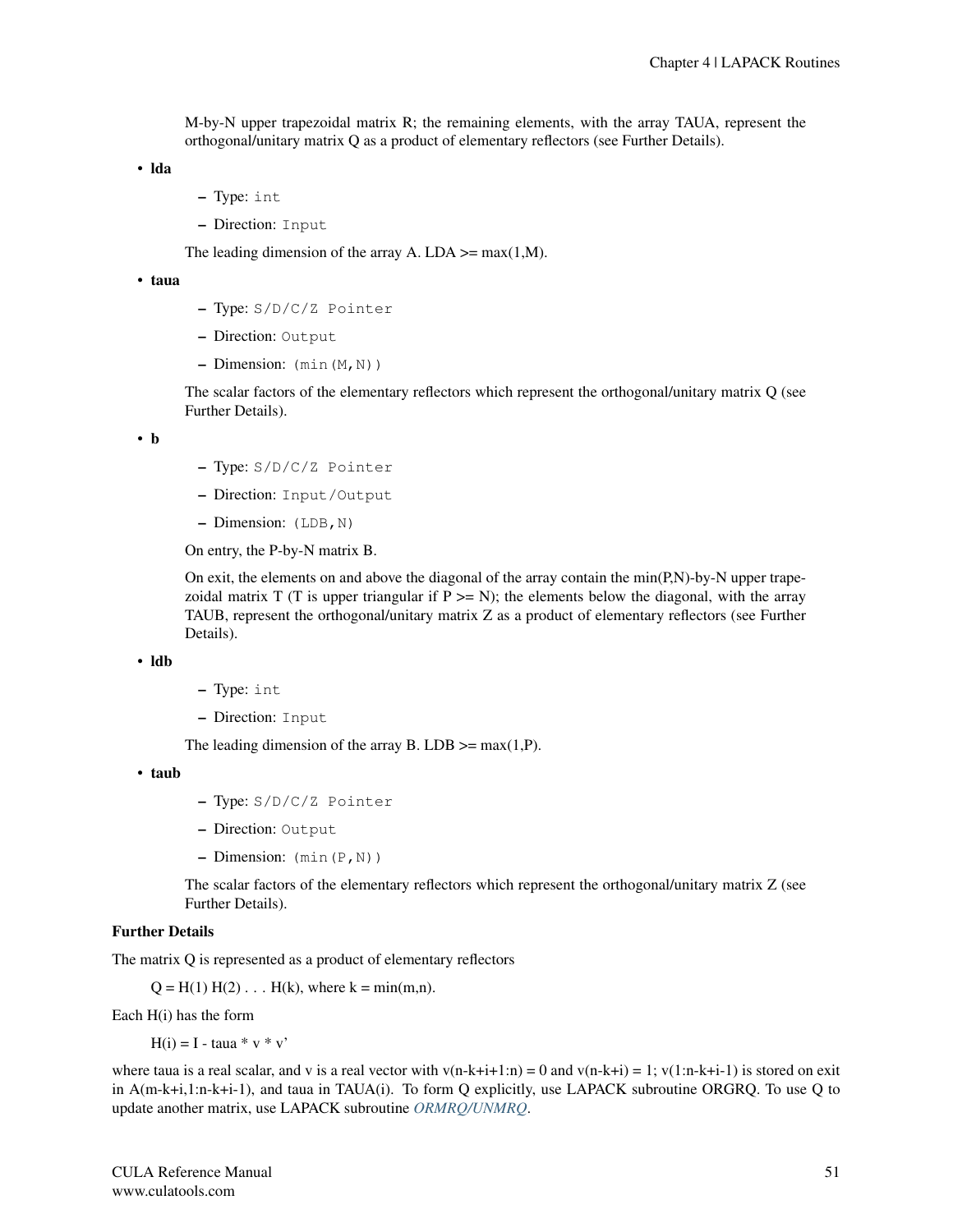The matrix Z is represented as a product of elementary reflectors

 $Z = H(1) H(2) ... H(k)$ , where  $k = min(p,n)$ .

Each H(i) has the form

 $H(i) = I - \tanh * v * v'$ 

where taub is a real scalar, and v is a real vector with  $v(1:i-1) = 0$  and  $v(i) = 1$ ;  $v(i+1:p)$  is stored on exit in B(i+1:p,i), and taub in TAUB(i). To form Z explicitly, use LAPACK subroutine *[ORGQR/UNGQR](#page-82-0)*. To use Z to update another matrix, use LAPACK subroutine *[ORMQR/UNMQR](#page-89-0)*.

## Differences from LAPACK

See *[No Workspace Parameters](#page-154-0)* section.

# **4.22 LACPY**

# CULA Routines

The LACPY functionality is implemented by the following CULA routines:

- Host Memory
	- culaSlacpy
	- culaDlacpy
	- culaClacpy
	- culaZlacpy
	- culaLacpy (C++ style, type overloaded)
- Device Memory
	- culaDeviceSlacpy
	- culaDeviceDlacpy
	- culaDeviceClacpy
	- culaDeviceZlacpy
	- culaDeviceLacpy (C++ style, type overloaded)

# **Description**

LACPY copies all or part of a two-dimensional matrix A to another matrix B.

#### Parameters

# • UPLO

- Type: char
- Direction: Input

Specifies the part of the matrix A to be copied to B.

- = 'U': Upper triangular part
- = 'L': Lower triangular part
- Otherwise: All of the matrix A

### • M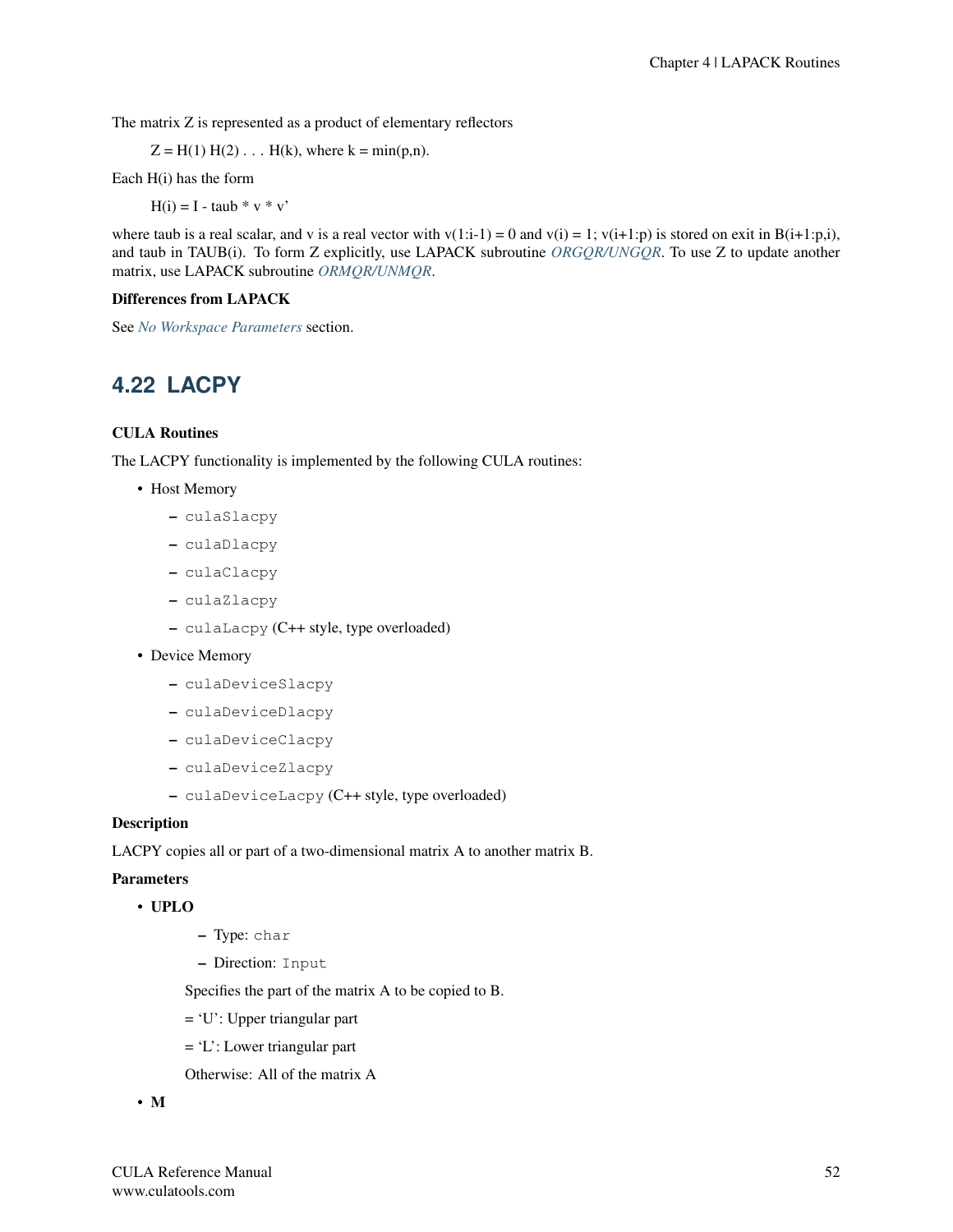- Type: int
- Direction: Input

The number of rows of the matrix A.  $M \ge 0$ .

• N

- Type: int
- Direction: Input

The number of columns of the matrix A.  $N \ge 0$ .

• A

- Type: S/D/C/Z Pointer,
- Direction: Input
- $-$  Dimension: (LDA, N)

The m by n matrix A. If  $UPLO = 'U'$ , only the upper trapezium is accessed; if  $UPLO = 'L'$ , only the lower trapezium is accessed.

#### • LDA

- Type: int
- Direction: Input

The leading dimension of the array A. LDA  $\geq$  max(1,M).

• B

- Type: S/D/C/Z Pointer
- Direction: Output
- Dimension: (LDB,N)

On exit,  $B = A$  in the locations specified by UPLO.

## • LDB

- Type: int
- Direction: Input

The leading dimension of the array B. LDB  $\geq$  max(1,M).

# **4.23 LAG2**

## CULA Routines

The LAG2 functionality is implemented by the following CULA routines:

- Host Memory
	- culaSlag2d
	- culaDlag2s
	- culaClag2z
	- culaZlag2c
	- culaLag2 (C++ style, type overloaded)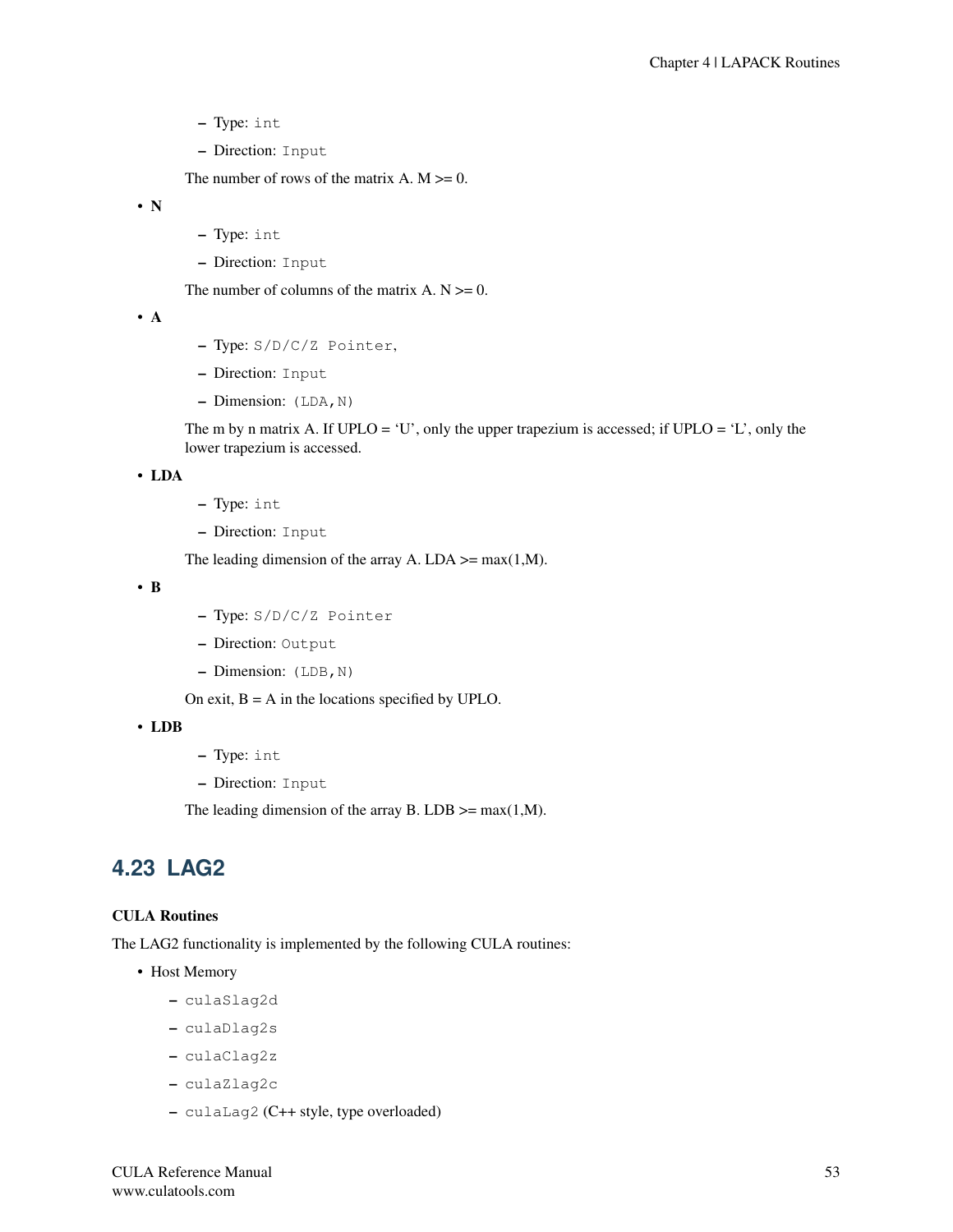- Device Memory
	- culaDeviceSlag2d
	- culaDeviceDlag2s
	- culaDeviceClag2z
	- culaDeviceZlag2c
	- culaDeviceLag2 (C++ style, type overloaded)

## Description

LAG2 converts a matrix to the opposite precision; S->D, D->S, C->Z, or Z->C.

Note that while it is possible to overflow while converting from double to single, it is not possible to overflow when converting from single to double.

# **Parameters**

```
• M
```
- Type: int
- Direction: Input

The number of lines of the matrix A.  $M \ge 0$ .

• N

- Type: int
- Direction: Input

The number of columns of the matrix A.  $N \ge 0$ .

• SA

- Type: S/D/C/Z Pointer
- Direction: Input
- Dimension: (LDSA,N)

On entry, the M-by-N coefficient matrix SA.

• LDSA

- Type: int
- Direction: Input

The leading dimension of the array SA. LDSA  $\geq$  max(1,M).

• A

- Type: S/D/C/Z Pointer (of opposite precision to SA)
- Direction: Output
- Dimension: (LDA,N)

On exit, the M-by-N coefficient matrix A.

• LDA

– Direction: Input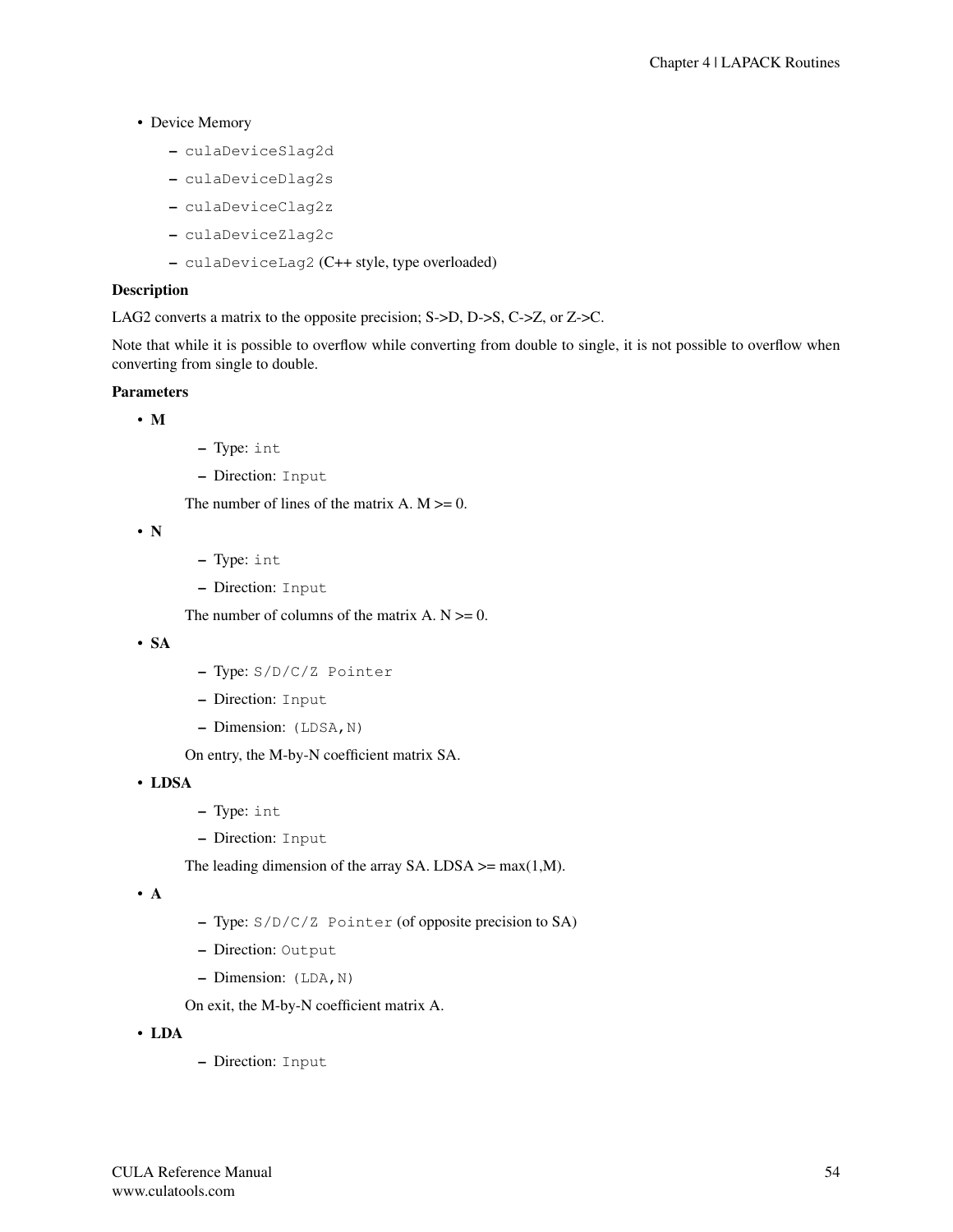– Type: int

The leading dimension of the array A. LDA  $\geq$  max(1,M).

# **4.24 LAR2V**

# CULA Routines

The LAR2V functionality is implemented by the following CULA routines:

- Host Memory
	- culaSlar2v
	- culaDlar2v
	- culaClar2v
	- culaZlar2v
	- culaLar2v (C++ style, type overloaded)
- Device Memory
	- culaDeviceSlar2v
	- culaDeviceDlar2v
	- culaDeviceClar2v
	- culaDeviceZlar2v
	- culaDeviceLar2v (C++ style, type overloaded)

## Description

LAR2V applies a vector of plane rotations with real cosines from both sides to a sequence of 2-by-2 symmetric/hermitian matrices, defined by the elements of the vectors x, y and z.

## Parameters

- N
- Type: int
- Direction: Input

The number of plane rotations to be applied.

• X

- Type: S/D/C/Z Pointer
- Direction: Input/Output
- Dimension:  $(1+(N-1)*INCX1)$

The vector x; the elements of x are assumed to be real.

• Y

- Type: S/D/C/Z Pointer
- Direction: Input/Output
- Dimension:  $(1+(N-1)*INCX1)$

The vector y; the elements of y are assumed to be real.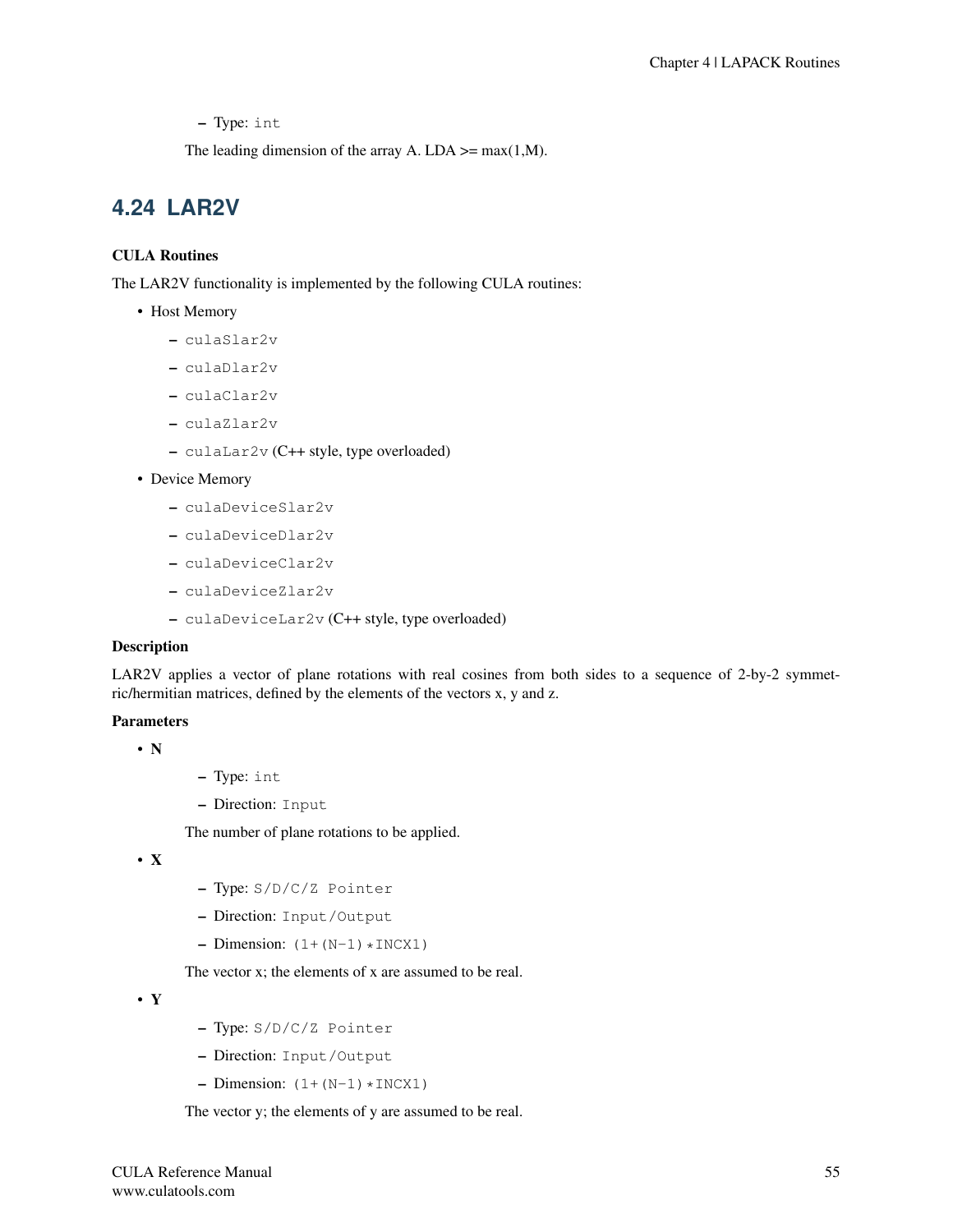```
• Z
```
- Type: S/D/C/Z Pointer
- Direction: Input/Output
- Dimension:  $(1+(N-1)*INCX1)$

The vector z.

# • INCX

- Type: int
- Direction: Input

The increment between elements of X, Y and Z. INCX  $> 0$ .

• C

- Type: S/D Pointer
- Direction: Input
- Dimension:  $(1+(N-1)*INCC)$

The cosines of the plane rotations.

• S

- Type: S/D/C/Z Pointer
- Direction: Input
- Dimension:  $(1+(N-1)*INCC)$

The sines of the plane rotations.

# • INCC

- Type: int
- Direction: Input

The increment between elements of C and S. INCC  $> 0$ .

# **4.25 LARFB**

## CULA Routines

The LARFB functionality is implemented by the following CULA routines:

- Host Memory
	- culaSlarfb
	- culaDlarfb
	- culaClarfb
	- culaZlarfb
	- culaLarfb (C++ style, type overloaded)
- Device Memory
	- culaDeviceSlarfb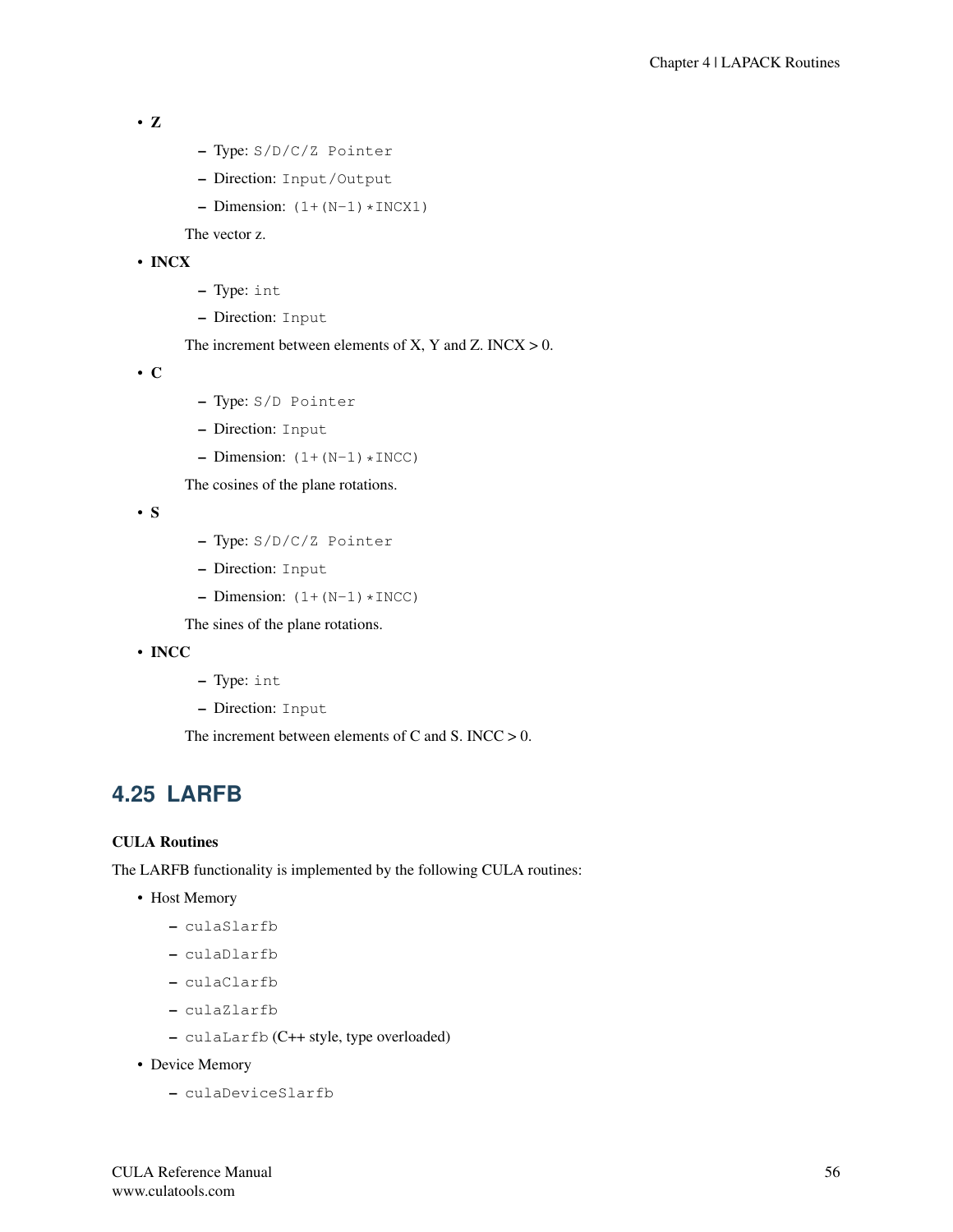- culaDeviceDlarfb
- culaDeviceClarfb
- culaDeviceZlarfb
- culaDeviceLarfb (C++ style, type overloaded)

# **Description**

LARFB applies a block reflector H or its transpose H' to an M-by-N matrix C, from either the left or the right.

## Parameters

- SIDE
- Type: char
- Direction: Input
- $=$  'L': apply H or H<sup>T</sup> from the Left
- $=$  'R': apply H or H<sup>T</sup> from the Right
- TRANS
	- Type: char
	- Direction: Input
	- = 'N': apply H (No transpose)
	- $=$  'C': apply H<sup>T</sup> (Conjugate transpose)
- DIRECT
	- Type: char
	- Direction: Input

Indicates how H is formed from a product of elementary reflectors

 $= 'F': H = H(1) H(2) ... H(k)$  (Forward)

 $= 'B': H = H(k) \dots H(2) H(1)$  (Backward)

## • STOREV

- Type: char
- Direction: Input

Indicates how the vectors which define the elementary reflectors are stored:

- = 'C': Columnwise
- = 'R': Rowwise

```
• M
```
- Type: int
- Direction: Input

The number of rows of the matrix C.

• N

– Type: int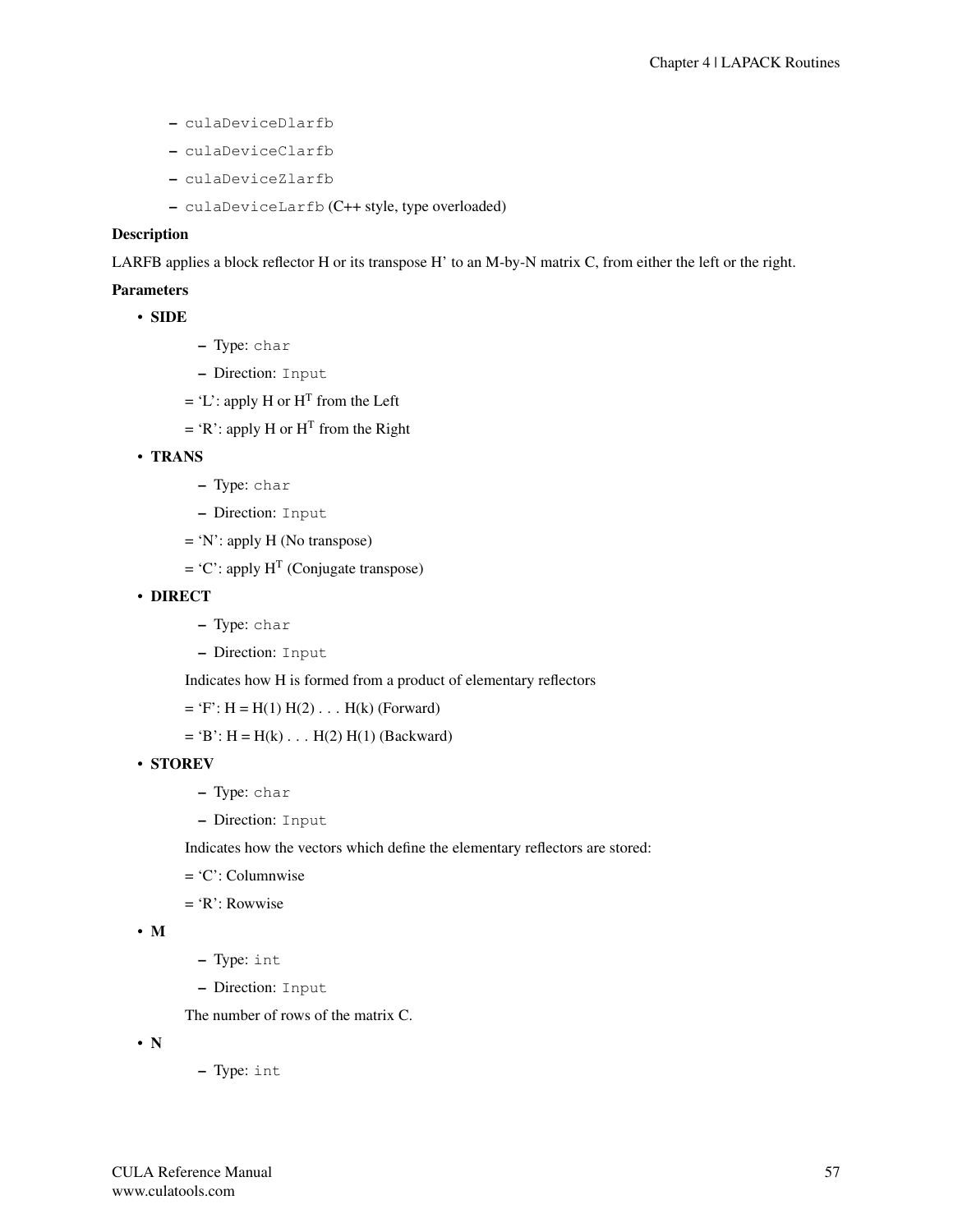The number of columns of the matrix C.

• K

- Type: int
- Direction: Input

The order of the matrix  $T =$  the number of elementary reflectors whose product defines the block reflector).

• V

- Type: S/D/C/Z Pointer
- Direction: Input
- Dimension:  $(LDV, K)$  if STOREV = 'C'
- Dimension:  $(LDV, M)$  if STOREV = 'R' and SIDE = 'L'
- Dimension:  $(LDV, N)$  if STOREV = 'R' and SIDE = 'R'

• LDV

- Type: int
- Direction: Input

The leading dimension of the array V.

If STOREV = 'C' and SIDE = 'L', LDV >= max $(1,M)$ ;

if STOREV = 'C' and SIDE = 'R', LDV >= max $(1,N)$ ;

if  $STOREV = 'R', LDV = K$ .

• T

- Type: S/D/C/Z Pointer
- Direction: Input
- Dimension: (LDT,K)

The triangular K-by-K matrix T in the representation of the block reflector.

• LDT

- Type: int
- Direction: Input

The leading dimension of the array T. LDT  $>= K$ .

• C

- Type: S/D/C/Z Pointer
- Direction: Input/Output
- Dimension: (LDC,N)

On entry, the M-by-N matrix C.

On exit, C is overwritten by  $H^*C$  or  $H^T$  \* C or  $C^*H$  or  $C^*H^T$ .

• LDC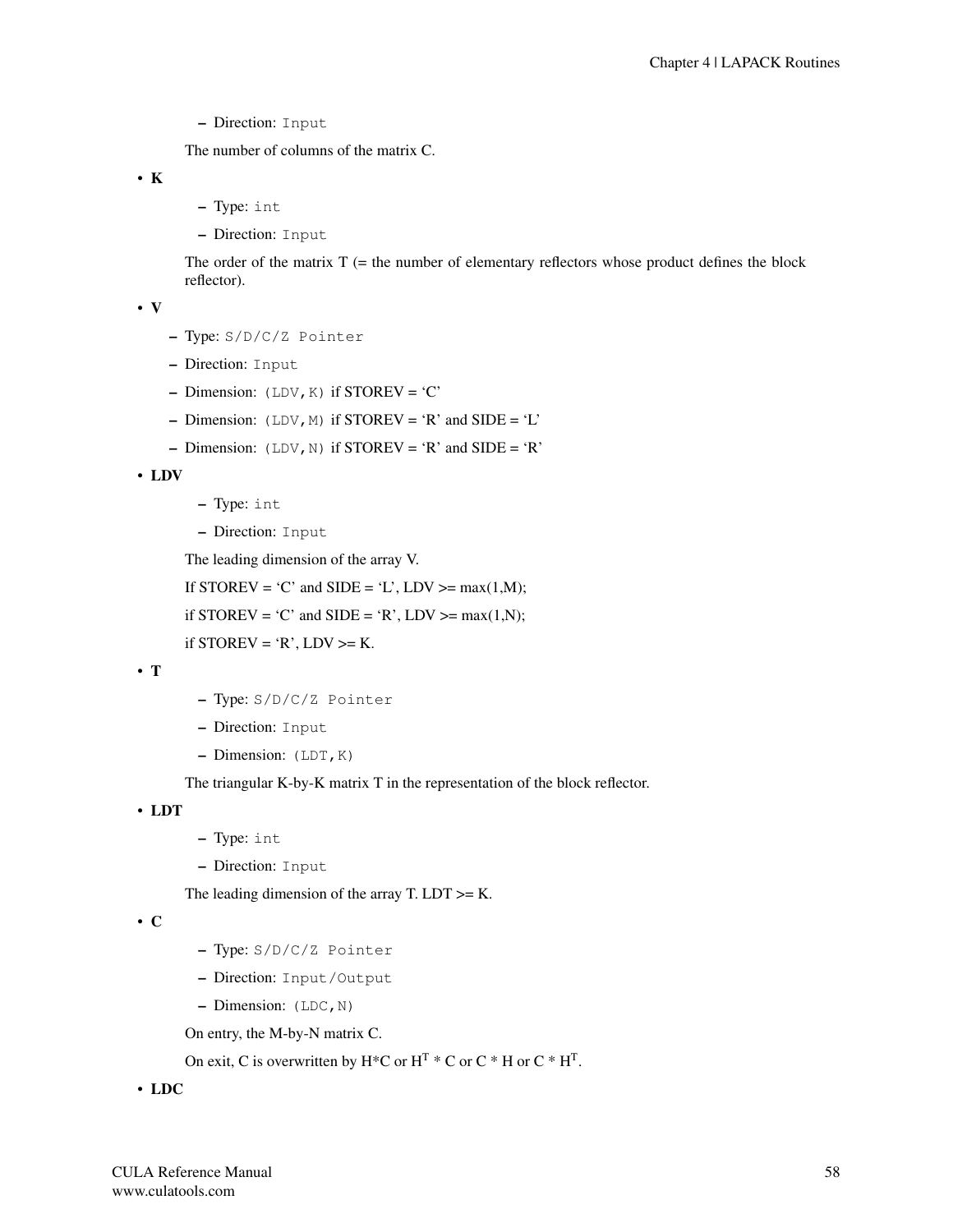- Type: int
- Direction: Input

The leading dimension of the array C. LDC  $>=$  max(1,M).

# Differences from LAPACK

See *[No Workspace Parameters](#page-154-0)* section.

# **4.26 LARFG**

## CULA Routines

The LARFG functionality is implemented by the following CULA routines:

- Host Memory
	- culaSlarfg
	- culaDlarfg
	- culaClarfg
	- culaZlarfg
	- culaLarfg (C++ style, type overloaded)

## • Device Memory

- culaDeviceSlarfg
- culaDeviceDlarfg
- culaDeviceClarfg
- culaDeviceZlarfg
- culaDeviceLarfg (C++ style, type overloaded)

# **Description**

LARFG generates a elementary reflector H of order n, such that

$$
H' * \begin{pmatrix} alpha \\ x \end{pmatrix} = \begin{pmatrix} beta \\ 0 \end{pmatrix}
$$

$$
H' * H = I
$$

where alpha and beta are scalars, with beta real, and x is an  $(n-1)$ -element vector. H is represented in the form

$$
H = I - tau * \begin{pmatrix} 1 \\ v \end{pmatrix} * \begin{pmatrix} 1 & v' \end{pmatrix}
$$

where tau is a scalar and v is a  $(n-1)$ -element vector. Note that H is not symmetric/hermitian.

If the elements of x are all zero and alpha is real, then tau  $= 0$  and H is taken to be the unit matrix.

Otherwise  $1 \le \text{real}(tau) \le 2$  and  $abs(tau - 1) \le 1$ .

# Parameters

# • N

– Type: int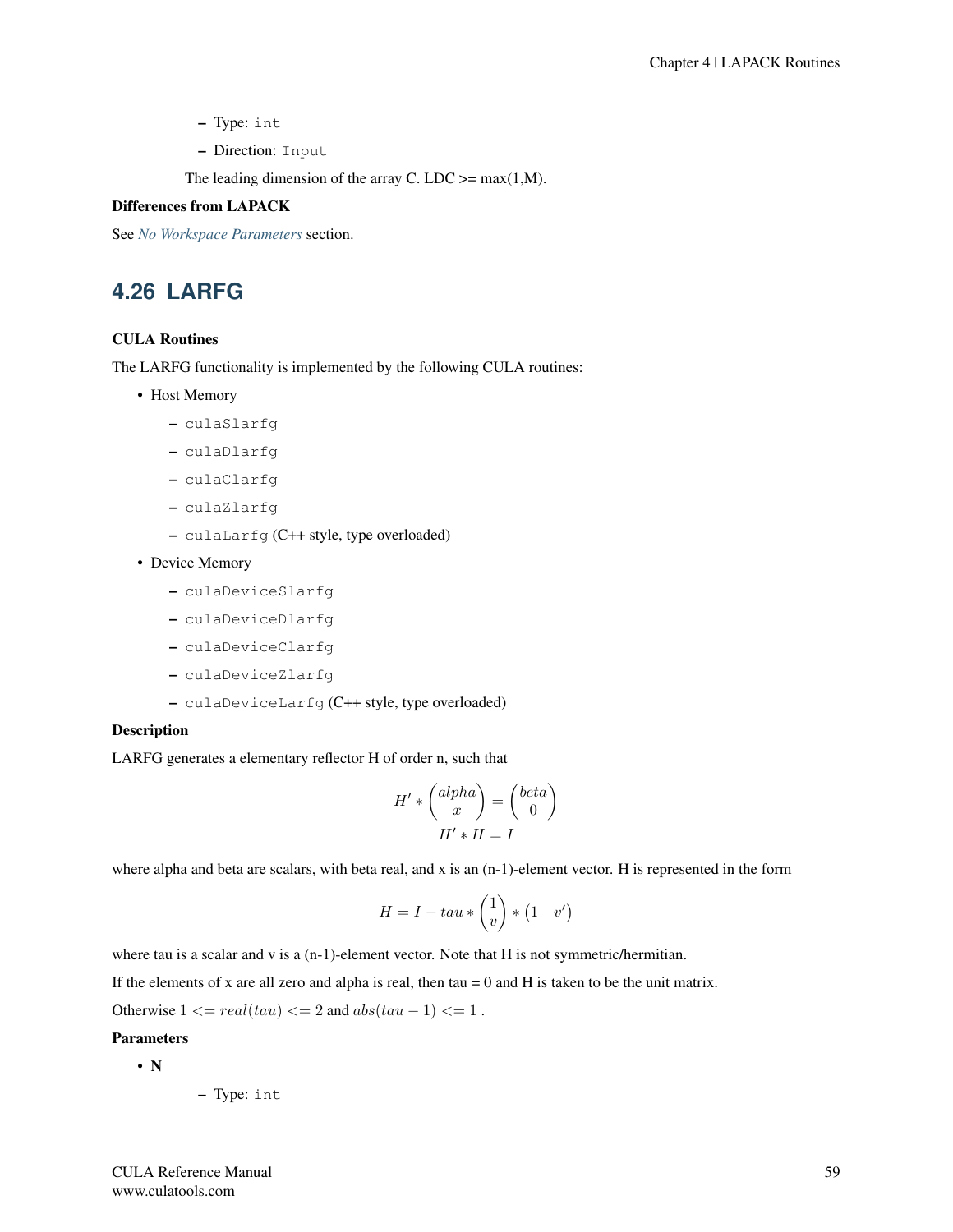The order of the elementary reflector.

- ALPHA
	- Type: S/D/C/Z Pointer
	- Direction: Input/Output
	- On entry, the value alpha.

On exit, it is overwritten with the value beta.

• X

- Type: S/D/C/Z Pointer
- Direction: Input/Output
- Dimension:  $(1+(N-2)*abs(INCX))$

On entry, the vector x.

On exit, it is overwritten with the vector v.

# • INCX

- Type: int
- Direction: Input

The increment between elements of X. INCX  $> 0$ .

- TAU
- Type: S/D/C/Z
- Direction: Output

The value tau.

# **4.27 LARGV**

## CULA Routines

The LARGV functionality is implemented by the following CULA routines:

- Host Memory
	- culaSlargv
	- culaDlargv
	- culaClargv
	- culaZlargv
	- culaLargv (C++ style, type overloaded)
- Device Memory
	- culaDeviceSlargv
	- culaDeviceDlargv
	- culaDeviceClargv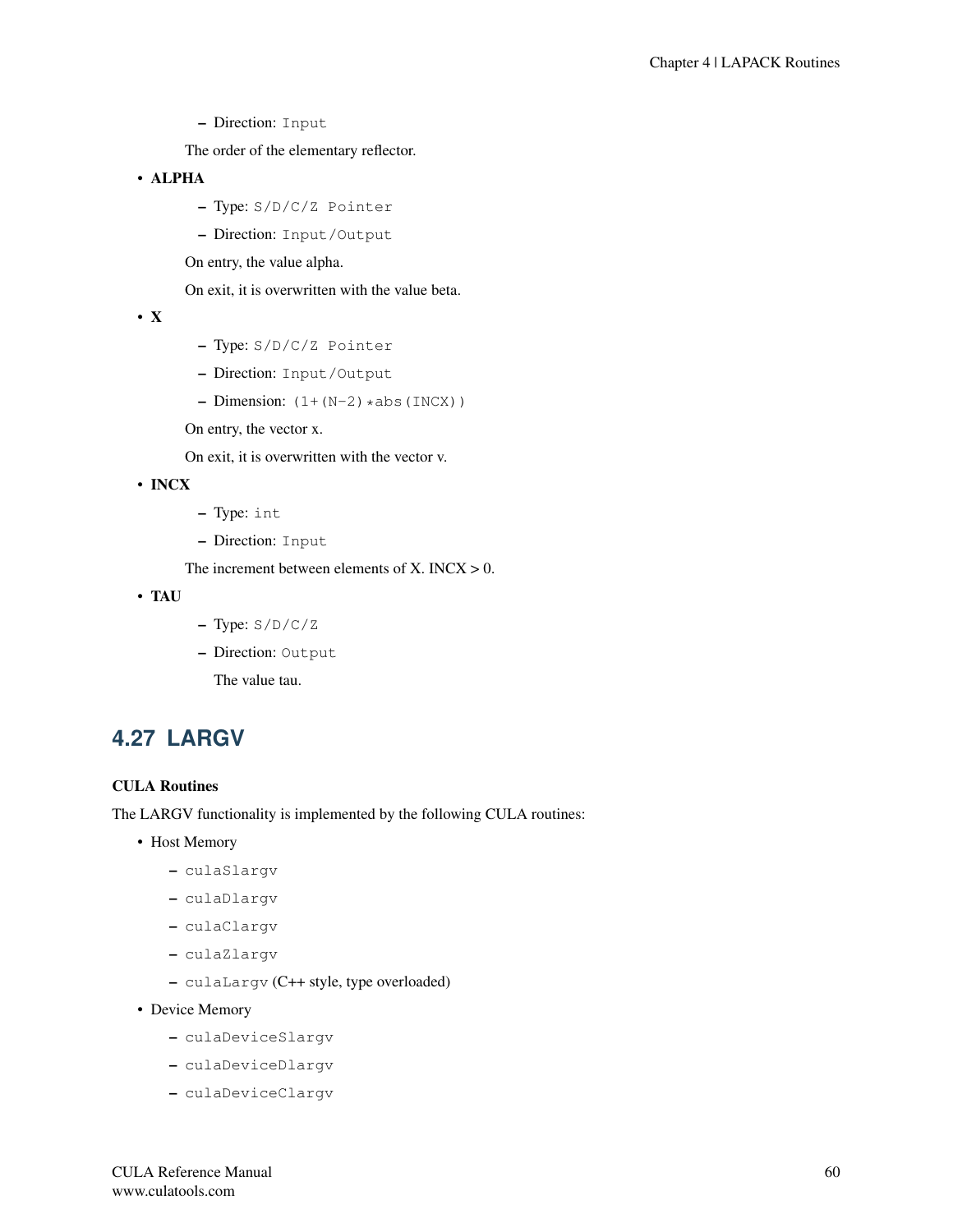- culaDeviceZlargv
- culaDeviceLargv (C++ style, type overloaded)

# **Description**

LARGV generates a vector of plane rotations with real cosines, determined by elements of the vectors x and y. For i  $= 1, 2, \ldots, n$ 

$$
K(k) = \begin{pmatrix} c(i) & s(i) \\ -\operatorname{conj}g(s(i)) & c(i) \end{pmatrix} (x(i) \quad y(i)) = (r(i) \quad 0)
$$

where

 $c(i)^2 + abs(s(i))^2 = 1$ 

The following conventions are used (these are the same as in LARTG, but differ from the BLAS1 routine ROTG):

If  $y(i)=0$ , then  $c(i)=1$  and  $s(i)=0$ .

If  $x(i)=0$ , then  $c(i)=0$  and  $s(i)$  is chosen so that  $r(i)$  is real.

#### Parameters

• N

- Type: int
- Direction: Input

The number of plane rotations to be generated.

• X

- Type: S/D/C/Z Pointer
- Direction: Input/Output
- Dimension:  $(1+(N-1)*INCX1)$

On entry, the vector x.

On exit,  $x(i)$  is overwritten by  $r(i)$ , for  $i = 1,...,n$ .

• INCX

- Type: int
- Direction: Input

The increment between elements of X. INCX  $> 0$ .

• Y

- Type: S/D/C/Z Pointer
- Direction: Input/Output
- Dimension:  $(1+(N-1)*INCY)$

On entry, the vector y.

On exit, the sines of the plane rotations.

- INCY
- Type: int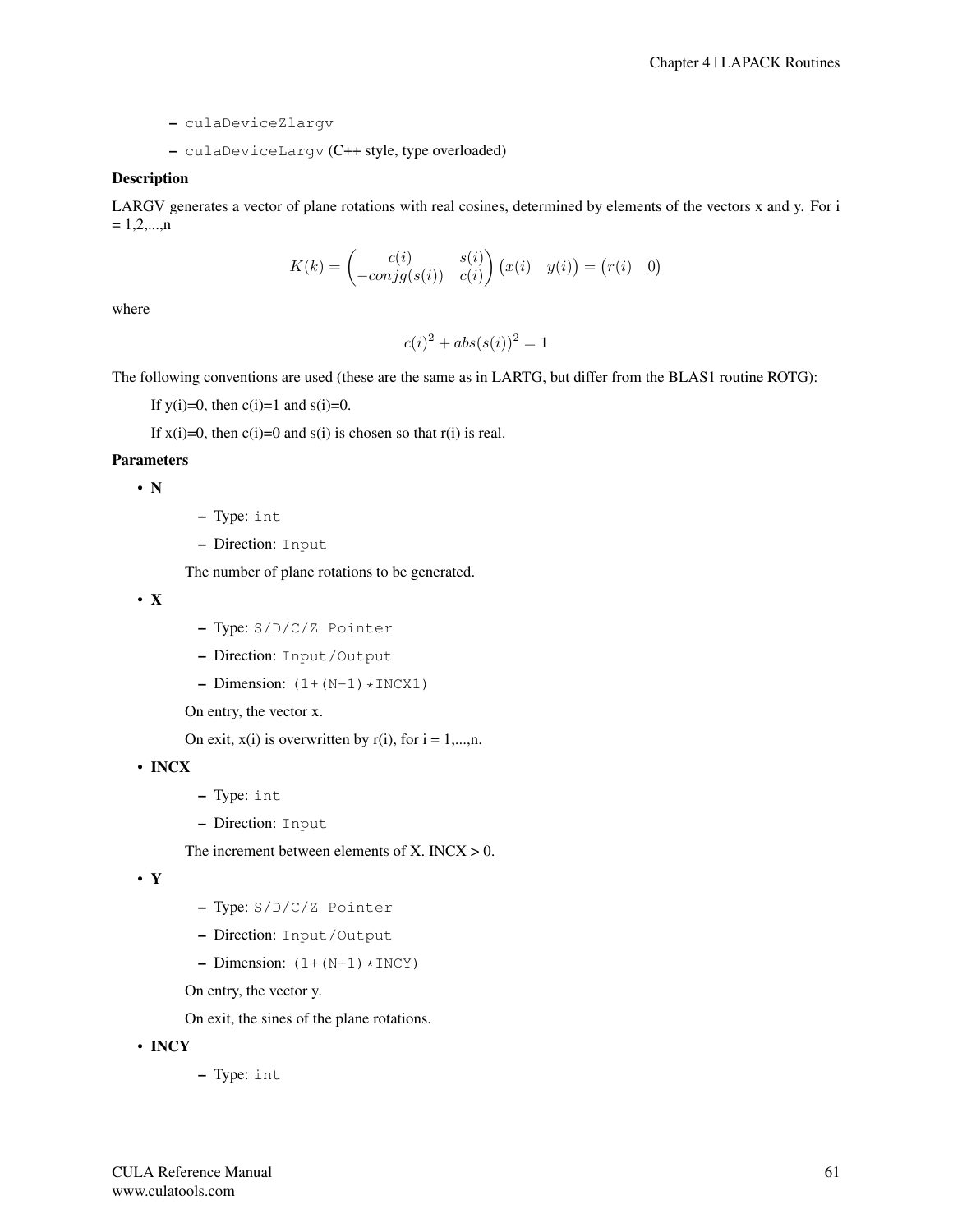The increment between elements of Y. INCY  $> 0$ .

• C

- Type: S/D Pointer
- Direction: Output
- Dimension:  $(1+(N-1)*INCC)$

The cosines of the plane rotations.

- INCC
- Type: int
- Direction: Input

The increment between elements of C. INCC  $> 0$ .

# **4.28 LARTV**

# CULA Routines

The LARTV functionality is implemented by the following CULA routines:

- Host Memory
	- culaSlartv
	- culaDlartv
	- culaClartv
	- culaZlartv
	- culaLartv (C++ style, type overloaded)
- Device Memory
	- culaDeviceSlartv
	- culaDeviceDlartv
	- culaDeviceClartv
	- culaDeviceZlartv
	- culaDeviceLartv (C++ style, type overloaded)

# Description

LARTV applies a vector of plane rotations with real cosines to elements of the vectors x and y. For  $i = 1, 2, \ldots, n$ 

$$
\begin{pmatrix} x(i) \\ y(i) \end{pmatrix} := \begin{pmatrix} c(i) & s(i) \\ -conj g(s(i)) & c(i) \end{pmatrix} \begin{pmatrix} x(i) \\ y(i) \end{pmatrix}
$$

# **Parameters**

• N

- Type: int
- Direction: Input

The number of plane rotations to be applied.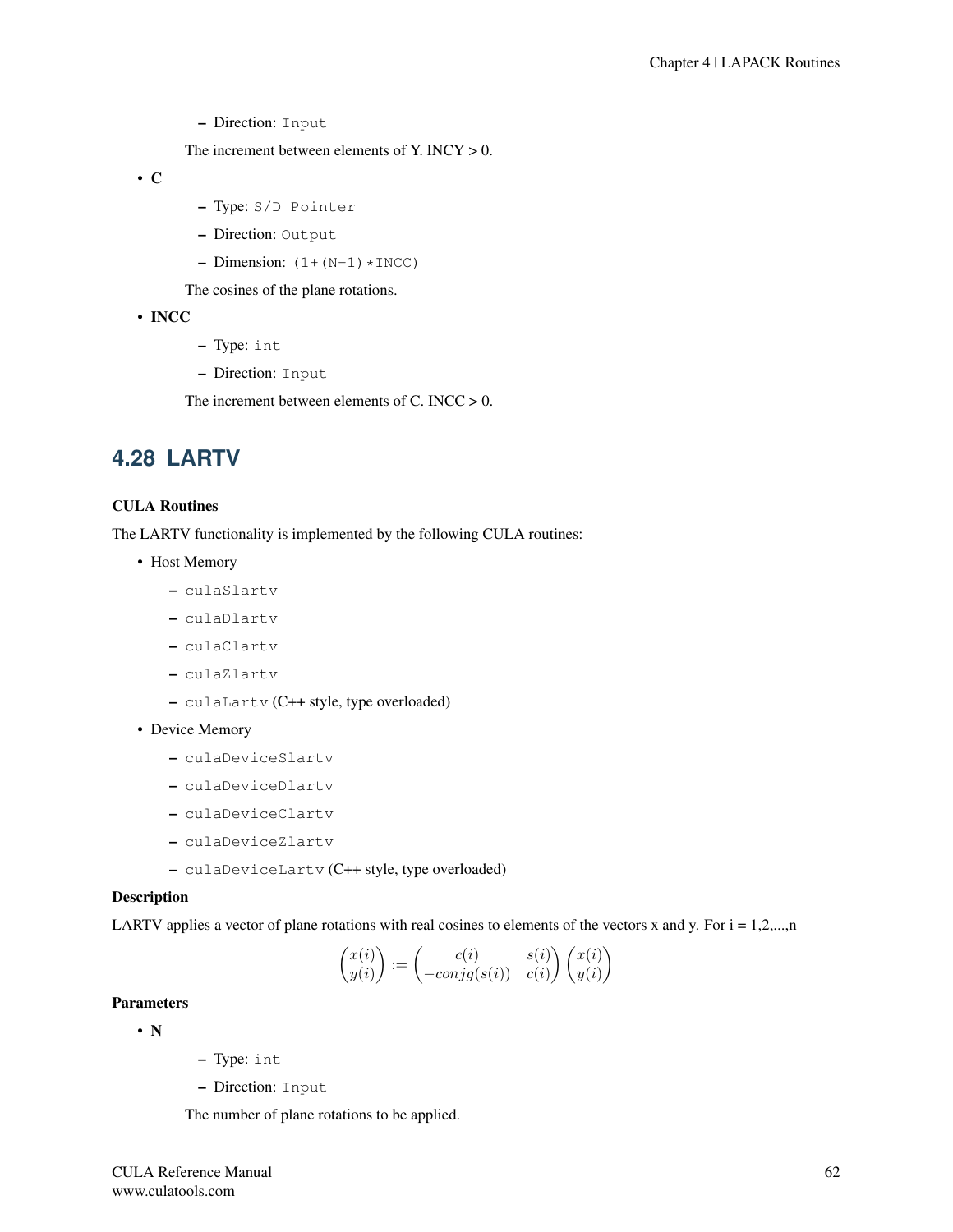```
• X
```
- Type: S/D/C/Z Pointer
- Direction: Input/Output
- Dimension:  $(1+(N-1)*INCX1)$

The vector x.

# • INCX

- Type: int
- Direction: Input

The increment between elements of  $X$ . INCX  $> 0$ .

• Y

- Type: S/D/C/Z Pointer
- Direction: Input/Output
- $-$  Dimension:  $(1+(N-1)*INCY)$

The vector y.

• INCY

- Type: int
- Direction: Input

The increment between elements of Y. INCY  $> 0$ .

• C

- Type: S/D Pointer
- Direction: Input
- $-$  Dimension:  $(1+(N-1)*INCC)$

The cosines of the plane rotations.

• S

- Type: S/D/C/Z Pointer
- Direction: Input
- $-$  Dimension:  $(1+(N-1)*INCC)$

The sines of the plane rotations.

• INCC

- Type: int
- Direction: Input

The increment between elements of C and S. INCC  $> 0$ .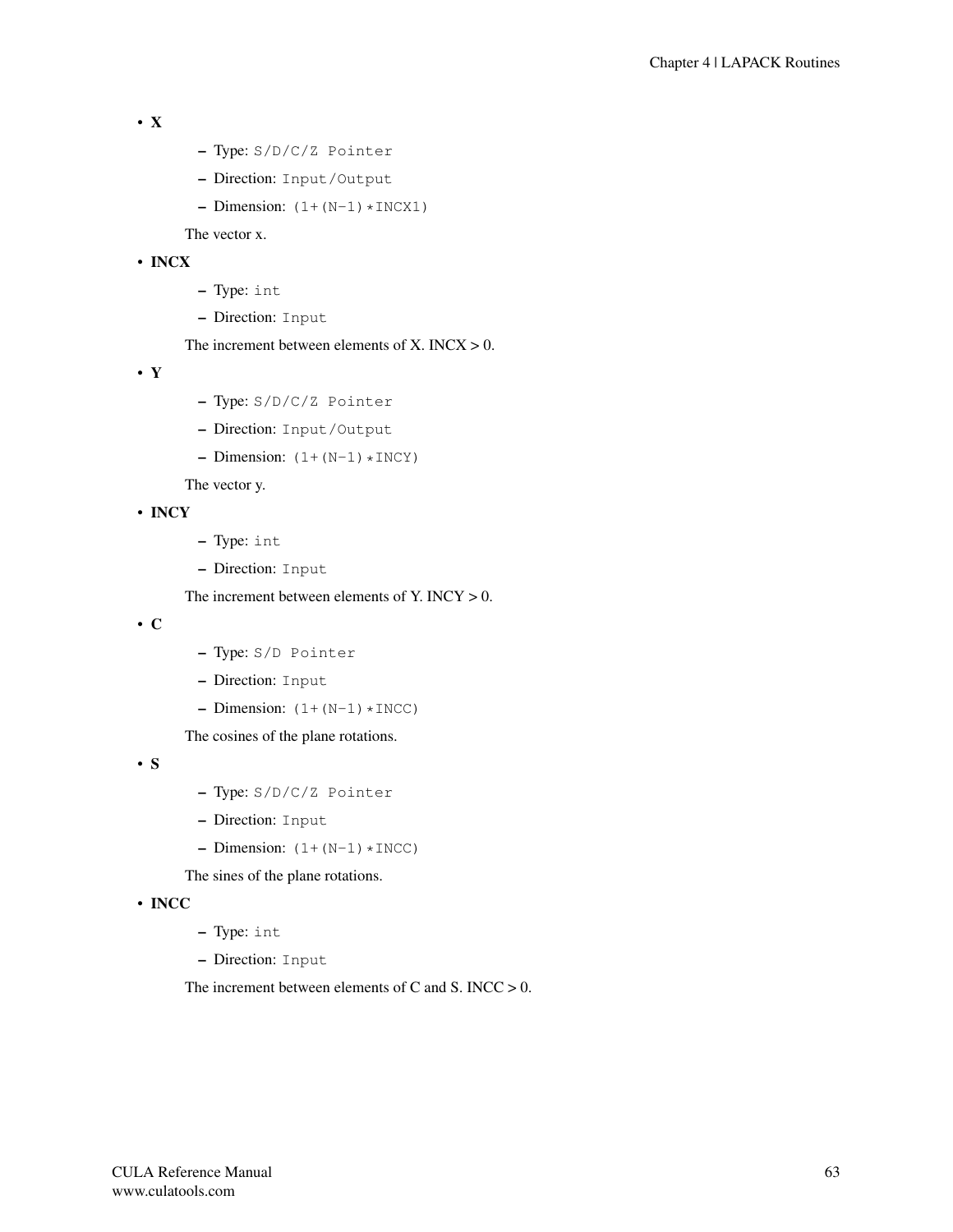# **4.29 LASCL**

# CULA Routines

The LASCL functionality is implemented by the following CULA routines:

- Host Memory
	- culaSlascl
	- culaDlascl
	- culaClascl
	- culaZlascl
	- culaLascl (C++ style, type overloaded)
- Device Memory
	- culaDeviceSlascl
	- culaDeviceDlascl
	- culaDeviceClascl
	- culaDeviceZlascl
	- culaDeviceLascl (C++ style, type overloaded)

## Description

LASCL multiplies the M by N matrix A by the real scalar CTO/CFROM. This is done without over/underflow as long as the final result CTO\*A(I,J)/CFROM does not over/underflow. TYPE specifies that A may be full, upper triangular, lower triangular, upper Hessenberg, or banded.

## Parameters

- TYPE
- Type: char
- Direction: Input

TYPE indices the storage type of the input matrix.

- $= 'G'$ : A is a full matrix.
- $= 'L'$ : A is a lower triangular matrix.
- $= 'U'$ : A is an upper triangular matrix.
- = 'H': A is an upper Hessenberg matrix.

= 'B': A is a symmetric band matrix with lower bandwidth KL and upper bandwidth KU and with the only the lower half stored.

 $= 'Q'$ : A is a symmetric band matrix with lower bandwidth KL and upper bandwidth KU and with the only the upper half stored.

= 'Z': A is a band matrix with lower bandwidth KL and upper bandwidth KU. See CGBTRF for storage details.

• KL

– Type: int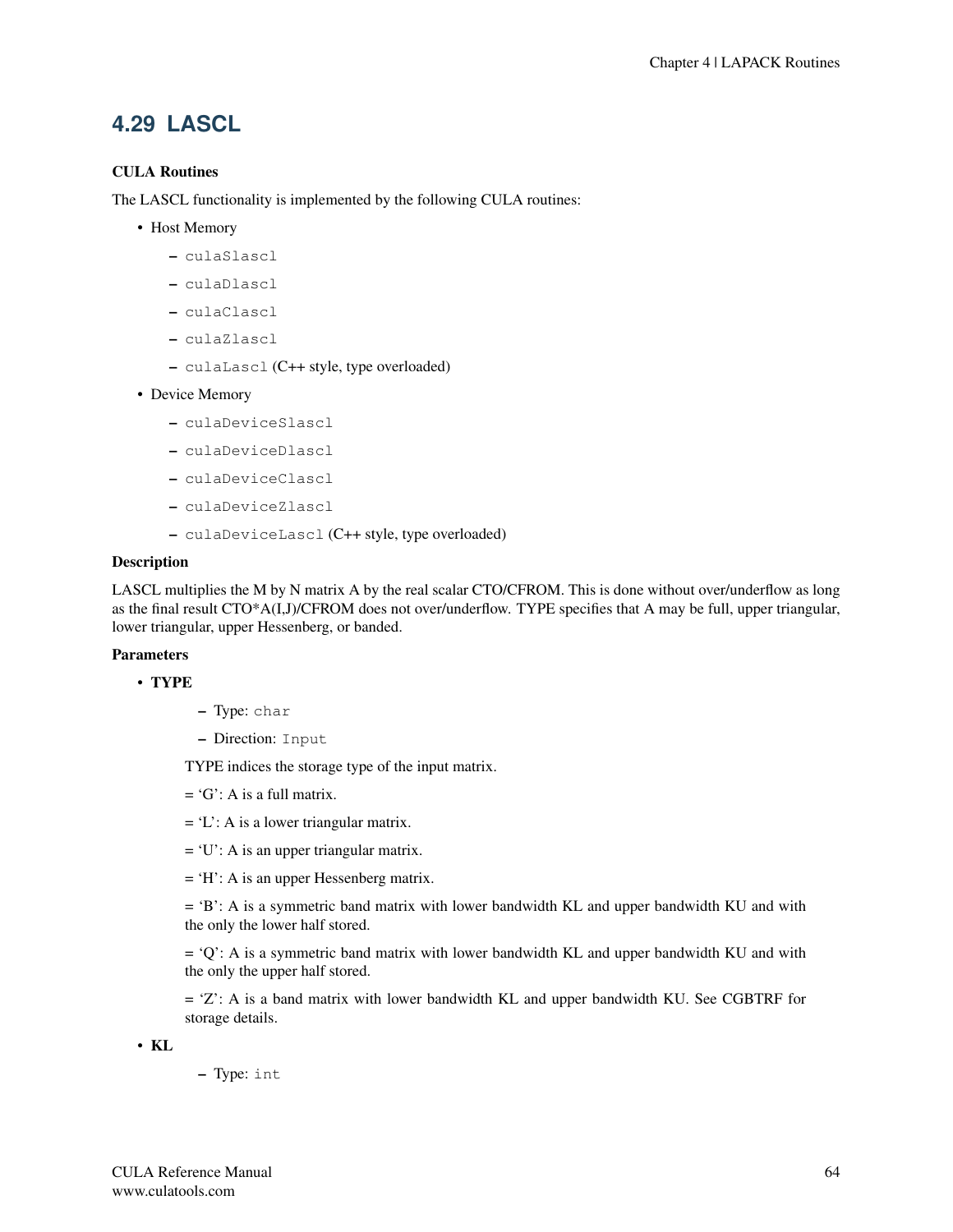The lower bandwidth of A. Referenced only if TYPE = 'B', 'Q' or 'Z'.

• KU

- Type: int
- Direction: Input

The upper bandwidth of A. Referenced only if  $TYPE = 'B', 'Q'$  or 'Z'.

• CFROM

- Type: S/D/C/Z
- Direction: Input REAL
- CTO
- $-$  Type:  $S/D/C/Z$
- Direction: Input

The matrix A is multiplied by CTO/CFROM. A(I,J) is computed without over/underflow if the final result CTO\*A(I,J)/CFROM can be represented without over/underflow. CFROM must be nonzero.

• M

- Type: int
- Direction: Input

The number of rows of the matrix  $A$ .  $M \ge 0$ .

• N

- Type: int
- Direction: Input

The number of columns of the matrix  $A. N \geq 0$ .

• A

- Type: S/D/C/Z Pointer
- Direction: Input/Output
- Dimension: (LDA,N)

The matrix to be multiplied by CTO/CFROM. See TYPE for the storage type.

• LDA

- Type: int
- Direction: Input

The leading dimension of the array A. LDA  $\geq$  max(1,M).

# **4.30 LASET**

# CULA Routines

The LASET functionality is implemented by the following CULA routines:

• Host Memory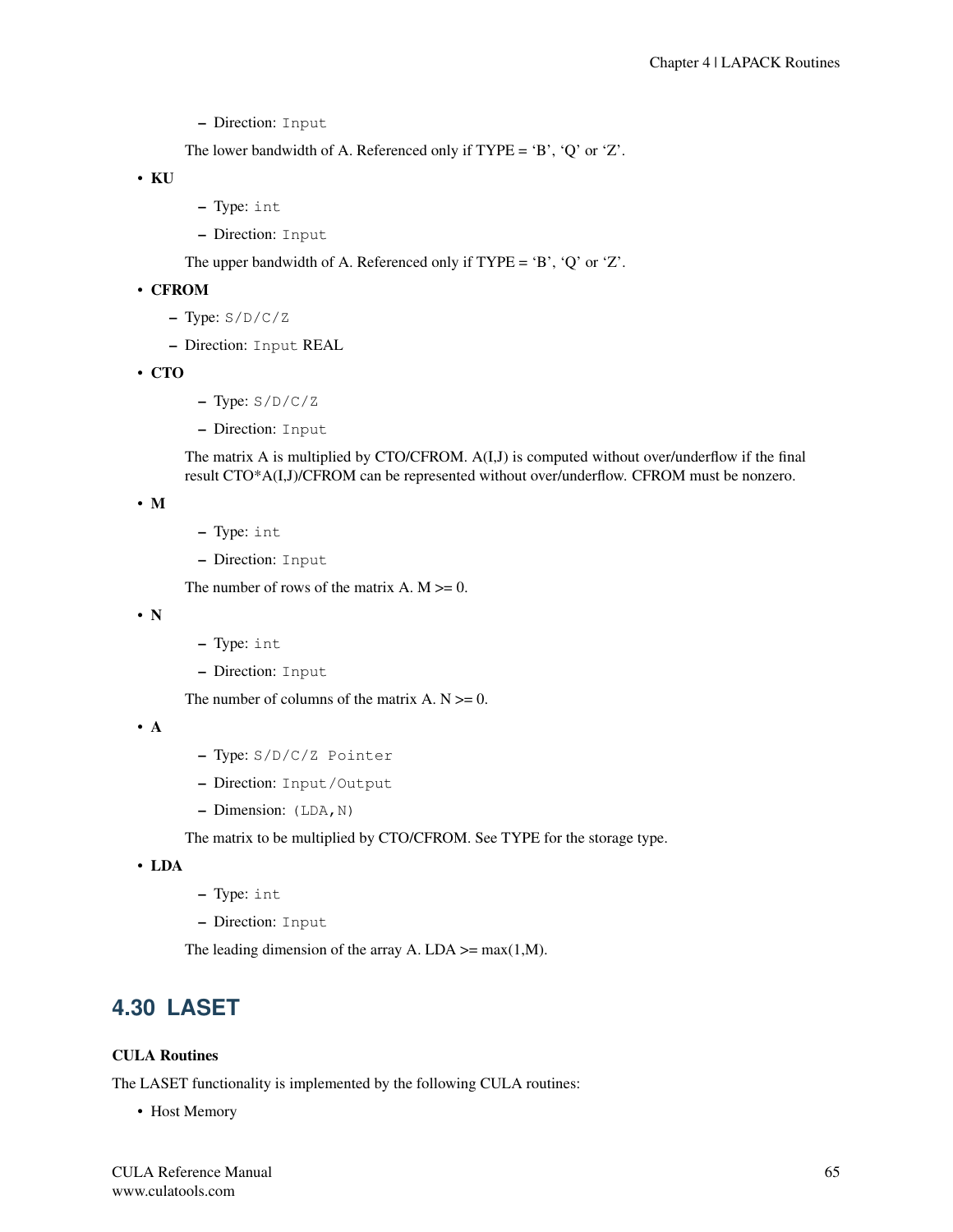- culaSlaset
- culaDlaset
- culaClaset
- culaZlaset
- culaLaset (C++ style, type overloaded)
- Device Memory
	- culaDeviceSlaset
	- culaDeviceDlaset
	- culaDeviceClaset
	- culaDeviceZlaset
	- culaDeviceLaset (C++ style, type overloaded)

# **Description**

LASET initializes a 2-D array A to BETA on the diagonal and ALPHA on the offdiagonals.

## Parameters

# • UPLO

- Type: char
- Direction: Input

Specifies the part of the matrix A to be set.

= 'U': Upper triangular part is set. The lower triangle is unchanged.

- = 'L': Lower triangular part is set. The upper triangle is unchanged.
- Otherwise: All of the matrix A is set.

## • M

- Type: int
- Direction: Input

On entry, M specifies the number of rows of A.

• N

- Type: int
- Direction: Input

On entry, N specifies the number of columns of A.

# • ALPHA

- Type: S/D/C/Z Pointer
- Direction: Input

All the offdiagonal array elements are set to ALPHA.

- BETA
- Type: S/D/C/Z Pointer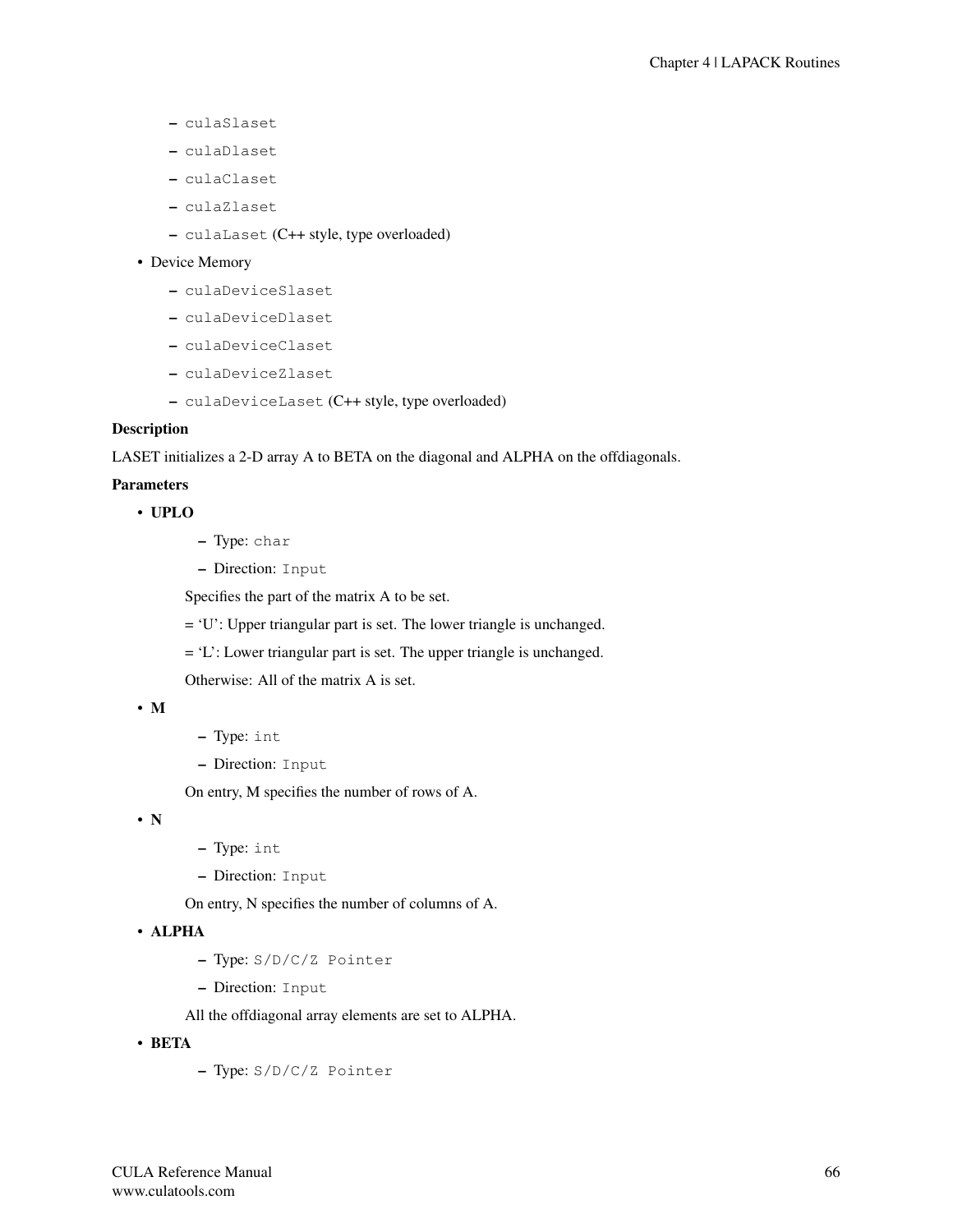All the diagonal array elements are set to BETA.

• A

- Type: S/D/C/Z Pointer
- Direction: Input/Output
- $-$  Dimension: (LDA, N)

On entry, the m by n matrix A.

```
On exit, A(i,j) = ALPHA, 1 \le i \le m, 1 \le j \le n, i!=j; A(i,i) = BETA, 1 \le i \le min(m,n)
```
• LDA

- Type: int
- Direction: Input

The leading dimension of the array A. LDA  $\geq$  max(1,M).

# **4.31 LASR**

# CULA Routines

The LASR functionality is implemented by the following CULA routines:

- Host Memory
	- culaSlasr
	- culaDlasr
	- culaClasr
	- culaZlasr
	- culaLasr (C++ style, type overloaded)
- Device Memory
	- culaDeviceSlasr
	- culaDeviceDlasr
	- culaDeviceClasr
	- culaDeviceZlasr
	- culaDeviceLasr (C++ style, type overloaded)

# Description

LASR applies a sequence of real plane rotations to a matrix A, from either the left or the right.

When  $SIDE = 'L'$ , the transformation takes the form

$$
A := P * A
$$

and when  $SIDE = 'R'$ , the transformation takes the form

$$
A := A * P^T
$$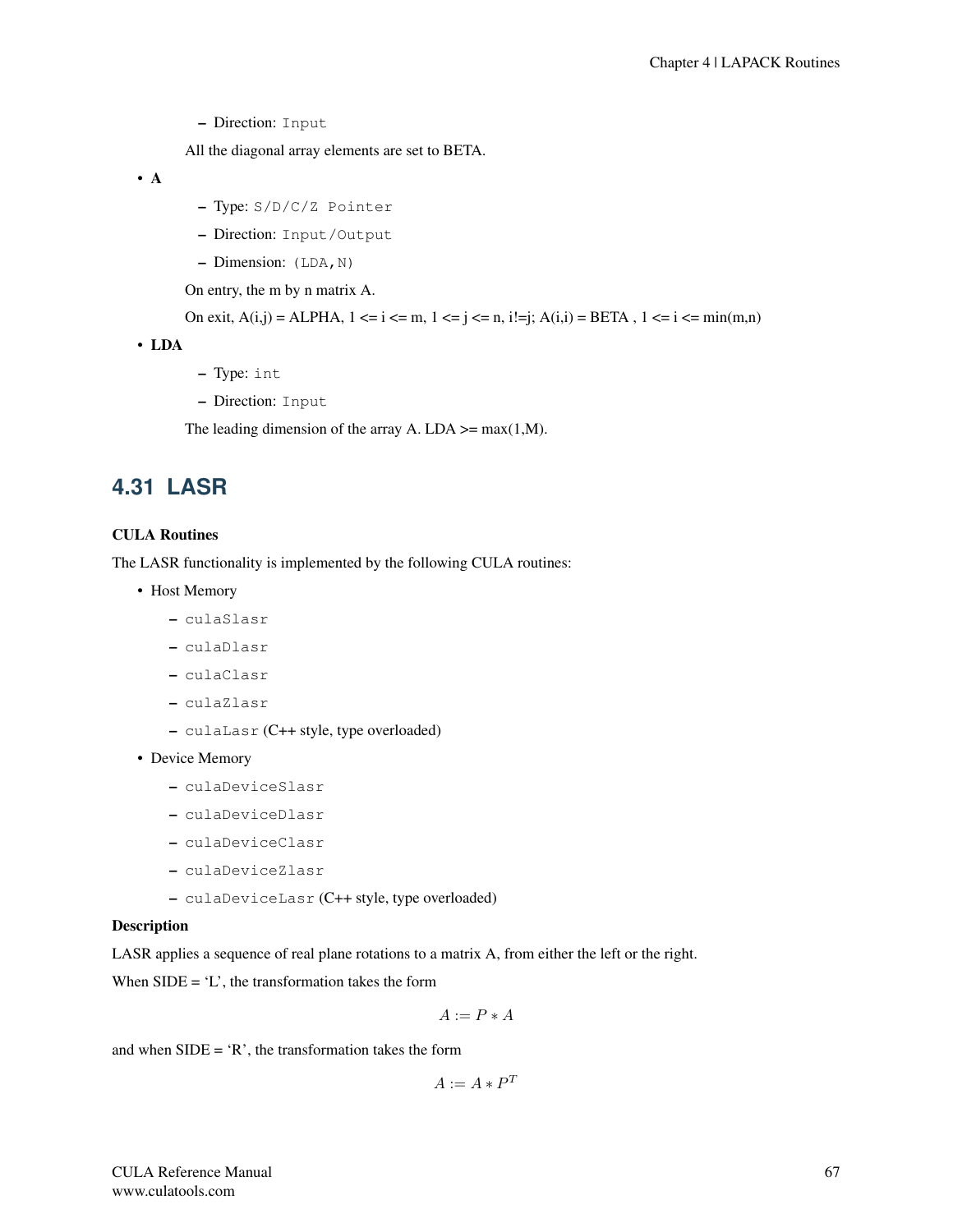where P is an orthogonal matrix consisting of a sequence of z plane rotations, with  $z = M$  when SIDE = 'L' and  $z = N$ when  $SIDE = 'R'$ , and  $P^{**}T$  is the transpose of P.

When DIRECT = 'F' (Forward sequence), then

$$
P = P(z - 1) * ... * P(2) * P(1)
$$

and when  $DIRECT = 'B'$  (Backward sequence), then

$$
P = P(1) * P(2) * ... * P(z - 1)
$$

where  $P(k)$  is a plane rotation matrix defined by the 2-by-2 rotation

$$
R(k) = \begin{pmatrix} c(k) & s(k) \\ -s(k) & c(k) \end{pmatrix}
$$

When PIVOT = 'V' (Variable pivot), the rotation is performed for the plane  $(k, k+1)$ , i.e.,  $P(k)$  has the form

P(k) = 1 ... 1 c(k) s(k) −s(k) c(k) 1 ... 1 

where  $R(k)$  appears as a rank-2 modification to the identity matrix in rows and columns k and  $k+1$ . When PIVOT = 'T' (Top pivot), the rotation is performed for the plane  $(1, k+1)$ , so P(k) has the form

$$
P(k) = \begin{pmatrix} c(k) & & & & & s(k) & & & \\ & 1 & & & & & & \\ & & \cdots & & & & & \\ -s(k) & & & 1 & & & \\ & & & & c(k) & & & \\ & & & & & 1 & & \\ & & & & & & 1 \end{pmatrix}
$$

where  $R(k)$  appears in rows and columns 1 and  $k+1$ .

Similarly, when PIVOT = 'B' (Bottom pivot), the rotation is performed for the plane (k,z), giving  $P(k)$  the form

$$
P(k) = \begin{pmatrix} 1 & & & & & & & \\ & \cdots & & & & & & \\ & & 1 & & & & & \\ & & & c(k) & & & & \\ & & & & 1 & & & \\ & & & & -s(k) & & & & c(k) \end{pmatrix}
$$

where  $R(k)$  appears in rows and columns k and z. The rotations are performed without ever forming  $P(k)$  explicitly.

#### Parameters

#### • SIDE

– Type: char

CULA Reference Manual www.culatools.com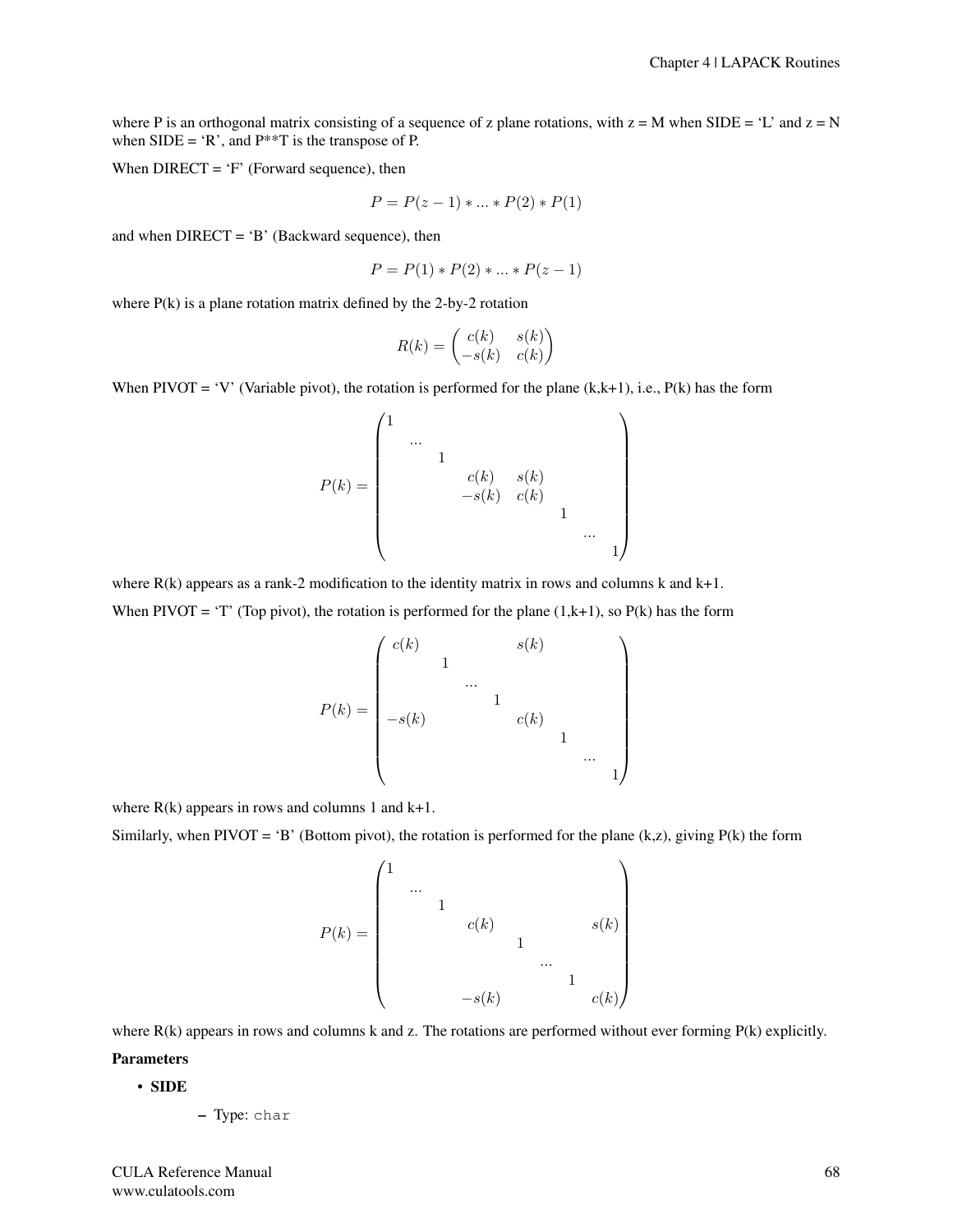– Direction: Input

Specifies whether the plane rotation matrix P is applied to A on the left or the right.

- $= 'L'$ : Left, compute A :=  $P^*A$
- $=$  'R': Right, compute A:  $=$  A\*P\*\*T

### • PIVOT

- Type: char
- Direction: Input

Specifies the plane for which  $P(k)$  is a plane rotation matrix.

- $= 'V'$ : Variable pivot, the plane (k,k+1)
- $=$  'T': Top pivot, the plane  $(1, k+1)$
- $=$  'B': Bottom pivot, the plane  $(k, z)$

# • DIRECT

- Type: char
- Direction: Input

Specifies whether P is a forward or backward sequence of plane rotations.

 $=$  'F': Forward, P = P(z-1)<sup>\*</sup>...<sup>\*</sup>P(2)<sup>\*</sup>P(1)

```
= 'B': Backward, P = P(1)*P(2)*...*P(z-1)
```
• M

- Type: int
- Direction: Input

The number of rows of the matrix A. If  $m \leq 1$ , an immediate return is effected.

• N

- Type: int
- Direction: Input

The number of columns of the matrix A. If  $n \leq 1$ , an immediate return is effected.

• C

- Type: S/D Pointer
- Direction: Input
- Dimension:  $(M-1)$  if  $SIDE = 'L'$
- Dimension:  $(N-1)$  if SIDE = 'R'

The cosines  $c(k)$  of the plane rotations.

• S

- Type: S/D Pointer
- Direction: Input
- Dimension:  $(M-1)$  if SIDE = 'L'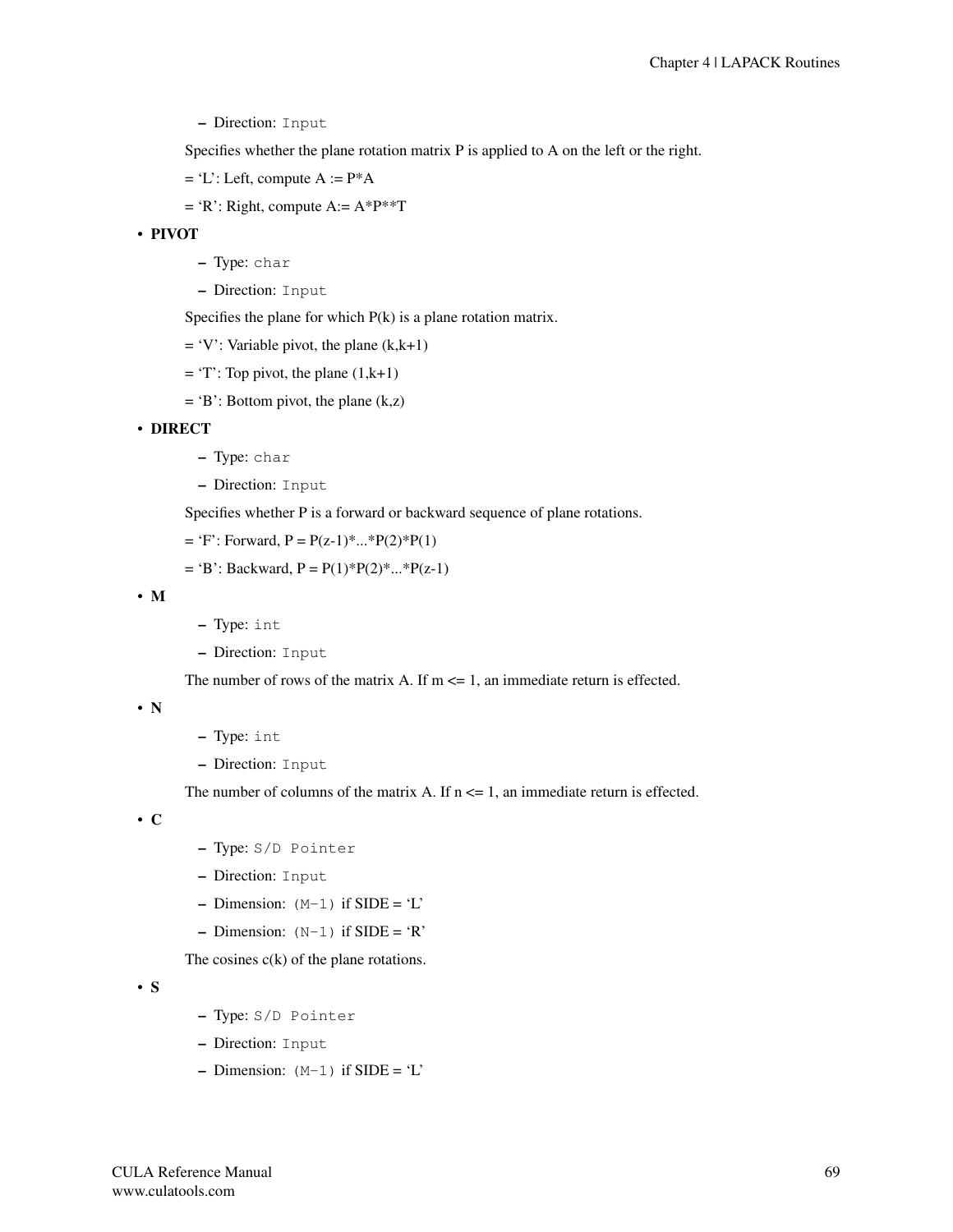$-$  Dimension:  $(N-1)$  if SIDE = 'R'

The sines  $s(k)$  of the plane rotations. The 2-by-2 plane rotation part of the matrix  $P(k)$ ,  $R(k)$ , has the form

$$
R(k) = \begin{pmatrix} c(k) & s(k) \\ -s(k) & c(k) \end{pmatrix}
$$

• A

- Type: S/D/C/Z Pointer
- Direction: Input/Output
- $-$  Dimension: (LDA, N)

The M-by-N matrix A. On exit, A is overwritten by  $P^*A$  if  $SIDE = 'R'$  or by  $A^*P^{**}T$  if  $SIDE = 'L'.$ 

• LDA

- Type: int
- Direction: Input

The leading dimension of the array A. LDA  $\geq$  max(1,M).

# **4.32 LAT2**

### CULA Routines

The LAT2 functionality is implemented by the following CULA routines:

- Host Memory
	- culaSlat2d
	- culaDlat2s
	- culaClat2z
	- culaZlat2c
	- culaLat2 (C++ style, type overloaded)
- Device Memory
	- culaDeviceSlat2d
	- culaDeviceDlat2s
	- culaDeviceClat2z
	- culaDeviceZlat2c
	- culaDeviceLat2 (C++ style, type overloaded)

#### Description

LAT2 converts a triangular matrix to the opposite precision; S->D, D->S, C->Z, or Z->C.

# Parameters

- UPLO
	- Type: char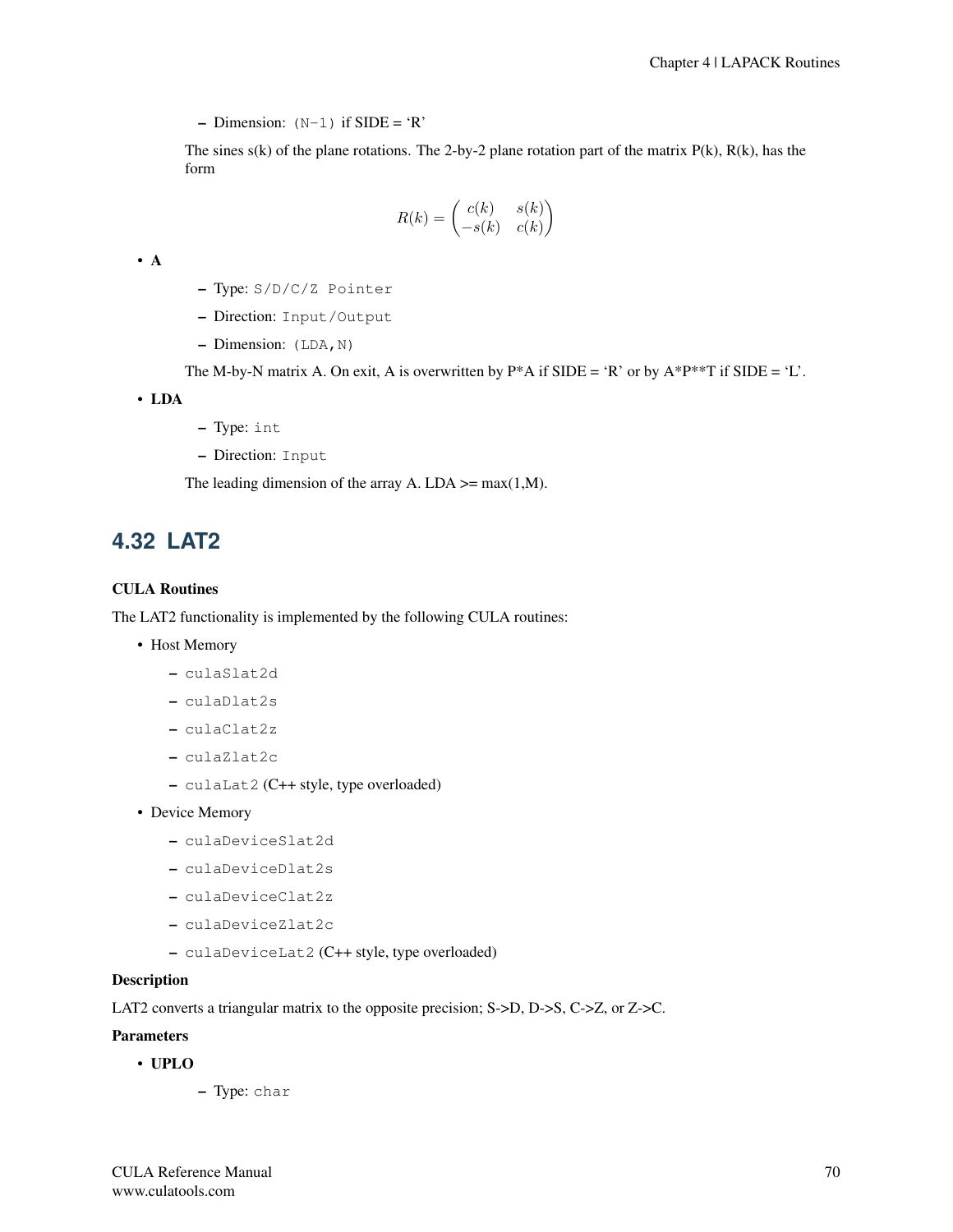- Direction: Input
- $= 'U'$ : A is upper triangular;
- $= 'L'$ : A is lower triangular.

• N

- Type: int
- Direction: Input

The number of rows and columns of the matrix  $A. N \geq 0$ .

• A

- Type: S/D/C/Z Pointer
- $-$  Dimension: (LDA, N)
- Direction: Input

On entry, the N-by-N triangular coefficient matrix A.

• LDA

- Type: int
- Direction: Input

The leading dimension of the array A. LDA  $\geq$  max(1,N).

• SA

- Type: S/D/C/Z Pointer
- Direction: Output
- Dimension: (LDSA,N)

Only the UPLO part of SA is referenced. On exit, if a culaDataError is returned, the content of the UPLO part of SA is unspecified.

### • LDSA

- Type: int
- Direction: Input

The leading dimension of the array SA. LDSA  $\geq$  max(1,M).

# **4.33 ORGBR/UNGBR**

### CULA Routines

The ORGBR/UNGBR functionality is implemented by the following CULA routines:

- Host Memory
	- culaSorgbr
	- culaDorgbr
	- culaCungbr
	- culaZungbr
	- culaOrgbr (C++ style, type overloaded)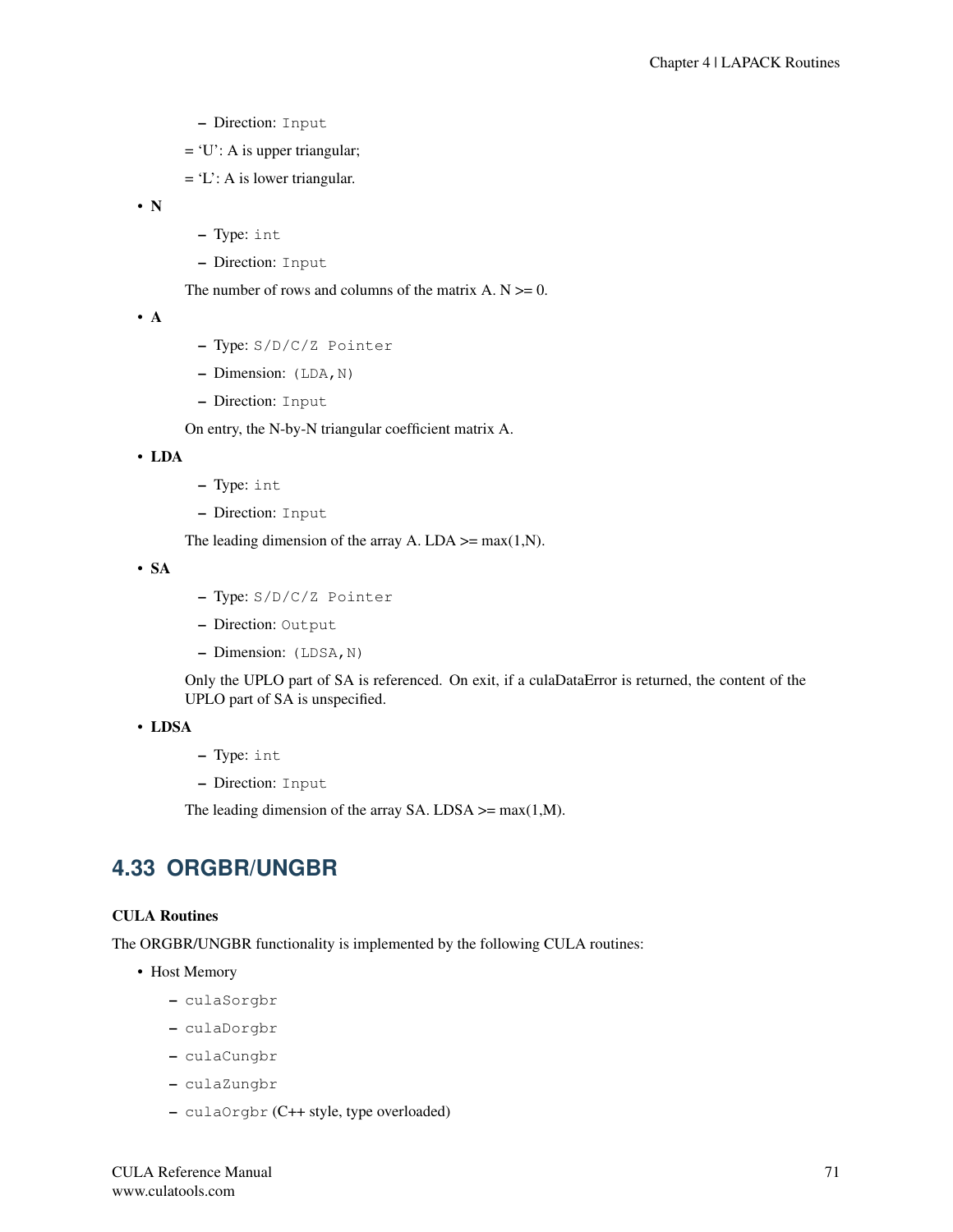– culaUngbr (C++ style, type overloaded)

# • Device Memory

- culaDeviceSorgbr
- culaDeviceDorgbr
- culaDeviceCungbr
- culaDeviceZungbr
- culaDeviceOrgbr (C++ style, type overloaded)
- culaDeviceUngbr (C++ style, type overloaded)

# Description

ORGBR/UNGBR generates one of the real/complex orthogonal/unitary matrices Q or P<sup>T</sup> determined by *[GEBRD](#page-18-0)* when reducing a real matrix A to bidiagonal form:  $A = Q * B * P^T$ . Q and  $P^T$  are defined as products of elementary reflectors H(i) or G(i) respectively.

If VECT =  $'O'$ , A is assumed to have been an M-by-K matrix, and Q is of order M:

if m  $>=$  k, Q = H(1) H(2) . . . H(k) and ORGBR returns the first n columns of Q, where m  $>=$  n  $>=$  k;

if  $m < k$ ,  $Q = H(1) H(2) \dots H(m-1)$  and ORGBR returns Q as an M-by-M matrix.

If VECT = 'P', A is assumed to have been a K-by-N matrix, and  $P<sup>T</sup>$  is of order N:

if  $k < n$ ,  $P^T = G(k)$ ...  $G(2) G(1)$  and ORGBR returns the first m rows of  $P^T$ , where  $n >= m >= k$ ;

if k >= n,  $P<sup>T</sup>$  = G(n-1) . . . G(2) G(1) and ORGBR returns  $P<sup>T</sup>$  as an N-by-N matrix.

# Parameters

- vect
- Type: char
- Direction: Input

Specifies whether the matrix Q or the matrix  $P<sup>T</sup>$  is required, as defined in the transformation applied by *[GEBRD](#page-18-0)*:

 $= 'Q$ : generate Q;

 $=$  'P': generate  $P<sup>T</sup>$ .

• m

– Type: int

– Direction: Input

The number of rows of the matrix Q or  $P<sup>T</sup>$  to be returned.  $M \ge 0$ .

• n

- Type: int
- Direction: Input

The number of columns of the matrix Q or  $P^T$  to be returned. N >= 0. If VECT = 'Q', M >= N >= min(M,K); if VECT = 'P',  $N \ge M \ge \min(N,K)$ .

• k

– Type: int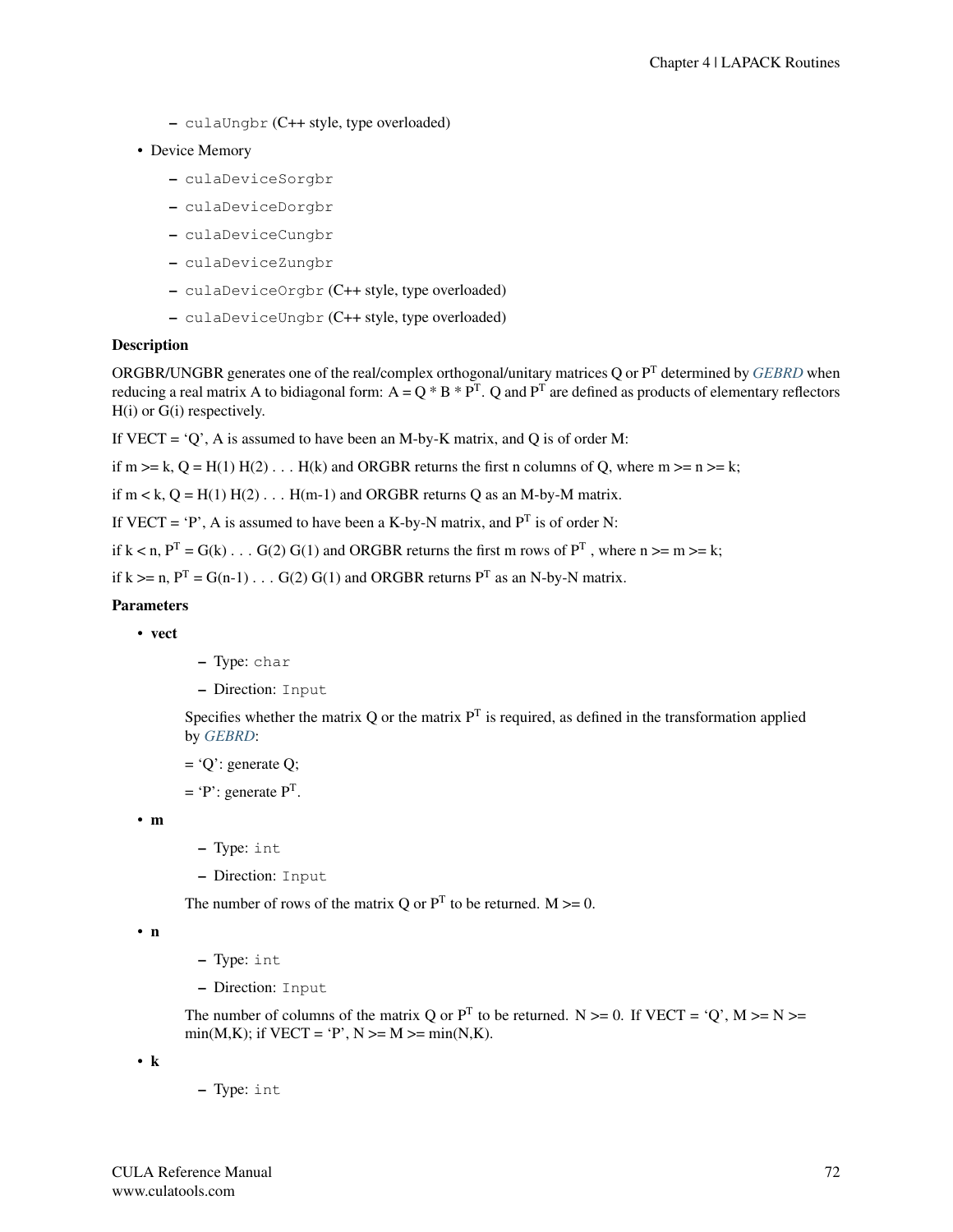– Direction: Input

If VECT = 'Q', the number of columns in the original M-by-K matrix reduced by *[GEBRD](#page-18-0)*. If VECT  $=$  'P', the number of rows in the original K-by-N matrix reduced by *[GEBRD](#page-18-0)*. K  $>= 0$ .

• a

- Type: S/D/C/Z Pointer
- Direction: Input/Output
- Dimension: (LDA,N)

On entry, the vectors which define the elementary reflectors, as returned by *[GEBRD](#page-18-0)*.

On exit, the M-by-N matrix  $Q$  or  $P<sup>T</sup>$ .

• lda

- Type: int
- Direction: Input

The leading dimension of the array A. LDA  $\geq$  max(1,M).

• tau

- Type: S/D/C/Z Pointer
- Direction: Input
- Dimension:  $(min(M,K))$  if  $VECT = 'Q'$
- $-$  Dimension:  $(\min{(N,K)})$  if VECT  $=$   $\hat{}$  P'

TAU(i) must contain the scalar factor of the elementary reflector H(i) or G(i), which determines Q or P T , as returned by *[GEBRD](#page-18-0)* in its array argument TAUQ or TAUP.

#### Differences from LAPACK

See *[No Workspace Parameters](#page-154-0)* section.

# **4.34 ORGHR/UNGHR**

### CULA Routines

The ORGHR/UNGHR functionality is implemented by the following CULA routines:

- Host Memory
	- culaSorghr
	- culaDorghr
	- culaCunghr
	- culaZunghr
	- culaOrghr (C++ style, type overloaded)
	- culaUnghr (C++ style, type overloaded)
- Device Memory
	- culaDeviceSorghr
	- culaDeviceDorghr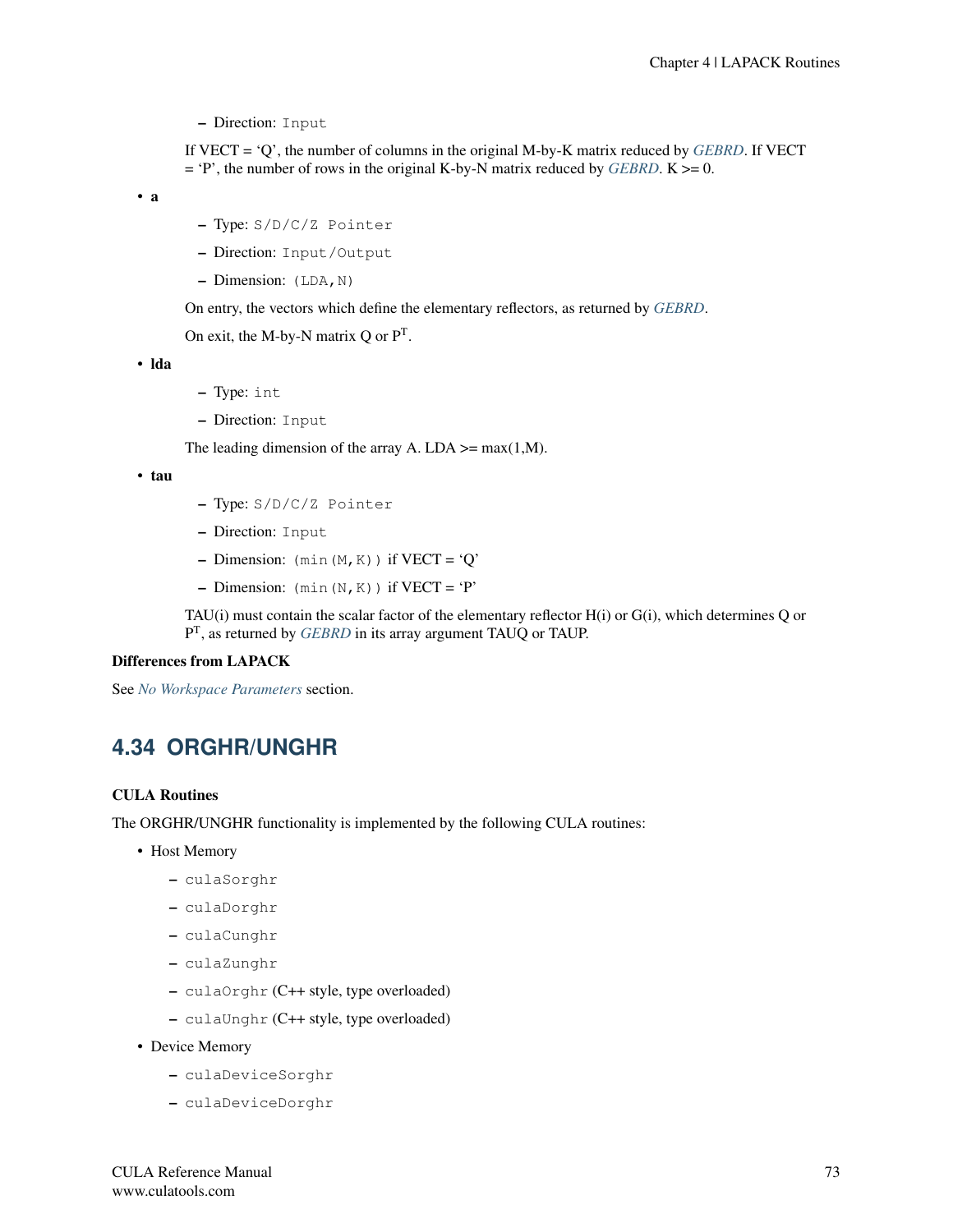- culaDeviceCunghr
- culaDeviceZunghr
- culaDeviceOrghr (C++ style, type overloaded)
- culaDeviceUnghr (C++ style, type overloaded)

#### **Description**

ORGHR/UNGHR generate a real/complex orthogonal/unitary matrix Q which is defined as the product of IHI-ILO elementary reflectors of order N, as returned by *[GEHRD](#page-23-0)*:

 $Q = H(ilo) H(ilo+1) \ldots H(ihi-1).$ 

#### Parameters

• n

- Type: int
- Direction: Input

The order of the matrix  $Q$ .  $N \ge 0$ .

```
• ilo
```
- Type: int
- Direction: Input

• ihi

- Type: int
- Direction: Input

ILO and IHI must have the same values as in the previous call of *[GEHRD](#page-23-0)*. Q is equal to the unit matrix except in the submatrix  $Q(i|o+1:ihi,i|o+1:ihi)$ .  $1 \leq ILO \leq IHI \leq N$ , if  $N > 0$ ; ILO=1 and  $IHI=0$ , if  $N=0$ .

```
• a
```
- Type: S/D/C/Z Pointer
- Direction: Input/Output
- Dimension: (LDA,N)

On entry, the vectors which define the elementary reflectors, as returned by *[GEHRD](#page-23-0)*.

On exit, the N-by-N unitary matrix Q.

• lda

- Type: int
- Direction: Input

The leading dimension of the array A. LDA  $\geq$  max(1,N).

• tau

- Type: S/D/C/Z Pointer
- Direction: Input
- $-$  Dimension:  $(N-1)$

TAU(i) must contain the scalar factor of the elementary reflector H(i), as returned by *[GEHRD](#page-23-0)*.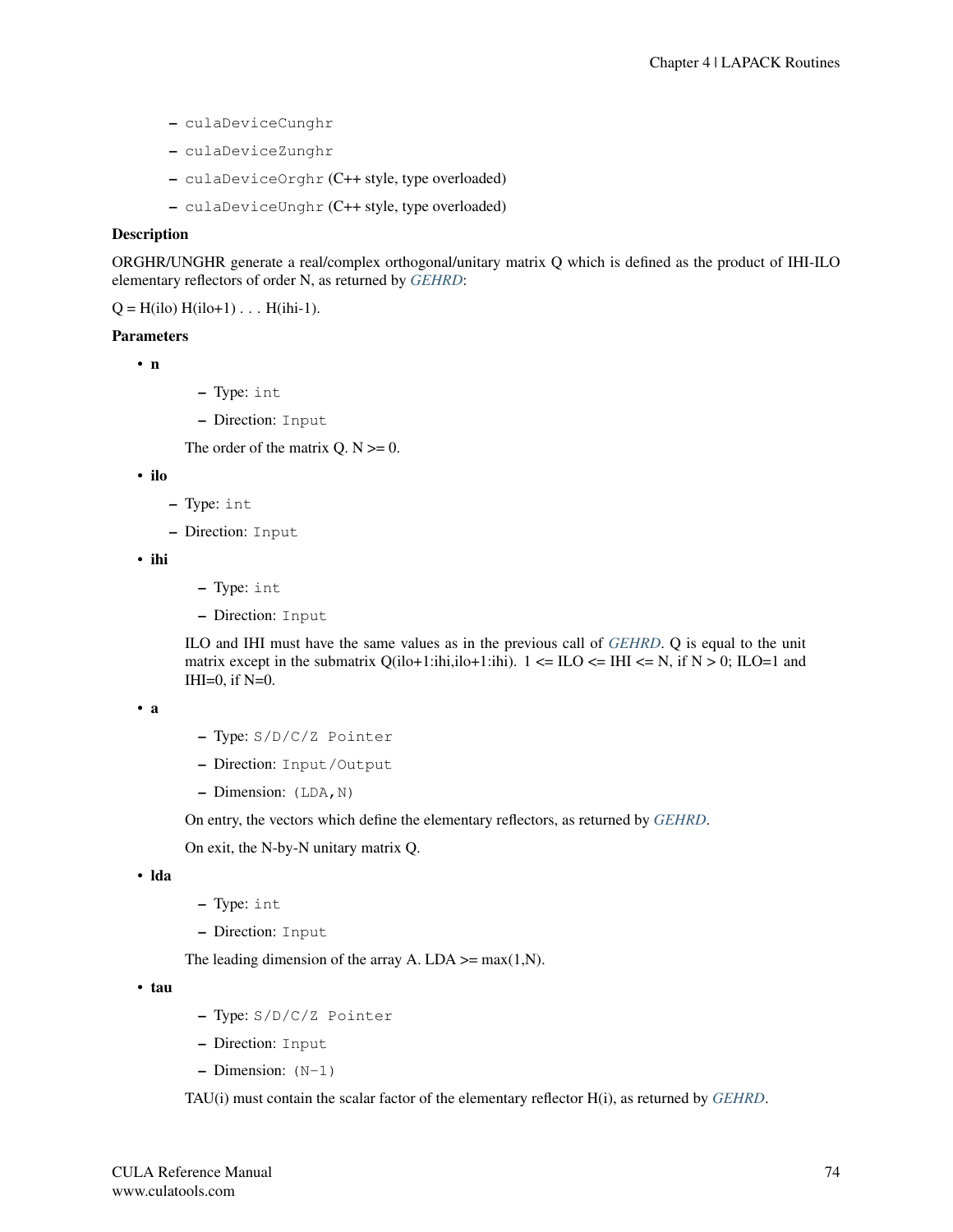# Differences from LAPACK

See *[No Workspace Parameters](#page-154-0)* section.

# **4.35 ORGLQ/UNGLQ**

# CULA Routines

The ORGLQ/UNGLQ functionality is implemented by the following CULA routines:

- Host Memory
	- culaSorglq
	- culaDorglq
	- culaCunglq
	- culaZunglq
	- culaOrglq (C++ style, type overloaded)
	- culaUnglq (C++ style, type overloaded)

# • Device Memory

- culaDeviceSorglq
- culaDeviceDorglq
- culaDeviceCunglq
- culaDeviceZunglq
- culaDeviceOrglq (C++ style, type overloaded)
- culaDeviceUnglq (C++ style, type overloaded)

# Description

ORGLQ/UNGLQ generates an M-by-N real matrix Q with orthonormal rows, which is defined as the first M rows of a product of K elementary reflectors of order N

 $Q = H(k) \dots H(2) H(1)$ 

as returned by *[GELQF](#page-25-0)*.

#### Parameters

- m
- Type: int
- Direction: Input

The number of rows of the matrix  $Q$ .  $M \ge 0$ .

• n

- Type: int
- Direction: Input

The number of columns of the matrix  $Q. N \geq M$ .

• k

– Type: int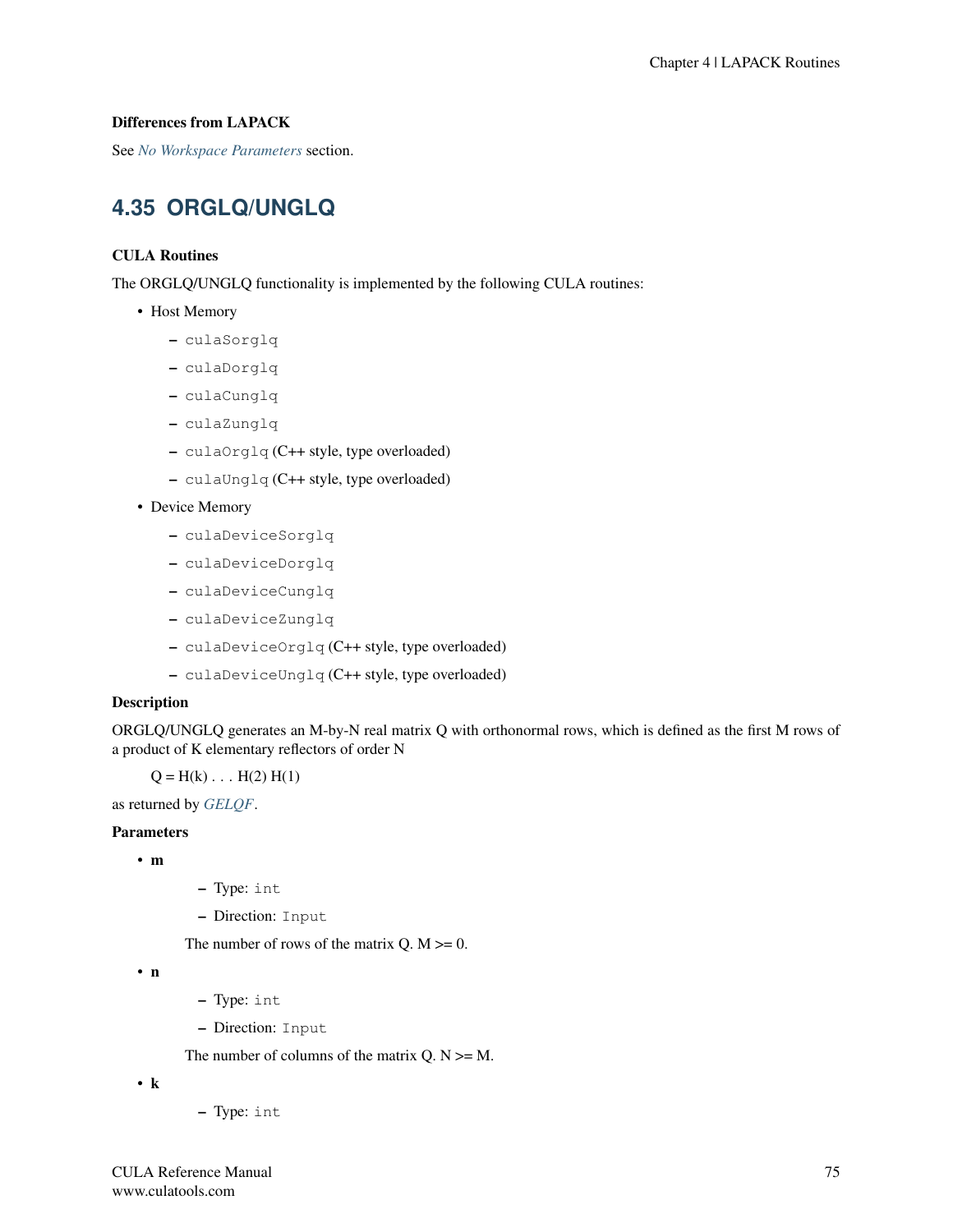– Direction: Input

The number of elementary reflectors whose product defines the matrix Q.  $M \ge K \ge 0$ .

• a

- Type: S/D/C/Z Pointer
- Direction: Input/Output
- $-$  Dimension: (LDA, N)

On entry, the i-th row must contain the vector which defines the elementary reflector  $H(i)$ , for  $i =$ 1,2,...,k, as returned by *[GELQF](#page-25-0)* in the first k rows of its array argument A.

On exit, the M-by-N matrix Q.

• lda

- Type: int
- Direction: Input

The first dimension of the array A. LDA  $>=$  max(1,M).

• tau

- Type: S/D/C/Z Pointer
- Direction: Input
- Dimension: (K)

TAU(i) must contain the scalar factor of the elementary reflector H(i), as returned by *[GELQF](#page-25-0)*.

# Differences from LAPACK

See *[No Workspace Parameters](#page-154-0)* section.

# **4.36 ORGQL/UNGQL**

#### CULA Routines

The ORGQL/UNGQL functionality is implemented by the following CULA routines:

- Host Memory
	- culaSorgql
	- culaDorgql
	- culaCungql
	- culaZungql
	- culaOrgql (C++ style, type overloaded)
	- culaUngql (C++ style, type overloaded)
- Device Memory
	- culaDeviceSorgql
	- culaDeviceDorgql
	- culaDeviceCungql
	- culaDeviceZungql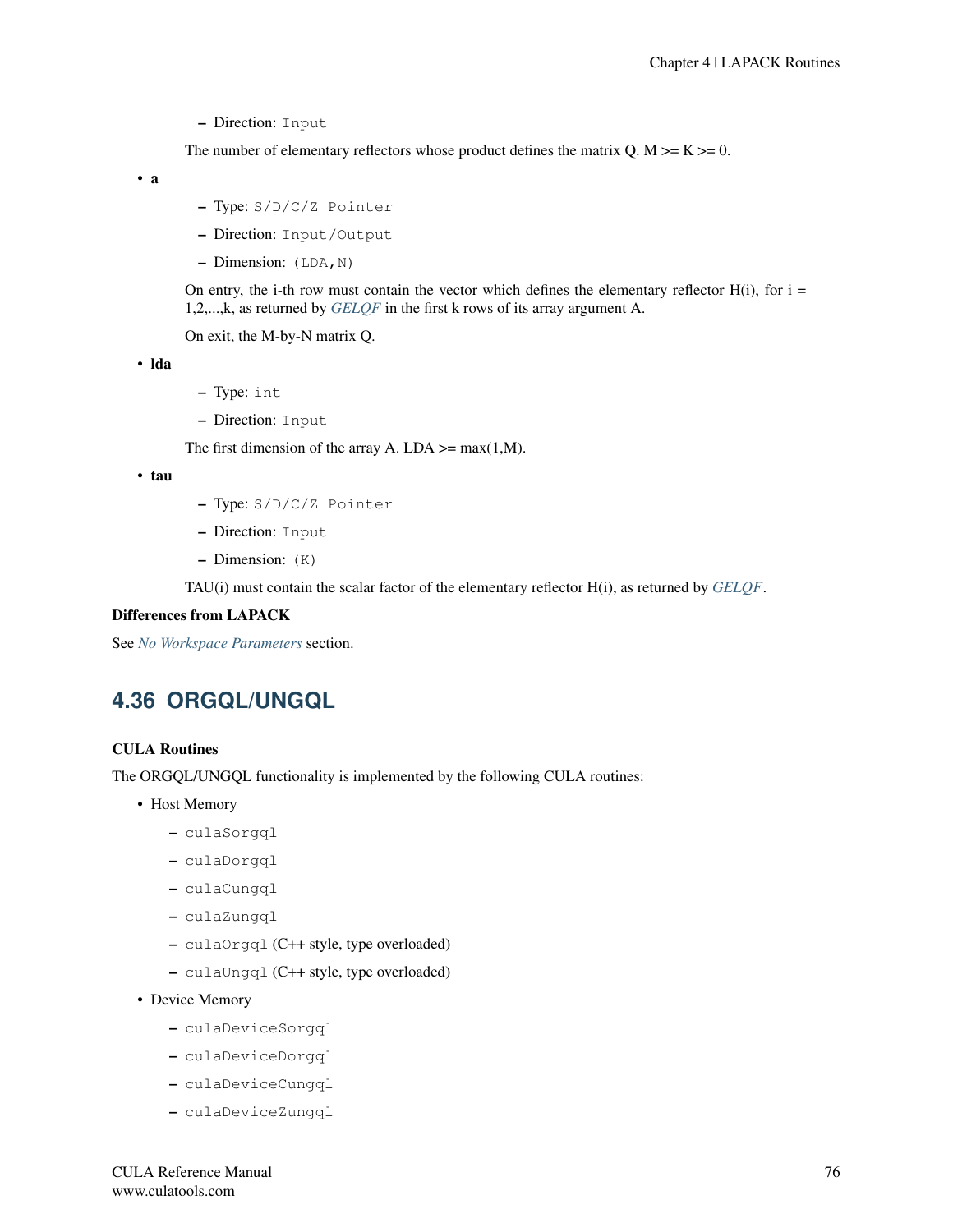- culaDeviceOrgql (C++ style, type overloaded)
- culaDeviceUngql (C++ style, type overloaded)

### **Description**

ORGQL/UNGQL generates an M-by-N real/complex matrix Q with orthonormal columns, which is defined as the last N columns of a product of K elementary reflectors of order M

 $Q = H(k) \dots H(2) H(1)$ 

as returned by *[GELQF](#page-25-0)*.

# Parameters

• m

- Type: int
- Direction: Input

The number of rows of the matrix  $Q. M \ge 0$ .

• n

- Type: int
- Direction: Input

The number of columns of the matrix Q.  $M \ge N \ge 0$ .

• k

- Type: int
- Direction: Input

The number of elementary reflectors whose product defines the matrix Q.  $N \ge K \ge 0$ .

• a

- Type: S/D/C/Z Pointer,
- Direction: Input/Output
- Dimension: (LDA,N)

On entry, the (n-k+i)-th column must contain the vector which defines the elementary reflector H(i), for i = 1,2,...,k, as returned by *[GELQF](#page-25-0)* in the last k columns of its array argument A.

On exit, the M-by-N matrix Q.

• lda

- Type: int
- Direction: Input

The first dimension of the array A. LDA  $>=$  max(1,M).

• tau

- Type: S/D/C/Z Pointer,
- Direction: Input
- Dimension: (K)

TAU(i) must contain the scalar factor of the elementary reflector H(i), as returned by *[GELQF](#page-25-0)*.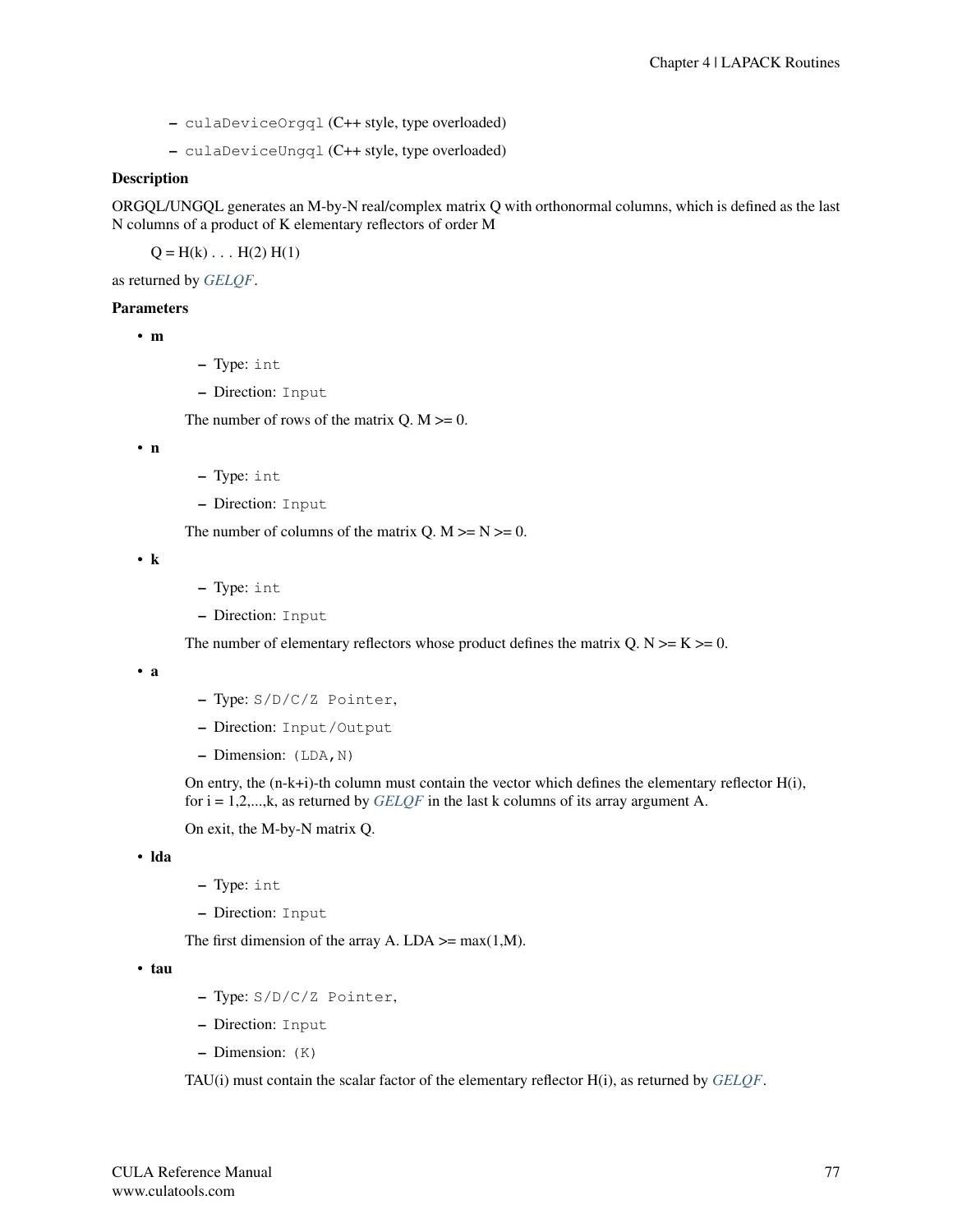# Differences from LAPACK

See *[No Workspace Parameters](#page-154-0)* section.

# **4.37 ORGQR/UNGQR**

# CULA Routines

The ORGQR/UNGQR functionality is implemented by the following CULA routines:

- Host Memory
	- culaSorgqr
	- culaDorgqr
	- culaCungqr
	- culaZungqr
	- culaOrgqr (C++ style, type overloaded)
	- culaUngqr (C++ style, type overloaded)

# • Device Memory

- culaDeviceSorgqr
- culaDeviceDorgqr
- culaDeviceCungqr
- culaDeviceZungqr
- culaDeviceOrgqr (C++ style, type overloaded)
- culaDeviceUngqr (C++ style, type overloaded)

# Description

ORGQR/UNGQR generates an M-by-N real/complex matrix Q with orthonormal columns, which is defined as the first N columns of a product of K elementary reflectors of order M

 $Q = H(1) H(2) ... H(k)$ 

as returned by *[GEQRF](#page-30-0)*.

#### Parameters

- m
- Type: int
- Direction: Input

The number of rows of the matrix  $Q$ .  $M \ge 0$ .

• n

- Type: int
- Direction: Input

The number of columns of the matrix  $Q. M \ge N \ge 0$ .

• k

– Type: int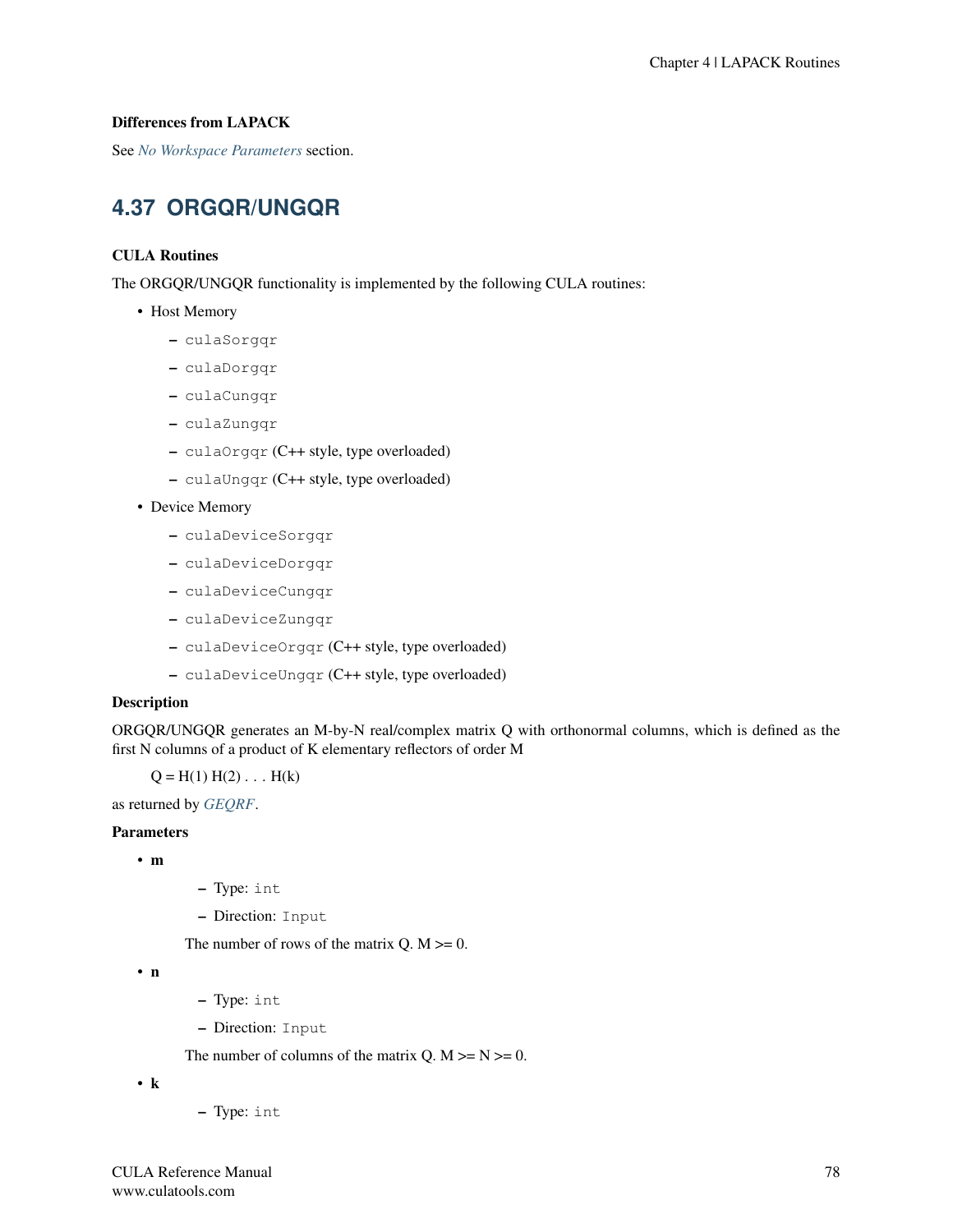– Direction: Input

The number of elementary reflectors whose product defines the matrix Q.  $N \ge K \ge 0$ .

• a

- Type: S/D/C/Z Pointer
- Direction: Input/Output
- $-$  Dimension: (LDA, N)

On entry, the i-th column must contain the vector which defines the elementary reflector  $H(i)$ , for  $i =$ 1,2,...,k, as returned by *[GEQRF](#page-30-0)* in the first k columns of its array argument A.

On exit, the M-by-N matrix Q.

• lda

- Type: int
- Direction: Input

The first dimension of the array A. LDA  $\geq$  max(1,M).

• tau

- Type: S/D/C/Z Pointer
- Direction: Input
- Dimension: (K)

TAU(i) must contain the scalar factor of the elementary reflector H(i), as returned by *[GEQRF](#page-30-0)*.

# Differences from LAPACK

See *[No Workspace Parameters](#page-154-0)* section.

# **4.38 ORGRQ/UNGRQ**

#### CULA Routines

The ORGRQ/UNGRQ functionality is implemented by the following CULA routines:

- Host Memory
	- culaSorgrq
	- culaDorgrq
	- culaCungrq
	- culaZungrq
	- culaOrgrq (C++ style, type overloaded)
	- culaUngrq (C++ style, type overloaded)
- Device Memory
	- culaDeviceSorgrq
	- culaDeviceDorgrq
	- culaDeviceCungrq
	- culaDeviceZungrq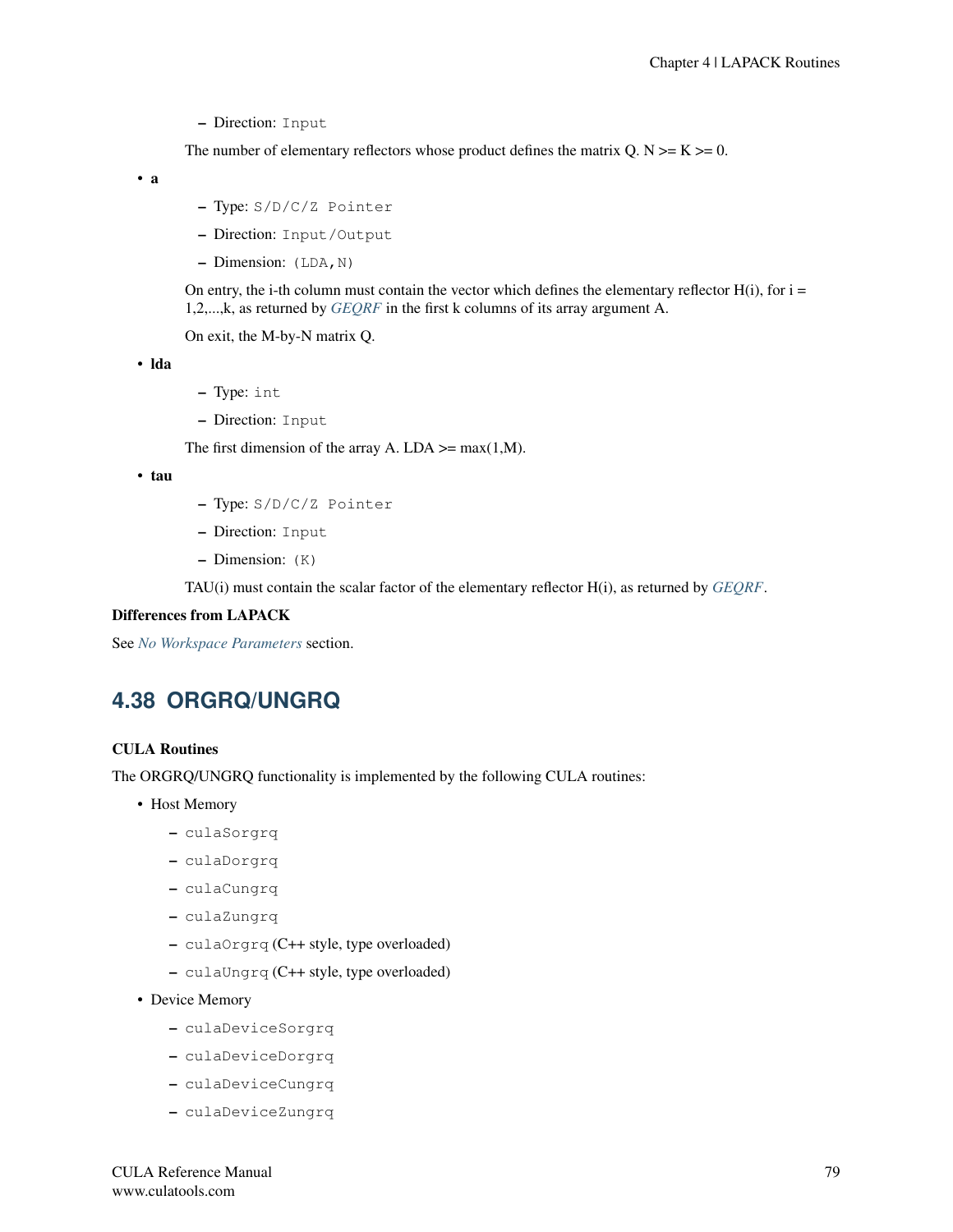- culaDeviceOrgrq (C++ style, type overloaded)
- culaDeviceUngrq (C++ style, type overloaded)

### **Description**

ORGRQ/UNGRQ generates an M-by-N complex matrix Q with orthonormal rows, which is defined as the last M rows of a product of K elementary reflectors of order N

 $Q = H(1)' H(2)' \dots H(k)'$ 

as returned by *[GERQF](#page-35-0)*.

# Parameters

• M

- Direction: Input
- Type: int

The number of rows of the matrix  $Q. M \ge 0$ .

• N

- Direction: Input
- Type: int

The number of columns of the matrix  $Q. N \geq M$ .

• K

- Direction: Input
- Type: int

The number of elementary reflectors whose product defines the matrix Q. M  $>= K = 0$ .

• A

- Direction: Input/Output
- Type: S/D/C/Z Pointer,
- $-$  Dimension: (LDA, N)

On entry, the (m-k+i)-th row must contain the vector which defines the elementary reflector H(i), for i = 1,2,...,k, as returned by *[GERQF](#page-35-0)* in the last k rows of its array argument A. On exit, the M-by-N matrix Q.

• LDA

- Direction: Input
- Type: int

The first dimension of the array A. LDA  $\geq$  max(1,M).

• TAU

- Direction: Input
- Type: S/D/C/Z Pointer,
- Dimension: (K)

TAU(i) must contain the scalar factor of the elementary reflector H(i), as returned by *[GERQF](#page-35-0)*.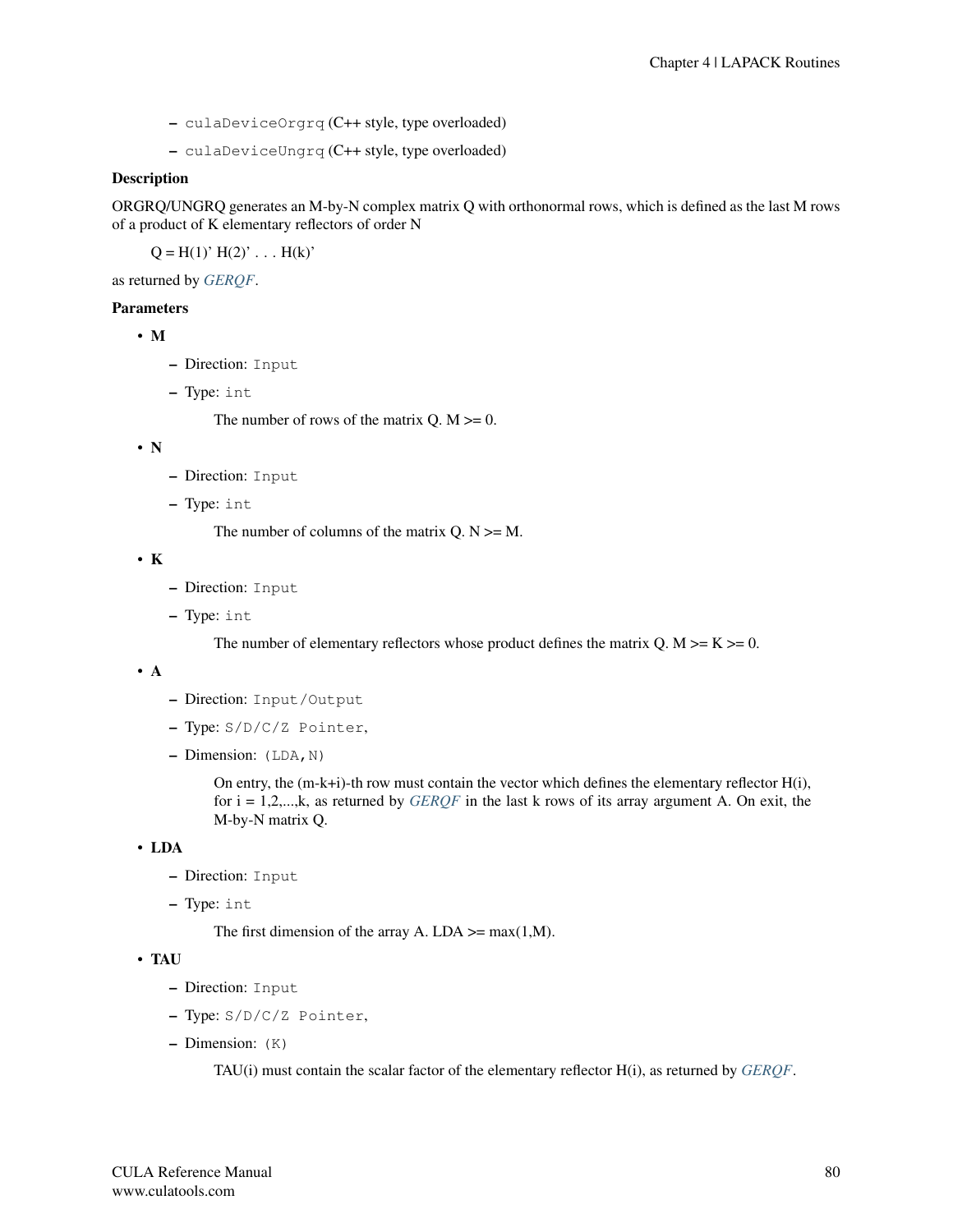# Differences from LAPACK

See *[No Workspace Parameters](#page-154-0)* section.

# **4.39 ORMLQ/UNMLQ**

# CULA Routines

The ORMLQ/UNMLQ functionality is implemented by the following CULA routines:

- Host Memory
	- culaSormlq
	- culaDormlq
	- culaCunmlq
	- culaZunmlq
	- culaOrmlq (C++ style, type overloaded)
	- culaUnmlq (C++ style, type overloaded)

# • Device Memory

- culaDeviceSormlq
- culaDeviceDormlq
- culaDeviceCunmlq
- culaDeviceZunmlq
- culaDeviceOrmlq (C++ style, type overloaded)
- culaDeviceUnmlq (C++ style, type overloaded)

# Description

ORMLQ/UNMLQ overwrite the general real/complex M-by-N matrix C with

|               | $SIDE = 'L'$ | $SIDE = 'R'$   |
|---------------|--------------|----------------|
| $TRANS = 'N'$ | $O \ast C$   | $C*O$          |
| $TRANS = 'T'$ | $OL * C$     | $C \ast O^{T}$ |

where Q is a real/complex orthogonal/unitary matrix defined as the product of k elementary reflectors

$$
Q = H(k)...H(2)H(1)
$$

as returned by *[GELQF](#page-25-0)*. Q is of order M if  $SIDE = 'L'$  and of order N if  $SIDE = 'R'.$ 

# **Parameters**

• side

- Type: char
- Direction: Input
- $=$  'L': apply Q or Q<sup>T</sup> from the Left;
- $=$  'R': apply Q or Q<sup>T</sup> from the Right.
- trans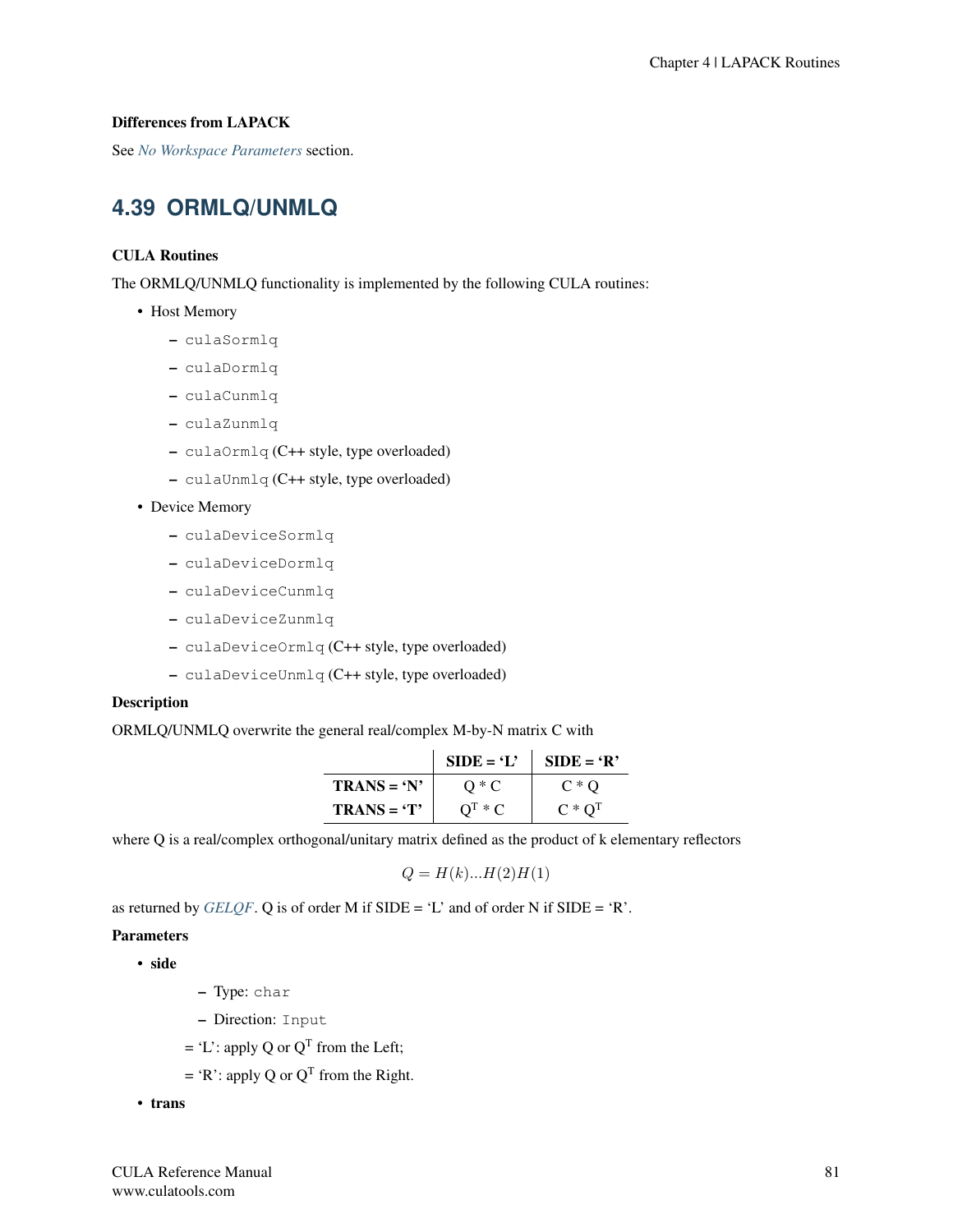- Type: char
- Direction: Input
- = 'N': No transpose, apply Q;
- $=$  'T': Transpose, apply  $Q<sup>T</sup>$ .

```
• m
```
- Type: int
- Direction: Input

The number of rows of the matrix  $C. M \ge 0$ .

• n

- Type: int
- Direction: Input

The number of columns of the matrix  $C. N \ge 0$ .

• k

- Type: int
- Direction: Input

The number of elementary reflectors whose product defines the matrix Q. If SIDE = 'L',  $M \ge K \ge$ 0; if  $SIDE = 'R', N \ge K \ge 0$ .

• a

- Type: S/D/C/Z Pointer
- Direction: Input
- $-$  Dimension: (LDA, M) if SIDE = 'L'
- Dimension:  $(LDA, N)$  if  $SIDE = 'R'$

The i-th row must contain the vector which defines the elementary reflector  $H(i)$ , for  $i = 1,2,...,k$ , as returned by *[GELQF](#page-25-0)* in the first k rows of its array argument A. A is modified by the routine but restored on exit.

• lda

- Type: int
- Direction: Input

The leading dimension of the array A. LDA  $\geq$  max(1,K).

```
• tau
```
- Type: S/D/C/Z Pointer
- Direction: Input
- Dimension: (K)

TAU(i) must contain the scalar factor of the elementary reflector H(i), as returned by *[GELQF](#page-25-0)*.

• c

- Type: S/D/C/Z Pointer
- Direction: Input/Output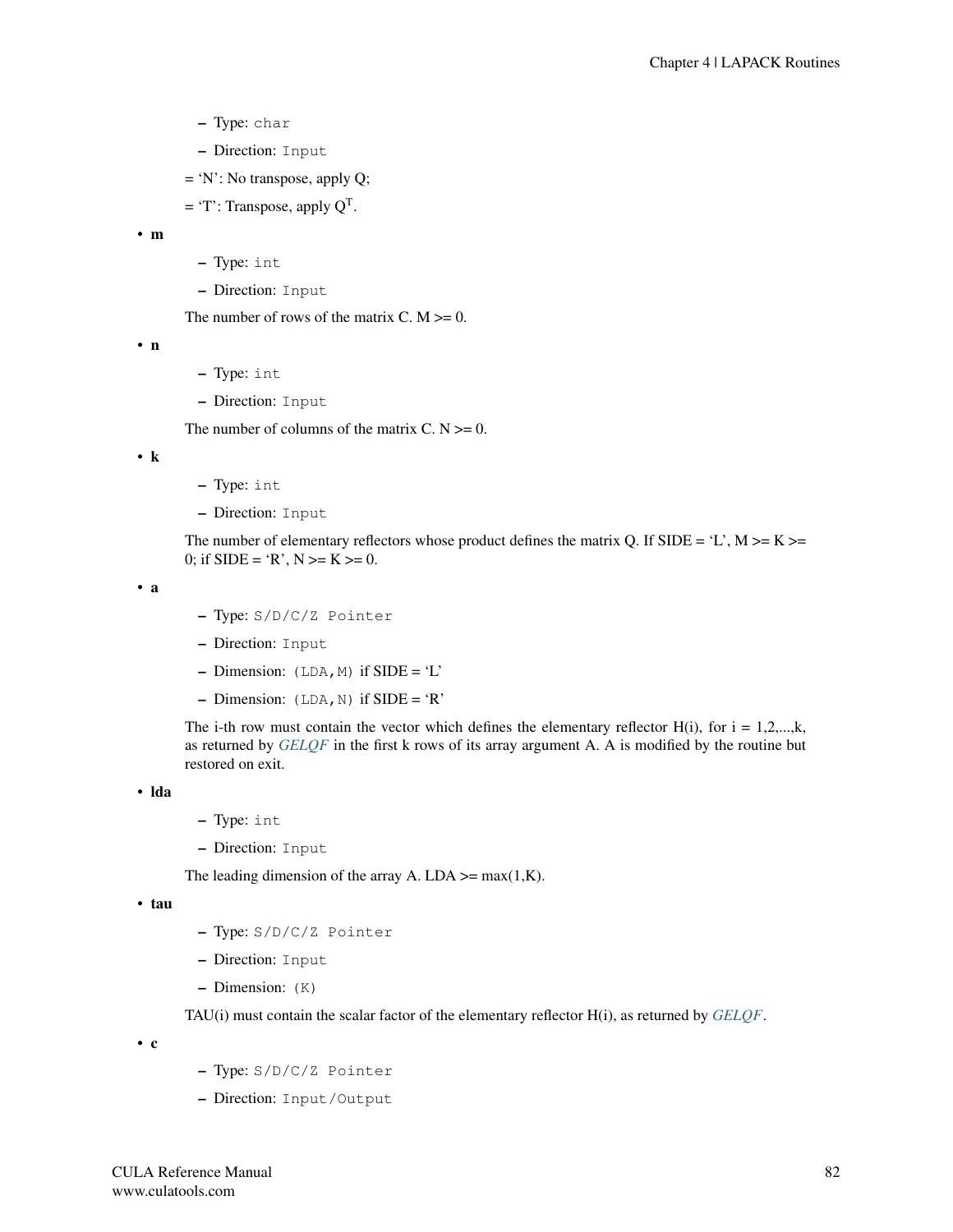$-$  Dimension: (LDC, N)

On entry, the M-by-N matrix C.

On exit, C is overwritten by Q  $^*$  C or Q<sup>T</sup>  $^*$  C or C  $^*$  Q<sup>T</sup> or C  $^*$  Q.

• ldc

– Type: int

– Direction: Input

The leading dimension of the array C. LDC  $>=$  max(1,M).

### Differences from LAPACK

See *[No Workspace Parameters](#page-154-0)* section.

# **4.40 ORMQL/UNMQL**

### CULA Routines

The ORMQL/UNMQL functionality is implemented by the following CULA routines:

- Host Memory
	- culaSormql
	- culaDormql
	- culaCunmql
	- culaZunmql
	- culaOrmql (C++ style, type overloaded)
	- culaUnmql (C++ style, type overloaded)

# • Device Memory

- culaDeviceSormql
- culaDeviceDormql
- culaDeviceCunmql
- culaDeviceZunmql
- culaDeviceOrmql (C++ style, type overloaded)
- culaDeviceUnmql (C++ style, type overloaded)

# Description

ORMQL/UNMQL overwrites the general real/complex M-by-N matrix C with

|                 | $SIDE = 'L'$ | $SIDE = 'R'$  |
|-----------------|--------------|---------------|
| $TRANS = 'N'$ : | $O \ast C$   | $C*O$         |
| $TRANS = 'C'.$  | $O^*H * C$   | $C * O^{**}H$ |

where Q is a real/complex orthogonal/unitary matrix defined as the product of k elementary reflectors

 $Q = H(k) \dots H(2) H(1)$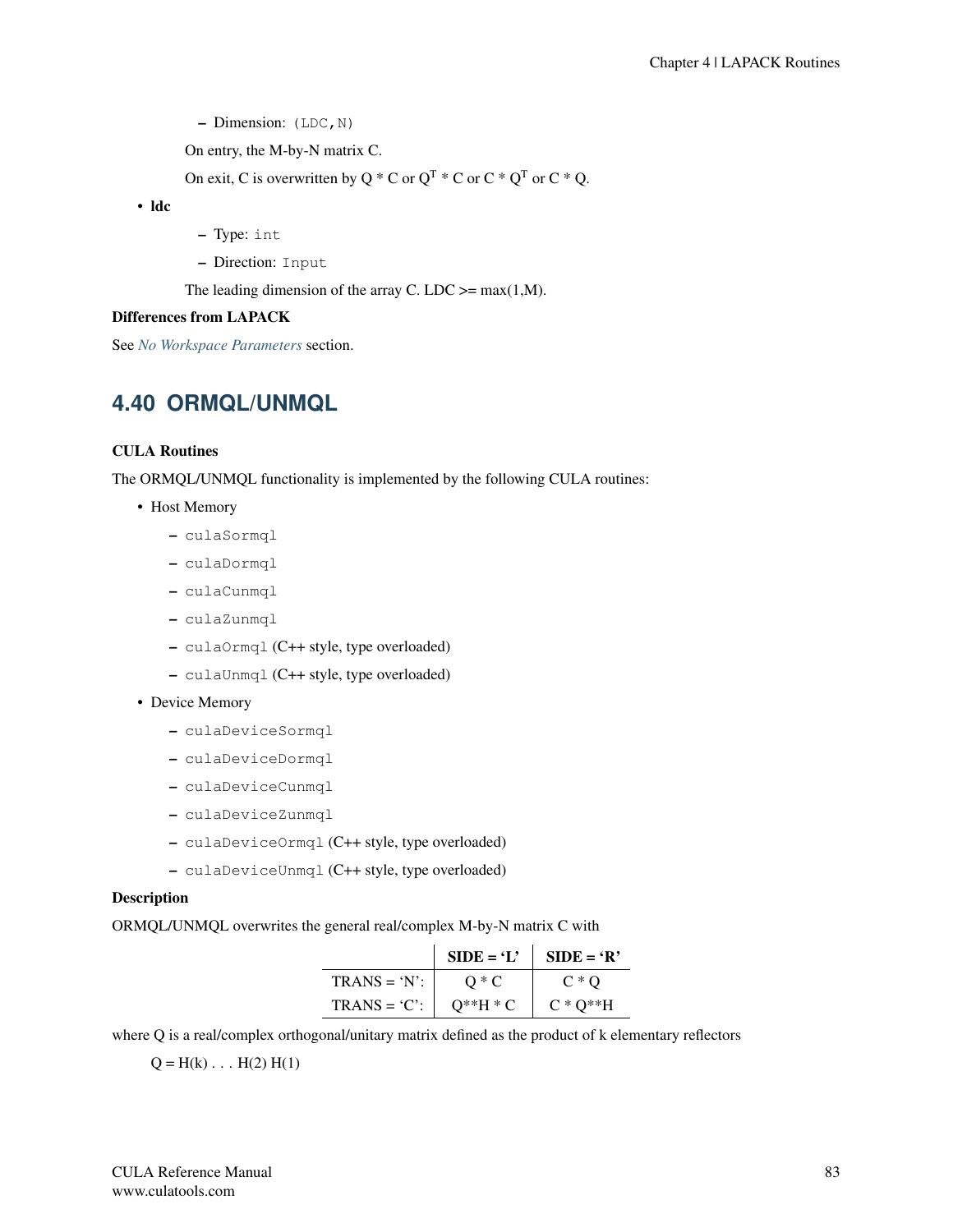as returned by *[GELQF](#page-25-0)*. Q is of order M if  $SIDE = 'L'$  and of order N if  $SIDE = 'R'.$ 

#### Parameters

• side

- Type: char
- Direction: Input
- $=$  'L': apply Q or Q\*\*H from the Left;
- $=$  'R': apply Q or Q\*\*H from the Right.

• trans

- Type: char
- Direction: Input
- = 'N': No transpose, apply Q;
- $= 'C'$ : Transpose, apply  $Q^{**}H$ .

• m

- Type: int
- Direction: Input

The number of rows of the matrix  $C. M \ge 0$ .

• n

- Type: int
- Direction: Input

The number of columns of the matrix  $C. N \ge 0$ .

• k

- Type: int
- Direction: Input

The number of elementary reflectors whose product defines the matrix Q.

If  $SIDE = 'L', M \ge K \ge 0;$ 

if  $SIDE = 'R', N \geq K \geq 0.$ 

• a

- Type: S/D/C/Z Pointer,
- Direction: Input
- Dimension: (LDA,K)

The i-th column must contain the vector which defines the elementary reflector  $H(i)$ , for  $i = 1,2,...,k$ , as returned by *[GELQF](#page-25-0)* in the last k columns of its array argument A. A is modified by the routine but restored on exit.

• lda

– Type: int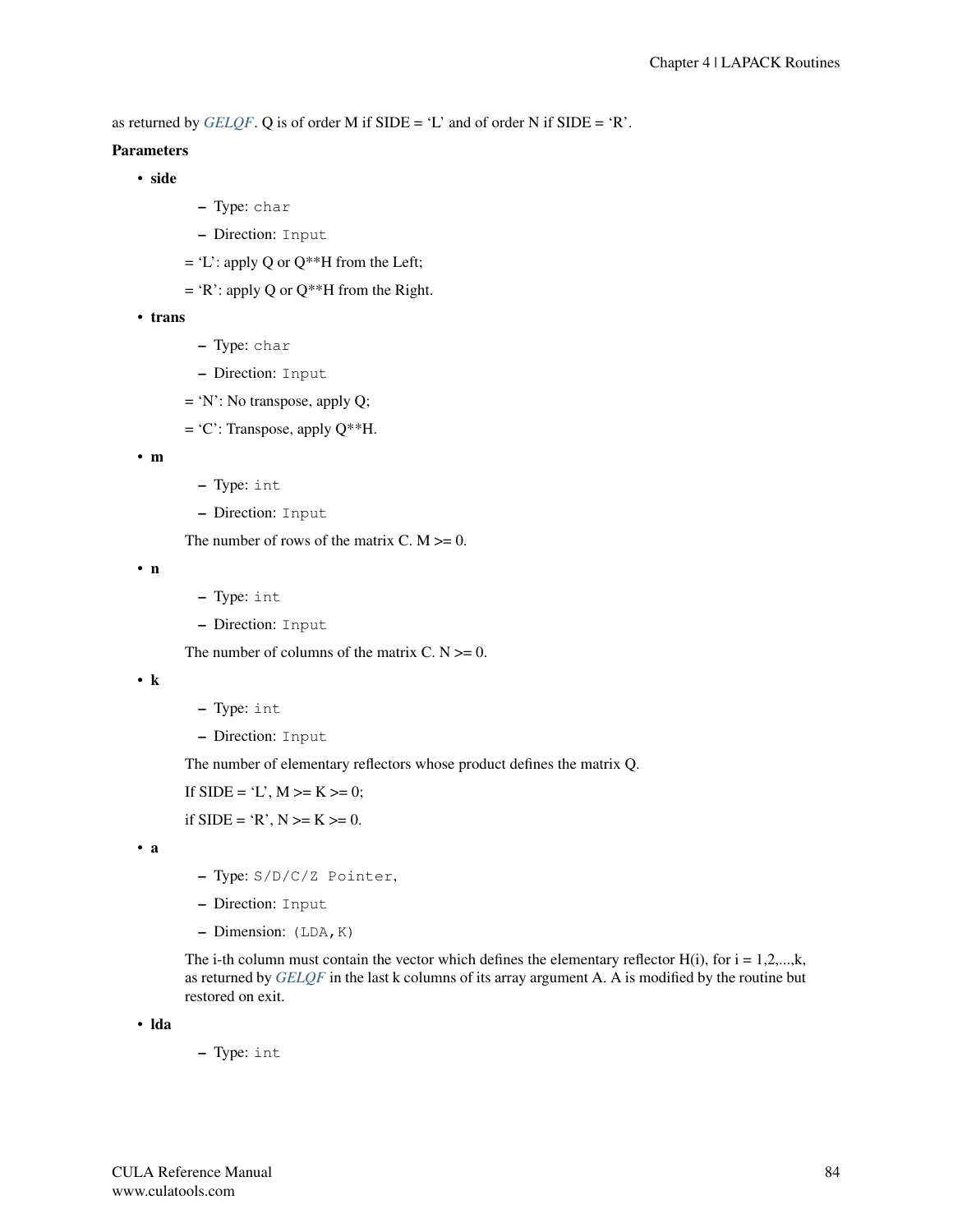– Direction: Input

The leading dimension of the array A.

If  $SIDE = 'L', LDA \geq max(1,M);$ 

if  $SIDE = 'R', LDA \geq max(1,N)$ .

• tau

- Type: S/D/C/Z Pointer,
- Direction: Input
- Dimension: (K)

TAU(i) must contain the scalar factor of the elementary reflector H(i), as returned by *[GELQF](#page-25-0)*.

• c

- Type: S/D/C/Z Pointer,
- Direction: Input/Output
- $-$  Dimension: (LDC, N)

On entry, the M-by-N matrix C.

On exit, C is overwritten by  $Q^*C$  or  $Q^{**}H^*C$  or  $C^*Q^{**}H$  or  $C^*Q$ .

• ldc

- Type: int
- Direction: Input

The leading dimension of the array C. LDC  $>=$  max(1,M).

# Differences from LAPACK

See *[No Workspace Parameters](#page-154-0)* section.

# **4.41 ORMQR/UNMQR**

#### CULA Routines

The ORMQR/UNMQR functionality is implemented by the following CULA routines:

- Host Memory
	- culaSormqr
	- culaDormqr
	- culaCormqr
	- culaZormqr
	- culaOrmqr (C++ style, type overloaded)
	- culaUnmqr (C++ style, type overloaded)
- Device Memory
	- culaDeviceSormqr
	- culaDeviceDormqr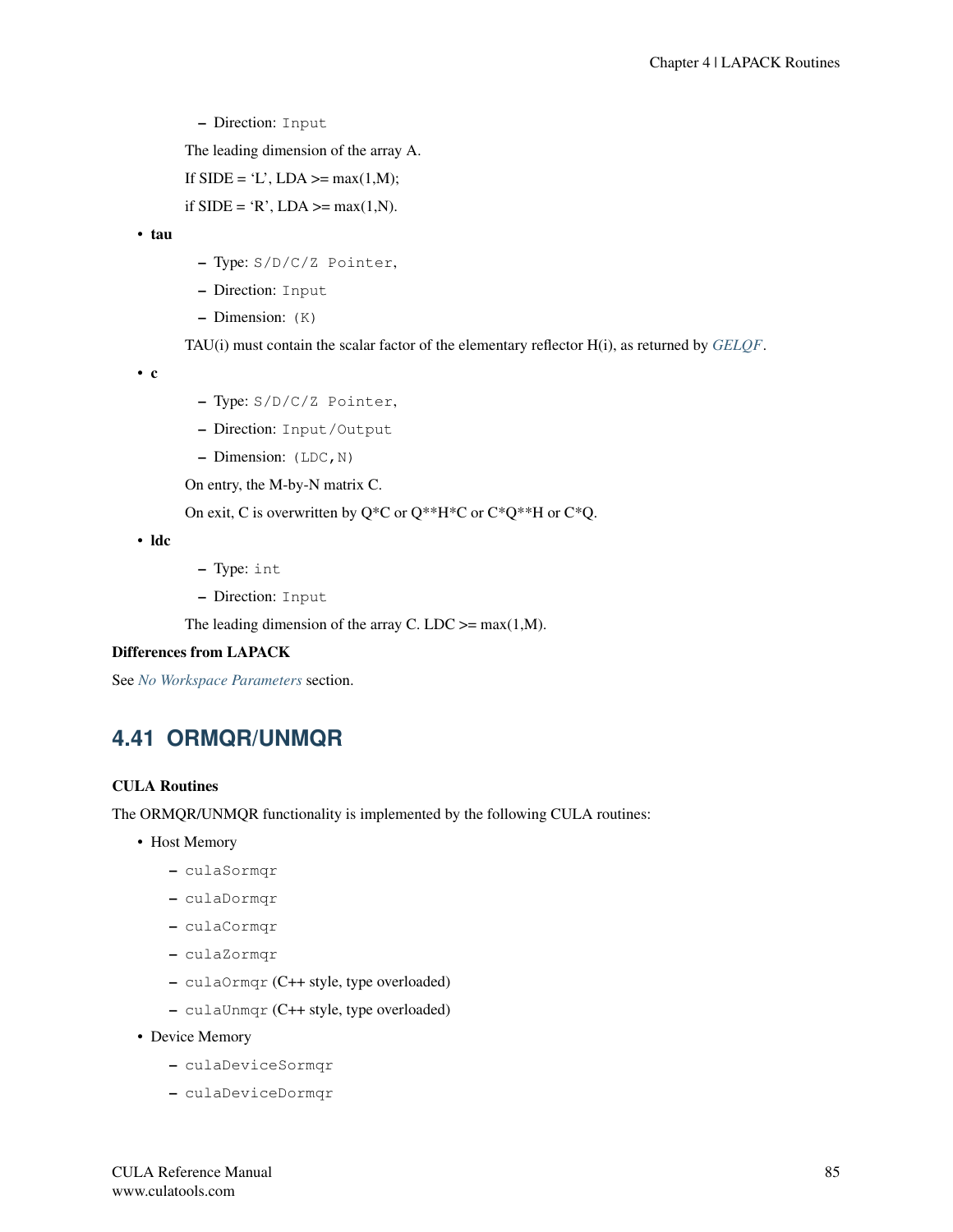- culaDeviceCormqr
- culaDeviceZormqr
- culaDeviceOrmqr (C++ style, type overloaded)
- culaDeviceUnmqr (C++ style, type overloaded)

#### **Description**

ORMQR/UNMQR overwrites the general real M-by-N matrix C with

|               | $SIDE = 'L'$ | $SIDE = 'R'$   |
|---------------|--------------|----------------|
| $TRANS = 'N'$ | $O*C$        | $C*O$          |
| $TRANS = 'T'$ | $OT * C$     | $C \ast Q^{T}$ |

where Q is a real/complex orthogonal/unitary matrix defined as the product of k elementary reflectors

 $Q = H(1)H(2)...H(k)$ 

as returned by *[GEQRF](#page-30-0)*. Q is of order M if  $SIDE = 'L'$  and of order N if  $SIDE = 'R'.$ 

#### Parameters

• side

- Type: char
- Direction: Input
- $=$  'L': apply Q or Q<sup>T</sup> from the Left;
- $=$  'R': apply Q or Q<sup>T</sup> from the Right.
- trans
- Type: char
- Direction: Input
- = 'N': No transpose, apply Q;
- $=$  'T': Transpose, apply  $Q<sup>T</sup>$ .

• m

- Type: int
- Direction: Input

The number of rows of the matrix C.  $M \ge 0$ .

• n

- Type: int
- Direction: Input

The number of columns of the matrix  $C. N \ge 0$ .

• k

- Type: int
- Direction: Input

The number of elementary reflectors whose product defines the matrix Q. If SIDE = 'L',  $M \ge K \ge$ 0; if SIDE = 'R',  $N \ge K \ge 0$ .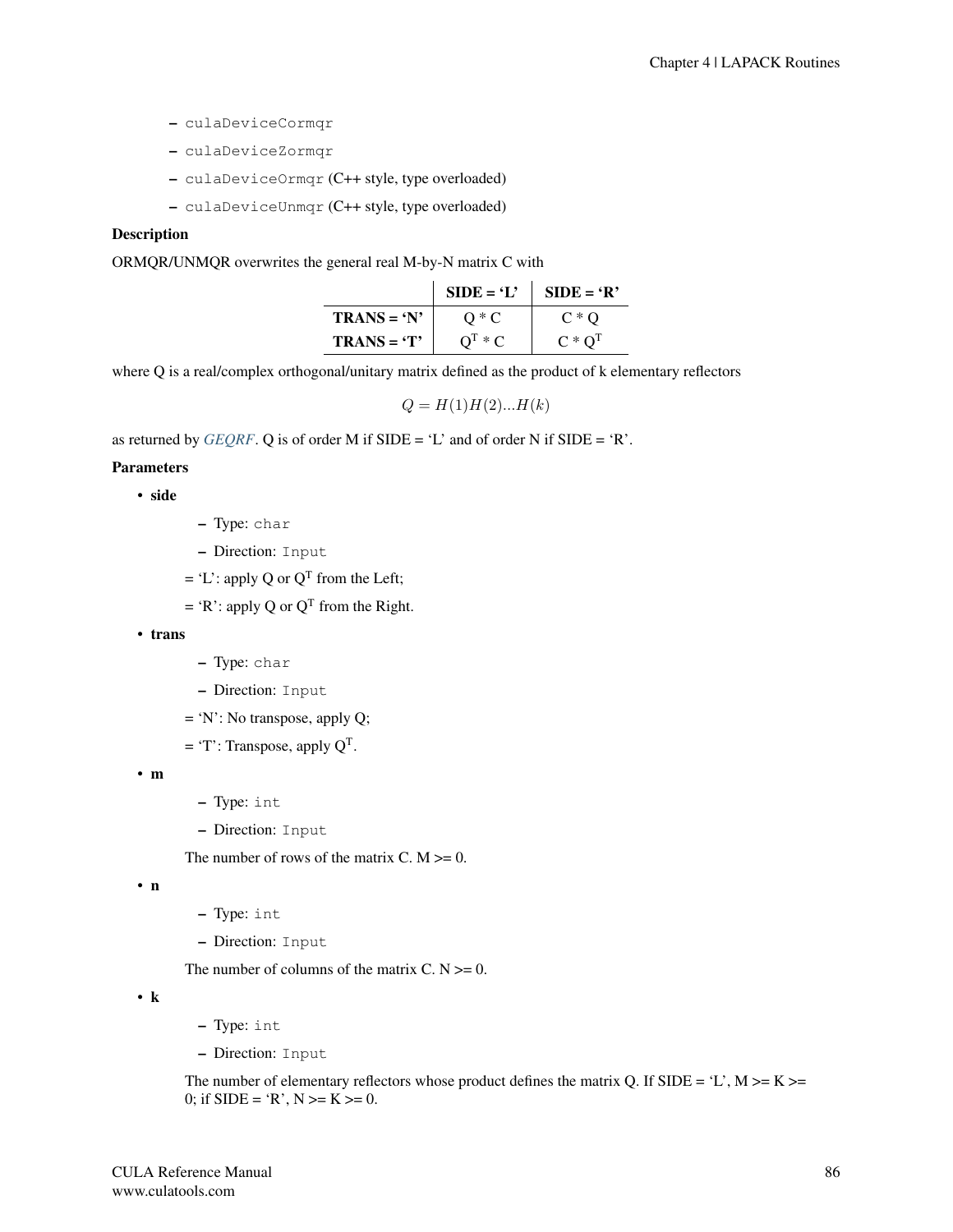```
• a
```
- Type: S/D/C/Z Pointer
- Direction: Input
- Dimension: (LDA,K)

The i-th column must contain the vector which defines the elementary reflector  $H(i)$ , for  $i = 1,2,...,k$ , as returned by *[GEQRF](#page-30-0)* in the first k columns of its array argument A. A is modified by the routine but restored on exit.

• lda

- Type: int
- Direction: Input

The leading dimension of the array A. If SIDE = 'L', LDA >= max(1,M); if SIDE = 'R', LDA >=  $max(1,N)$ .

• tau

- Type: S/D/C/Z Pointer
- Direction: Input
- Dimension: (K)

TAU(i) must contain the scalar factor of the elementary reflector H(i), as returned by *[GEQRF](#page-30-0)*.

• c

- Type: S/D/C/Z Pointer
- Direction: Input/Output
- $-$  Dimension: (LDC, N)

On entry, the M-by-N matrix C.

On exit, C is overwritten by Q  $^*$  C or Q<sup>T</sup>  $^*$  C or C  $^*$  Q<sup>T</sup> or C  $^*$  Q.

• ldc

- Type: int
- Direction: Input

The leading dimension of the array C. LDC  $>=$  max(1,M).

# Differences from LAPACK

See *[No Workspace Parameters](#page-154-0)* section.

# **4.42 ORMRQ/UNMRQ**

#### CULA Routines

The ORMRQ/UNMRQ functionality is implemented by the following CULA routines:

- Host Memory
	- culaSormrq
	- culaDormrq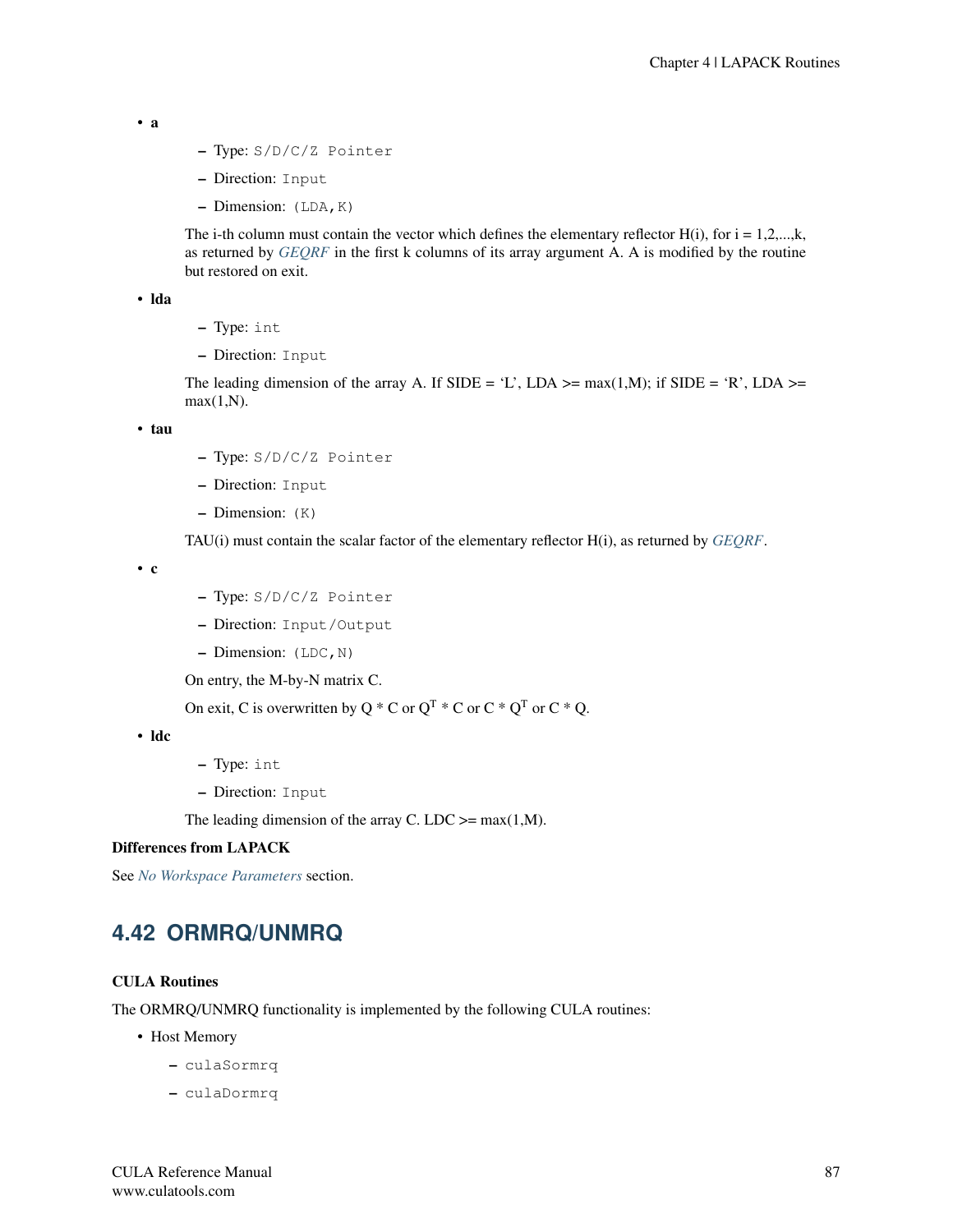- culaCormrq
- culaZormrq
- culaOrmrq (C++ style, type overloaded)
- culaUnmrq (C++ style, type overloaded)

# • Device Memory

- culaDeviceSormrq
- culaDeviceDormrq
- culaDeviceCormrq
- culaDeviceZormrq
- culaDeviceOrmrq (C++ style, type overloaded)
- culaDeviceUnmrq (C++ style, type overloaded)

# Description

ORMRQ/UNMRQ overwrites the general real M-by-N matrix C with

|               | $SIDE = 'L'$ | $SIDE = 'R'$   |
|---------------|--------------|----------------|
| $TRANS = 'N'$ | $O \ast C$   | $C*O$          |
| $TRANS = 'T'$ | $OT * C$     | $C \ast Q^{T}$ |

where Q is a real/complex orthogonal/unitary matrix defined as the product of k elementary reflectors

 $Q = H(1)H(2)...H(k)$ 

as returned by *[GERQF](#page-35-0)*. Q is of order M if  $SIDE = 'L'$  and of order N if  $SIDE = 'R'$ .

#### **Parameters**

• side

- Type: char
- Direction: Input
- $=$  'L': apply Q or Q<sup>T</sup> from the Left;
- $=$  'R': apply Q or Q<sup>T</sup> from the Right.

• trans

- Type: char
- Direction: Input
- = 'N': No transpose, apply Q;
- $=$  'T': Transpose, apply  $Q<sup>T</sup>$ .

• m

- Type: int
- Direction: Input

The number of rows of the matrix C.  $M \ge 0$ .

• n

– Type: int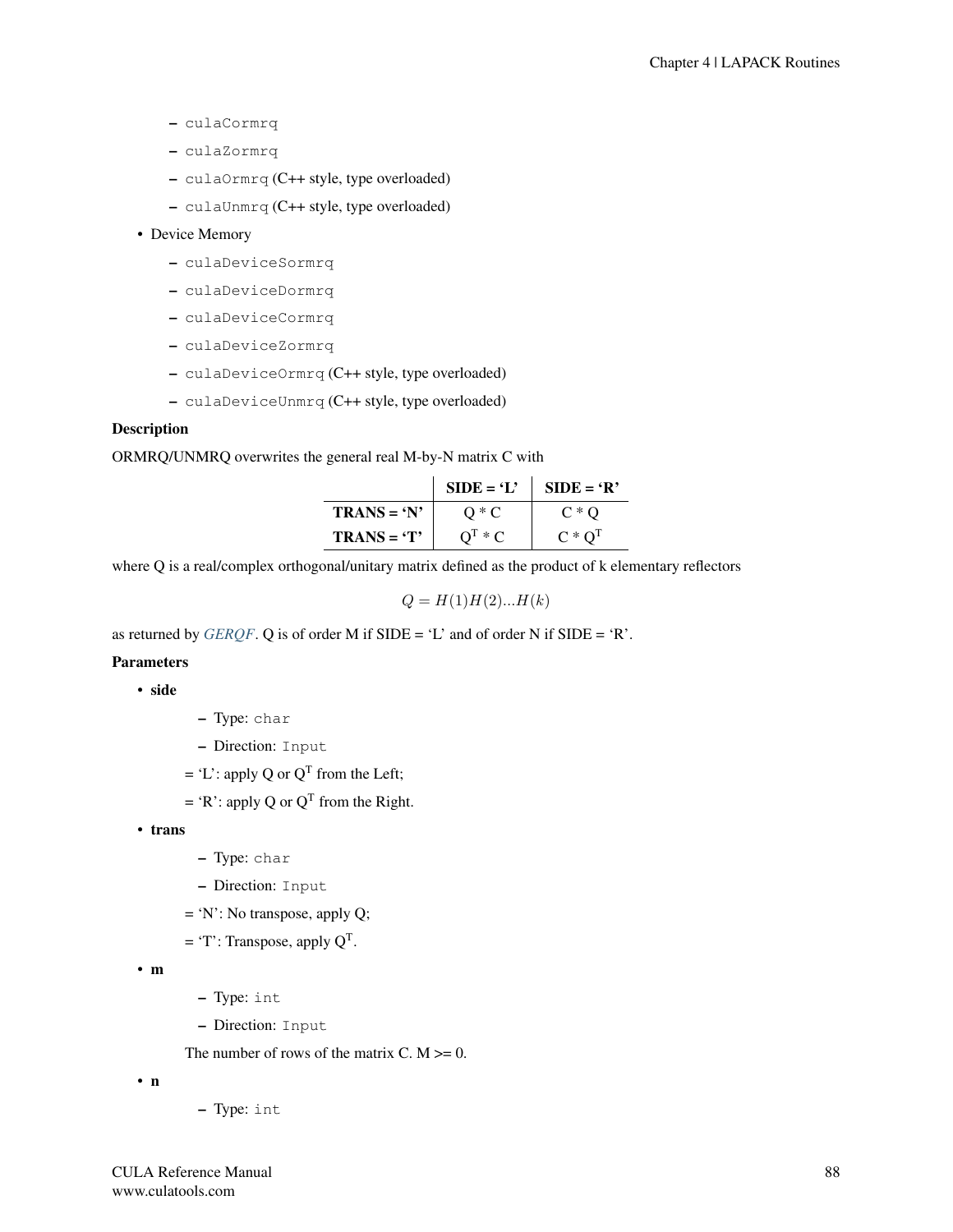– Direction: Input

The number of columns of the matrix  $C. N \ge 0$ .

• k

- Type: int
- Direction: Input

The number of elementary reflectors whose product defines the matrix Q. If SIDE = 'L',  $M \ge K \ge$ 0; if  $SIDE = 'R', N \geq K \geq 0$ .

• a

- Type: S/D/C/Z Pointer
- Direction: Input
- $-$  Dimension: (LDA, M) if SIDE = 'L'
- Dimension:  $(LDA, N)$  if SIDE = 'R'

The i-th row must contain the vector which defines the elementary reflector  $H(i)$ , for  $i = 1,2,...,k$ , as returned by *[GERQF](#page-35-0)* in the last k rows of its array argument A. A is modified by the routine but restored on exit.

• lda

- Type: int
- Direction: Input

The leading dimension of the array A. LDA  $\geq$  max(1,K).

• tau

- Type: S/D/C/Z Pointer
- Direction: Input
- Dimension: (K)

TAU(i) must contain the scalar factor of the elementary reflector H(i), as returned by *[GERQF](#page-35-0)*.

• c

- Type: S/D/C/Z Pointer
- Direction: Input/Output
- Dimension: (LDC,N)

On entry, the M-by-N matrix C.

On exit, C is overwritten by Q  $^*$  C or Q<sup>T</sup>  $^*$  C or C  $^*$  Q<sup>T</sup> or C  $^*$  Q.

• ldc

- Type: int
- Direction: Input

The leading dimension of the array C. LDC  $>=$  max(1,M).

#### Differences from LAPACK

See *[No Workspace Parameters](#page-154-0)* section.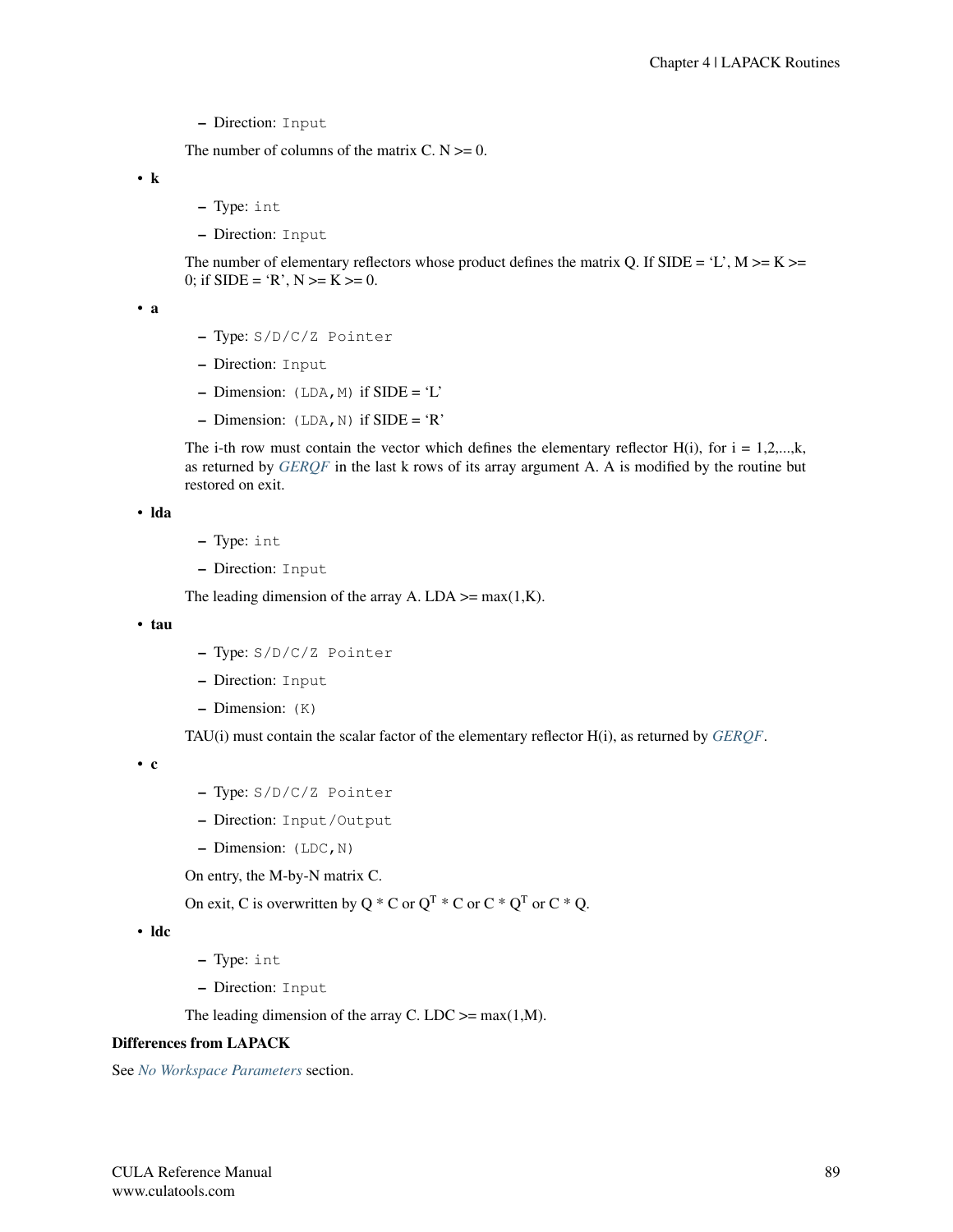# **4.43 PBTRF**

# CULA Routines

The PBTRF functionality is implemented by the following CULA routines:

- Host Memory
	- culaSpbtrf
	- culaDpbtrf
	- culaCpbtrf
	- culaZpbtrf
	- culaPbtrf (C++ style, type overloaded)
- Device Memory
	- culaDeviceSpbtrf
	- culaDeviceDpbtrf
	- culaDeviceCpbtrf
	- culaDeviceZpbtrf
	- culaDevicePbtrf (C++ style, type overloaded)

#### Description

PBTRF computes the Cholesky factorization of a real symmetric/hermitian positive definite band matrix A.

The factorization has the form

$$
A = U' * U, if UPLO =' U',
$$

or

$$
A = L * L', if UPLO = 'L',
$$

where U is an upper triangular matrix and L is lower triangular.

This is the blocked version of the algorithm, calling Level 3 BLAS.

# **Parameters**

- uplo
- Type: char
- Direction: Input
- = 'U': Upper triangle of A is stored;
- = 'L': Lower triangle of A is stored.

• n

- Type: int
- Direction: Input

The number of columns of the matrix  $A. N \ge 0$ .

• kd

– Type: int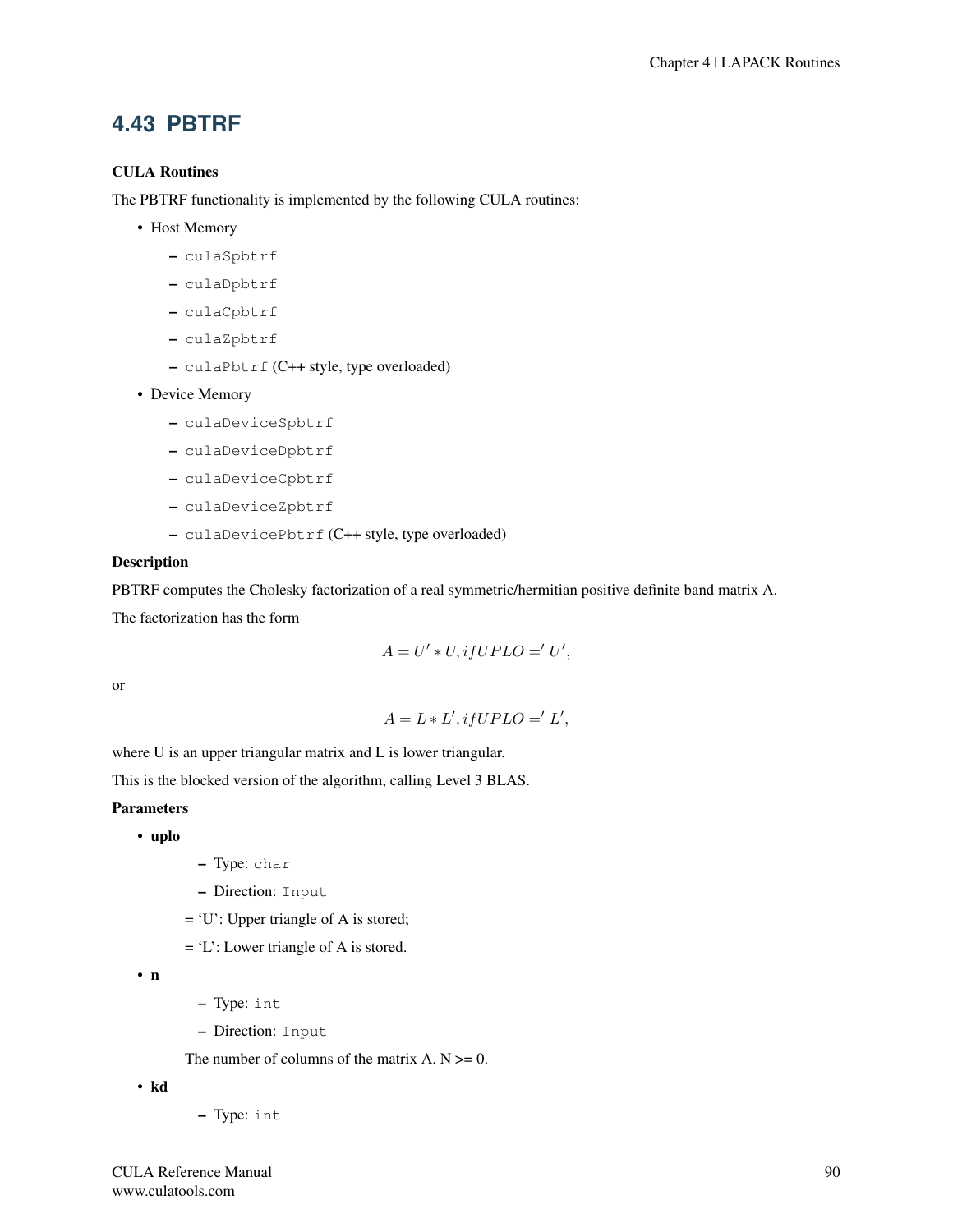– Direction: Input

The number of superdiagonals of the matrix A if  $UPLO = 'U'$ , or the number of subdiagonals if  $UPLO = 'L'. KD >= 0.$ 

```
• ab
```
- Type: S/D/C/Z Pointer
- Direction: Input/Output
- $-$  Dimension: (LDA, N)

On entry, the upper or lower triangle of the symmetric band matrix A, stored in the first KD+1 rows of the array. The j-th column of A is stored in the j-th column of the array AB as follows:

if  $UPLO = 'U'$ ,  $AB(kd+1+i-j,j) = A(i,j)$  for  $max(1,j-kd) \le i \le j$ ;

if  $UPLO = 'L', AB(1+i-j,j) = A(i,j)$  for  $j \le i \le min(n,j+kd)$ .

On exit, the triangular factor U or L from the Cholesky factorization  $A = U^T * U$  or  $A = L * L^T$  of the band matrix A, in the same storage format as A.

#### • ldab

– Type: int

– Direction: Input

The leading dimension of the array AB. LDAB  $>=$  KD+1.

### Performance Details

The performance of PBTRF scales with the bandwidth of the matrix, not the size.

### Errors

On a culaDataError, where  $\text{culaGetErrorInfo}() = i$ , the leading minor of order i of A is not positive definite, so the factorization could not be completed, and the solution has not been computed.

For more information on data errors see the *[Data Errors](#page-155-0)* section.

#### Differences from LAPACK

See *[No Workspace Parameters](#page-154-0)* section.

# **4.44 POSV**

#### CULA Routines

The POSV functionality is implemented by the following CULA routines:

- Host Memory
	- culaSposv
	- culaDposv
	- culaCposv
	- culaZposv
	- culaPosv (C++ style, type overloaded)
- Device Memory
	- culaDeviceSposv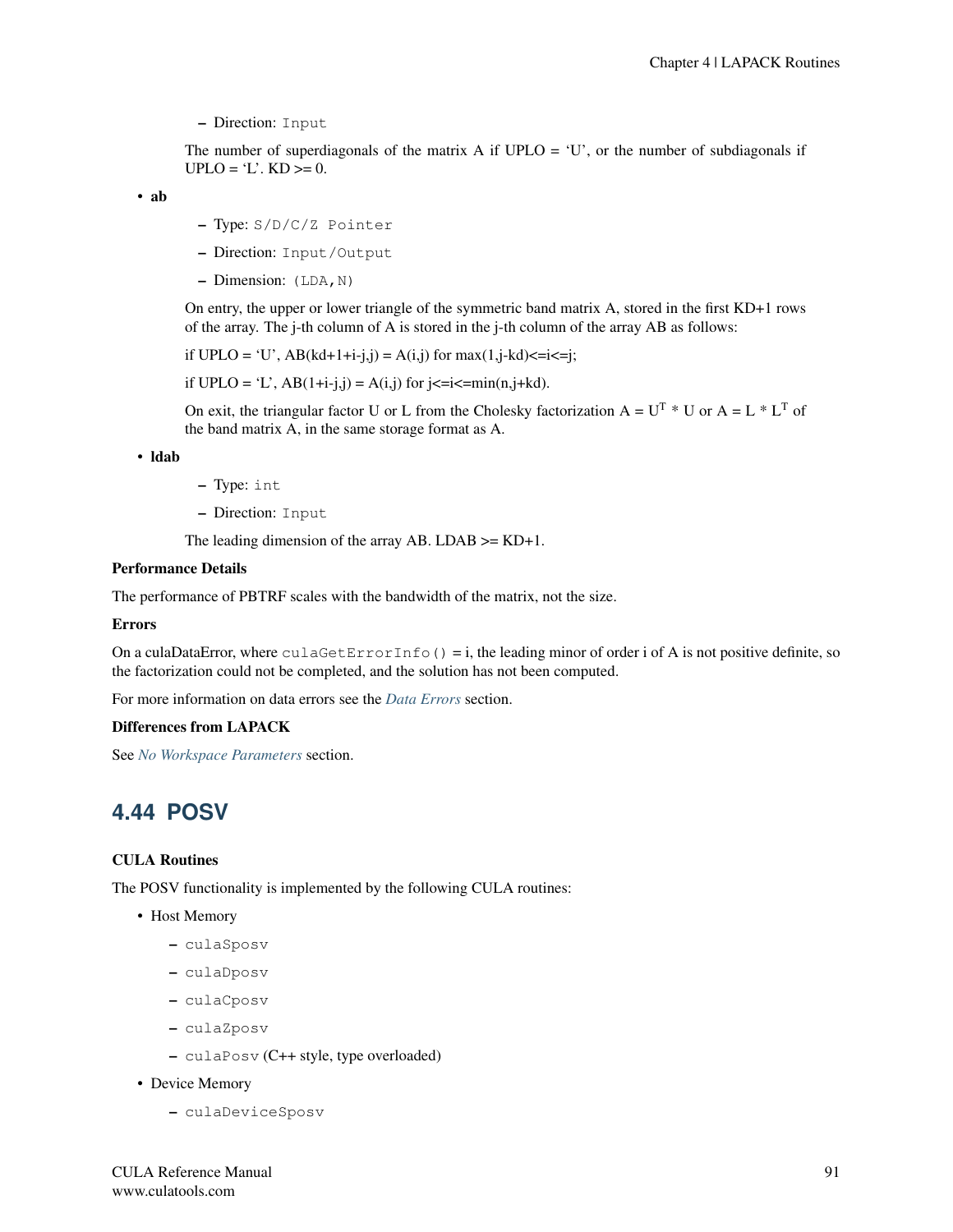- culaDeviceDposv
- culaDeviceCposv
- culaDeviceZposv
- culaDevicePosv (C++ style, type overloaded)

### **Description**

POSV computes the solution to a real system of linear equations

 $A * X = B$ ,

where A is an N-by-N symmetric positive definite matrix and X and B are N-by-NRHS matrices.

The Cholesky decomposition is used to factor A as

$$
A = U' * U,
$$

if  $UPLO = 'U'$ , or

$$
A=L*L',
$$

if  $UPLO = 'L'.$ 

where U is an upper triangular matrix and L is a lower triangular matrix. The factored form of A is then used to solve the system of equations  $A * X = B$ .

## Parameters

• uplo

- Type: char
- Direction: Input
- = 'U': Upper triangle of A is stored;
- = 'L': Lower triangle of A is stored.

• n

- Type: int
- Direction: Input

The number of linear equations, i.e., the order of the matrix  $A \cdot N \ge 0$ .

• nrhs

- Type: int
- Direction: Input

The number of right hand sides, i.e., the number of columns of the matrix B. NRHS  $>= 0$ .

• a

- Type: S/D/C/Z Pointer
- Direction: Input/Output
- $-$  Dimension: (LDA, N)

On entry, the symmetric matrix A. If  $UPLO = 'U'$ , the leading N-by-N upper triangular part of A contains the upper triangular part of the matrix A, and the strictly lower triangular part of A is not referenced. If UPLO = 'L', the leading N-by-N lower triangular part of A contains the lower triangular part of the matrix A, and the strictly upper triangular part of A is not referenced.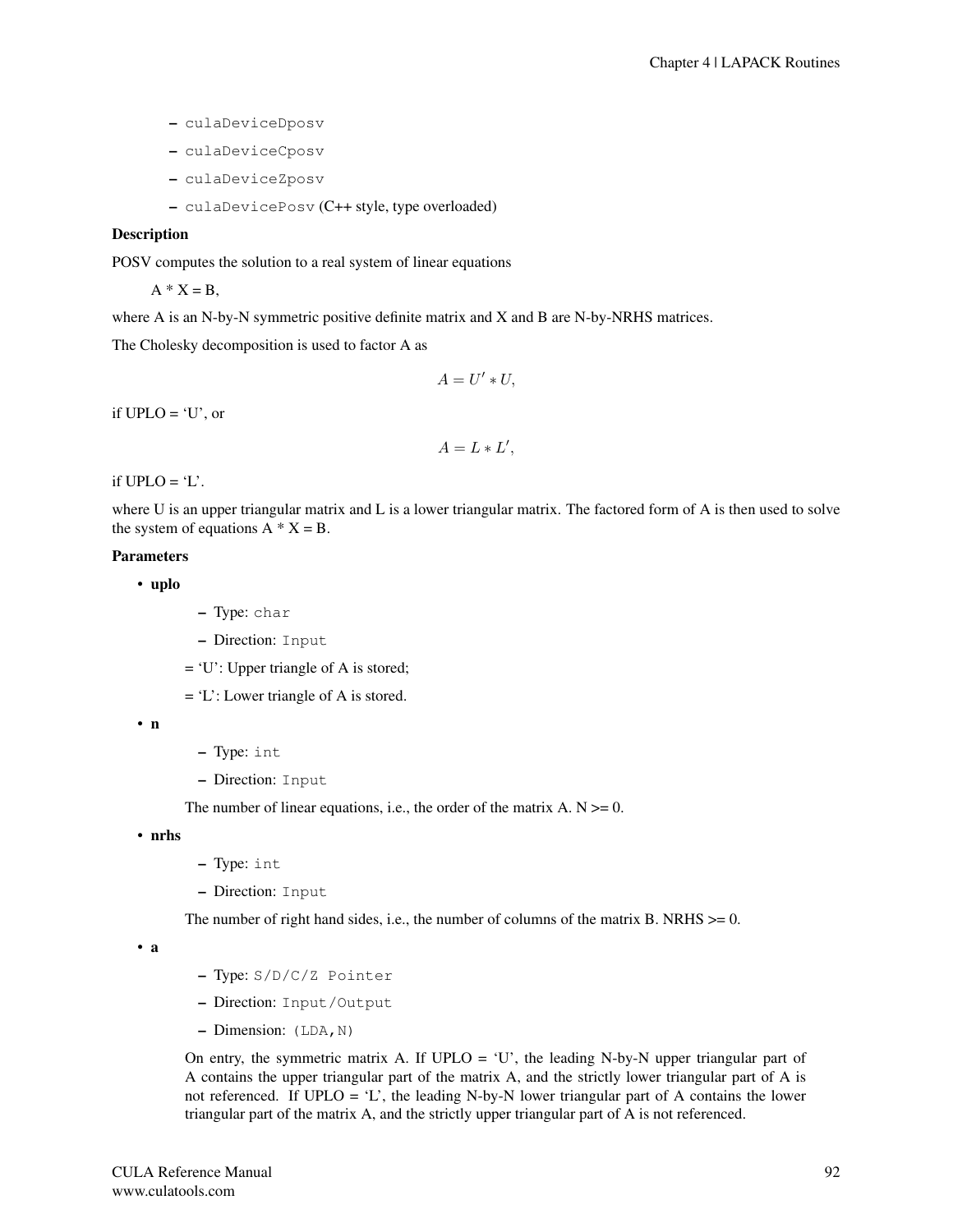On exit, if culaNoError is returned, the factor U or L from the Cholesky factorization  $A = U^T * U$  or  $A = L * L<sup>T</sup>$ .

• lda

- Type: int
- Direction: Input

The leading dimension of the array A. LDA  $\geq$  max(1,N).

• b

- Type: S/D/C/Z Pointer
- Direction: Input/Output
- Dimension: (LDB, NRHS)

On entry, the N-by-NRHS right hand side matrix B.

On exit, if culaNoError is returned, the N-by-NRHS solution matrix X.

• ldb

- Type: int
- Direction: Input

The leading dimension of the array B. LDB  $\geq$  max(1,N).

# <span id="page-97-0"></span>**4.45 POTRF**

# CULA Routines

The POTRF functionality is implemented by the following CULA routines:

- Host Memory
	- culaSpotrf
	- culaDpotrf
	- culaCpotrf
	- culaZpotrf
	- culaPotrf (C++ style, type overloaded)
- Device Memory
	- culaDeviceSpotrf
	- culaDeviceDpotrf
	- culaDeviceCpotrf
	- culaDeviceZpotrf
	- culaDevicePotrf (C++ style, type overloaded)

# Description

POTRF computes the Cholesky factorization of a real symmetric positive definite matrix A.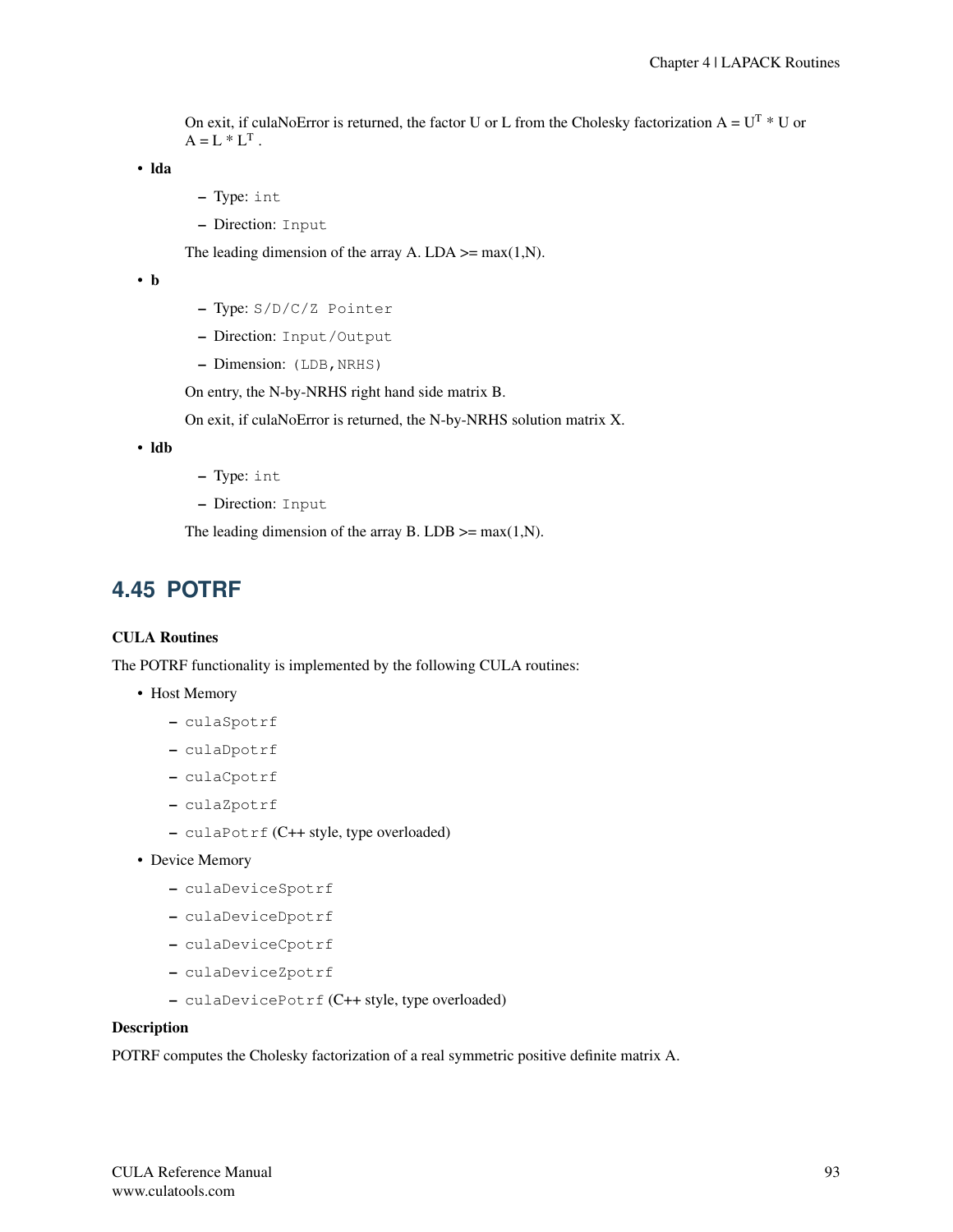The factorization has the form

 $A = U' * U$ 

if  $UPLO = 'U'$ , or

 $A = L * L'$ 

if  $UPLO = 'L'.$ 

where U is an upper triangular matrix and L is lower triangular.

### Parameters

- uplo
- Type: char
- Direction: Input
- = 'U': Upper triangle of A is stored;
- = 'L': Lower triangle of A is stored.

• n

- Type: int
- Direction: Input

The order of the matrix  $A. N \geq 0$ .

• a

- Type: S/D/C/Z Pointer
- Direction: Input/Output
- $-$  Dimension: (LDA, N)

On entry, the symmetric matrix A. If  $UPLO = 'U'$ , the leading N-by-N upper triangular part of A contains the upper triangular part of the matrix A, and the strictly lower triangular part of A is not referenced. If  $UPLO = 'L'$ , the leading N-by-N lower triangular part of A contains the lower triangular part of the matrix A, and the strictly upper triangular part of A is not referenced.

On exit, if culaNoError is returned, the factor U or L from the Cholesky factorization  $A = U^T * U$  or  $A = L * L^{T}.$ 

• lda

- Type: int
- Direction: Input

The leading dimension of the array A. LDA  $\geq$  max(1,N).

#### Errors

On a culaDataError, where  $\text{culaGetErrorInfo}() = i$ , the leading minor of order i is not positive definite, and the factorization could not be completed.

For more information on data errors see the *[Data Errors](#page-155-0)* section.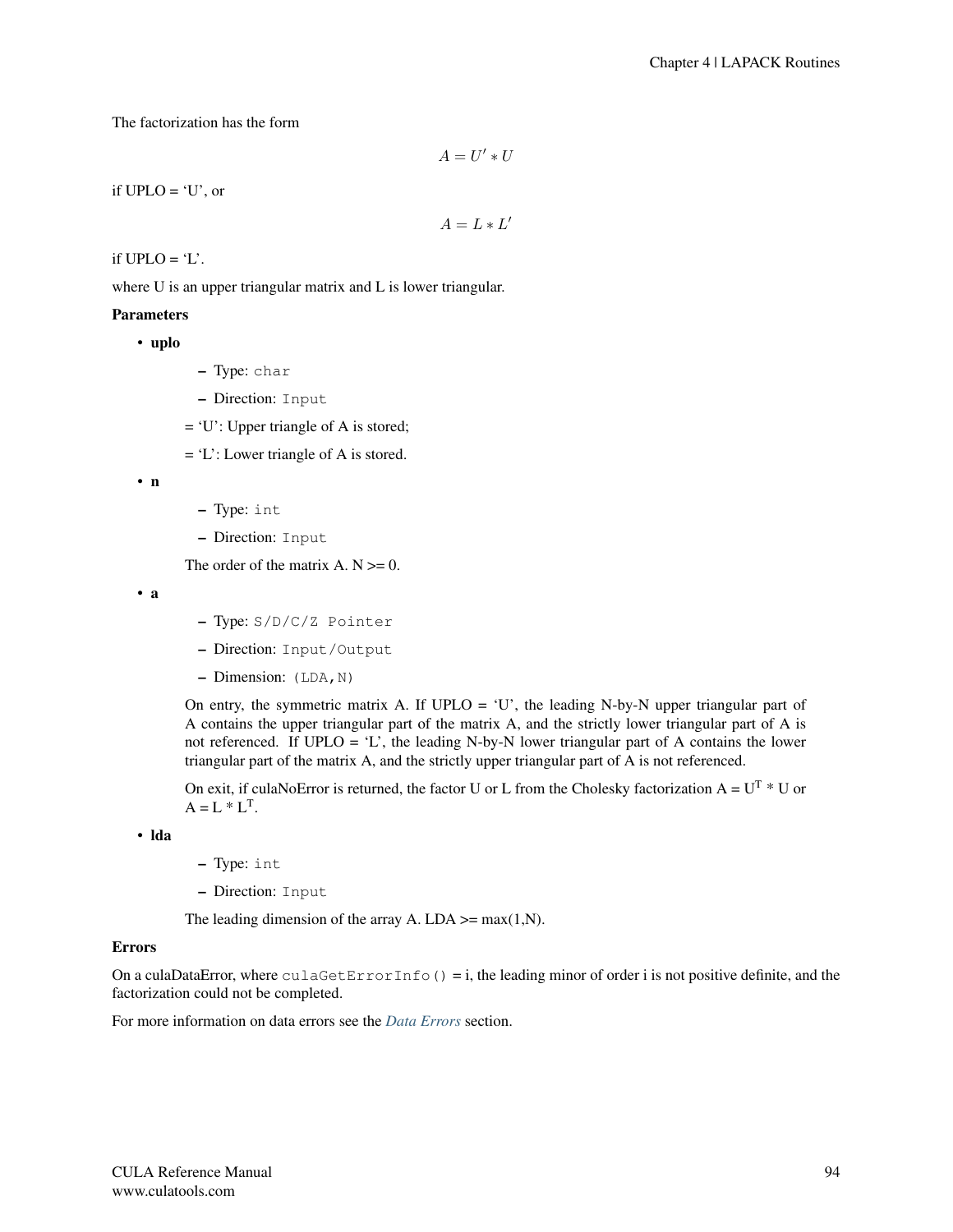# **4.46 POTRI**

# CULA Routines

The POTRI functionality is implemented by the following CULA routines:

- Host Memory
	- culaSpotri
	- culaDpotri
	- culaCpotri
	- culaZpotri
	- culaPotri (C++ style, type overloaded)
- Device Memory
	- culaDeviceSpotri
	- culaDeviceDpotri
	- culaDeviceCpotri
	- culaDeviceZpotri
	- culaDevicePotri (C++ style, type overloaded)

#### Description

POTRI computes the inverse of a complex Hermitian positive definite matrix A using the Cholesky factorization  $A = U^H * U$  or  $A = L * L^H$  computed by *[POTRF](#page-97-0)*.

# Parameters

#### • uplo

- Type: char
- Direction: Input
- = 'U': Upper triangle of A is stored;
- = 'L': Lower triangle of A is stored.

• n

- Type: int
- Direction: Input

The order of the matrix  $A \cdot N \geq 0$ .

```
• a
```
- Type: S/D/C/Z Pointer
- Direction: Input/Output
- Dimension: (LDA,N)

On entry, the triangular factor U or L from the Cholesky factorization  $A = U^H * U$  or  $A = L * L^H$ , as computed by *[POTRF](#page-97-0)*.

On exit, the upper or lower triangle of the (Hermitian) inverse of A, overwriting the input factor U or L.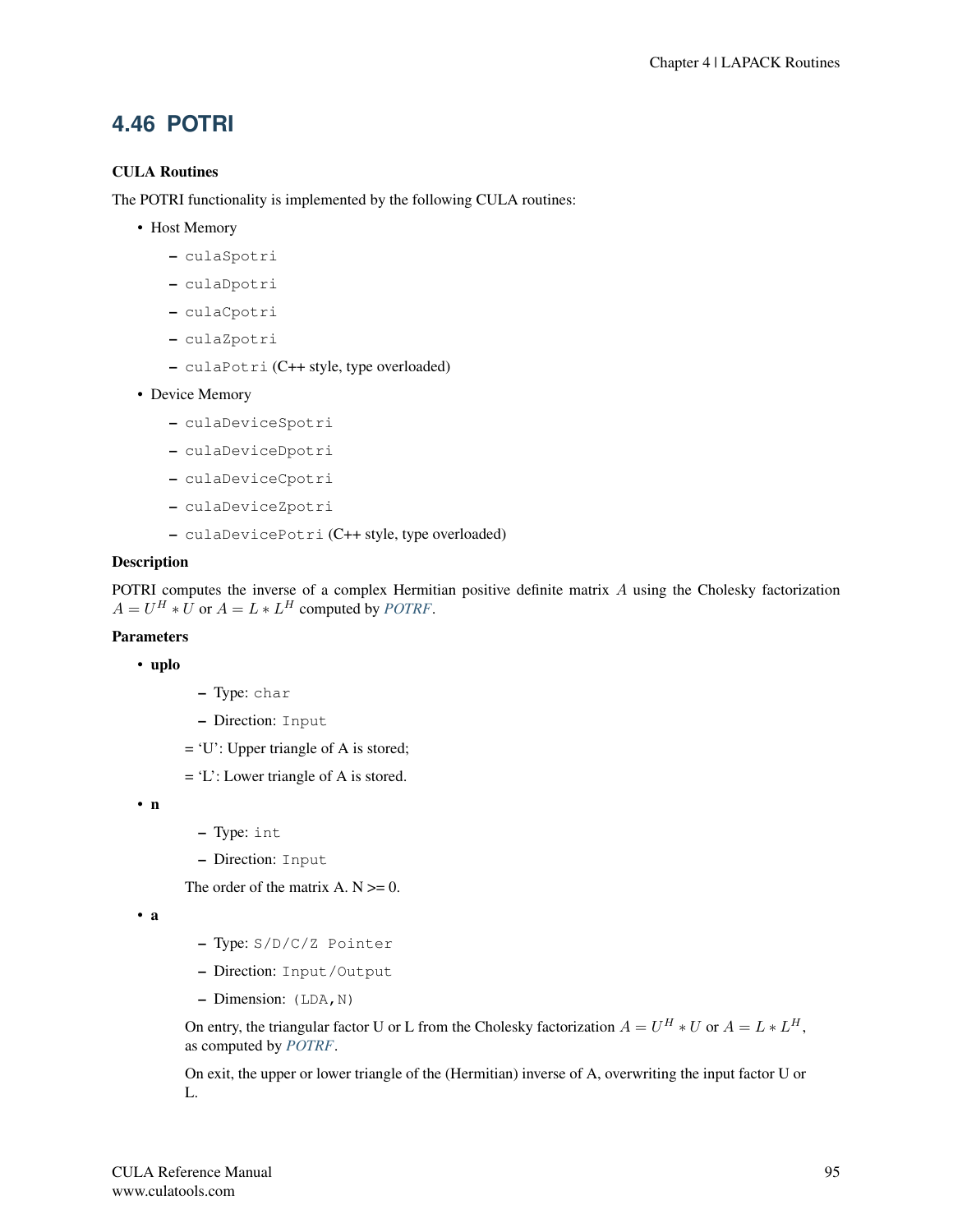### • lda

- Type: int
- Direction: Input

The leading dimension of the array A. LDA  $\geq$  max(1,N).

### Errors

On a culaDataError, where  $\text{culaGetErrorInfo}() = i$ , the  $(i,i)$  element of the factor U or L is zero, and the inverse could not be computed.

# **4.47 POTRS**

### CULA Routines

The POTRS functionality is implemented by the following CULA routines:

- Host Memory
	- culaSpotrs
	- culaDpotrs
	- culaCpotrs
	- culaZpotrs
	- culaPotrs (C++ style, type overloaded)
- Device Memory
	- culaDeviceSpotrs
	- culaDeviceDpotrs
	- culaDeviceCpotrs
	- culaDeviceZpotrs
	- culaDevicePotrs (C++ style, type overloaded)

#### **Description**

POTRS solves a system of linear equations  $A^*X = B$  with a symmetric positive definite matrix A using the Cholesky factorization  $A = U^T * U$  or  $A = L * L^T$  computed by *[POTRF](#page-97-0)*.

# Parameters

- uplo
- Type: char
- Direction: Input
- = 'U': Upper triangle of A is stored;
- = 'L': Lower triangle of A is stored.

• n

- Type: int
- Direction: Input

The order of the matrix  $A. N \geq 0$ .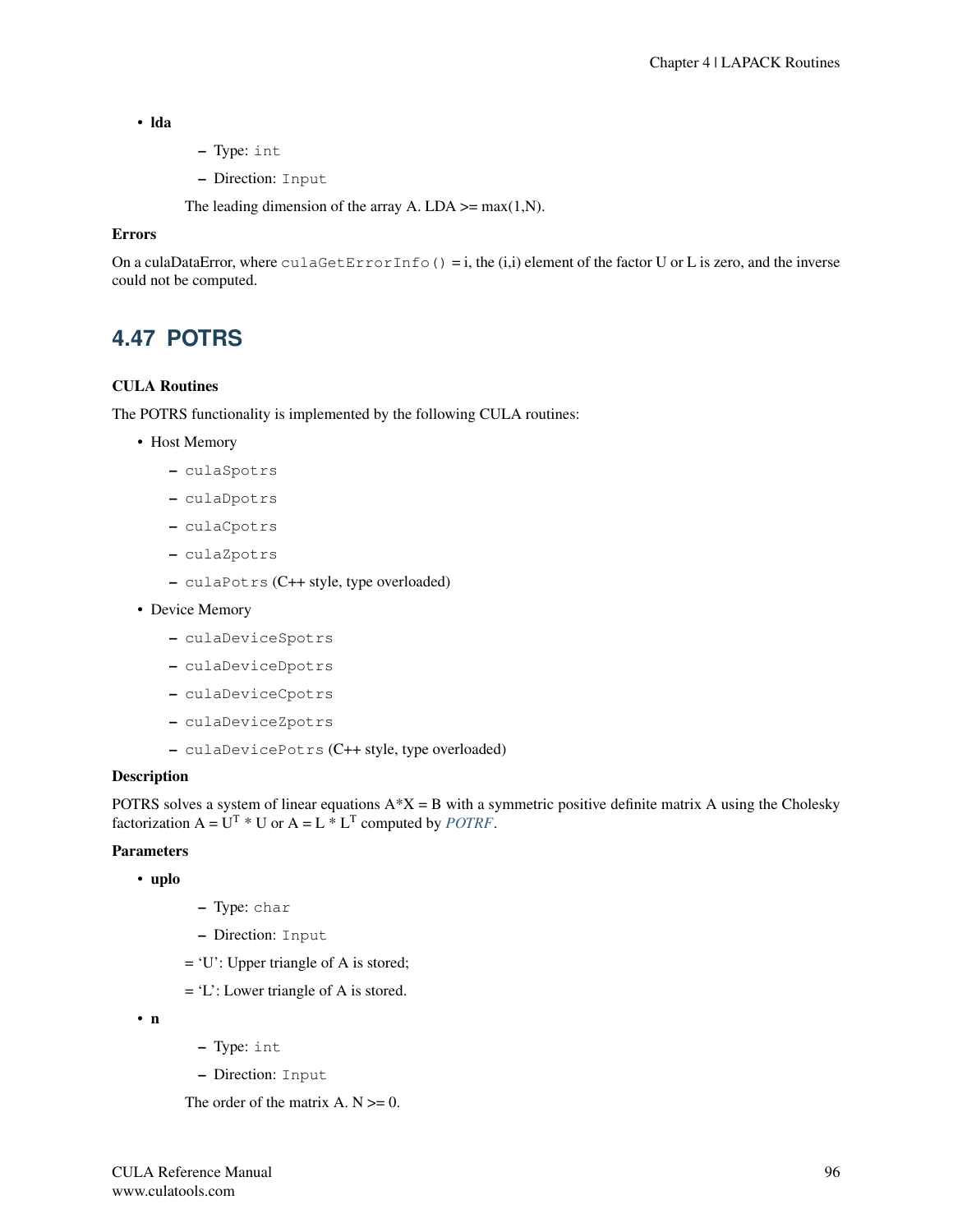• nrhs

- Type: int
- Direction: Input

The number of right hand sides, i.e., the number of columns of the matrix B. NRHS  $>= 0$ .

• a

- Type: S/D/C/Z Pointer
- Direction: Input
- $-$  Dimension: (LDA, N)

The triangular factor U or L from the Cholesky factorization  $A = U^T * U$  or  $A = L * L^T$ , as computed by *[POTRF](#page-97-0)*.

• lda

- Type: int
- Direction: Input

The leading dimension of the array A. LDA  $\geq$  max(1,N).

• b

- Type: S/D/C/Z Pointer
- Direction: Input/Output
- Dimension: (LDB, NRHS)

On entry, the right hand side matrix B.

On exit, the solution matrix X.

• ldb

- Type: int
- Direction: Input

The leading dimension of the array B. LDB  $\geq$  max(1,N).

# **4.48 STEBZ**

### CULA Routines

The STEBZ functionality is implemented by the following CULA routines:

- Host Memory
	- culaSstebz
	- culaDstebz
	- culaStebz (C++ style, type overloaded)
- Device Memory
	- culaDeviceSstebz
	- culaDeviceDstebz
	- culaDeviceStebz (C++ style, type overloaded)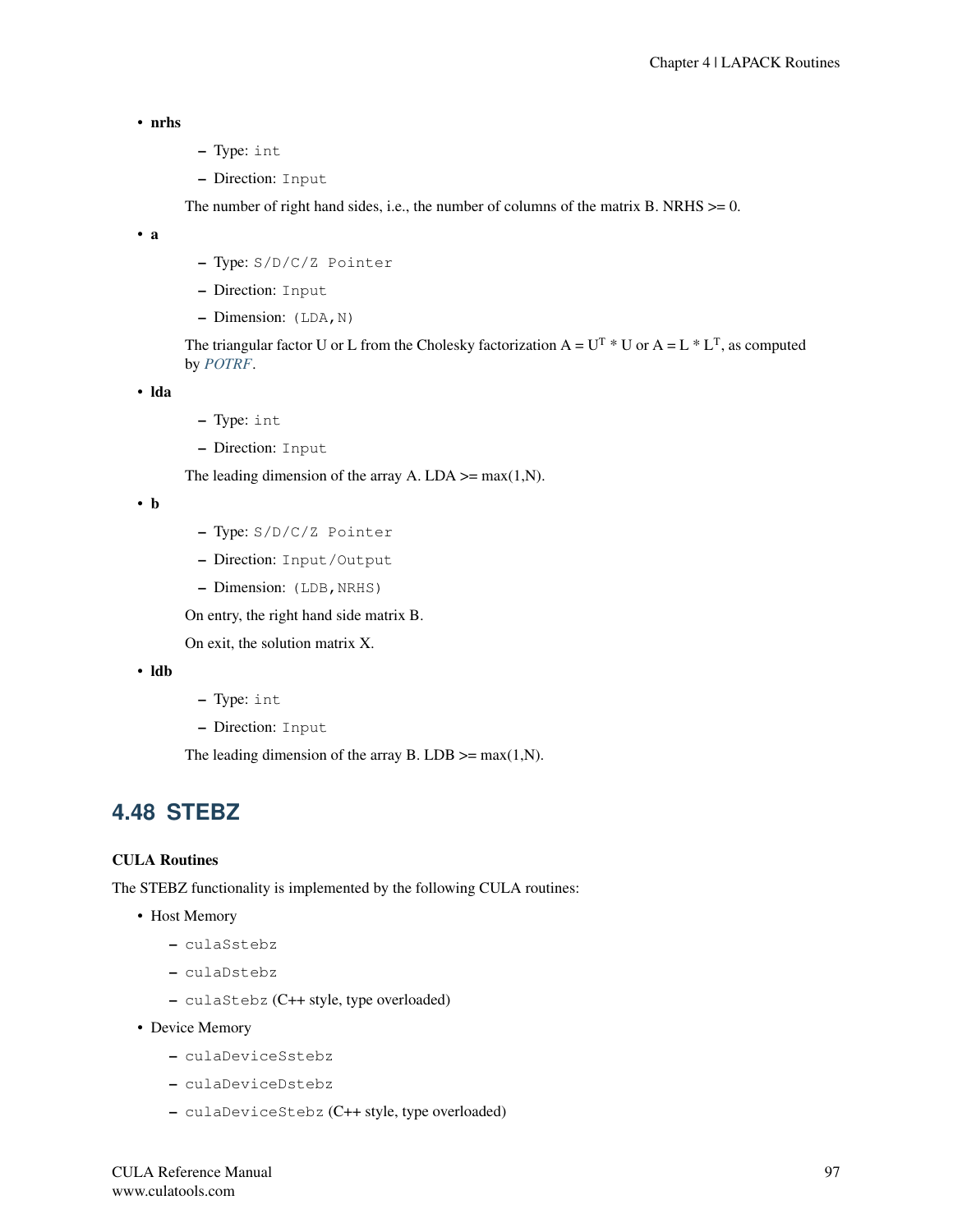# Description

STEBZ computes the eigenvalues of a symmetric tridiagonal matrix T. The user may ask for all eigenvalues, all eigenvalues in the half-open interval (VL, VU], or the IL-th through IU-th eigenvalues.

To avoid overflow, the matrix must be scaled so that its largest element is no greater than overflow\*\* $(1/2)$  \* underflow\*\*(1/4) in absolute value, and for greatest accuracy, it should not be much smaller than that.

See W. Kahan "Accurate Eigenvalues of a Symmetric Tridiagonal Matrix", Report CS41, Computer Science Dept., Stanford University, July 21, 1966.

Please note that complex versions of this function do not exist.

#### Parameters

• range

- Type: char
- Direction: Input
- = 'A': ("All") all eigenvalues will be found.
- = 'V': ("Value") all eigenvalues in the half-open interval (VL, VU] will be found.
- = 'I': ("Index") the IL-th through IU-th eigenvalues (of the entire matrix) will be found.

• order

- Type: char
- Direction: Input

= 'B': ("By Block") the eigenvalues will be grouped by split-off block (see IBLOCK, ISPLIT) and ordered from smallest to largest within the block. This code behaves similarly to "E" and will report only one block.

= 'E': ("Entire matrix") the eigenvalues for the entire matrix will be ordered from smallest to largest.

• n

```
– Type: int
```
– Direction: Input

The order of the tridiagonal matrix T.  $N \ge 0$ .

• vl

- Type: S/D Value
- Direction: Input

• vu

- Type: S/D Value
- Direction: Input

If RANGE='V', the lower and upper bounds of the interval to be searched for eigenvalues. Eigenvalues less than or equal to VL, or greater than VU, will not be returned. VL < VU. Not referenced if  $RANGE = 'A'$  or  $T'$ .

• il

- Type: int
- Direction: Input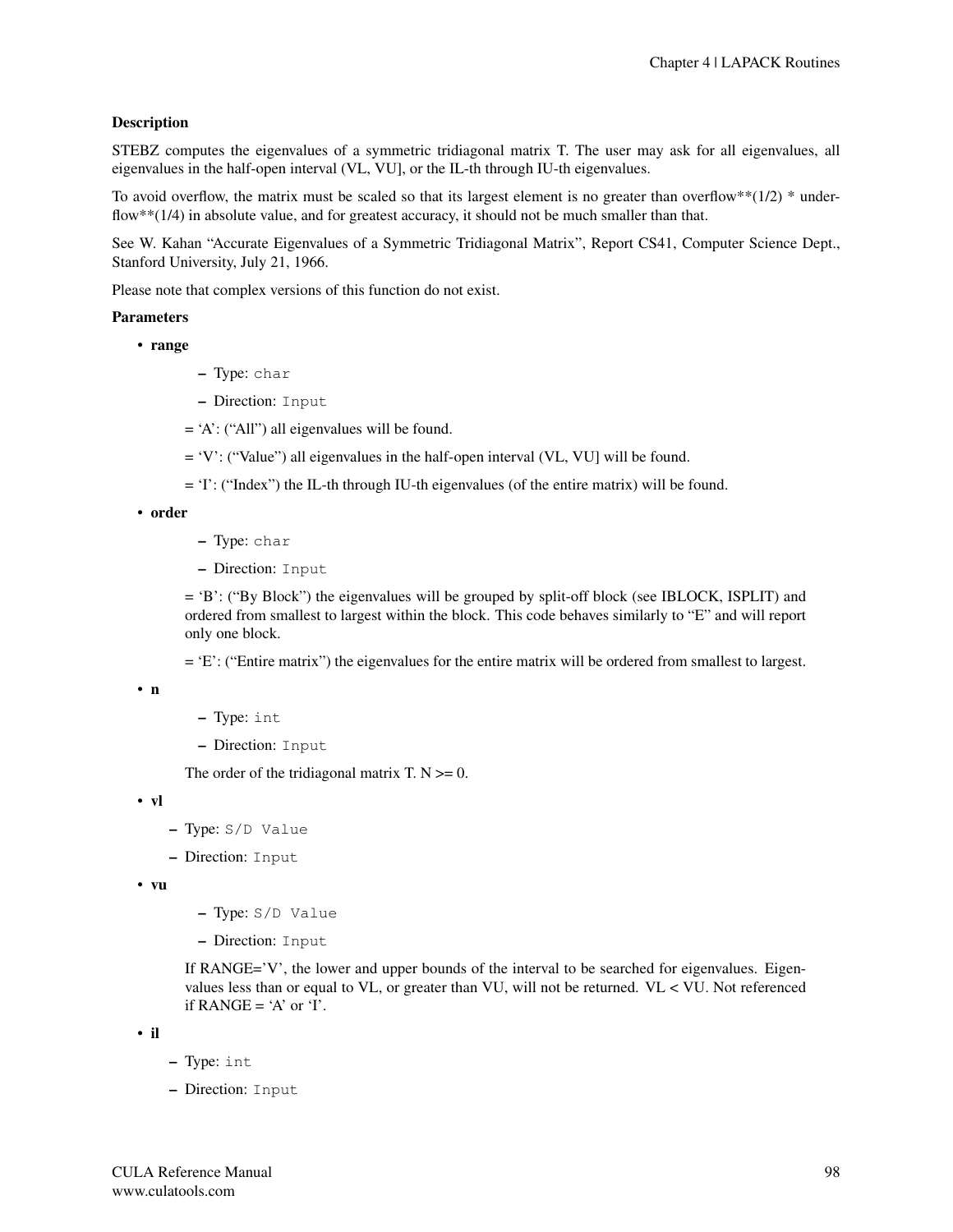• iu

- Type: int
- Direction: Input

If RANGE='I', the indices (in ascending order) of the smallest and largest eigenvalues to be returned.  $1 \leq I \leq I$   $\leq$   $=$   $\text{IU} \leq$   $\text{N}$ , if  $\text{N} > 0$ ;  $\text{IL} = 1$  and  $\text{IU} = 0$  if  $\text{N} = 0$ . Not referenced if RANGE = 'A' or 'V'.

• abstol

– Type: S/D

– Direction: Input

The absolute tolerance for the eigenvalues. An eigenvalue (or cluster) is considered to be located if it has been determined to lie in an interval whose width is ABSTOL or less. If ABSTOL is less than or equal to zero, then ULP\*| T | will be used, where  $|T|$  means the 1-norm of T.

Eigenvalues will be computed most accurately when ABSTOL is set to twice the underflow threshold, not zero.

• d

- Type: S/D Pointer
- Direction: Input
- Dimension: (N)

The N diagonal elements of the tridiagonal matrix T.

• e

- Type: S/D Pointer
- Direction: Input
- $-$  Dimension:  $(N-1)$

The  $(N-1)$  off-diagonal elements of the tridiagonal matrix T. Not referenced if  $N \le 1$ .

• m

- Type: int Pointer, always host
- Direction: Output

The actual number of eigenvalues found.  $0 \le M \le N$ .

• nsplit

- Type: int Pointer, always host
- Direction: Output

The number of diagonal blocks in the matrix T.  $1 \leq N$ SPLIT  $\leq N$ .

• w

- Type: S/D Pointer
- Direction: Output
- Dimension: (N)

On exit, the first M elements of W will contain the eigenvalues. (STEBZ may use the remaining N-M elements as workspace.)

• iblock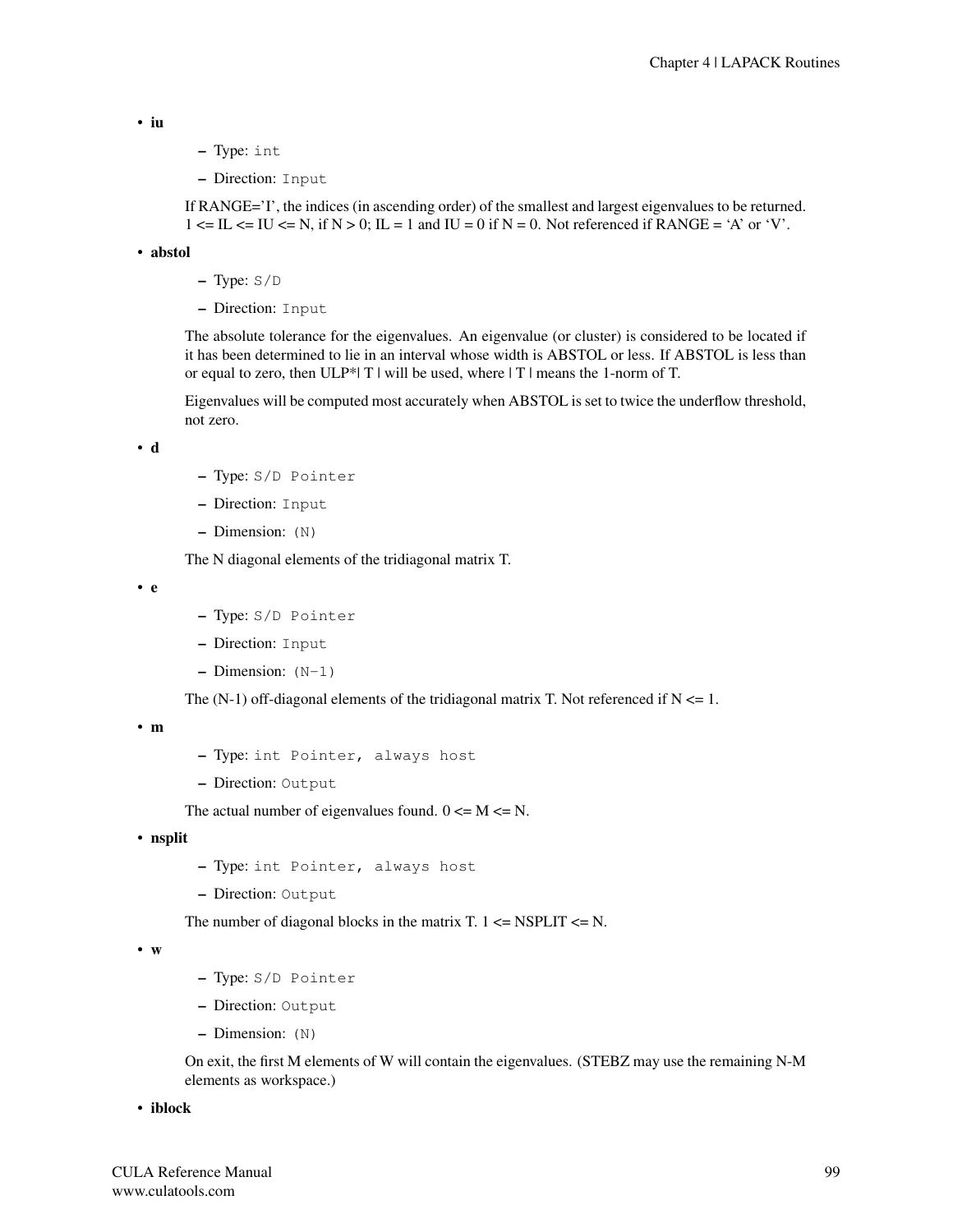- Type: int Pointer
- Direction: Output
- Dimension: (N)

At each row/column j where  $E(j)$  is zero or small, the matrix T is considered to split into a block diagonal matrix. On exit, if culaNoError is returned, IBLOCK(i) specifies to which block (from 1 to the number of blocks) the eigenvalue W(i) belongs. (STEBZ may use the remaining N-M elements as workspace.)

• isplit

- Type: int Pointer
- Direction: Output
- Dimension: (N)

The splitting points, at which T breaks up into submatrices. The first submatrix consists of rows/columns 1 to ISPLIT(1), the second of rows/columns ISPLIT(1)+1 through ISPLIT(2), etc., and the NSPLIT-th consists of rows/columns ISPLIT(NSPLIT-1)+1 through ISPLIT(NSPLIT)=N.

(Only the first NSPLIT elements will actually be used, but since the user cannot know a priori what value NSPLIT will have, N words must be reserved for ISPLIT.)

#### Errors

On a culaDataError, where culaGetErrorInfo() = 1 or 3: Bisection failed to converge for some eigenvalues; these eigenvalues are flagged by a negative block number. The effect is that the eigenvalues may not be as accurate as the absolute and relative tolerances. This is generally caused by unexpectedly inaccurate arithmetic.

On a culaDataError, where culaGetErrorInfo() = 2 or 3: RANGE='I' only: Not all of the eigenvalues IL:IU were found.

For more information on data errors see the *[Data Errors](#page-155-0)* section.

#### Differences from LAPACK

See *[No Workspace Parameters](#page-154-0)* section.

# **4.49 STEQR**

# CULA Routines

The STEQR functionality is implemented by the following CULA routines:

- Host Memory
	- culaSsteqr
	- culaDsteqr
	- culaCsteqr
	- culaZsteqr
	- culaSteqr (C++ style, type overloaded)
- Device Memory
	- culaDeviceSsteqr
	- culaDeviceDsteqr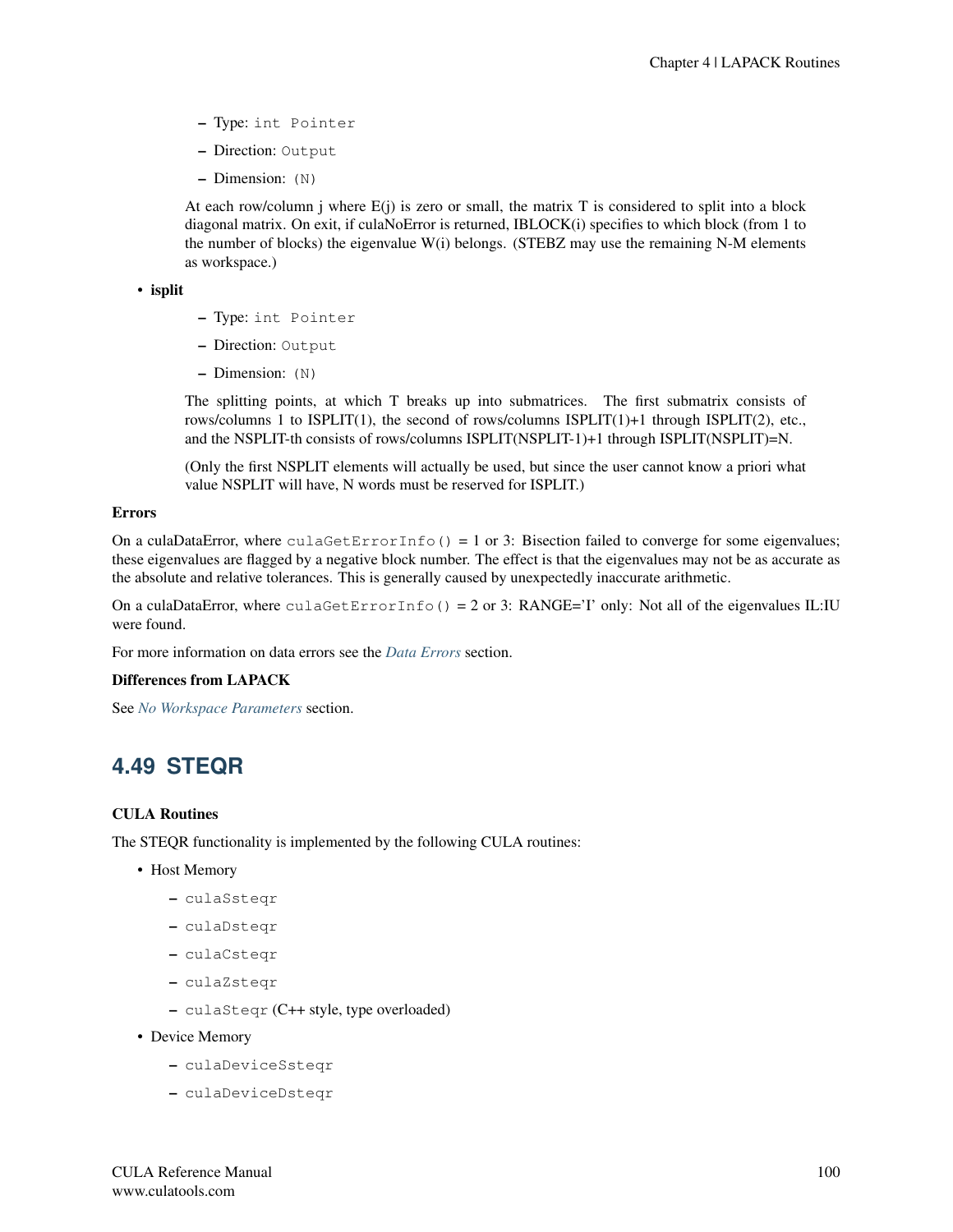- culaDeviceCsteqr
- culaDeviceZsteqr
- culaDeviceSteqr (C++ style, type overloaded)

# Description

STEQR computes all eigenvalues and, optionally, eigenvectors of a symmetric tridiagonal matrix using the implicit QL or QR method. The eigenvectors of a full or band real/complex symmetric/Hermitian matrix can also be found if *[SYTRD/HETRD](#page-116-0)* or HPTRD or HBTRD has been used to reduce this matrix to tridiagonal form.

#### Parameters

• compz

- Type: char
- Direction: Input
- = 'N': Compute eigenvalues only.

= 'V': Compute eigenvalues and eigenvectors of the original symmetric/Hermitian matrix. On entry, Z must contain the unitary matrix used to reduce the original matrix to tridiagonal form.

 $=$  'I': Compute eigenvalues and eigenvectors of the tridiagonal matrix. Z is initialized to the identity matrix.

• n

- Type: int
- Direction: Input

The order of the matrix.  $N \geq 0$ .

• d

- Type: S/D Pointer,
- Direction: Input/Output
- Dimension: (N)

On entry, the diagonal elements of the tridiagonal matrix.

On exit, if culaNoError is returned, the eigenvalues in ascending order.

• e

- Type: S/D Pointer,
- Direction: Input/Output
- $-$  Dimension:  $(N-1)$

On entry, the (n-1) subdiagonal elements of the tridiagonal matrix.

On exit, E has been destroyed.

• z

- Type: S/D/C/Z Pointer,
- Direction: Input/Output
- Dimension: (LDZ, N)

On entry, if  $COMPZ = 'V'$ , then  $Z$  contains the unitary matrix used in the reduction to tridiagonal form.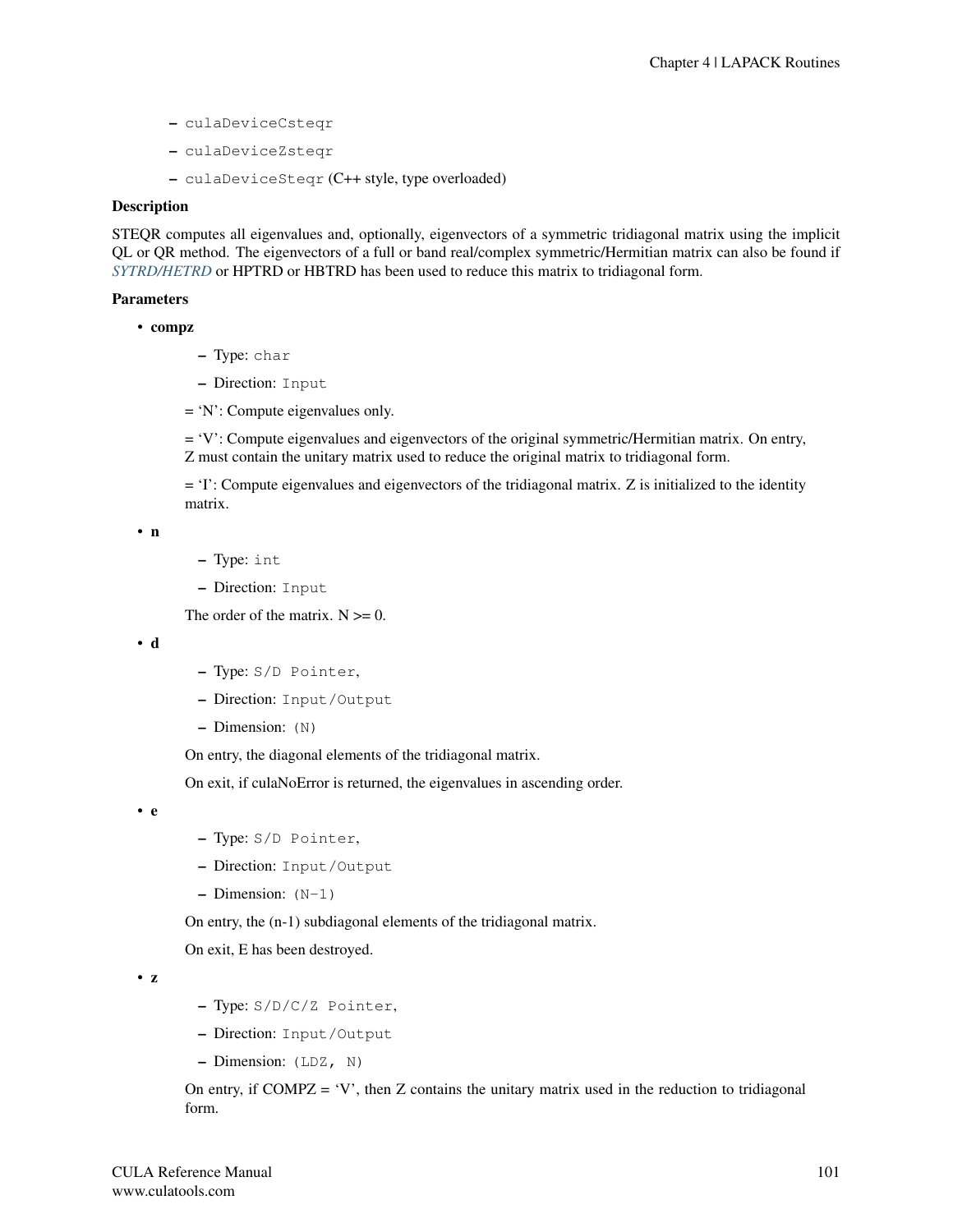On exit, if culaNoError is returned, then if  $COMPZ = 'V'$ , Z contains the orthonormal eigenvectors of the original symmetric/Hermitian matrix, and if COMPZ = 'I', Z contains the orthonormal eigenvectors of the symmetric tridiagonal matrix. If  $COMPZ = 'N'$ , then Z is not referenced.

• ldz

- Type: int
- Direction: Input

The leading dimension of the array Z. LDZ  $>= 1$ , and if eigenvectors are desired, then LDZ  $>=$  $max(1,N)$ .

# Errors

On a culaDataError, where  $\text{culaGetErrorInfo}() > 0$ , the algorithm has failed to find all the eigenvalues in a total of 30\*N iterations;

where culaGetErrorInfo() = i, then i elements of E have not converged to zero; on exit, D and E contain the elements of a symmetric tridiagonal matrix which is orthogonally similar to the original matrix.

For more information on data errors see the *[Data Errors](#page-155-0)* section.

#### Differences from LAPACK

See *[No Workspace Parameters](#page-154-0)* section.

# **4.50 SYEV/HEEV**

### CULA Routines

The SYEV/HEEV functionality is implemented by the following CULA routines:

- Host Memory
	- culaSsyev
	- culaDsyev
	- culaCheev
	- culaZheev
	- culaSyev (C++ style, type overloaded)
	- culaHeev (C++ style, type overloaded)
- Device Memory
	- culaDeviceSsyev
	- culaDeviceDsyev
	- culaDeviceCheev
	- culaDeviceZheev
	- culaDeviceSyev (C++ style, type overloaded)
	- culaDeviceHeev (C++ style, type overloaded)

#### **Description**

SYEV/HEEV computes all eigenvalues and, optionally, eigenvectors of a real/complex symmetric/Hermitian matrix A.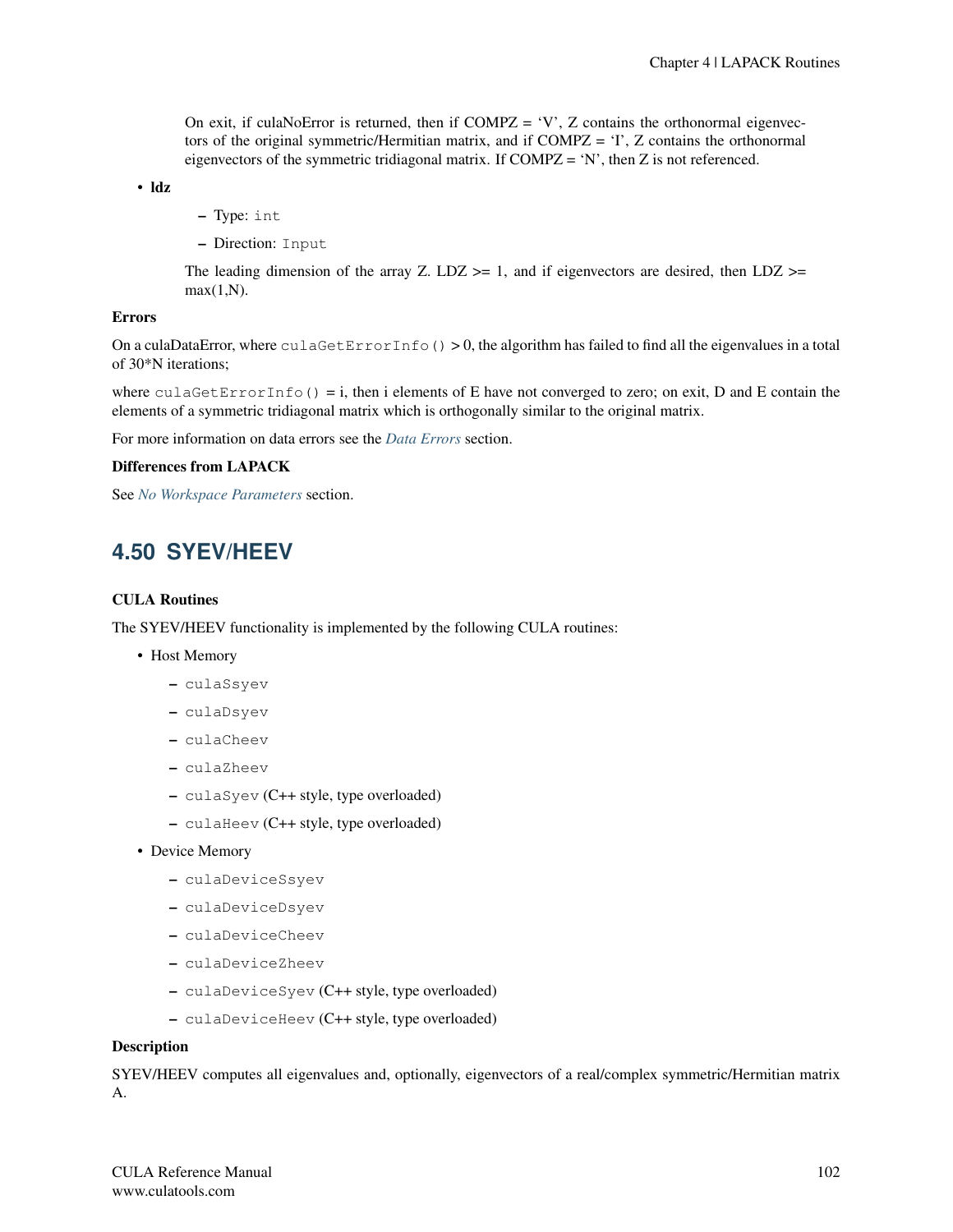# Parameters

### • jobz

- Type: char
- Direction: Input
- = 'N': Compute eigenvalues only;
- = 'V': Compute eigenvalues and eigenvectors.

#### • uplo

- Type: char
- Direction: Input
- = 'U': Upper triangle of A is stored;
- = 'L': Lower triangle of A is stored.

```
• n
```
- Type: int
- Direction: Input

The order of the matrix A.  $N \ge 0$ .

• a

- Type: S/D/C/Z Pointer
- Direction: Input/Output
- Dimension: (LDA, N)

On entry, the symmetric/Hermitian matrix A. If  $UPLO = 'U'$ , the leading N-by-N upper triangular part of A contains the upper triangular part of the matrix A. If UPLO = 'L', the leading N-by-N lower triangular part of A contains the lower triangular part of the matrix A.

On exit, if  $JOBZ = 'V'$ , then if culaNoError is returned, A contains the orthonormal eigenvectors of the matrix A. If  $JOBZ = 'N'$ , then on exit the lower triangle (if  $UPLO='L'$ ) or the upper triangle (if UPLO='U') of A, including the diagonal, is destroyed.

```
• lda
```
- Type: int
- Direction: Input

The leading dimension of the array A. LDA  $\geq$  max(1,N).

• w

- Type: S/D Pointer
- Direction: Output
- Dimension: (N)

If culaNoError is returned, the eigenvalues in ascending order.

#### Errors

On a culaDataError, where  $\text{cc}$ LaGetErrorInfo() = i, the algorithm failed to converge; i off-diagonal elements of an intermediate tridiagonal form did not converge to zero.

For more information on data errors see the *[Data Errors](#page-155-0)* section.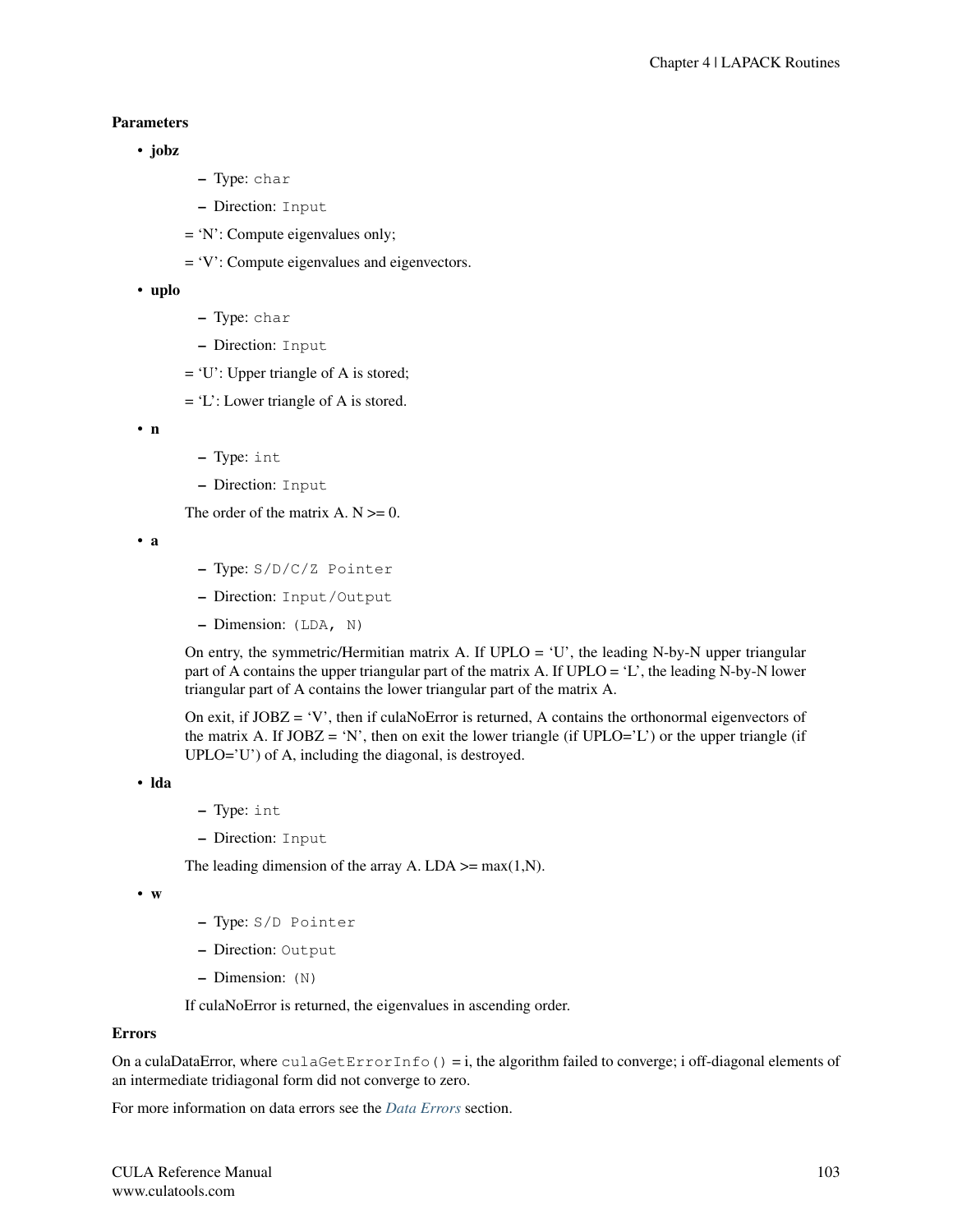## Differences from LAPACK

See *[No Workspace Parameters](#page-154-0)* section.

# **4.51 SYEVX/HEEVX**

## CULA Routines

The SYEVX/HEEVX functionality is implemented by the following CULA routines:

- Host Memory
	- culaSsyevx
	- culaDsyevx
	- culaCheevx
	- culaZheevx
	- culaSyevx (C++ style, type overloaded)
	- culaHeevx (C++ style, type overloaded)
- Device Memory
	- culaDeviceSsyevx
	- culaDeviceDsyevx
	- culaDeviceCheevx
	- culaDeviceZheevx
	- culaDeviceSyevx (C++ style, type overloaded)
	- culaDeviceHeevx (C++ style, type overloaded)

## Description

SYEVX/HEEVX computes selected eigenvalues and, optionally, eigenvectors of a real/complex symmetric/Hermitian matrix A. Eigenvalues and eigenvectors can be selected by specifying either a range of values or a range of indices for the desired eigenvalues.

## **Parameters**

- jobz
- Type: char
- Direction: Input
- = 'N': Compute eigenvalues only;
- = 'V': Compute eigenvalues and eigenvectors.
- range
- Type: char
- Direction: Input
- $=$  'A': all eigenvalues will be found.
- = 'V': all eigenvalues in the half-open interval (VL,VU] will be found.
- = 'I': the IL-th through IU-th eigenvalues will be found.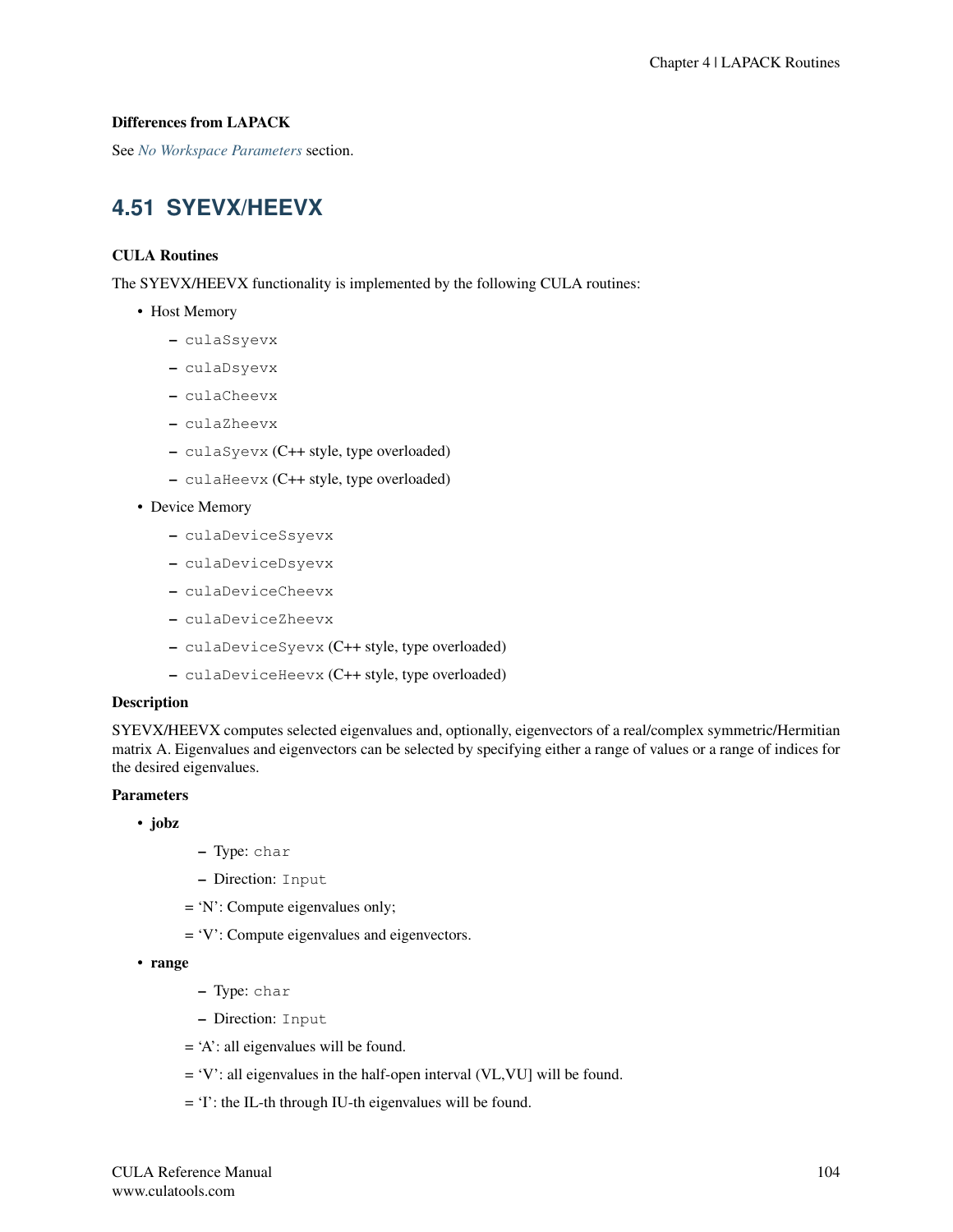```
• uplo
```
- Type: char
- Direction: Input
- = 'U': Upper triangle of A is stored;
- = 'L': Lower triangle of A is stored.

• n

- Type: int
- Direction: Input

The order of the matrix  $A. N \geq 0$ .

• a

- Type: S/D/C/Z Pointer,
- Direction: Input/Output
- Dimension: (LDA, N)

On entry, the symmetric/Hermitian matrix A. If  $UPLO = 'U'$ , the leading N-by-N upper triangular part of A contains the upper triangular part of the matrix A. If UPLO = 'L', the leading N-by-N lower triangular part of A contains the lower triangular part of the matrix A.

On exit, the lower triangle (if  $UPLO=^L$ ) or the upper triangle (if  $UPLO=^L$ U') of A, including the diagonal, is destroyed.

• lda

- Type: int
- Direction: Input

The leading dimension of the array A. LDA  $\geq$  max(1,N).

• vl

- $-$  Type:  $S/D/C/Z$
- Direction: Input

• vu

- $-$  Type:  $S/D/C/Z$
- Direction: Input

If RANGE='V', the lower and upper bounds of the interval to be searched for eigenvalues. VL  $\lt$ VU. Not referenced if RANGE = 'A' or 'I'.

• il

```
– Type: int
```

```
– Direction: Input
```
• iu

- Type: int
- Direction: Input

If RANGE='I', the indices (in ascending order) of the smallest and largest eigenvalues to be returned.  $1 \leq \text{IL} \leq \text{IU} \leq \text{N}$ , if  $N > 0$ ;  $\text{IL} = 1$  and  $\text{IU} = 0$  if  $N = 0$ . Not referenced if RANGE = 'A' or 'V'.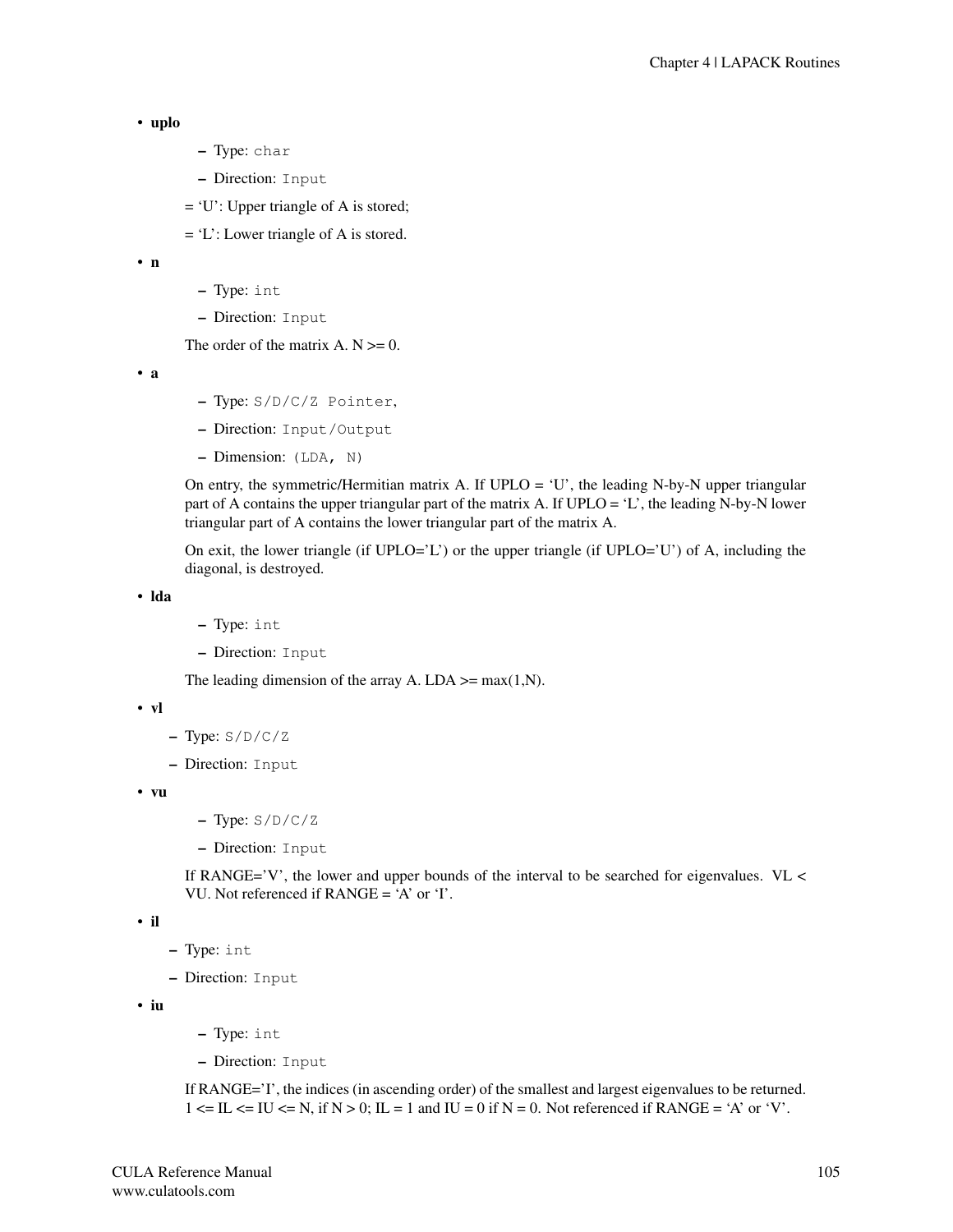• abstol

- $-$  Type:  $S/D/C/Z$
- Direction: Input

The absolute error tolerance for the eigenvalues. An approximate eigenvalue is accepted as converged when it is determined to lie in an interval [a,b] of width less than or equal to

 $ABSTOL + EPS * max( |a|, |b| )$ ,

where EPS is the machine precision. If ABSTOL is less than or equal to zero, then EPS $*$ | T | will be used in its place, where  $|T|$  is the 1-norm of the tridiagonal matrix obtained by reducing A to tridiagonal form.

Eigenvalues will be computed most accurately when ABSTOL is set to twice the underflow threshold, not zero. If this routine returns with culaDataError, indicating that some eigenvectors did not converge, try setting ABSTOL to the recommended value.

See "Computing Small Singular Values of Bidiagonal Matrices with Guaranteed High Relative Accuracy," by Demmel and Kahan, LAPACK Working Note #3.

• m

- Type: int Pointer, always host
- Direction: Output

The total number of eigenvalues found.  $0 \le M \le N$ . If RANGE = 'A', M = N, and if RANGE = 'I',  $M = IU-L+1.$ 

• w

- Type: S/D Pointer,
- Direction: Output
- Dimension: (N)

On normal exit, the first M elements contain the selected eigenvalues in ascending order.

• z

- Type: S/D/C/Z Pointer,
- Direction: Output
- $-$  Dimension:  $(LDZ, max(1,M))$

If  $JOBZ = 'V'$ , then if culaNoError is returned, the first M columns of Z contain the orthonormal eigenvectors of the matrix A corresponding to the selected eigenvalues, with the i-th column of Z holding the eigenvector associated with W(i).

If an eigenvector fails to converge, then that column of Z contains the latest approximation to the eigenvector, and the index of the eigenvector is returned in IFAIL.

If  $JOBZ = 'N'$ , then Z is not referenced.

Note: the user must ensure that at least max $(1,M)$  columns are supplied in the array Z; if RANGE = 'V', the exact value of M is not known in advance and an upper bound must be used.

• ldz

- Type: int
- Direction: Input

The leading dimension of the array Z. LDZ  $>= 1$ , and if JOBZ = 'V', LDZ  $>= max(1,N)$ .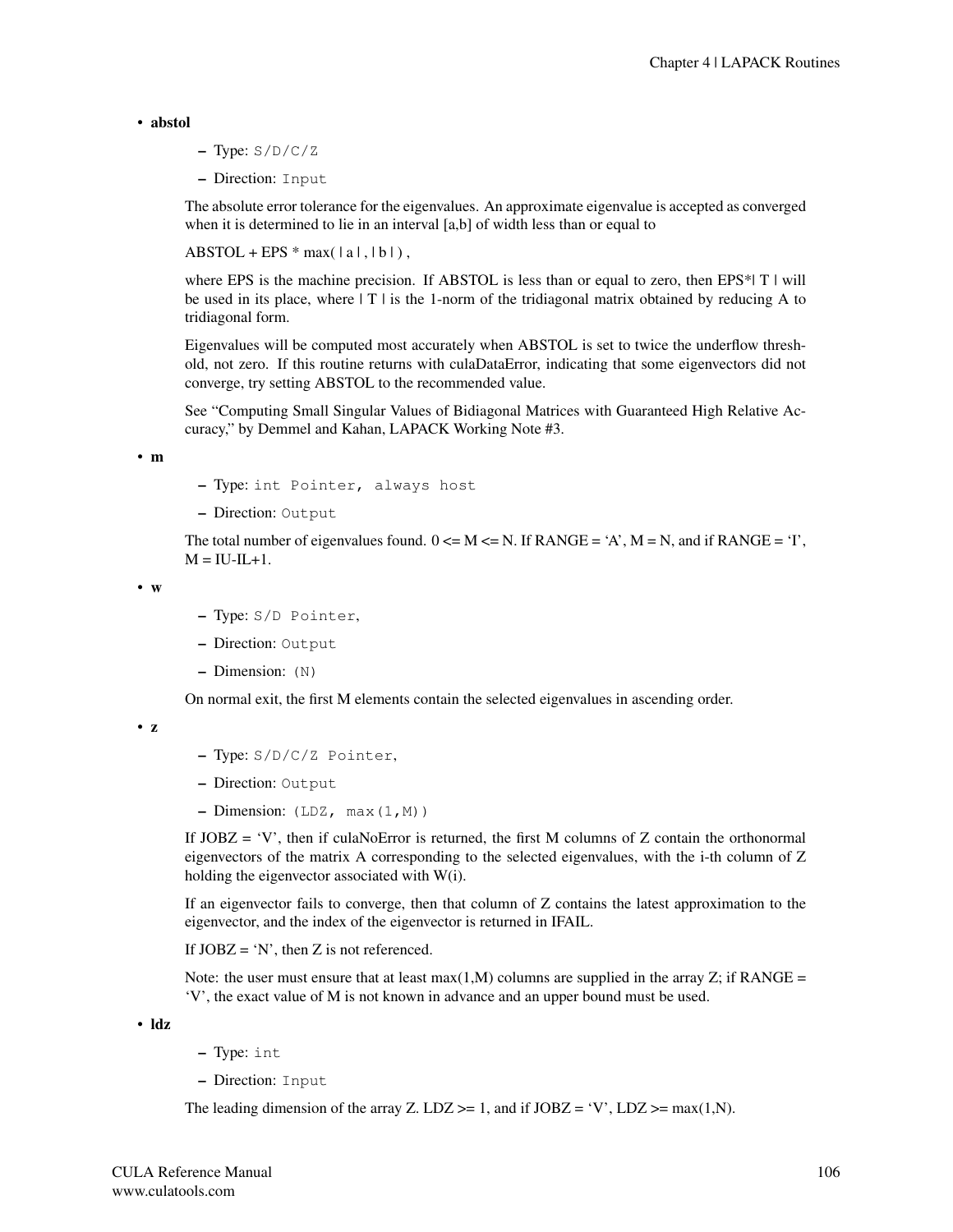```
• ifail
```
- Type: int Pointer
- Direction: Output
- Dimension: (N)

If JOBZ = 'V', then if culaNoError is returned, the first M elements of IFAIL are zero. If culaDataError is returned, then IFAIL contains the indices of the eigenvectors that failed to converge.

If JOBZ = 'N', then IFAIL is not referenced.

## Errors

On a culaDataError, where  $\text{culaGetErrorInfo}() = i$ , then i eigenvectors failed to converge. Their indices are stored in array IFAIL.

For more information on data errors see the *[Data Errors](#page-155-0)* section.

## Differences from LAPACK

See *[No Workspace Parameters](#page-154-0)* section.

# **4.52 SYGV/HEGV**

### CULA Routines

The HEGV functionality is implemented by the following CULA routines:

- Host Memory
	- culaSsygv
	- culaDsygv
	- culaChegv
	- culaZhegv
	- culaSygv (C++ style, type overloaded)
	- culaHegv (C++ style, type overloaded)
- Device Memory
	- culaDeviceSsygv
	- culaDeviceDsygv
	- culaDeviceChegv
	- culaDeviceZhegv
	- culaDeviceSygv (C++ style, type overloaded)
	- culaDeviceHegv (C++ style, type overloaded)

#### Description

SYGV/HEGV computes all the eigenvalues, and optionally, the eigenvectors of a complex generalized symmetric/Hermitian-definite eigenproblem, of the form

 $A^*x=(lambda)^*B^*x$ ,  $A^*Bx=(lambda)^*x$ , or  $B^*A^*x=(lambda)^*x$ .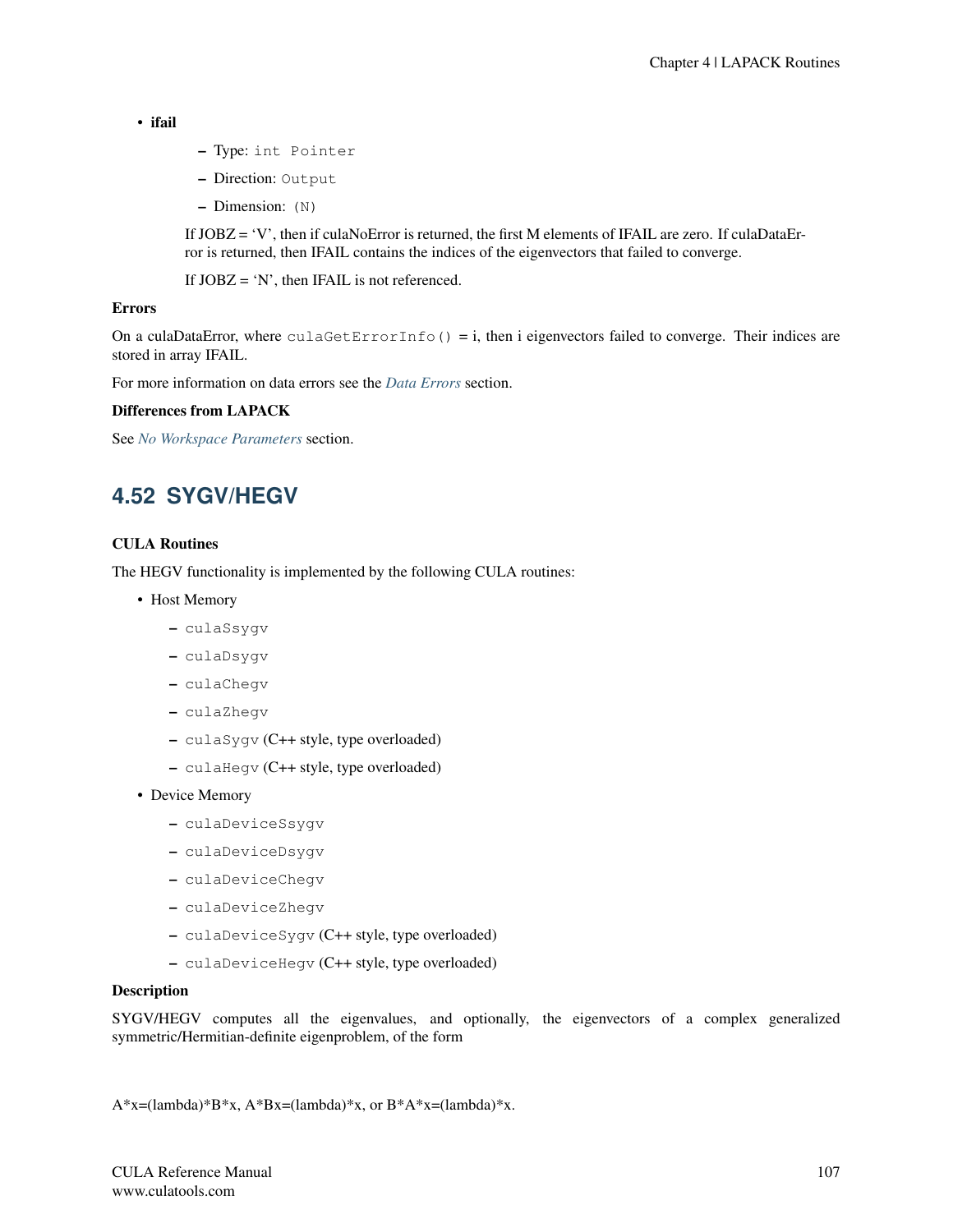Here A and B are assumed to be Hermitian and B is also positive definite.

# Parameters

# • ITYPE

- Type: int
- Direction: Input

Specifies the problem type to be solved: = 1:  $A^*x = (lambda^*B^*x = 2$ :  $A^*B^*x = (lambda^*)^*x =$ 3:  $B^*A^*x = (lambda)^*x$ 

• JOBZ

- Type: char
- Direction: Input

= 'N': Compute eigenvalues only; = 'V': Compute eigenvalues and eigenvectors.

• UPLO

- Type: char
- Direction: Input

= 'U': Upper triangles of A and B are stored; = 'L': Lower triangles of A and B are stored.

• N

- Type: int
- Direction: Input

The order of the matrices A and B.  $N \ge 0$ .

• A

- Type: S/D/C/Z Pointer,
- Direction: Input/Output
- Dimension: (LDA, N)

On entry, the symmetric/Hermitian matrix A. If  $UPLO = 'U'$ , the leading N-by-N upper triangular part of A contains the upper triangular part of the matrix A. If UPLO = 'L', the leading N-by-N lower triangular part of A contains the lower triangular part of the matrix A.

On exit, if  $JOBZ = 'V'$ , then if  $INFO = 0$ , A contains the matrix Z of eigenvectors. The eigenvectors are normalized as follows: if ITYPE = 1 or 2,  $Z^{**}H^*B^*Z = I$ ; if ITYPE = 3,  $Z^{**}H^*inv(B)^*Z = I$ . If  $JOBZ = 'N'$ , then on exit the upper triangle (if  $UPLO='U'$ ) or the lower triangle (if  $UPLO='L'$ ) of A, including the diagonal, is destroyed.

- LDA
	- Type: int
	- Direction: Input

The leading dimension of the array A. LDA  $\geq$  max(1,N).

• B

- Type: S/D/C/Z Pointer,
- Direction: Input/Output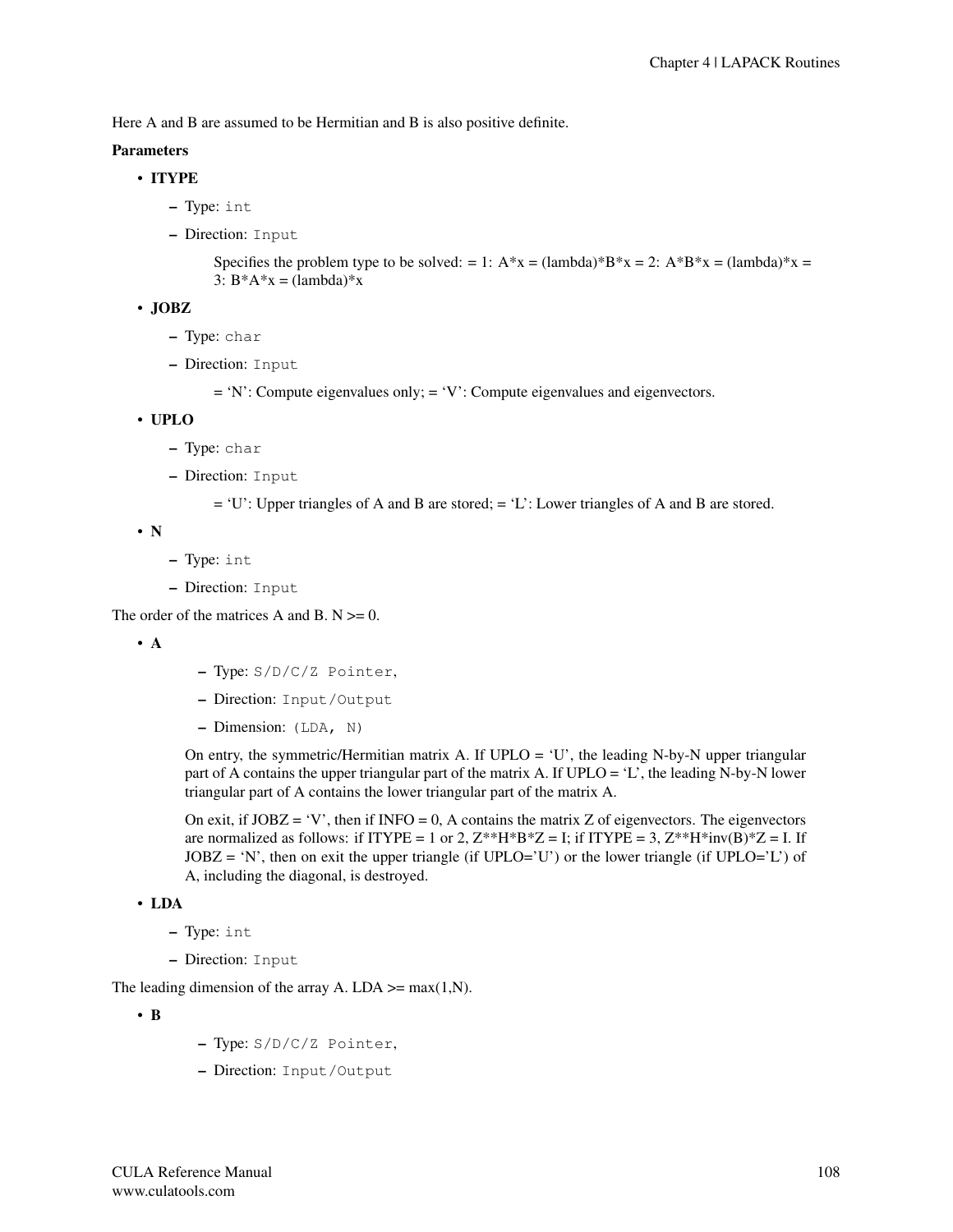– Dimension: (LDB, N)

On entry, the symmetric/Hermitian positive definite matrix B. If  $UPLO = 'U'$ , the leading N-by-N upper triangular part of B contains the upper triangular part of the matrix B. If UPLO  $=$  'L', the leading N-by-N lower triangular part of B contains the lower triangular part of the matrix B.

On exit, if INFO  $\leq$  N, the part of B containing the matrix is overwritten by the triangular factor U or L from the Cholesky factorization  $B = U^{**}H^*U$  or  $B = L^*L^{**}H$ .

• LDB

- Type: int
- Direction: Input

The leading dimension of the array B. LDB  $\geq$  max(1,N).

• W

- Type: S/D Pointer,
- Direction: Output
- Dimension: (N)

On normal exit, the eigenvalues in ascending order.

#### Errors

On a culaDataError, if culaGetErrorInfo() = i and  $\leq$  n, then i eigenvectors failed to converge. if culaGetErrorInfo() = i and > n, then the leading minor of order n-i of B is not positive definite. The factorization of B could not be completed and no eigenvalues or eigenvectors were computed.

#### Differences from LAPACK

See *[No Workspace Parameters](#page-154-0)* section.

# <span id="page-113-0"></span>**4.53 SYRDB/HERDB**

#### CULA Routines

The SYRDB/HERDB functionality is implemented by the following CULA routines:

- Host Memory
	- culaSsyrdb
	- culaDsyrdb
	- culaCherdb
	- culaZherdb
	- culaSyrdb (C++ style, type overloaded)
	- culaHerdb (C++ style, type overloaded)
- Device Memory
	- culaDeviceSsyrdb
	- culaDeviceDsyrdb
	- culaDeviceCherdb
	- culaDeviceZherdb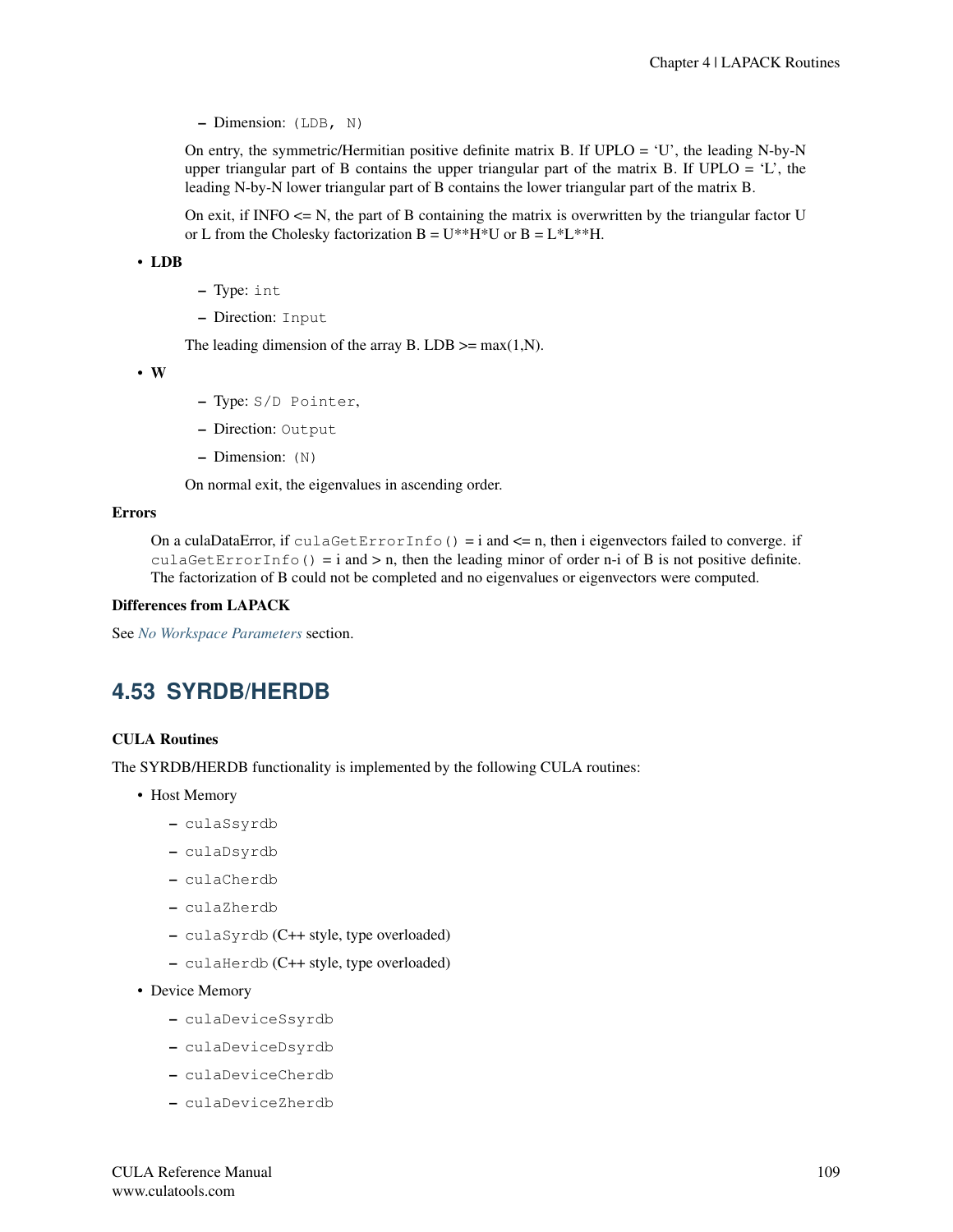- culaDeviceSyrdb (C++ style, type overloaded)
- culaDeviceHerdb (C++ style, type overloaded)

#### **Description**

Given a symmetric/Hermitian N-by-N matrix A, SYRDB/HERDB reduces A to a symmetric tridiagonal form (T) using a series of orthogonal transformations (Q), such that

$$
A = Q * T * Q'.
$$

Note: This function should be used in place of *[SYTRD/HETRD](#page-116-0)* when an orthogonal Q is not needed as the performance of these functions does not scale to large matrix sizes.

See "A framework for symmetric band reduction," by Bischof, Lang, and Sun, ACM Transactions on Mathematical Software (TOMS) archive Volume 26, Issue 4.

#### Parameters

• jobz

- Type: char
- Direction: Input

Specifies which matrices outputs are contained within the outputs A and Z.

 $=$  'N' : Forms the symmetric tridiagonal matrix T. Overwrites A with the banded matrix, B, and the information needed to construct  $Q_B$ .

= 'V' : Forms the symmetric tridiagonal matrix T. Overwrites A with Q.

= 'U' : Forms the symmetric tridiagonal matrix T. Overwrites A with the banded matrix, B, and the information needed to construct  $Q_B$ . Also, overwrites Z with Z\*Q.

• uplo

– Type: char

– Direction: Input

Specifies the triangular region where the symmetric input matrix is defined.

 $= 'U'$ : defined within the upper triangular part of A

 $=$  'L' : defined within the lower triangular part of A

• n

- Type: int
- Direction: Input

The order of the matrix  $A. N \geq 0$ .

```
• kd
```
- Type: int
- Direction: Input

The bandwidth of the banded output matrix,  $B$ .  $KD \ge 1$ .

• a

- Type: S/D/C/Z Pointer,
- Direction: Input/Output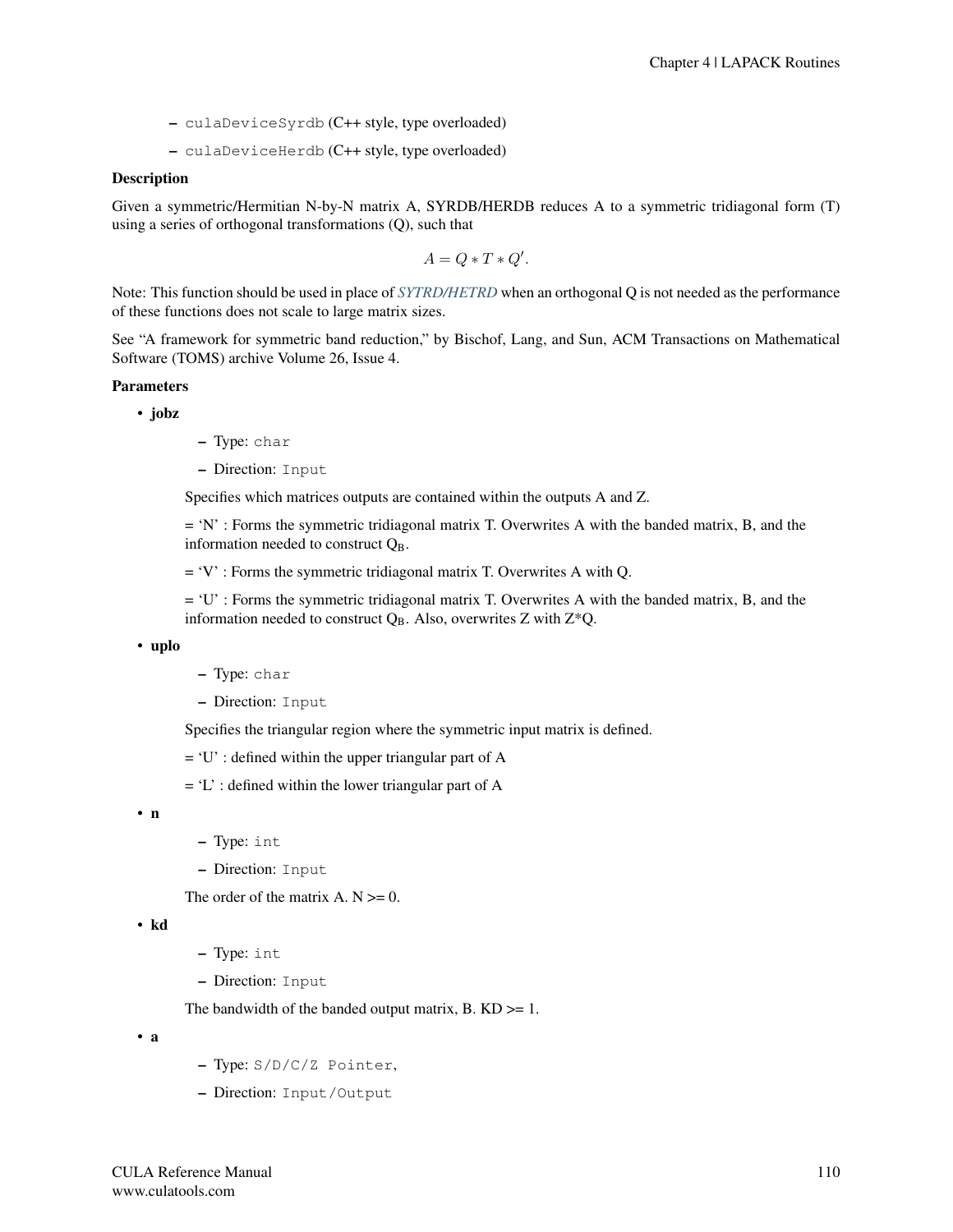$-$  Dimension: (LDA, N)

On entry, A is a real/complex symmetric/Hermitian matrix described by UPLO.

On exit, given the job code of 'V', A is overwritten by Q. Given a job code of 'N' or 'U', A is overwritten by B and  $Q_B$  as defined by UPLO and KD.

• lda

- Type: int
- Direction: Input

The leading dimension of the array A. LDA  $\geq$  max(1,N).

• d

- Type: S/D/C/Z Pointer,
- Direction: Output
- $-$  Dimension: max  $(1, N)$

Holds the diagonal elements of the symmetric tridiagonal matrix T.

• e

- Type: S/D/C/Z Pointer,
- Direction: Output
- Dimension: max(N-1)

Holds the off-diagonal elements of the symmetric tridiagonal matrix T.

• tau

- Type: S/D/C/Z Pointer,
- Direction: Output
- Dimension:  $max(1, N-KD-1)$

The scalar factors of the elementary reflectors that form  $Q_B$ .

• z

- Type: S/D Pointer,
- Direction: Input/Output
- Dimension: (N-1)

An optional matrix that can be multiplied by Q given a 'U' job code.

- $= 'U'$ : contains the product of itself and Q (Z\*Q).
- = 'N', 'V' : not referenced

• ldz

- Type: int
- Direction: Input

The leading dimension of the array Z. LDZ  $>=$  max(1,N).

# Differences from LAPACK

See *[No Workspace Parameters](#page-154-0)* section.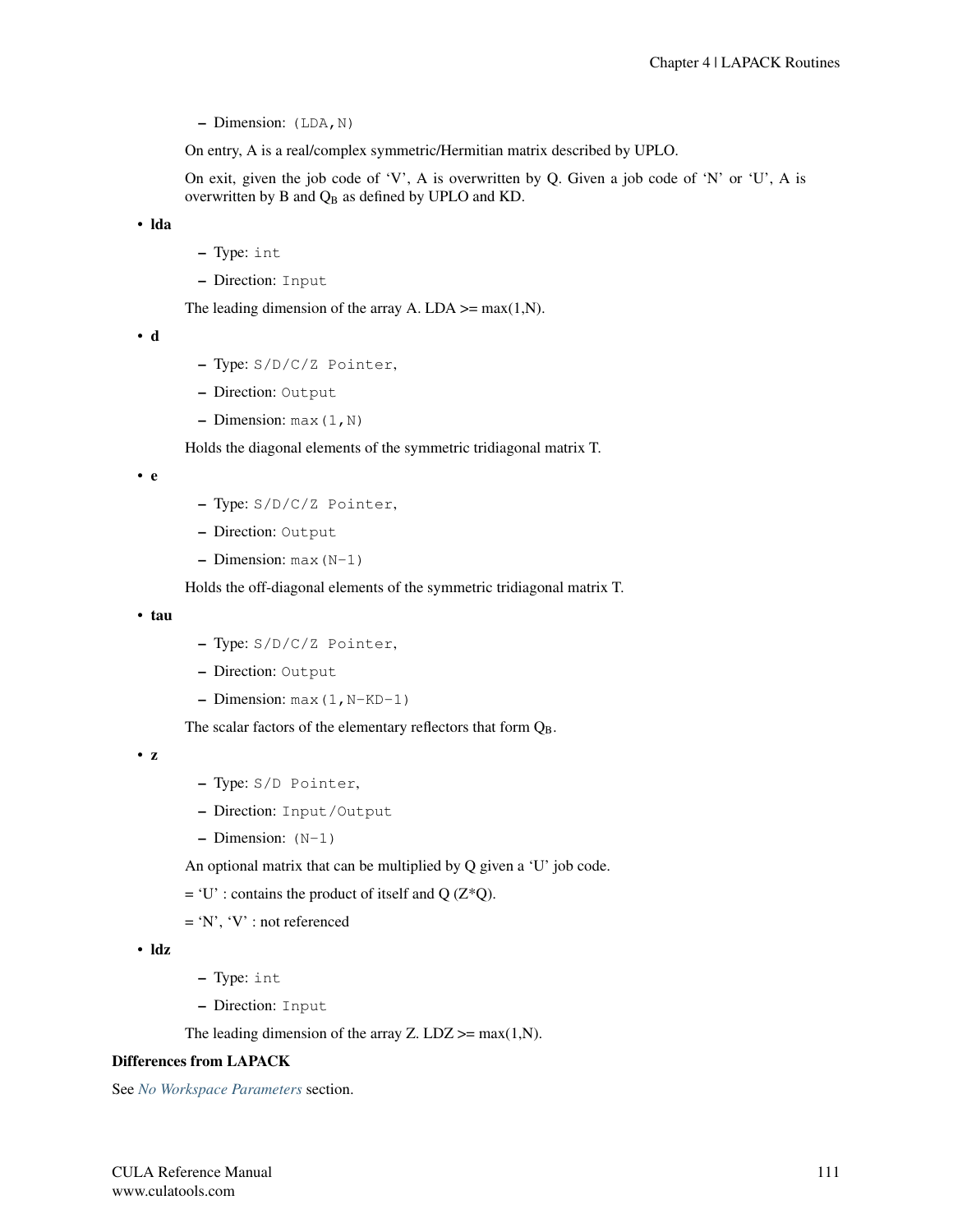# <span id="page-116-0"></span>**4.54 SYTRD/HETRD**

This function is not implemented in CULA. If a tridiagonal reduction is required, please see *[SYRDB/HERDB](#page-113-0)*

# **4.55 TRTRI**

# CULA Routines

The TRTRI functionality is implemented by the following CULA routines:

- Host Memory
	- culaStrtri
	- culaDtrtri
	- culaCtrtri
	- culaZtrtri
	- culaTrtri (C++ style, type overloaded)
- Device Memory
	- culaDeviceStrtri
	- culaDeviceDtrtri
	- culaDeviceCtrtri
	- culaDeviceZtrtri
	- culaDeviceTrtri (C++ style, type overloaded)

#### Description

TRTRI computes the inverse of a real upper or lower triangular matrix A.

- **Parameters** 
	- uplo
- Type: char
- Direction: Input
- $= 'U'$ : A is upper triangular;
- $= 'L'$ : A is lower triangular.
- diag
- Type: char
- Direction: Input
- = 'N': A is non-unit triangular;
- $= 'U'$ : A is unit triangular.

• n

- Type: int
- Direction: Input

The order of the matrix  $A$ .  $N \ge 0$ .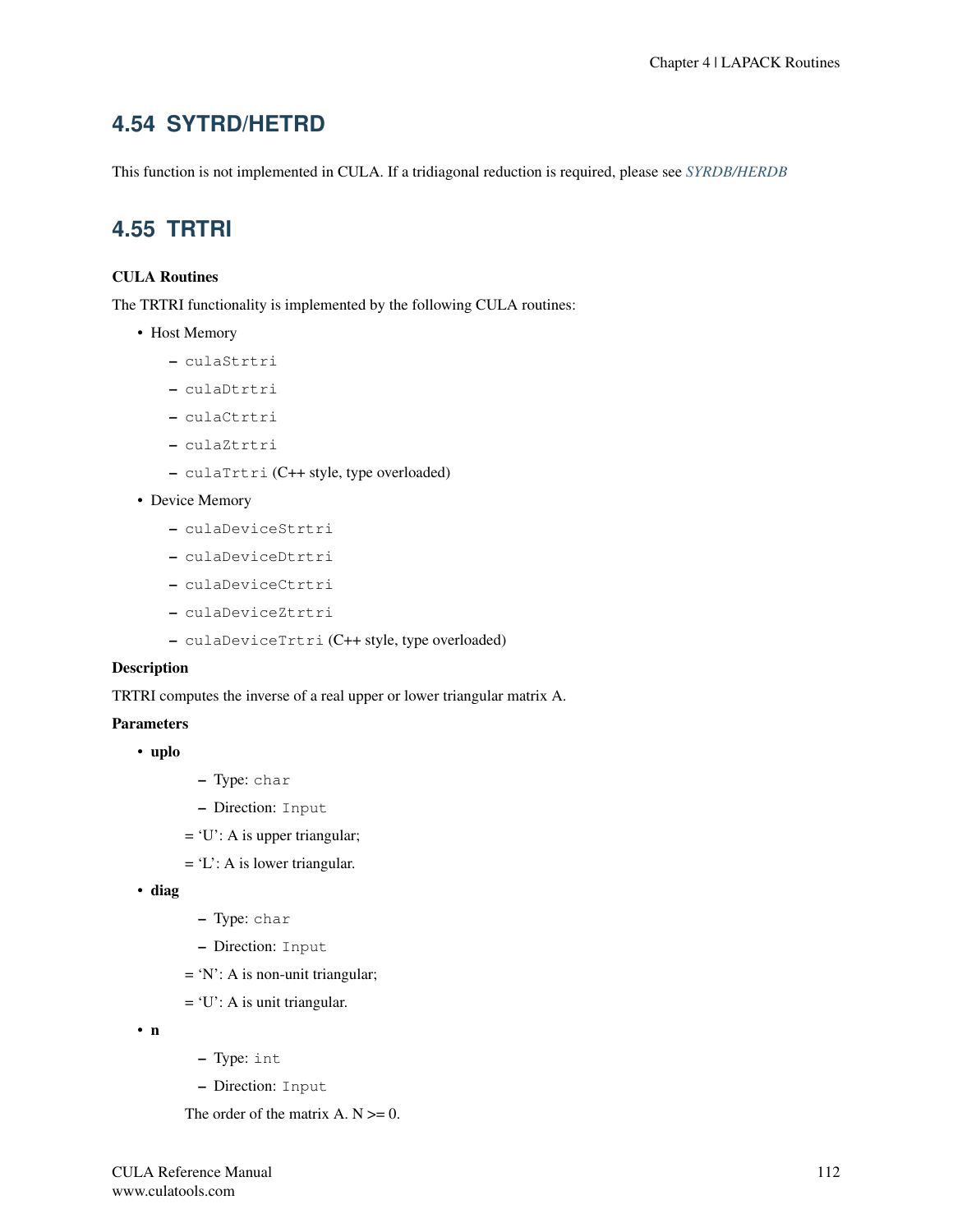• a

- Type: S/D/C/Z Pointer
- Direction: Input/Output
- Dimension: (LDA,N)

On entry, the triangular matrix A. If  $UPLO = 'U'$ , the leading N-by-N upper triangular part of the array A contains the upper triangular matrix, and the strictly lower triangular part of A is not referenced. If  $UPLO = 'L'$ , the leading N-by-N lower triangular part of the array A contains the lower triangular matrix, and the strictly upper triangular part of A is not referenced. If  $DIAG = 'U'$ , the diagonal elements of A are also not referenced and are assumed to be 1.

On exit, the (triangular) inverse of the original matrix, in the same storage format.

• lda

- Type: int
- Direction: Input

The leading dimension of the array A. LDA  $\geq$  max(1,N).

#### Errors

On a culaDataError, where  $\text{culaGetErrorInfo}() = i, A(i,i)$  is exactly zero. The triangular matrix is singular and its inverse can not be computed.

For more information on data errors see the *[Data Errors](#page-155-0)* section.

# **4.56 TRTRS**

#### CULA Routines

The TRTRS functionality is implemented by the following CULA routines:

- Host Memory
	- culaStrtrs
	- culaDtrtrs
	- culaCtrtrs
	- culaZtrtrs
	- culaTrtrs (C++ style, type overloaded)
- Device Memory
	- culaDeviceStrtrs
	- culaDeviceDtrtrs
	- culaDeviceCtrtrs
	- culaDeviceZtrtrs
	- culaDeviceTrtrs (C++ style, type overloaded)

#### Description

TRTRS solves a triangular system of the form

$$
A * X = Bor A' * X = B,
$$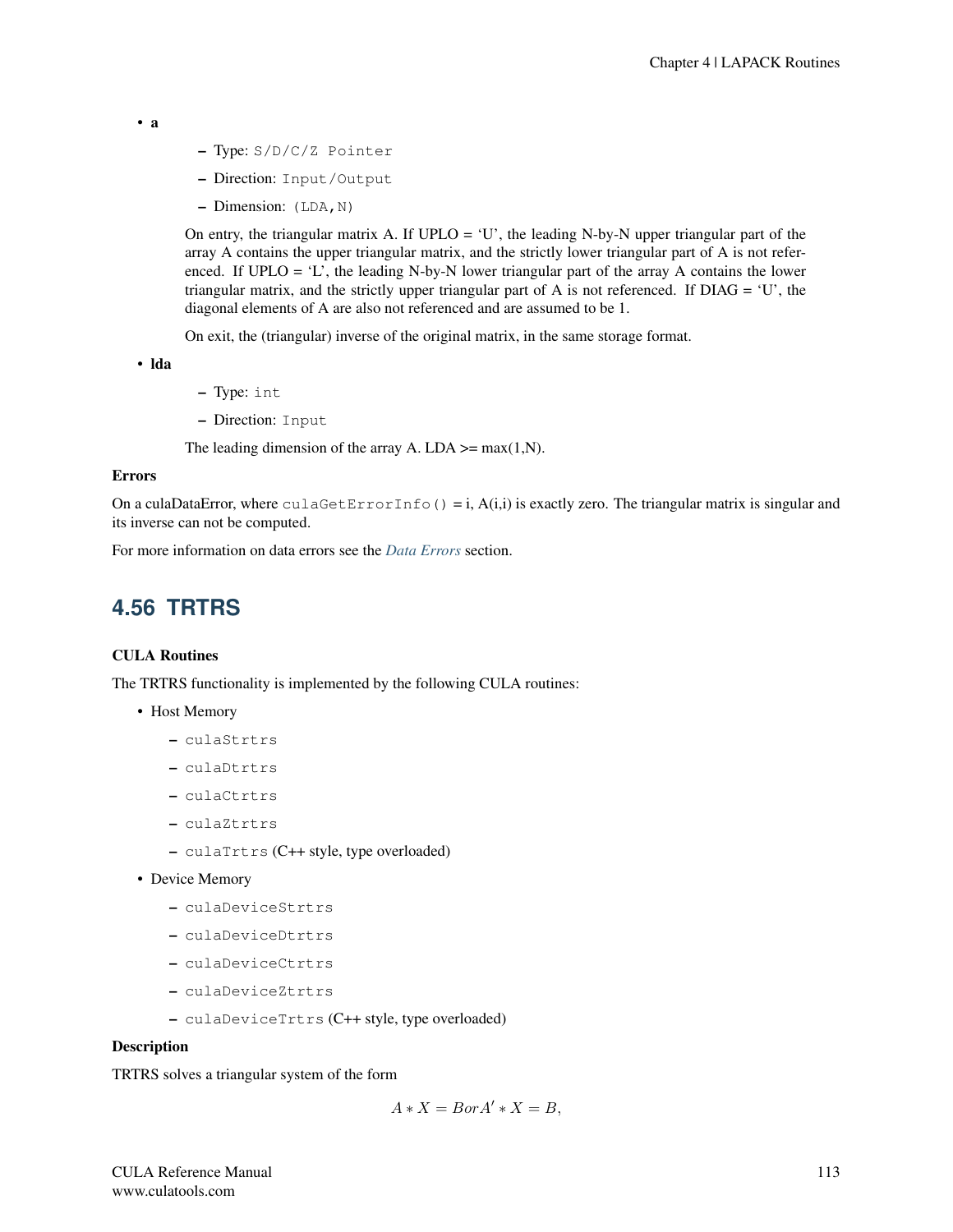where A is a triangular matrix of order N, and B is an N-by-NRHS matrix. A check is made to verify that A is nonsingular.

#### Parameters

- uplo
- Type: char
- Direction: Input
- $= 'U'$ : A is upper triangular;
- $= 'L'$ : A is lower triangular.
- trans
- Type: char
- Direction: Input

Specifies the form of the system of equations: = 'N':  $A * X = B$  (No transpose)

- $=$  'T':  $A^T * X = B$  (Transpose)
- $= 'C'$ :  $A^H * X = B$  (Conjugate transpose = Transpose)

```
• diag
```
- Type: char
- Direction: Input
- = 'N': A is non-unit triangular;

 $= 'U'$ : A is unit triangular.

```
• n
```
- Type: int
- Direction: Input

The order of the matrix  $A$ .  $N \ge 0$ .

#### • nrhs

- Type: int
- Direction: Input

The number of right hand sides, i.e., the number of columns of the matrix B. NRHS  $>= 0$ .

• a

- Type: S/D/C/Z Pointer
- Direction: Input
- Dimension: (LDA,N)

The triangular matrix A. If  $UPLO = 'U'$ , the leading N-by-N upper triangular part of the array A contains the upper triangular matrix, and the strictly lower triangular part of A is not referenced. If UPLO  $=$  'L', the leading N-by-N lower triangular part of the array A contains the lower triangular matrix, and the strictly upper triangular part of A is not referenced. If  $DIAG = 'U'$ , the diagonal elements of A are also not referenced and are assumed to be 1.

• lda

– Type: int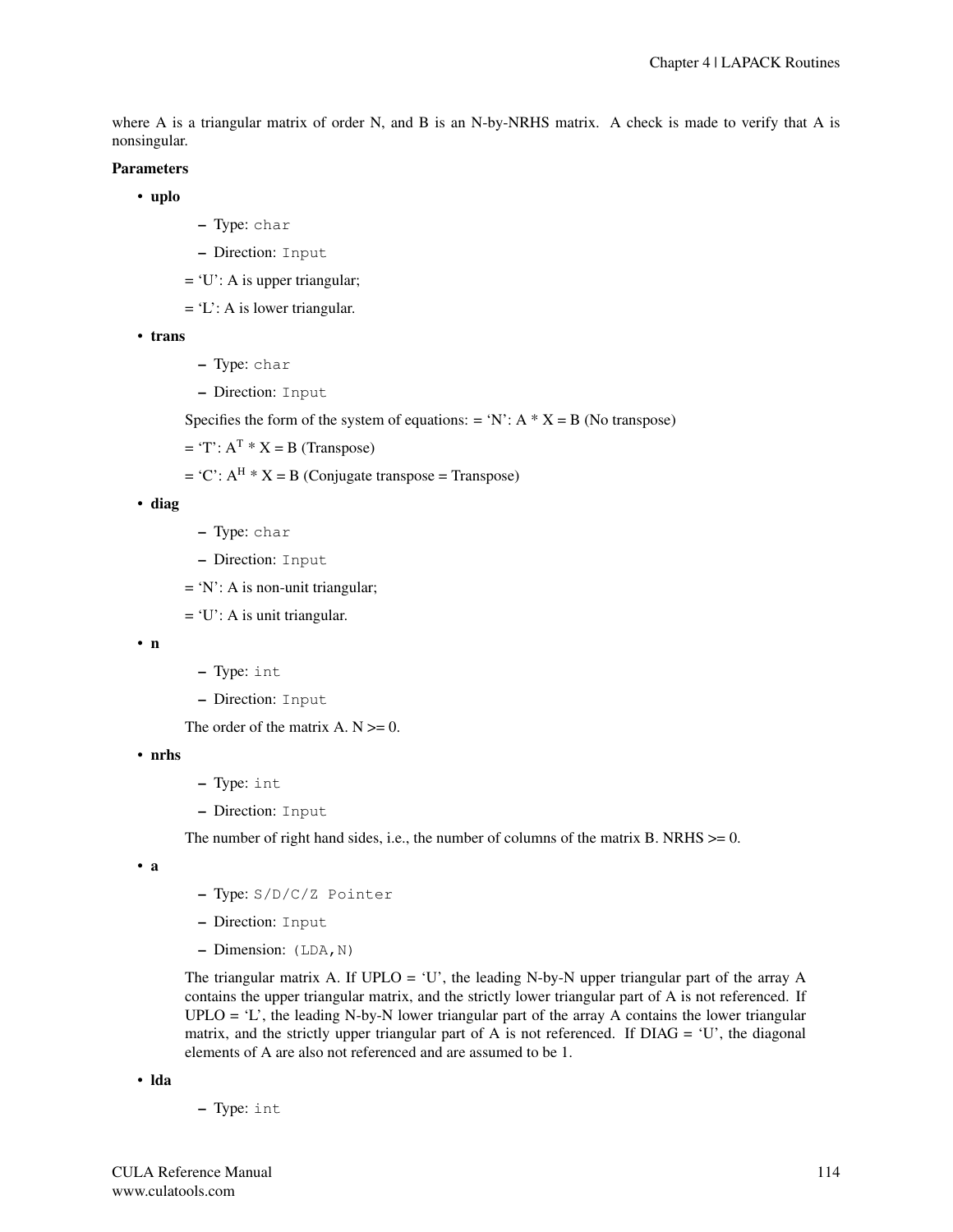The leading dimension of the array A. LDA  $\geq$  max(1,N).

• b

- Type: S/D/C/Z Pointer
- Direction: Input/Output
- Dimension: (LDB, NRHS)

On entry, the right hand side matrix B.

On exit, if culaNoError is returned, the solution matrix X.

• ldb

- Type: int
- Direction: Input

The leading dimension of the array B. LDB  $\geq$  max(1,N).

#### Errors

On a culaDataError, where  $\text{culaGetErrorInfo}() = i$ , the i-th diagonal element of A is zero, indicating that the matrix is singular and the solutions X have not been computed.

For more information on data errors see the *[Data Errors](#page-155-0)* section.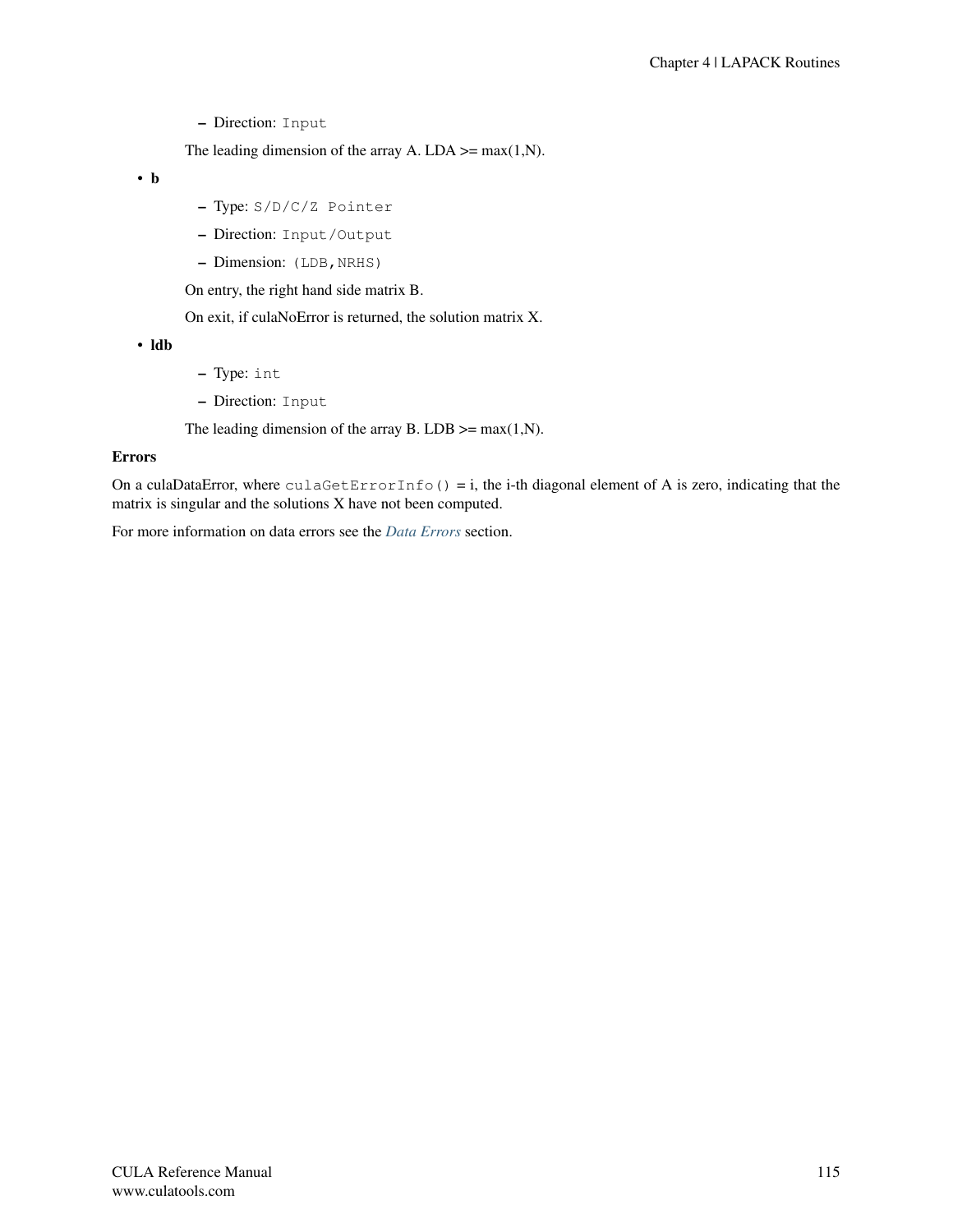# **CHAPTER**

# **BLAS ROUTINES**

This section documents the BLAS functions that CULA provides (see the *cula\_blas.h* and *cula\_blas\_device.h* headers). For each function, a high-level description of that function is given, followed by a listing of each of the function's parameters. Where applicable, differences from BLAS will also be listed.

# **5.1 GEMM**

# CULA Routines

The GEMM functionality is implemented by the following CULA routines:

- Host Memory
	- culaSgemm
	- culaDgemm
	- culaCgemm
	- culaZgemm
	- culaGemm (C++ style, type overloaded)
- Device Memory
	- culaDeviceSgemm
	- culaDeviceDgemm
	- culaDeviceCgemm
	- culaDeviceZgemm
	- culaDeviceGemm (C++ style, type overloaded)

## Description

GEMM performs one of the matrix-matrix operations

$$
C := alpha * op(A) * op(B) + beta * C,
$$

where  $op(X)$  is one of

$$
op(X) = X
$$

or

$$
op(X) = X'
$$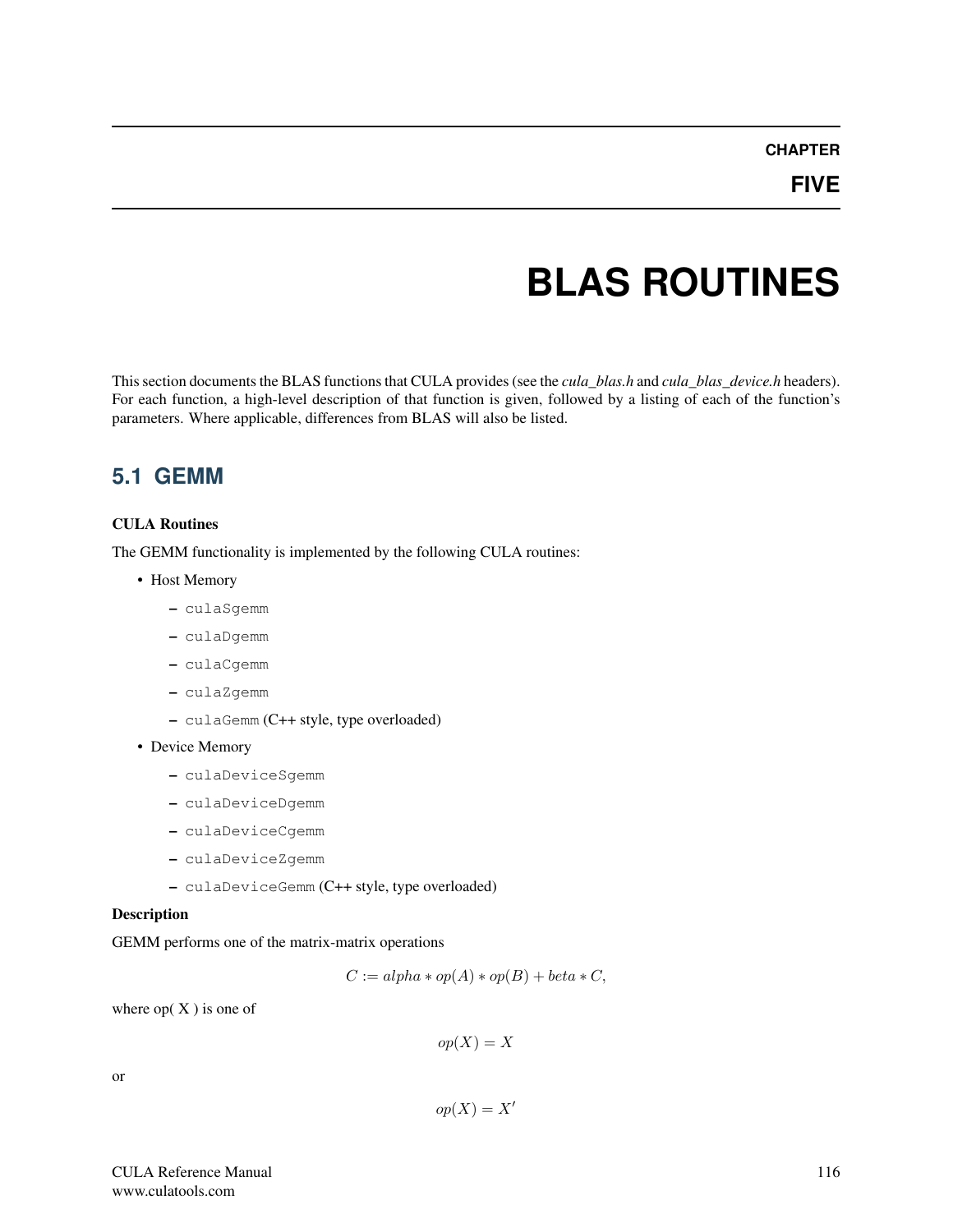or

$$
op(X) = conjg(X'),
$$

alpha and beta are scalars, and A, B and C are matrices, with op( $A$ ) an m by k matrix, op( $B$ ) a k by n matrix and C an m by n matrix.

#### Parameters

• transa

- Type: char.
- Direction: Input

On entry, TRANSA specifies the form of  $op(A)$  to be used in the matrix multiplication as follows:

TRANSA = 'N' or 'n', op $(A) = A$ .

TRANSA = 'T' or 't', op(A) =  $A<sup>T</sup>$ .

TRANSA = 'C' or 'c', op( $A$ ) = conjg( $A'$ ).

• transb

- Type: char.
- Direction: Input

On entry, TRANSB specifies the form of  $op(B)$  to be used in the matrix multiplication as follows:

TRANSB = 'N' or 'n', op( $B$ ) = B.

TRANSB = 'T' or 't', op( B) =  $B<sup>T</sup>$ .

TRANSB = 'C' or 'c', op( B) = conjg( $B<sup>T</sup>$ ).

• m

- Type: int.
- Direction: Input

On entry, M specifies the number of rows of the matrix  $op(A)$  and of the matrix C. M must be at least zero.

• n

- Type: int.
- Direction: Input

On entry, N specifies the number of columns of the matrix op( B ) and the number of columns of the matrix C. N must be at least zero.

## • k

- Type: int.
- Direction: Input

On entry, K specifies the number of columns of the matrix op( A ) and the number of rows of the matrix op( B ). K must be at least zero.

• alpha

– Type: S/D/C/Z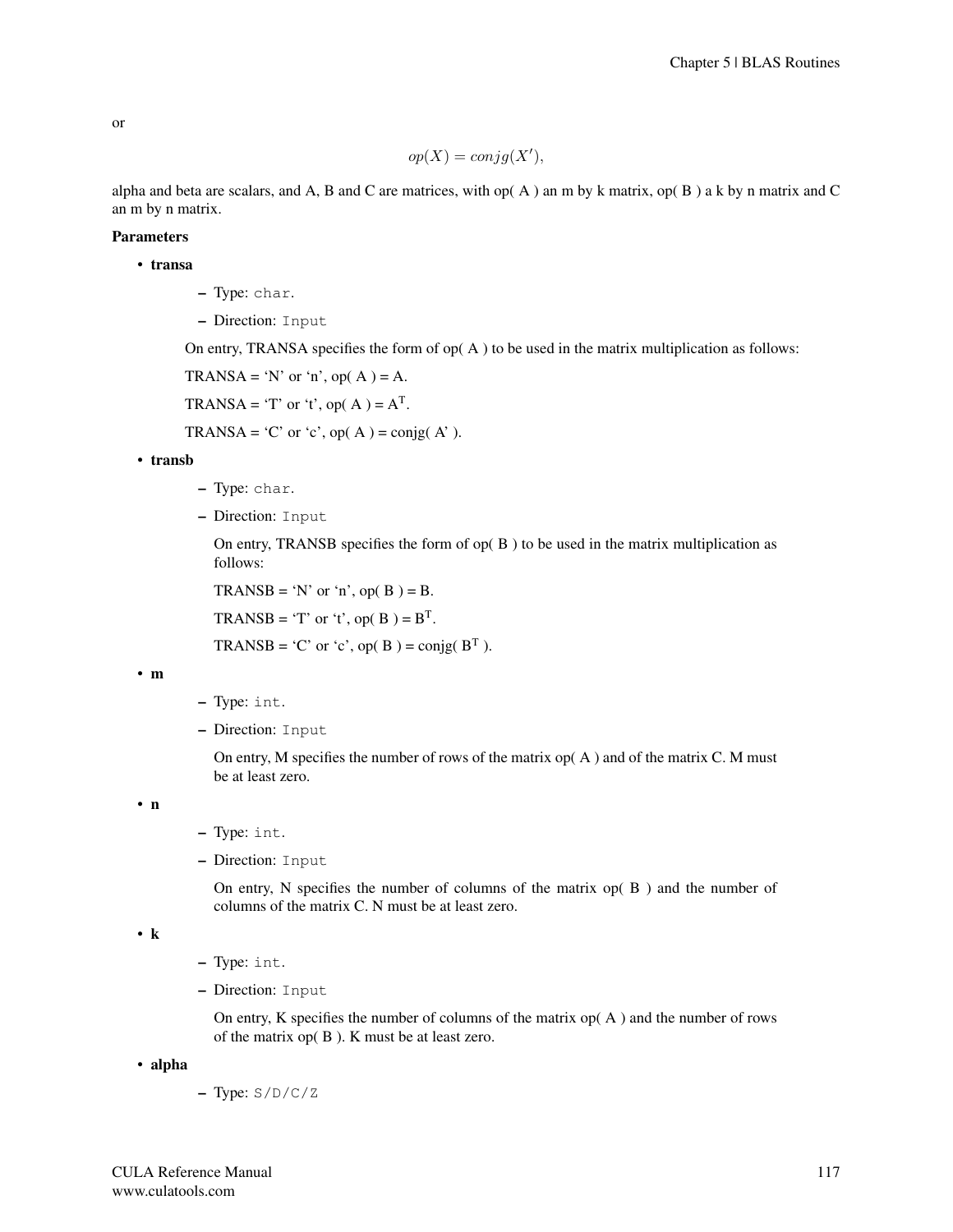On entry, ALPHA specifies the scalar alpha.

• a

- Type: S/D/C/Z Pointer
- Direction: Input
- Dimension:  $(M, K)$  if TRANSA = 'N'
- Dimension:  $(K, M)$  if TRANSA != 'N'

Before entry with TRANSA = 'N' or 'n', the leading m by k part of the array A must contain the matrix A, otherwise the leading k by m part of the array A must contain the matrix A.

• lda

- Type: int.
- Direction: Input

On entry, LDA specifies the first dimension of A as declared in the calling (sub) program. When TRANSA = 'N' or 'n' then LDA must be at least max $(1, m)$ , otherwise LDA must be at least max $(1, k)$ .

• b

- Type: S/D/C/Z Pointer
- Direction: Input
- Dimension:  $(K, N)$  if TRANSA = 'N'
- Dimension:  $(N, K)$  if TRANSA != 'N'

Before entry with  $TRANSB = 'N'$  or 'n', the leading k by n part of the array B must contain the matrix B, otherwise the leading n by k part of the array B must contain the matrix B.

#### • ldb

- Type: int.
- Direction: Input

On entry, LDB specifies the first dimension of B as declared in the calling (sub) program. When TRANSB = 'N' or 'n' then LDB must be at least max( 1, k), otherwise LDB must be at least max $(1, n)$ .

• beta

- $-$  Type:  $S/D/C/Z$
- Direction: Input

On entry, BETA specifies the scalar beta. When BETA is supplied as zero then C need not be set on input.

• c

- Type: S/D/C/Z Pointer
- Direction: Input/Output
- $-$  Dimension:  $(M, N)$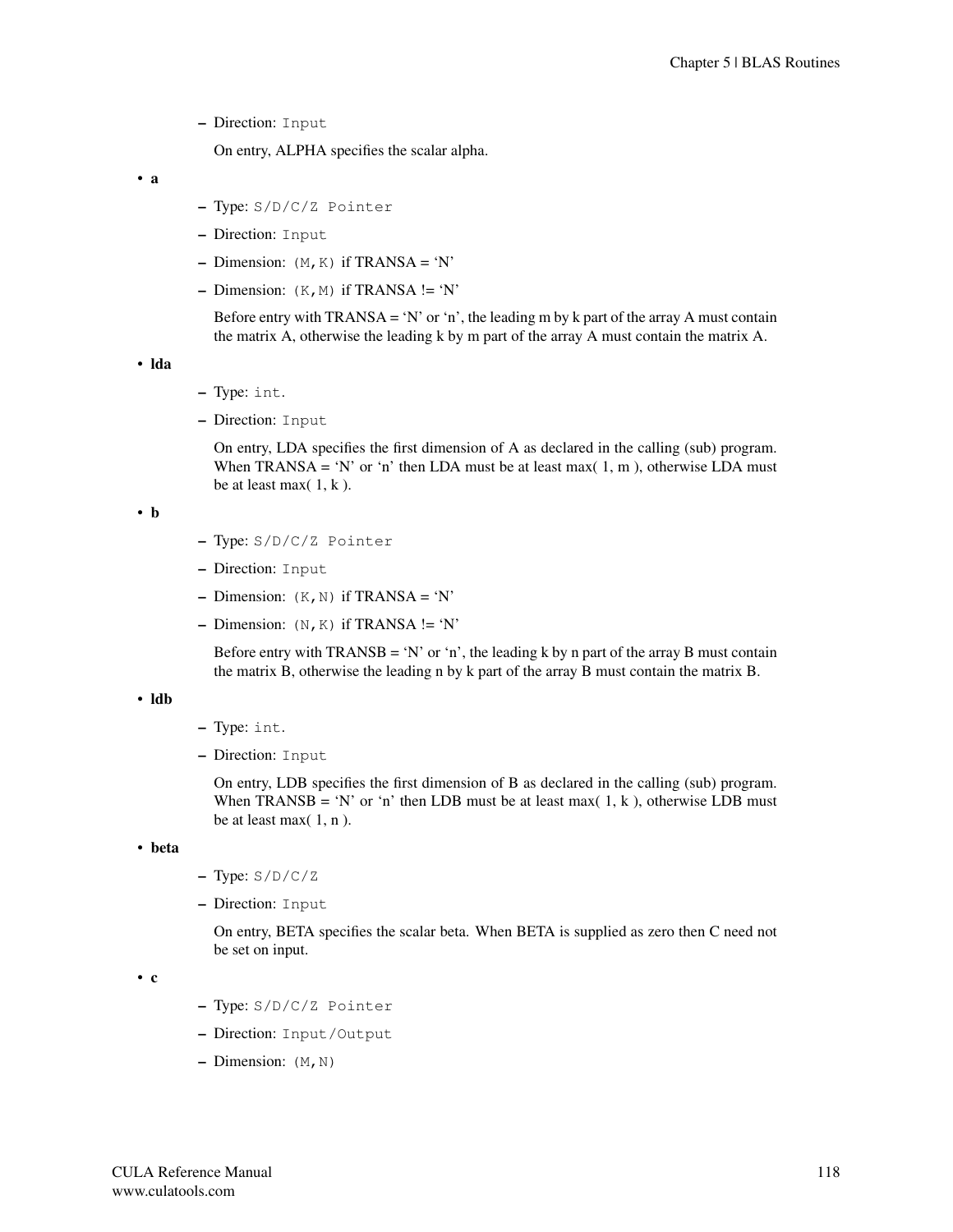Before entry, the leading m by n part of the array C must contain the matrix C, except when beta is zero, in which case C need not be set on entry.

On exit, the array C is overwritten by the m by n matrix (alpha\*op(A)\*op(B) + beta\*C).

• ldc

- Type: int.
- Direction: Input

On entry, LDC specifies the first dimension of C as declared in the calling (sub) program. LDC must be at least max(1, m).

# **5.2 GEMV**

## CULA Routines

The GEMV functionality is implemented by the following CULA routines:

• Host Memory

- culaSgemv
- culaDgemv
- culaCgemv
- culaZgemv
- culaGemv (C++ style, type overloaded)
- Device Memory
	- culaDeviceSgemv
	- culaDeviceDgemv
	- culaDeviceCgemv
	- culaDeviceZgemv
	- culaDeviceGemv (C++ style, type overloaded)

## Description

### GEMV performs one of the matrix-vector operations

$$
y := alpha * A * x + beta * y,
$$

or

$$
y := alpha * A' * x + beta * y,
$$

or

 $y := alpha * conjg(A') * x + beta * y,$ 

where alpha and beta are scalars, x and y are vectors and A is an m by n matrix.

#### **Parameters**

• trans

– Type: char.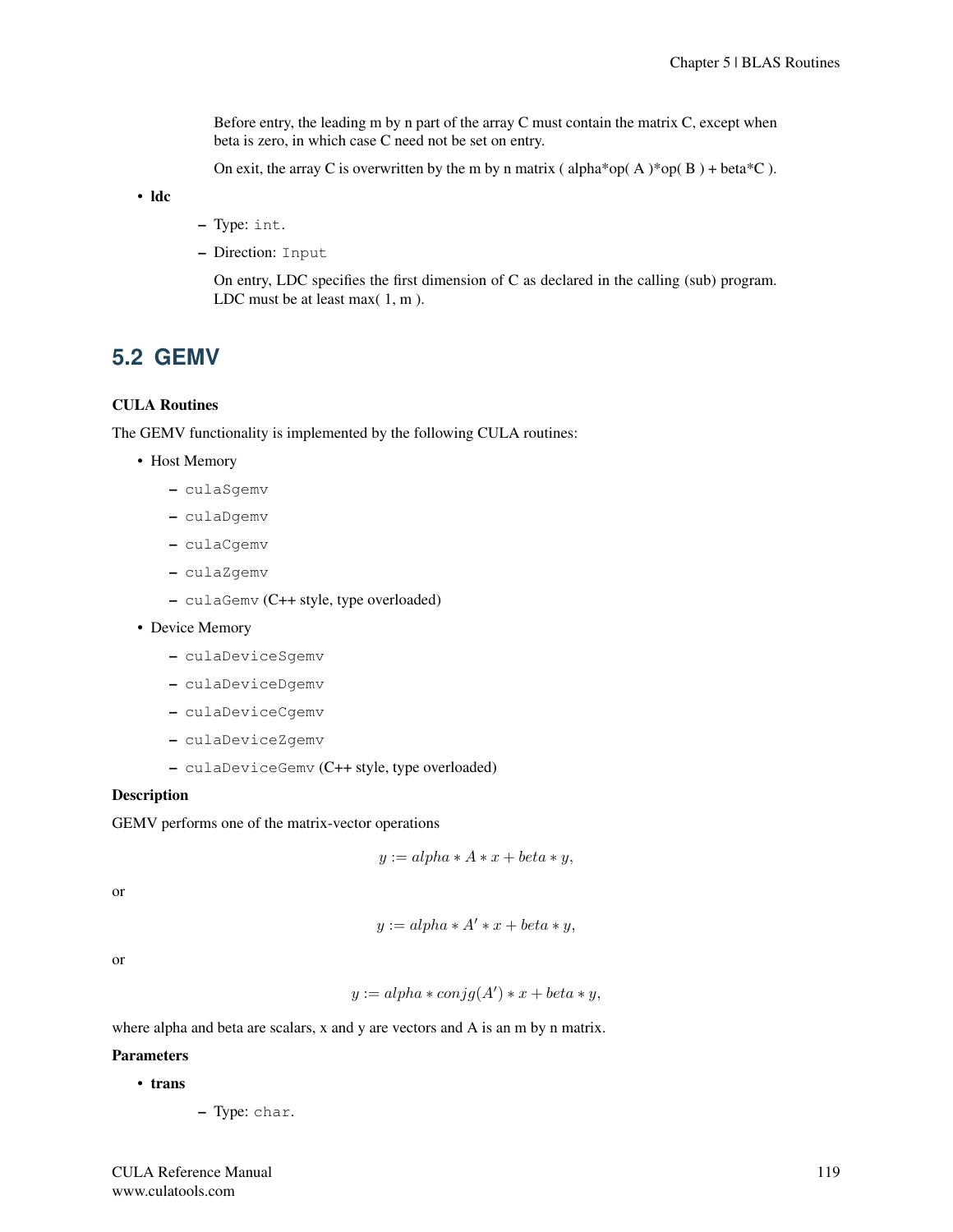On entry, TRANS specifies the operation to be performed as follows:

TRANS = 'N' or 'n'  $y := alpha * A * x + beta * y$ . TRANS = 'T' or 't'  $y := alpha * A^T * x + beta * y$ .

TRANS = 'C' or 'c'  $y := alpha * conjg(A<sup>T</sup>) * x + beta * y$ .

• m

- Type: int.
- Direction: Input

On entry, M specifies the number of rows of the matrix A. M must be at least zero.

• n

- Type: int.
- Direction: Input

On entry, N specifies the number of columns of the matrix A. N must be at least zero.

• alpha

- Type: S/D/C/Z
- Direction: Input

On entry, ALPHA specifies the scalar alpha.

• a

- Type: S/D/C/Z Pointer
- Direction: Input
- $-$  Dimension:  $(M, N)$

Before entry, the leading m by n part of the array A must contain the matrix of coefficients.

• lda

- Type: int.
- Direction: Input

On entry, LDA specifies the first dimension of A as declared in the calling (sub) program. LDA must be at least max( 1, m ).

• x

- Type: S/D/C/Z Pointer
- Direction: Input
- Dimension:  $(N * INCX)$  if TRANS = 'N'
- Dimension:  $(M * INCX)$  if TRANS != 'N'

Before entry, the incremented array X must contain the vector x.

• incx

– Type: int.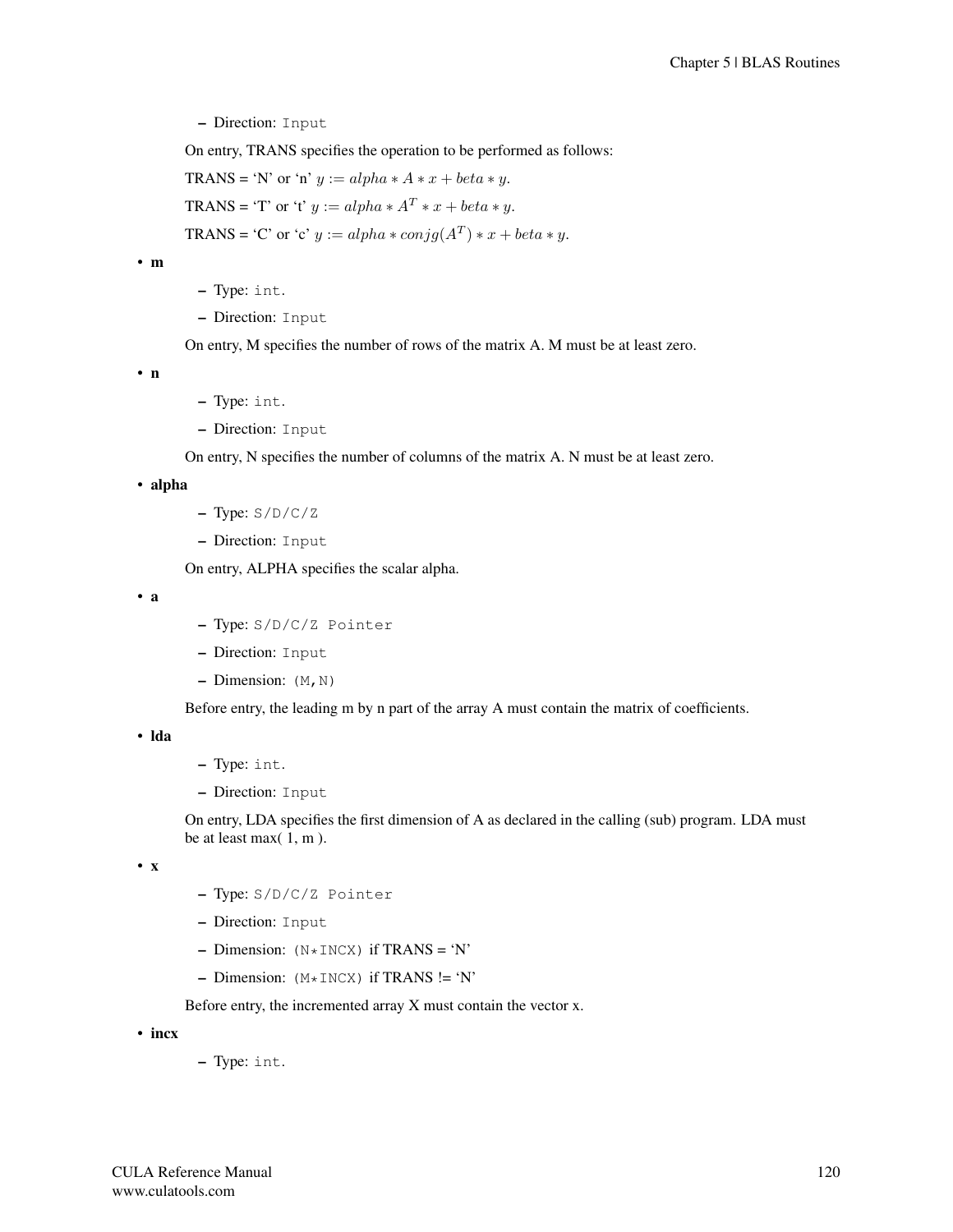On entry, INCX specifies the increment for the elements of X. INCX must not be zero.

• beta

- $-$  Type:  $S/D/C/Z$
- Direction: Input

On entry, BETA specifies the scalar beta. When BETA is supplied as zero then Y need not be set on input.

• y

- Type: S/D/C/Z Pointer
- Direction: Input/Output
- Dimension:  $(M, N)$
- Dimension:  $(M * INCY)$  if TRANS = 'N'
- $-$  Dimension: (N\*INCY) if TRANS != 'N'

Before entry with BETA non-zero, the incremented array Y must contain the vector y. On exit, Y is overwritten by the updated vector y.

• incy

- Type: int.
- Direction: Input

On entry, INCY specifies the increment for the elements of Y. INCY must not be zero.

# **5.3 HEMM**

# CULA Routines

The HEMM functionality is implemented by the following CULA routines:

- Host Memory
	- culaChemm
	- culaZhemm
	- culaHemm (C++ style, type overloaded)
- Device Memory
	- culaDeviceChemm
	- culaDeviceZhemm
	- culaDeviceHemm (C++ style, type overloaded)

## Description

HEMM performs one of the matrix-matrix operations

 $C := \text{alpha}^*A^*B + \text{beta}^*C$ ,

or

 $C := \text{alpha*B*A} + \text{beta*C},$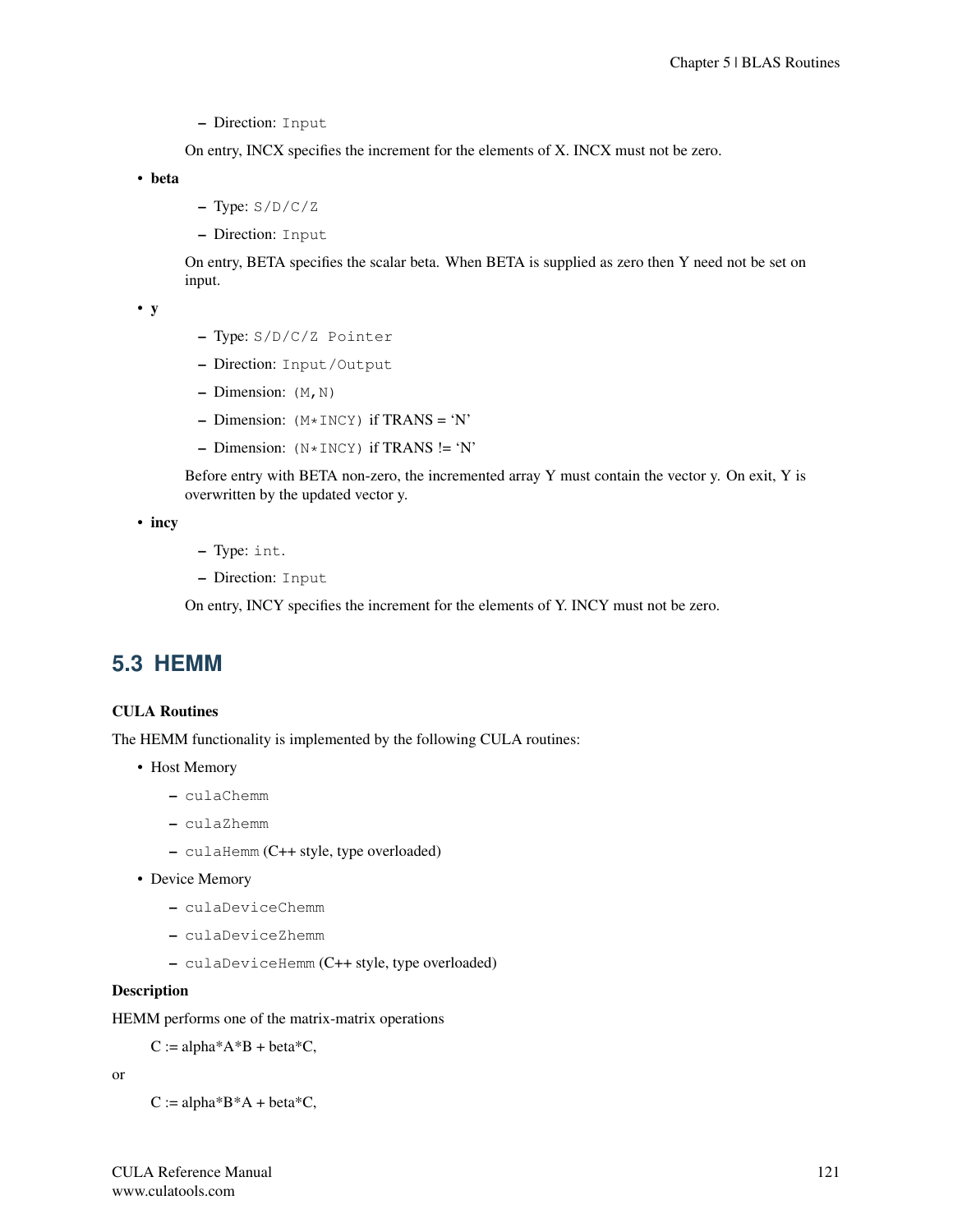where alpha and beta are scalars, A is an hermitian matrix and B and C are m by n matrices.

#### Parameters

• side

- Type: char.
- Direction: Input

On entry, SIDE specifies whether the hermitian matrix A appears on the left or right in the operation as follows:

 $SIDE = 'L'$  or 'l' C := alpha\*A\*B + beta\*C,

 $SIDE = 'R'$  or 'r' C := alpha\*B\*A + beta\*C,

• uplo

- Type: char.
- Direction: Input

On entry, UPLO specifies whether the upper or lower triangular part of the hermitian matrix A is to be referenced as follows:

 $UPLO = 'U'$  or 'u' Only the upper triangular part of the hermitian matrix is to be referenced.

 $UPLO = 'L'$  or 'l' Only the lower triangular part of the hermitian matrix is to be referenced.

• m

- Type: int.
- Direction: Input

On entry, M specifies the number of rows of the matrix C. M must be at least zero.

• n

- Type: int.
- Direction: Input

On entry, N specifies the number of columns of the matrix C. N must be at least zero.

• alpha

- $-$  Type:  $C/Z$
- Direction: Input

On entry, ALPHA specifies the scalar alpha.

• a

- Type: C/Z Pointer
- Direction: Input
- Dimension:  $(M, M)$  if SIDE = 'L'
- Dimension:  $(N, N)$  if SIDE = 'R'

Before entry with SIDE = 'L' or 'l', the m by m part of the array A must contain the hermitian matrix, such that when UPLO = 'U' or 'u', the leading m by m upper triangular part of the array A must contain the upper triangular part of the hermitian matrix and the strictly lower triangular part of A is not referenced, and when  $UPLO = 'L'$  or 'l', the leading m by m lower triangular part of the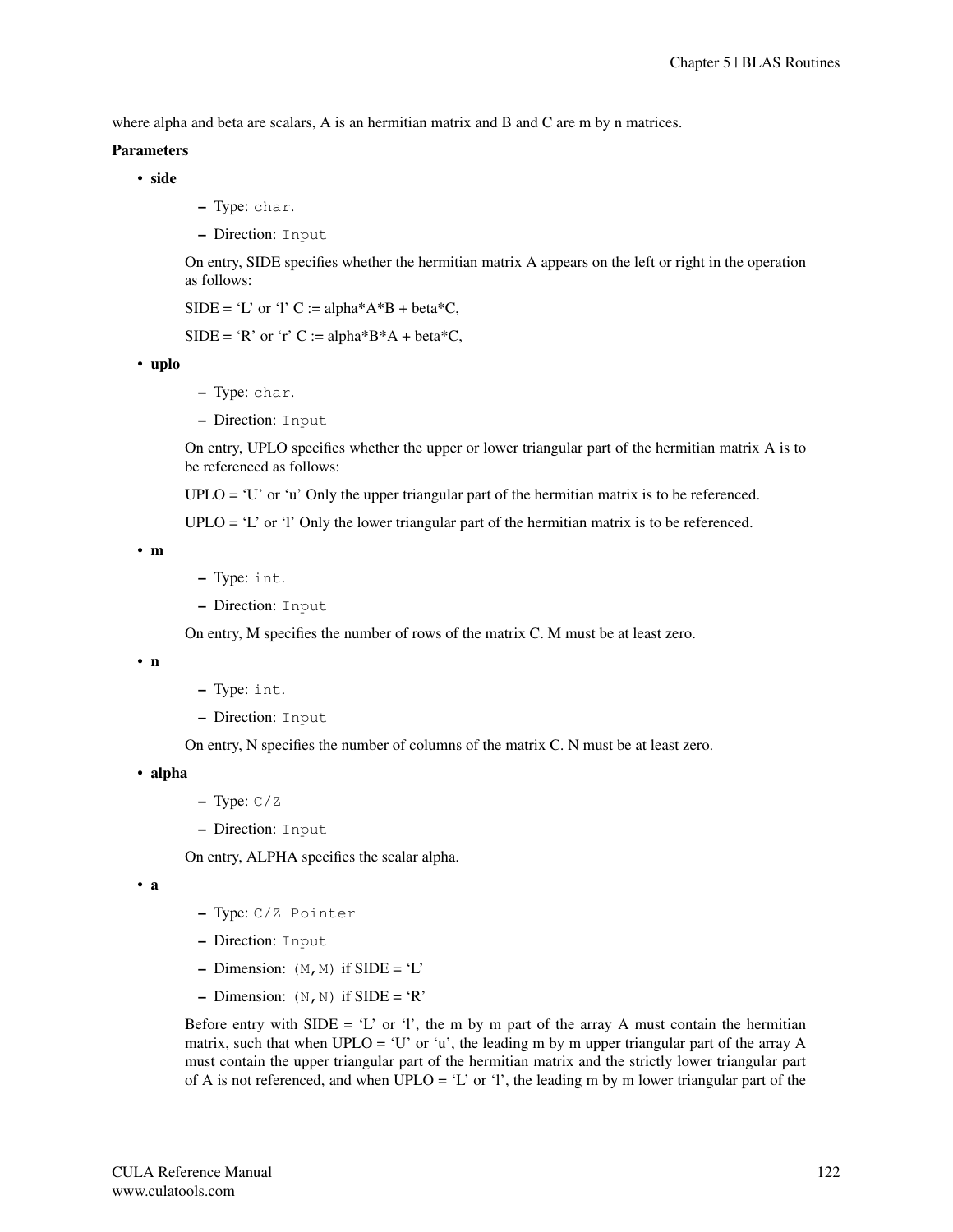array A must contain the lower triangular part of the hermitian matrix and the strictly upper triangular part of A is not referenced.

Before entry with  $SIDE = 'R'$  or 'r', the n by n part of the array A must contain the hermitian matrix, such that when  $UPLO = 'U'$  or 'u', the leading n by n upper triangular part of the array A must contain the upper triangular part of the hermitian matrix and the strictly lower triangular part of A is not referenced, and when UPLO = 'L' or 'l', the leading n by n lower triangular part of the array A must contain the lower triangular part of the hermitian matrix and the strictly upper triangular part of A is not referenced.

Note that the imaginary parts of the diagonal elements need not be set, they are assumed to be zero.

• lda

- Type: int.
- Direction: Input

On entry, LDA specifies the first dimension of A as declared in the calling (sub) program. When SIDE = 'L' or 'l' then LDA must be at least max( 1, m), otherwise LDA must be at least max( 1, n).

• b

- Type: C/Z Pointer
- Direction: Input
- Dimension:  $(M, N)$

Before entry, the leading m by n part of the array B must contain the matrix B.

• ldb

- Type: int.
- Direction: Input

On entry, LDB specifies the first dimension of B as declared in the calling (sub) program. LDB must be at least max $(1, m)$ .

• beta

- $-$  Type:  $C/Z$
- Direction: Input

On entry, BETA specifies the scalar beta. When BETA is supplied as zero then C need not be set on input.

• c

- Type: C/Z Pointer
- Direction: Input/Output
- $-$  Dimension:  $(M, N)$

Before entry, the leading m by n part of the array C must contain the matrix C, except when beta is zero, in which case C need not be set on entry.

On exit, the array C is overwritten by the m by n updated matrix.

• ldc

– Type: int.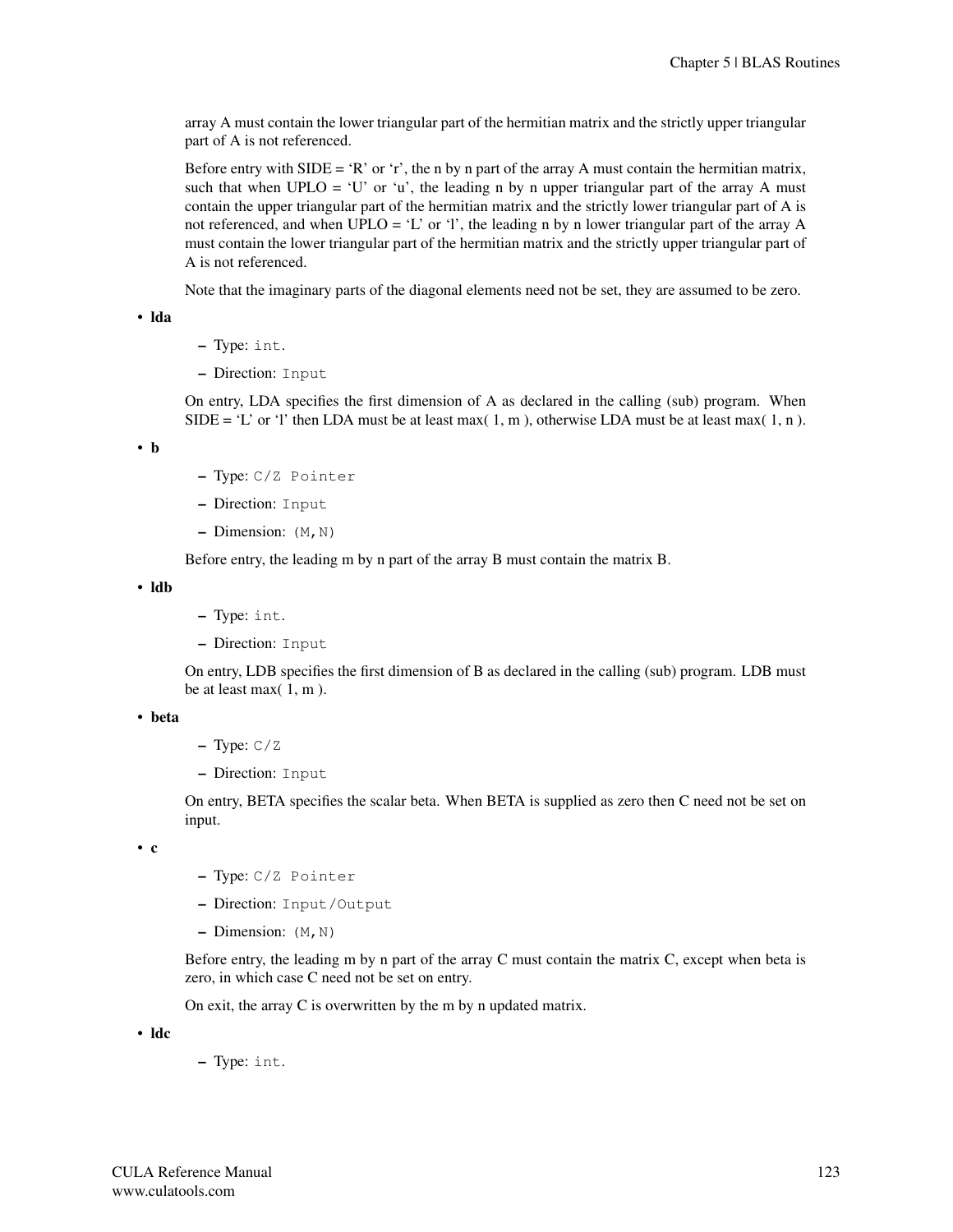On entry, LDC specifies the first dimension of C as declared in the calling (sub) program. LDC must be at least max $(1, m)$ .

# **5.4 HER2K**

# CULA Routines

The HER2K functionality is implemented by the following CULA routines:

- Host Memory
	- culaCher2k
	- culaZher2k
	- culaHer2k (C++ style, type overloaded)
- Device Memory
	- culaDeviceCher2k
	- culaDeviceZher2k
	- culaDeviceHer2k (C++ style, type overloaded)

#### **Description**

HER2K performs one of the hermitian rank 2k operations

C := alpha\*A\*conjg( $B<sup>T</sup>$ ) + conjg(alpha)\*B\*conjg( $A<sup>T</sup>$ ) + beta\*C,

or

C := alpha\*conjg( $A<sup>T</sup>$ )\*B + conjg(alpha)\*conjg( $B<sup>T</sup>$ )\*A + beta\*C,

where alpha and beta are scalars with beta real, C is an n by n hermitian matrix and A and B are n by k matrices in the first case and k by n matrices in the second case.

## **Parameters**

• uplo

- Type: char.
- Direction: Input

On entry, UPLO specifies whether the upper or lower triangular part of the array C is to be referenced as follows:

 $UPLO = 'U'$  or 'u' Only the upper triangular part of C is to be referenced.

 $UPLO = 'L'$  or 'l' Only the lower triangular part of C is to be referenced.

• trans

- Type: char.
- Direction: Input

On entry, TRANS specifies the operation to be performed as follows:

TRANS = 'N' or 'n' C := alpha\*A\*conjg( $B<sup>T</sup>$ ) + conjg(alpha)\*B\*conjg( $A<sup>T</sup>$ ) + beta\*C.

TRANS = 'C' or 'c' C := alpha\*conjg( $A<sup>T</sup>$ )\*B + conjg( alpha )\*conjg( $B<sup>T</sup>$ )\*A + beta\*C.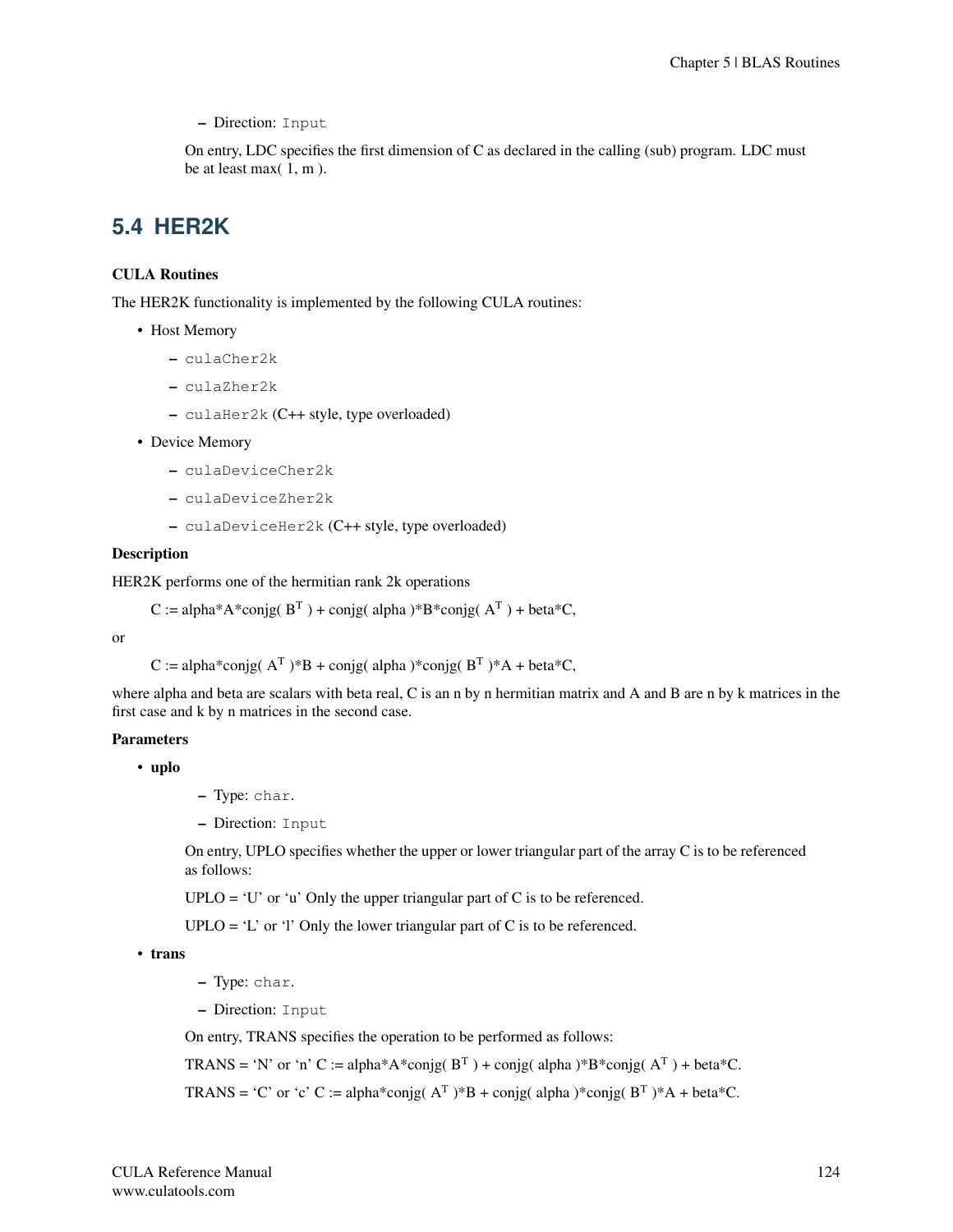• n

- Type: int.
- Direction: Input

On entry, N specifies the order of the matrix C. N must be at least zero.

• k

- Type: int.
- Direction: Input

On entry with TRANS = 'N' or 'n', K specifies the number of columns of the matrices A and B, and on entry with TRANS = 'C' or 'c', K specifies the number of rows of the matrices A and B. K must be at least zero.

• alpha

- $-$  Type:  $C/Z$
- Direction: Input

On entry, ALPHA specifies the scalar alpha.

• a

- Type: C/Z Pointer
- Direction: Input
- Dimension:  $(N, K)$  if TRANS = 'N'
- Dimension:  $(K, N)$  if TRANS != 'N'

Before entry with  $TRANS = 'N'$  or 'n', the leading n by k part of the array A must contain the matrix A, otherwise the leading k by n part of the array A must contain the matrix A.

#### • lda

- Type: int.
- Direction: Input

On entry, LDA specifies the first dimension of A as declared in the calling (sub) program. When TRANS = 'N' or 'n' then LDA must be at least max $(1, n)$ , otherwise LDA must be at least max $(1, n)$  $k$ ).

• b

- Type: C/Z Pointer
- Direction: Input
- Dimension:  $(N, K)$  if TRANS = 'N'
- Dimension:  $(K, N)$  if TRANS != 'N'

Before entry with  $TRANS = 'N'$  or 'n', the leading n by k part of the array B must contain the matrix B, otherwise the leading k by n part of the array B must contain the matrix B.

• ldb

– Type: int.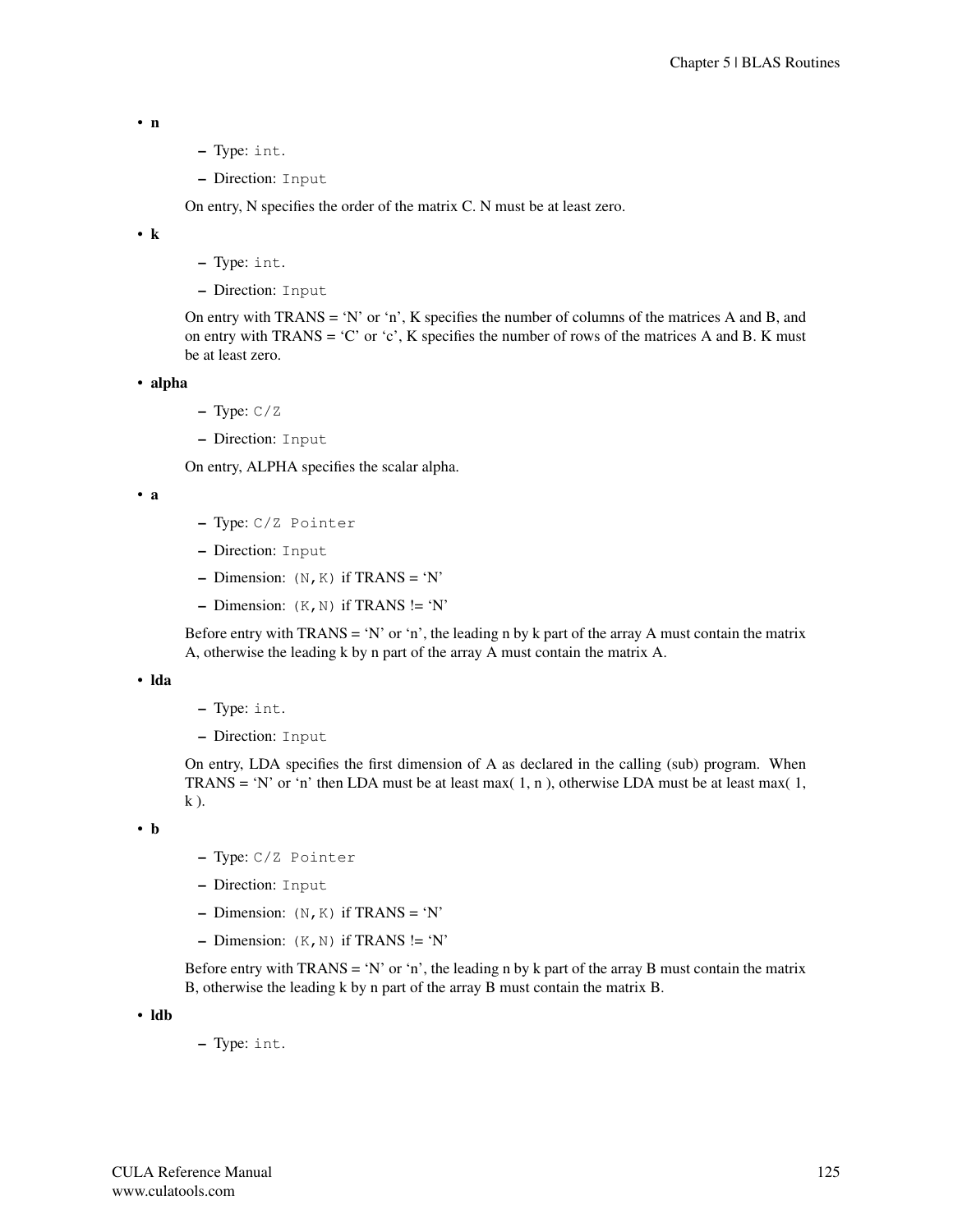On entry, LDB specifies the first dimension of B as declared in the calling (sub) program. When TRANS = 'N' or 'n' then LDB must be at least max $(1, n)$ , otherwise LDB must be at least max $(1, n)$ k ).

• beta

- Type: S/D
- Direction: Input

On entry, BETA specifies the scalar beta.

• c

- Type: C/Z Pointer
- Direction: Input/Output
- $-$  Dimension:  $(N, N)$

Before entry with  $UPLO = 'U'$  or 'u', the leading n by n upper triangular part of the array C must contain the upper triangular part of the hermitian matrix and the strictly lower triangular part of C is not referenced. On exit, the upper triangular part of the array C is overwritten by the upper triangular part of the updated matrix.

Before entry with UPLO = 'L' or 'l', the leading n by n lower triangular part of the array C must contain the lower triangular part of the hermitian matrix and the strictly upper triangular part of C is not referenced. On exit, the lower triangular part of the array C is overwritten by the lower triangular part of the updated matrix.

Note that the imaginary parts of the diagonal elements need not be set, they are assumed to be zero, and on exit they are set to zero.

• ldc

- Type: int.
- Direction: Input

On entry, LDC specifies the first dimension of C as declared in the calling (sub) program. LDC must be at least max $(1, n)$ .

# **5.5 HERK**

# CULA Routines

The HERK functionality is implemented by the following CULA routines:

- Host Memory
	- culaCherk
	- culaZherk
	- culaHerk (C++ style, type overloaded)
- Device Memory
	- culaDeviceCherk
	- culaDeviceZherk
	- culaDeviceHerk (C++ style, type overloaded)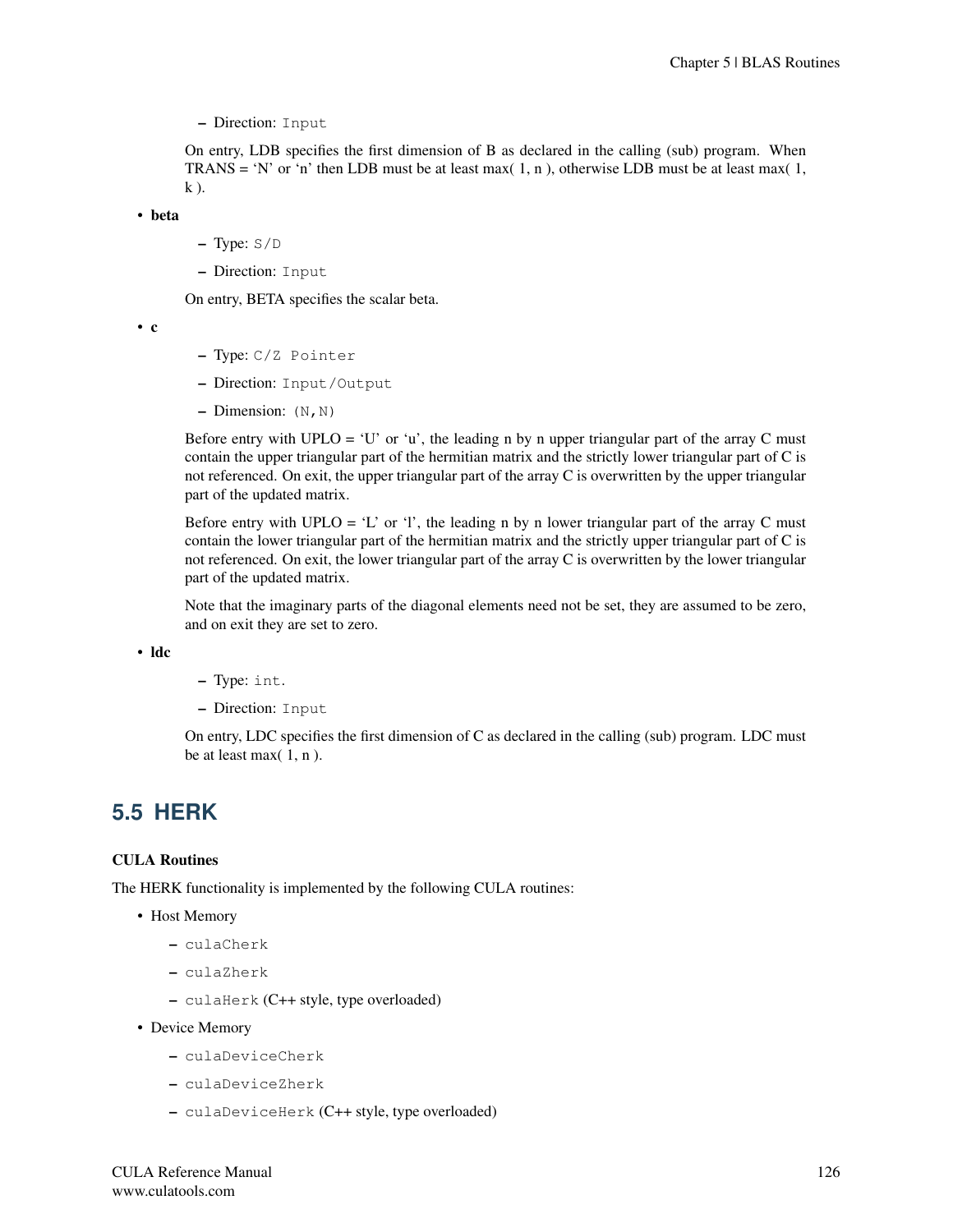## Description

HERK performs one of the hermitian rank k operations

```
C := alpha*A*conjg(A<sup>T</sup>) + beta*C,
```
or

C := alpha\*conjg( $A^T$ )\* $A$  + beta\*C,

where alpha and beta are real scalars, C is an n by n hermitian matrix and A is an n by k matrix in the first case and a k by n matrix in the second case.

# Parameters

• uplo

- Type: char.
- Direction: Input

On entry, UPLO specifies whether the upper or lower triangular part of the array C is to be referenced as follows:

 $UPLO = 'U'$  or 'u' Only the upper triangular part of C is to be referenced.

 $UPLO = 'L'$  or 'l' Only the lower triangular part of C is to be referenced.

• trans

- Type: char.
- Direction: Input

On entry, TRANS specifies the operation to be performed as follows:

TRANS = 'N' or 'n' C := alpha\*A\*conjg( $A<sup>T</sup>$ ) + beta\*C.

TRANS = 'C' or 'c' C := alpha\*conjg( $A<sup>T</sup>$ )\*A + beta\*C.

• n

– Type: int.

– Direction: Input

On entry, N specifies the order of the matrix C. N must be at least zero.

• k

- Type: int.
- Direction: Input

On entry with TRANS = 'N' or 'n', K specifies the number of columns of the matrix A, and on entry with  $TRANS = 'C'$  or 'c', K specifies the number of rows of the matrix A. K must be at least zero.

```
• alpha
```
- Type: S/D
- Direction: Input

On entry, ALPHA specifies the scalar alpha.

• a

- Type: C/Z Pointer
- Direction: Input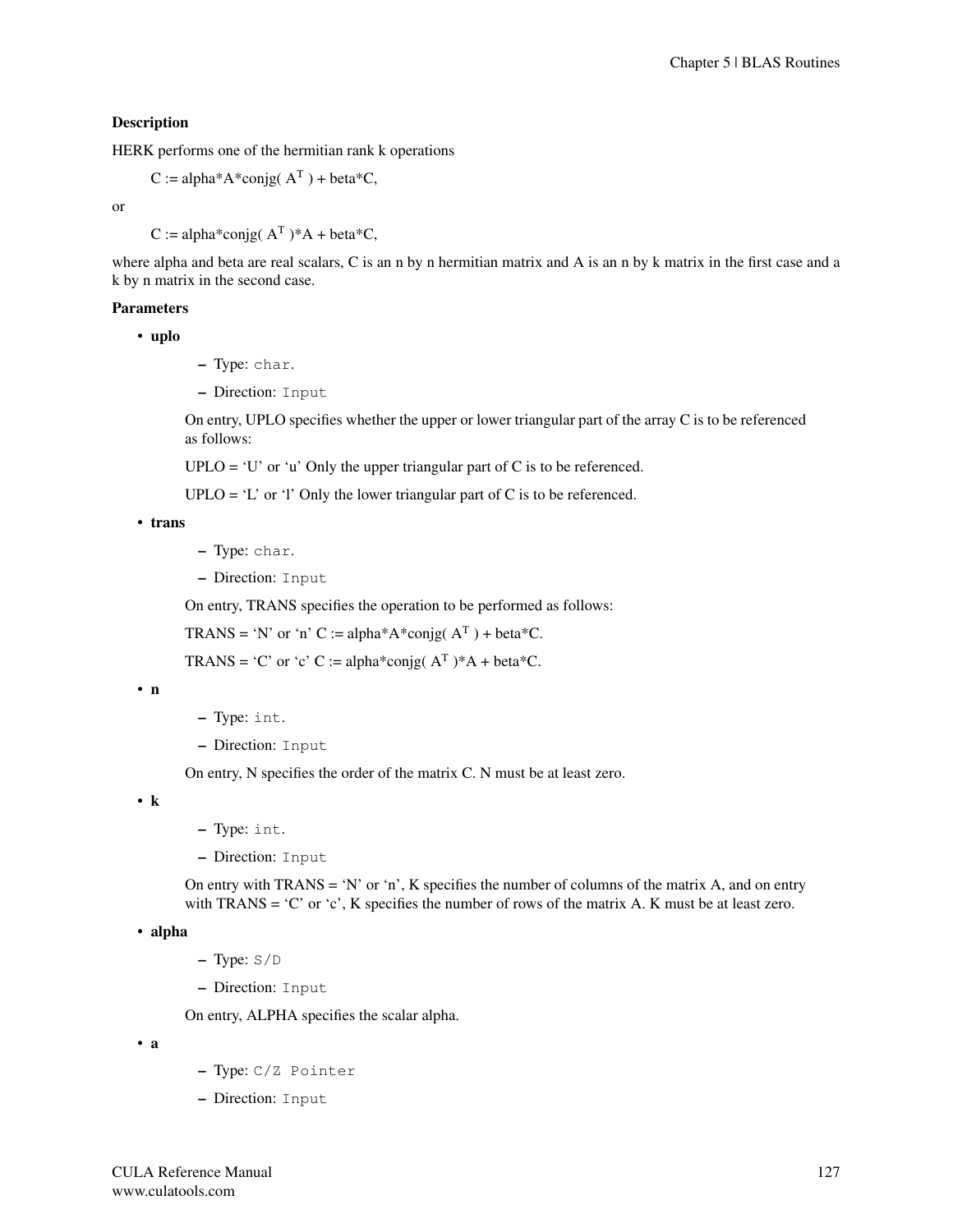- Dimension:  $(N, K)$  if TRANS = 'N'
- Dimension:  $(K, N)$  if TRANS != 'N'

Before entry with  $TRANS = 'N'$  or 'n', the leading n by k part of the array A must contain the matrix A, otherwise the leading k by n part of the array A must contain the matrix A.

• lda

- Type: int.
- Direction: Input

On entry, LDA specifies the first dimension of A as declared in the calling (sub) program. When TRANS = 'N' or 'n' then LDA must be at least max $(1, n)$ , otherwise LDA must be at least max $(1, n)$  $k$ ).

• beta

- Type: S/D
- Direction: Input

On entry, BETA specifies the scalar beta.

• c

- Type: C/Z Pointer
- Direction: Input/Output
- Dimension:  $(N, N)$

Before entry with UPLO = 'U' or 'u', the leading n by n upper triangular part of the array C must contain the upper triangular part of the hermitian matrix and the strictly lower triangular part of C is not referenced. On exit, the upper triangular part of the array C is overwritten by the upper triangular part of the updated matrix.

Before entry with UPLO = 'L' or 'l', the leading n by n lower triangular part of the array C must contain the lower triangular part of the hermitian matrix and the strictly upper triangular part of C is not referenced. On exit, the lower triangular part of the array C is overwritten by the lower triangular part of the updated matrix.

Note that the imaginary parts of the diagonal elements need not be set, they are assumed to be zero, and on exit they are set to zero.

• ldc

- Type: int.
- Direction: Input

On entry, LDC specifies the first dimension of C as declared in the calling (sub) program. LDC must be at least max $(1, n)$ .

# **5.6 SYMM**

#### CULA Routines

The SYMM functionality is implemented by the following CULA routines:

- Host Memory
	- culaSsymm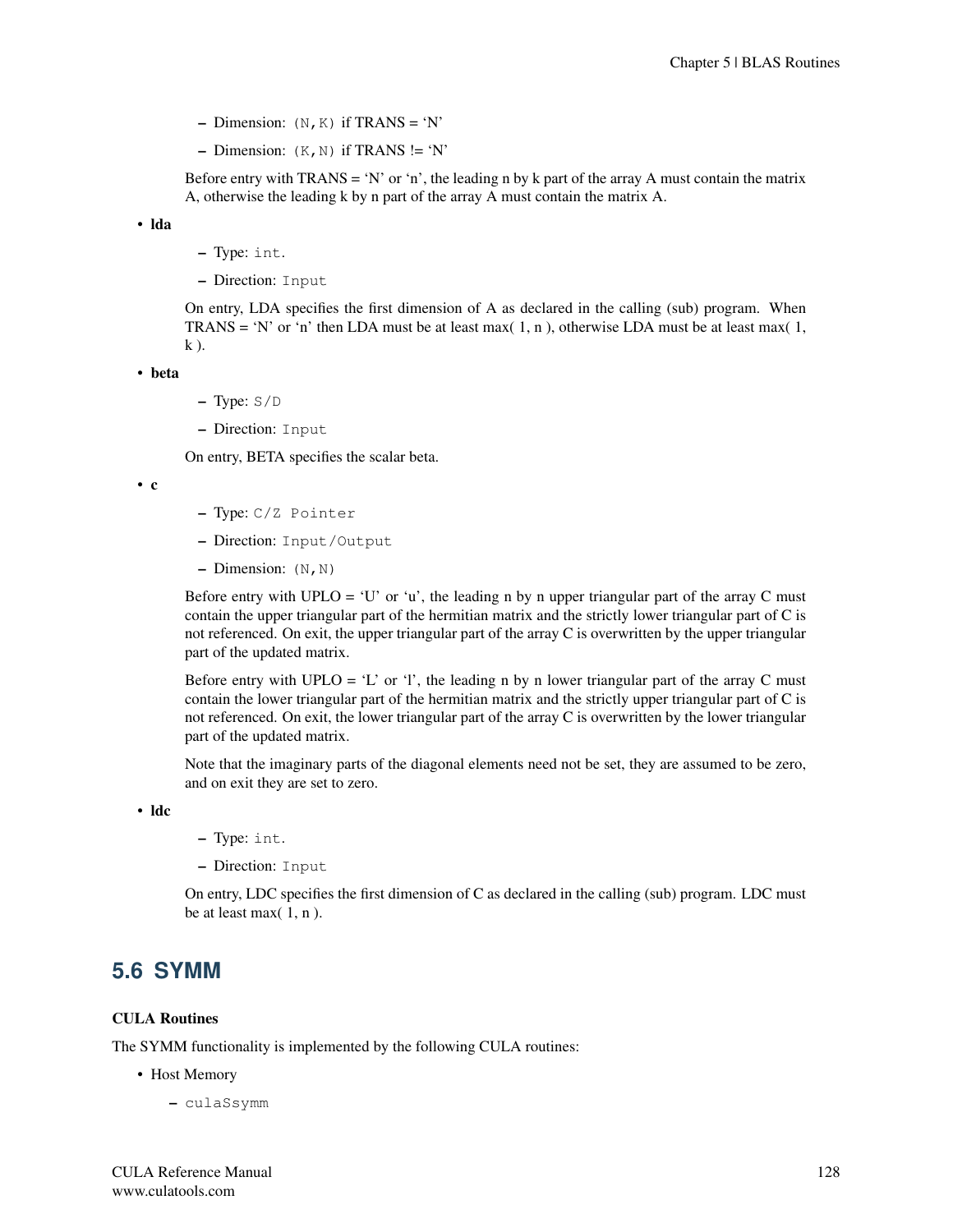- culaDsymm
- culaCsymm
- culaZsymm
- culaSymm (C++ style, type overloaded)

#### • Device Memory

- culaDeviceSsymm
- culaDeviceDsymm
- culaDeviceCsymm
- culaDeviceZsymm
- culaDeviceSymm (C++ style, type overloaded)

### **Description**

SYMM performs one of the matrix-matrix operations

 $C := \text{alpha*A*B} + \text{beta*C},$ 

or

 $C := \text{alpha*B*A} + \text{beta*C},$ 

where alpha and beta are scalars, A is a symmetric matrix and B and C are m by n matrices.

## Parameters

- side
- Type: char.
- Direction: Input

On entry, SIDE specifies whether the symmetric matrix A appears on the left or right in the operation as follows:

```
SIDE = 'L' or 'l' C := alpha*A*B + beta*C,
```
 $SIDE = 'R'$  or 'r' C := alpha\*B\*A + beta\*C,

• uplo

- Type: char.
- Direction: Input

On entry, UPLO specifies whether the upper or lower triangular part of the symmetric matrix A is to be referenced as follows:

 $UPLO = 'U'$  or 'u' Only the upper triangular part of the symmetric matrix is to be referenced.

UPLO = 'L' or 'l' Only the lower triangular part of the symmetric matrix is to be referenced.

• m

- Type: int.
- Direction: Input

On entry, M specifies the number of rows of the matrix C. M must be at least zero.

• n

– Type: int.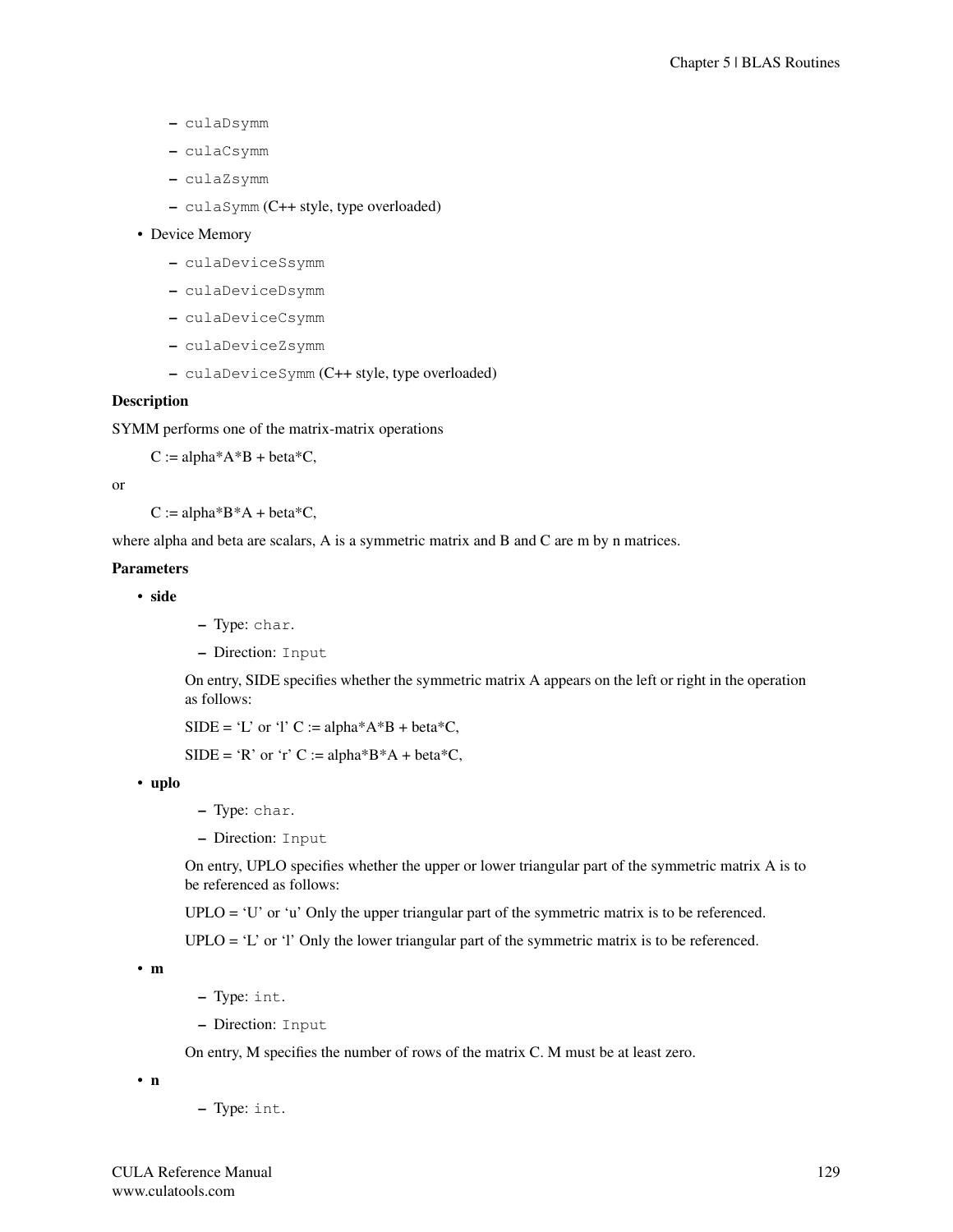On entry, N specifies the number of columns of the matrix C. N must be at least zero.

• alpha

- $-$  Type:  $S/D/C/Z$
- Direction: Input

On entry, ALPHA specifies the scalar alpha.

• a

- Type: S/D/C/Z Pointer
- Direction: Input
- Dimension:  $(M, M)$  if SIDE = 'L'
- Dimension:  $(N, N)$  if SIDE = 'R'

Before entry with SIDE = 'L' or 'l', the m by m part of the array A must contain the symmetric matrix, such that when UPLO = 'U' or 'u', the leading m by m upper triangular part of the array A must contain the upper triangular part of the symmetric matrix and the strictly lower triangular part of A is not referenced, and when UPLO = 'L' or 'l', the leading m by m lower triangular part of the array A must contain the lower triangular part of the symmetric matrix and the strictly upper triangular part of A is not referenced.

Before entry with SIDE = 'R' or 'r', the n by n part of the array A must contain the symmetric matrix, such that when UPLO = 'U' or 'u', the leading n by n upper triangular part of the array A must contain the upper triangular part of the symmetric matrix and the strictly lower triangular part of A is not referenced, and when  $UPLO = 'L'$  or 'l', the leading n by n lower triangular part of the array A must contain the lower triangular part of the symmetric matrix and the strictly upper triangular part of A is not referenced.

• lda

– Type: int.

– Direction: Input

On entry, LDA specifies the first dimension of A as declared in the calling (sub) program. When SIDE = 'L' or 'l' then LDA must be at least max( 1, m), otherwise LDA must be at least max( 1, n).

• b

- Type: S/D/C/Z Pointer
- Direction: Input
- Dimension:  $(M, N)$

Before entry, the leading m by n part of the array B must contain the matrix B.

• ldb

- Type: int.
- Direction: Input

On entry, LDB specifies the first dimension of B as declared in the calling (sub) program. LDB must be at least max( 1, m ).

• beta

– Type: S/D/C/Z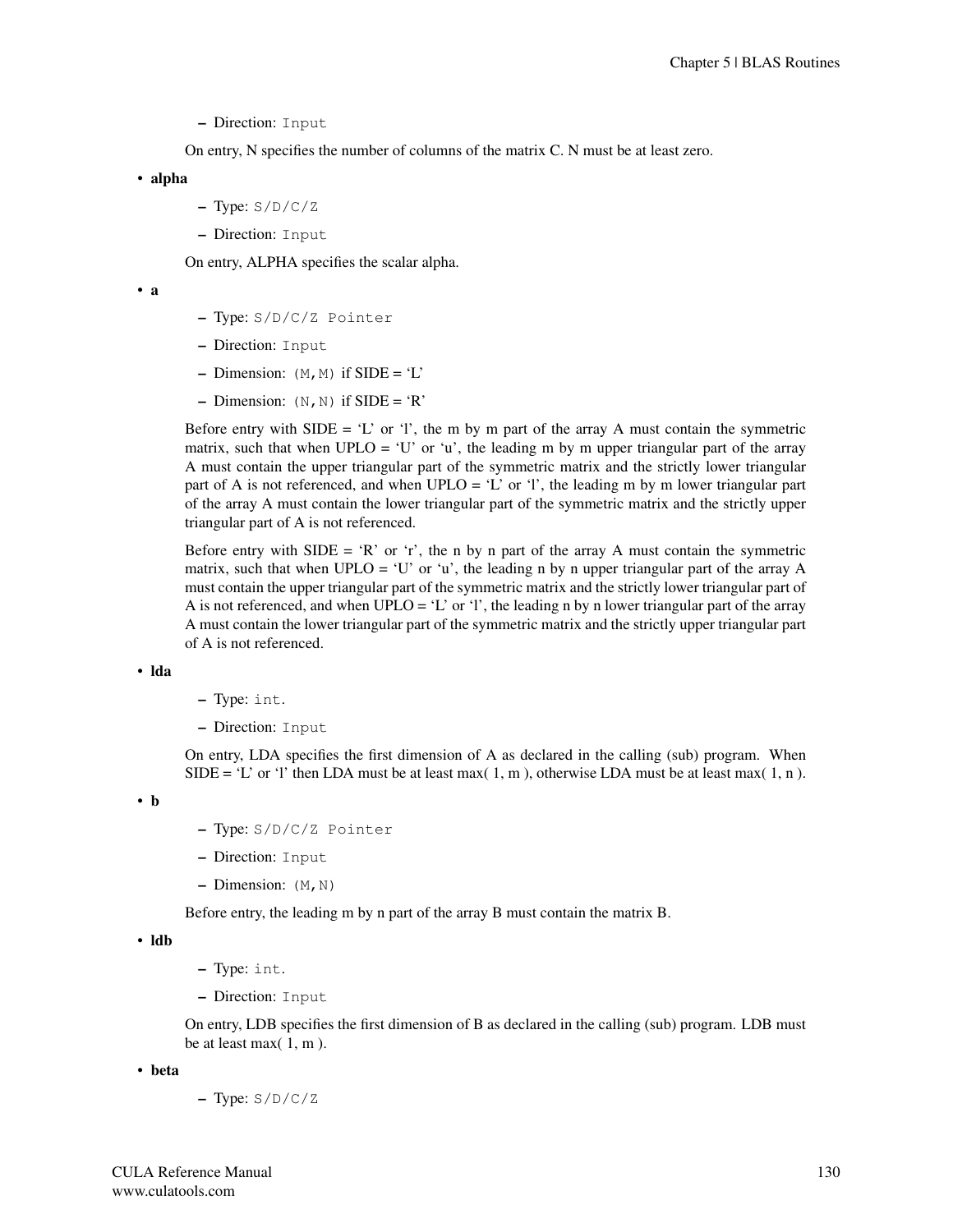On entry, BETA specifies the scalar beta. When BETA is supplied as zero then C need not be set on input.

• c

- Type: S/D/C/Z Pointer
- Direction: Input/Output
- Dimension:  $(M, N)$

Before entry, the leading m by n part of the array C must contain the matrix C, except when beta is zero, in which case C need not be set on entry.

On exit, the array C is overwritten by the m by n updated matrix.

• ldc

- Type: int.
- Direction: Input

On entry, LDC specifies the first dimension of C as declared in the calling (sub) program. LDC must be at least max $(1, m)$ .

# **5.7 SYR2K**

#### CULA Routines

The SYR2K functionality is implemented by the following CULA routines:

- Host Memory
	- culaSsyr2k
	- culaDsyr2k
	- culaCsyr2k
	- culaZsyr2k
	- culaSyr2k (C++ style, type overloaded)
- Device Memory
	- culaDeviceSsyr2k
	- culaDeviceDsyr2k
	- culaDeviceCsyr2k
	- culaDeviceZsyr2k
	- culaDeviceSyr2k (C++ style, type overloaded)

#### Description

SYR2K performs one of the symmetric rank 2k operations

```
C := \text{alpha}^*A^*B^T + \text{alpha}^*B^*A^T + \text{beta}^*C
```
or

```
C := \text{alpha}^*A^T * B + \text{alpha}^*B^T * A + \text{beta}^*C,
```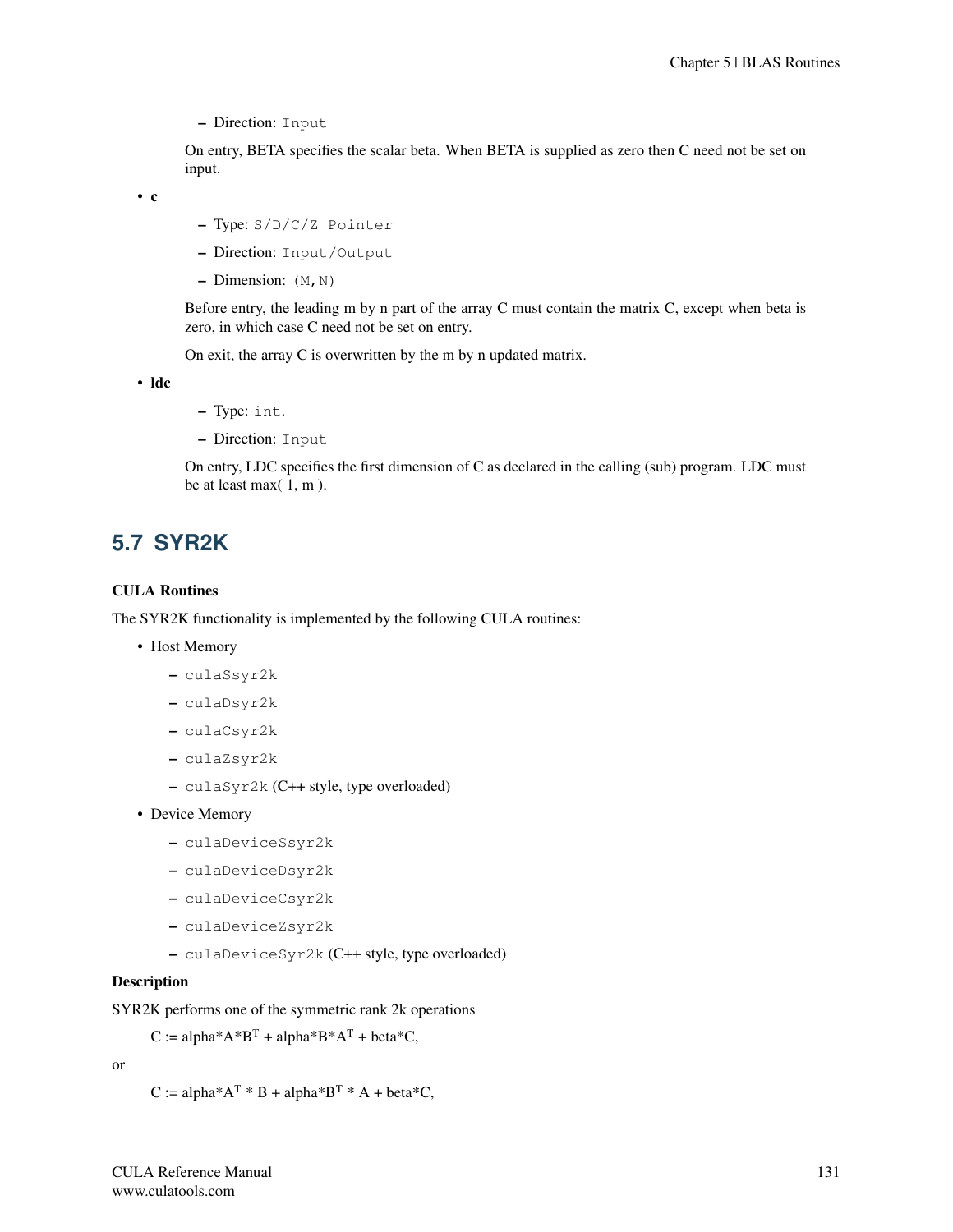where alpha and beta are scalars, C is an n by n symmetric matrix and A and B are n by k matrices in the first case and k by n matrices in the second case.

#### Parameters

- uplo
- Type: char.
- Direction: Input

On entry, UPLO specifies whether the upper or lower triangular part of the array C is to be referenced as follows:

 $UPLO = 'U'$  or 'u' Only the upper triangular part of C is to be referenced.

 $UPLO = 'L'$  or 'l' Only the lower triangular part of C is to be referenced.

• trans

- Type: char.
- Direction: Input

On entry, TRANS specifies the operation to be performed as follows:

TRANS = 'N' or 'n' C := alpha\*A\*B<sup>T</sup> + alpha\*B\*A<sup>T</sup> + beta\*C.

TRANS = 'T' or 't' C := alpha\*A<sup>T</sup> \* B + alpha\*B<sup>T</sup> \* A + beta\*C.

• n

- Type: int.
- Direction: Input

On entry, N specifies the order of the matrix C. N must be at least zero.

• k

- Type: int.
- Direction: Input

On entry with TRANS = 'N' or 'n', K specifies the number of columns of the matrices A and B, and on entry with TRANS =  $T$  or  $t$ , K specifies the number of rows of the matrices A and B. K must be at least zero.

• alpha

- $-$  Type:  $S/D/C/Z$
- Direction: Input

On entry, ALPHA specifies the scalar alpha.

• a

- Type: S/D/C/Z Pointer
- Direction: Input
- Dimension:  $(N, K)$  if TRANS = 'N'
- Dimension:  $(K, N)$  if TRANS != 'N'

Before entry with  $TRANS = 'N'$  or 'n', the leading n by k part of the array A must contain the matrix A, otherwise the leading k by n part of the array A must contain the matrix A.

• lda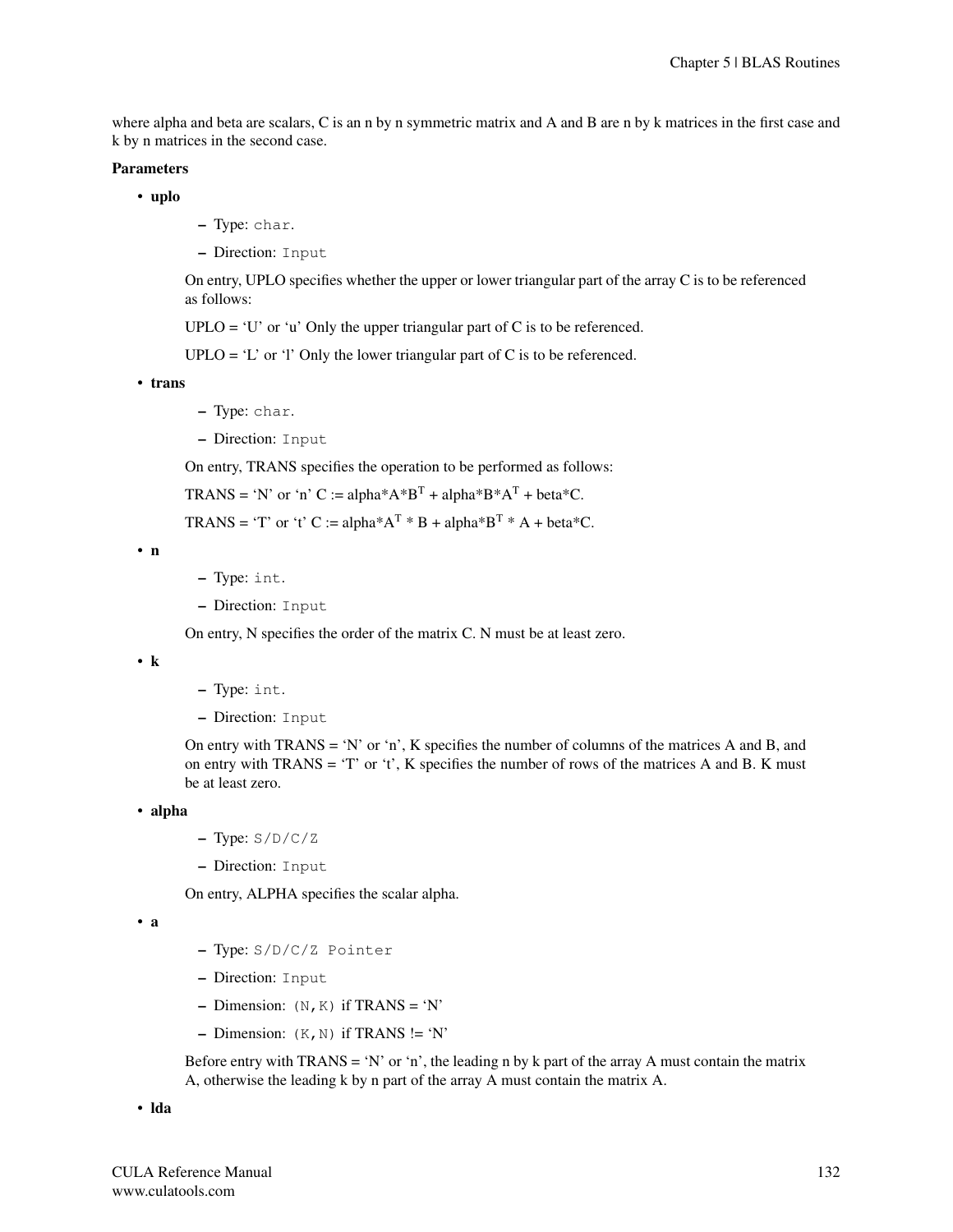- Type: int.
- Direction: Input

On entry, LDA specifies the first dimension of A as declared in the calling (sub) program. When TRANS = 'N' or 'n' then LDA must be at least max $(1, n)$ , otherwise LDA must be at least max $(1, n)$  $k$ ).

• b

- Type: S/D/C/Z Pointer
- Direction: Input
- Dimension:  $(N, K)$  if TRANS = 'N'
- Dimension:  $(K, N)$  if TRANS  $!= 'N'$

Before entry with  $TRANS = 'N'$  or 'n', the leading n by k part of the array B must contain the matrix B, otherwise the leading k by n part of the array B must contain the matrix B.

• ldb

- Type: int.
- Direction: Input

On entry, LDB specifies the first dimension of B as declared in the calling (sub) program. When TRANS = 'N' or 'n' then LDB must be at least max $(1, n)$ , otherwise LDB must be at least max $(1, n)$  $k$ ).

• beta

- Type: S/D/C/Z
- Direction: Input

On entry, BETA specifies the scalar beta.

• c

- Type: S/D/C/Z Pointer
- Direction: Input/Output
- Dimension:  $(N, N)$

Before entry with UPLO = 'U' or 'u', the leading n by n upper triangular part of the array C must contain the upper triangular part of the symmetric matrix and the strictly lower triangular part of C is not referenced. On exit, the upper triangular part of the array C is overwritten by the upper triangular part of the updated matrix.

Before entry with UPLO = 'L' or 'l', the leading n by n lower triangular part of the array C must contain the lower triangular part of the symmetric matrix and the strictly upper triangular part of C is not referenced. On exit, the lower triangular part of the array C is overwritten by the lower triangular part of the updated matrix.

• ldc

- Type: int.
- Direction: Input

On entry, LDC specifies the first dimension of C as declared in the calling (sub) program. LDC must be at least max $(1, n)$ .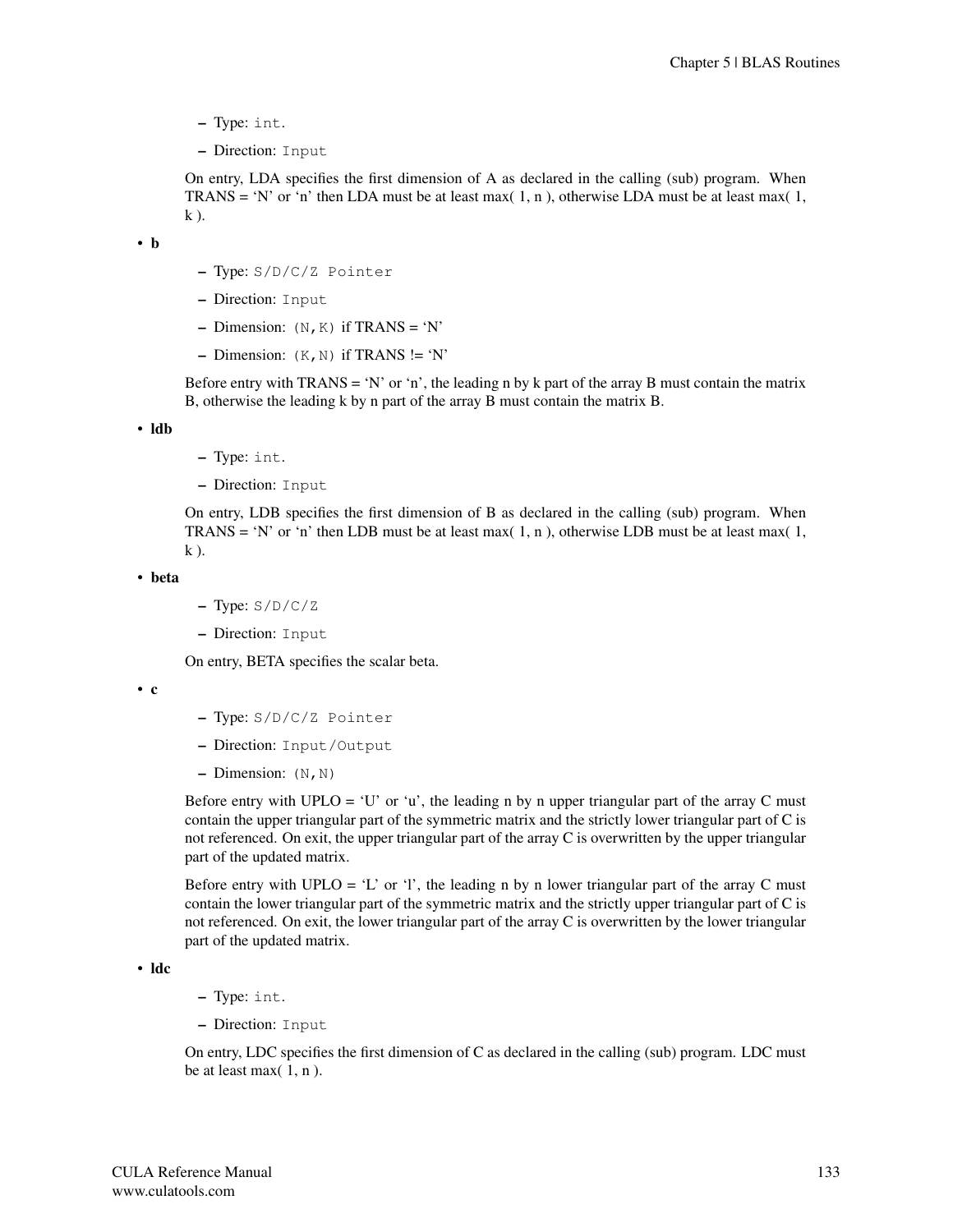# **5.8 SYRK**

# CULA Routines

The SYRK functionality is implemented by the following CULA routines:

- Host Memory
	- culaSsyrk
	- culaDsyrk
	- culaCsyrk
	- culaZsyrk
	- culaSyrk (C++ style, type overloaded)
- Device Memory
	- culaDeviceSsyrk
	- culaDeviceDsyrk
	- culaDeviceCsyrk
	- culaDeviceZsyrk
	- culaDeviceSyrk (C++ style, type overloaded)

#### **Description**

SYRK performs one of the symmetric rank k operations

 $C := \text{alpha}^*A^*A^T + \text{beta}^*C$ ,

or

 $C := \text{alpha}^*A^T * A + \text{beta}^*C$ ,

where alpha and beta are scalars, C is an n by n symmetric matrix and A is an n by k matrix in the first case and a k by n matrix in the second case.

### **Parameters**

• uplo

- Type: char.
- Direction: Input

On entry, UPLO specifies whether the upper or lower triangular part of the array C is to be referenced as follows:

 $UPLO = 'U'$  or 'u' Only the upper triangular part of C is to be referenced.

 $UPLO = 'L'$  or 'l' Only the lower triangular part of C is to be referenced.

• trans

- Type: char.
- Direction: Input

On entry, TRANS specifies the operation to be performed as follows:

TRANS = 'N' or 'n' C := alpha\* $A^*A^T$  + beta\*C.

TRANS = 'T' or 't' C := alpha\* $A^T$  \* A + beta\*C.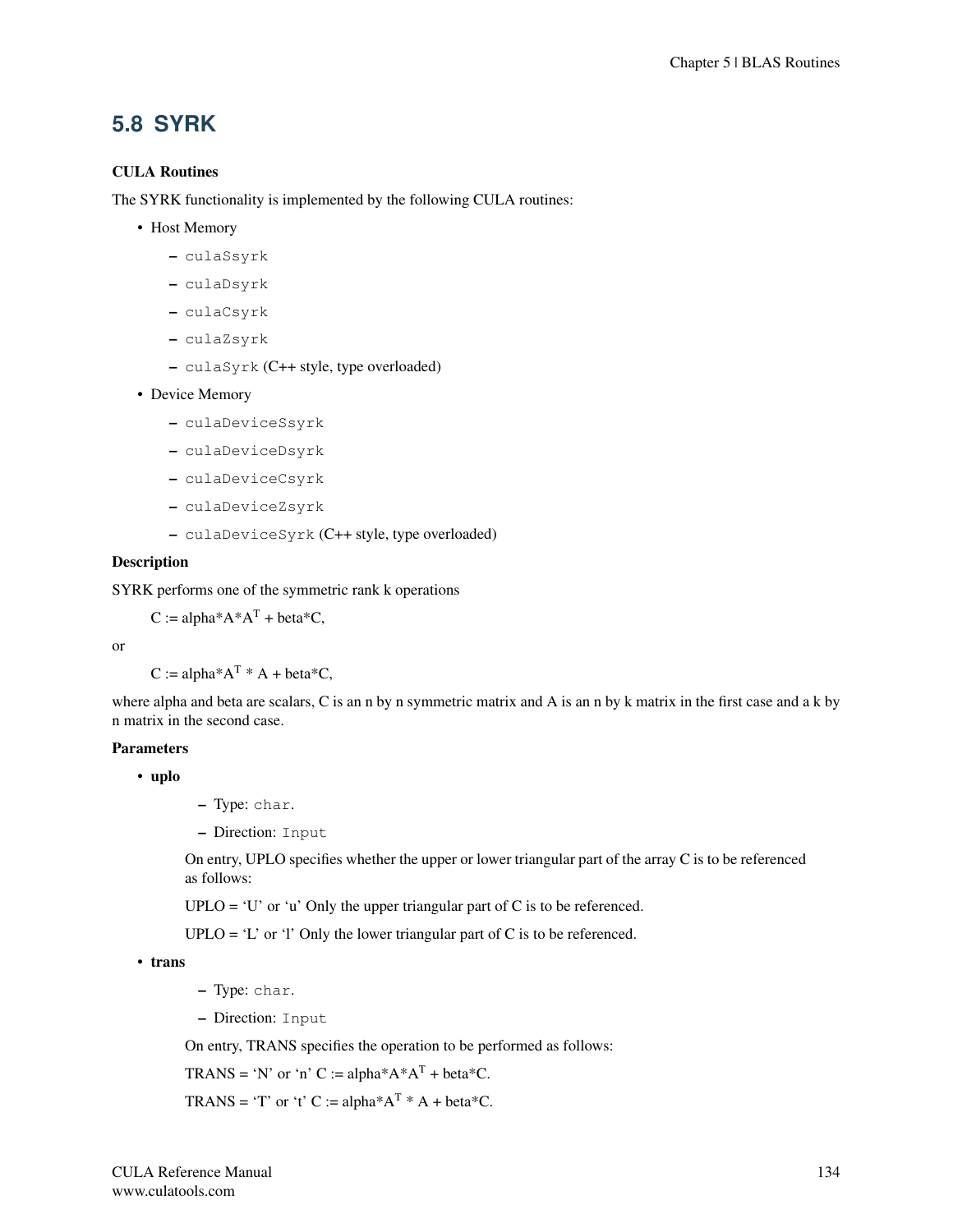$$
\bullet \ \ n
$$

- Type: int.
- Direction: Input

On entry, N specifies the order of the matrix C. N must be at least zero.

• k

- Type: int.
- Direction: Input

On entry with TRANS = 'N' or 'n', K specifies the number of columns of the matrix A, and on entry with TRANS = 'T' or 't', K specifies the number of rows of the matrix A. K must be at least zero.

```
• alpha
```
- $-$  Type:  $S/D/C/Z$
- Direction: Input

On entry, ALPHA specifies the scalar alpha.

• a

- Type: S/D/C/Z Pointer
- Direction: Input
- Dimension:  $(N, K)$  if TRANS = 'N'
- Dimension:  $(K, N)$  if TRANS != 'N'

Before entry with  $TRANS = 'N'$  or 'n', the leading n by k part of the array A must contain the matrix A, otherwise the leading k by n part of the array A must contain the matrix A.

#### • lda

- Type: int.
- Direction: Input

On entry, LDA specifies the first dimension of A as declared in the calling (sub) program. When TRANS = 'N' or 'n' then LDA must be at least max $(1, n)$ , otherwise LDA must be at least max $(1, n)$ k ).

• beta

- Type: S/D/C/Z
- Direction: Input

On entry, BETA specifies the scalar beta.

• c

- Type: S/D/C/Z Pointer
- Direction: Input/Output
- $-$  Dimension:  $(N, N)$

Before entry with UPLO = 'U' or 'u', the leading n by n upper triangular part of the array C must contain the upper triangular part of the symmetric matrix and the strictly lower triangular part of C is not referenced. On exit, the upper triangular part of the array C is overwritten by the upper triangular part of the updated matrix.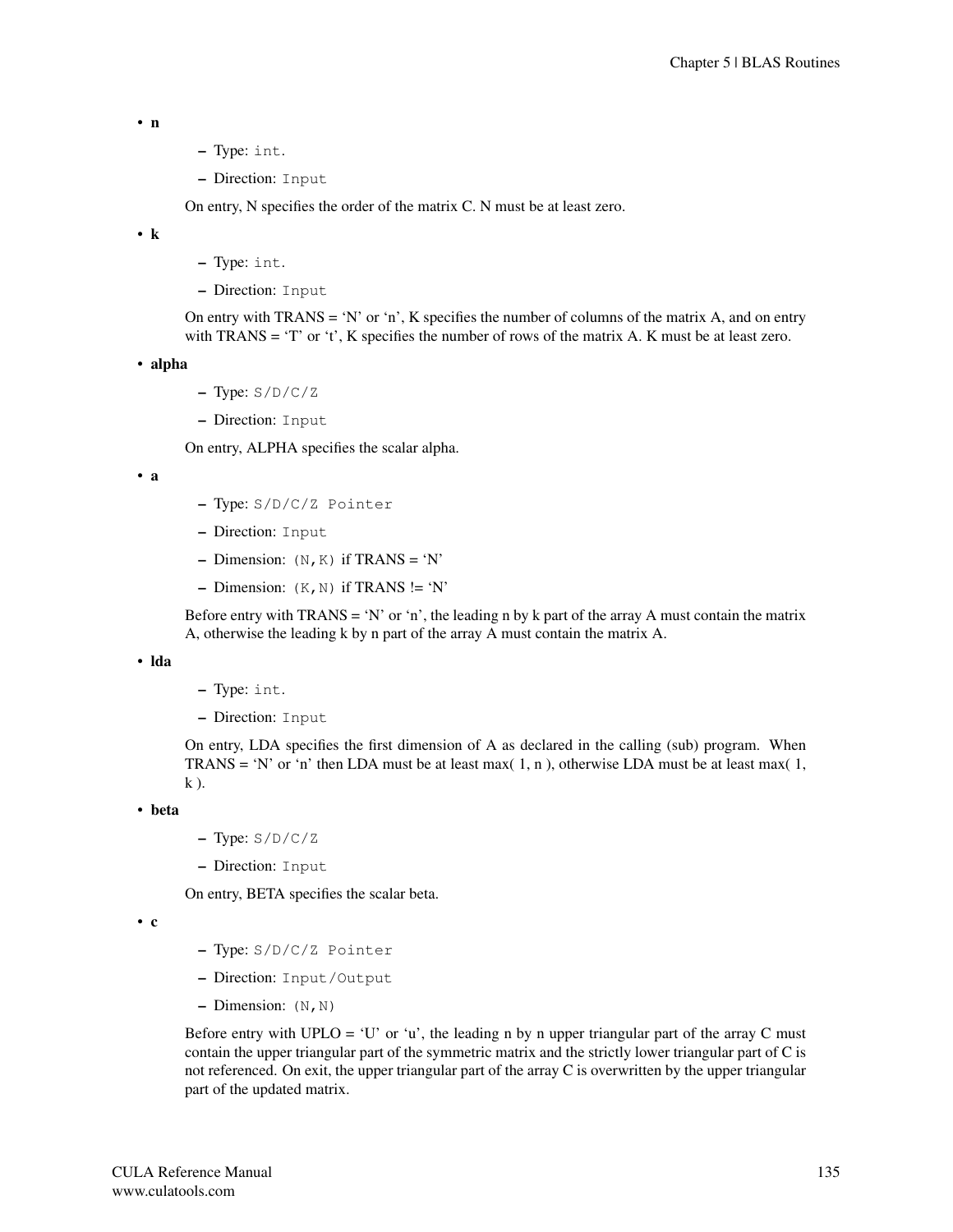Before entry with UPLO = 'L' or 'l', the leading n by n lower triangular part of the array C must contain the lower triangular part of the symmetric matrix and the strictly upper triangular part of C is not referenced. On exit, the lower triangular part of the array C is overwritten by the lower triangular part of the updated matrix.

• ldc

– Type: int.

– Direction: Input

On entry, LDC specifies the first dimension of C as declared in the calling (sub) program. LDC must be at least max $(1, n)$ .

# **5.9 TRMM**

#### CULA Routines

The TRMM functionality is implemented by the following CULA routines:

- Host Memory
	- culaStrmm
	- culaDtrmm
	- culaCtrmm
	- culaZtrmm
	- culaTrmm (C++ style, type overloaded)
- Device Memory
	- culaDeviceStrmm
	- culaDeviceDtrmm
	- culaDeviceCtrmm
	- culaDeviceZtrmm
	- culaDeviceTrmm (C++ style, type overloaded)

#### **Description**

TRMM performs one of the matrix-matrix operations

 $B := \text{alpha*op}(A)*B$ , or  $B := \text{alpha*B*op}(A)$ 

where alpha is a scalar, B is an m by n matrix, A is a unit, or non-unit, upper or lower triangular matrix and op( $A$ ) is one of

op(A) = A or op(A) =  $A<sup>T</sup>$  or op(A) = conjg( $A<sup>T</sup>$ ).

#### Parameters

• side

- Type: char.
- Direction: Input

On entry, SIDE specifies whether op( A ) multiplies B from the left or right as follows:

 $SIDE = 'L'$  or 'l'  $B := \text{alpha*} \text{op}(A) * B$ .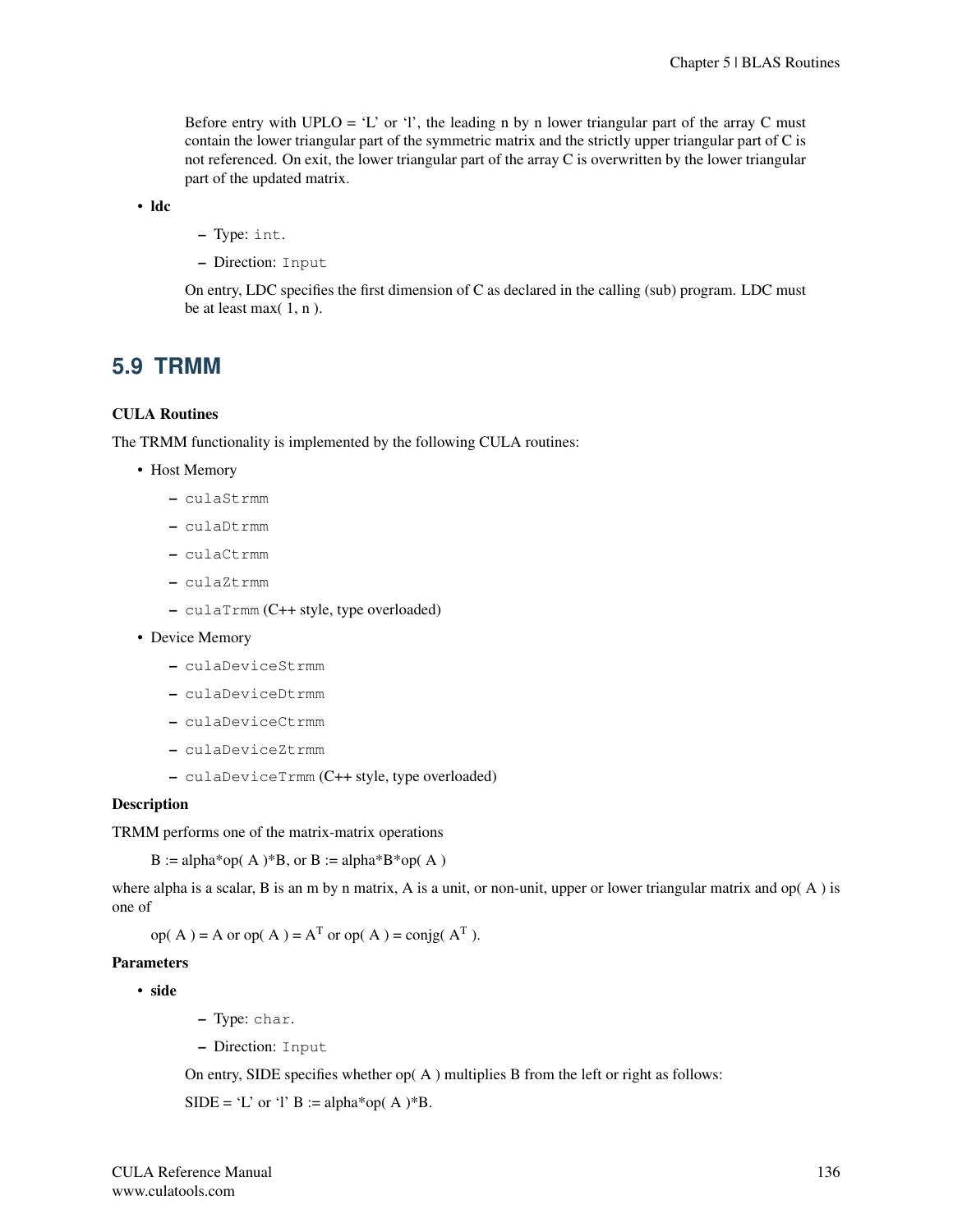$SIDE = 'R'$  or 'r'  $B := \text{alpha*}B \cdot \text{top}(A)$ .

• uplo

- Type: char.
- Direction: Input

On entry, UPLO specifies whether the matrix A is an upper or lower triangular matrix as follows:

 $UPLO = 'U'$  or 'u' A is an upper triangular matrix.

 $UPLO = 'L'$  or 'l' A is a lower triangular matrix.

• transa

- Type: char.
- Direction: Input

On entry, TRANSA specifies the form of  $op(A)$  to be used in the matrix multiplication as follows:

TRANSA = 'N' or 'n' op $(A) = A$ .

TRANSA = 'T' or 't' op( $A$ ) =  $A<sup>T</sup>$ .

TRANSA = 'C' or 'c' op( A ) = conjg(  $A<sup>T</sup>$ ).

• diag

- Type: char.
- Direction: Input

On entry, DIAG specifies whether or not A is unit triangular as follows:

 $DIAG = 'U'$  or 'u' A is assumed to be unit triangular.

 $DIAG = 'N'$  or 'n' A is not assumed to be unit triangular.

• m

– Type: int.

– Direction: Input

On entry, M specifies the number of rows of B. M must be at least zero.

• n

- Type: int.
- Direction: Input

On entry, N specifies the number of columns of B. N must be at least zero.

• alpha

- Type: S/D/C/Z
- Direction: Input

On entry, ALPHA specifies the scalar alpha. When alpha is zero then A is not referenced and B need not be set before entry.

• a

- Type: S/D/C/Z Pointer
- Direction: Input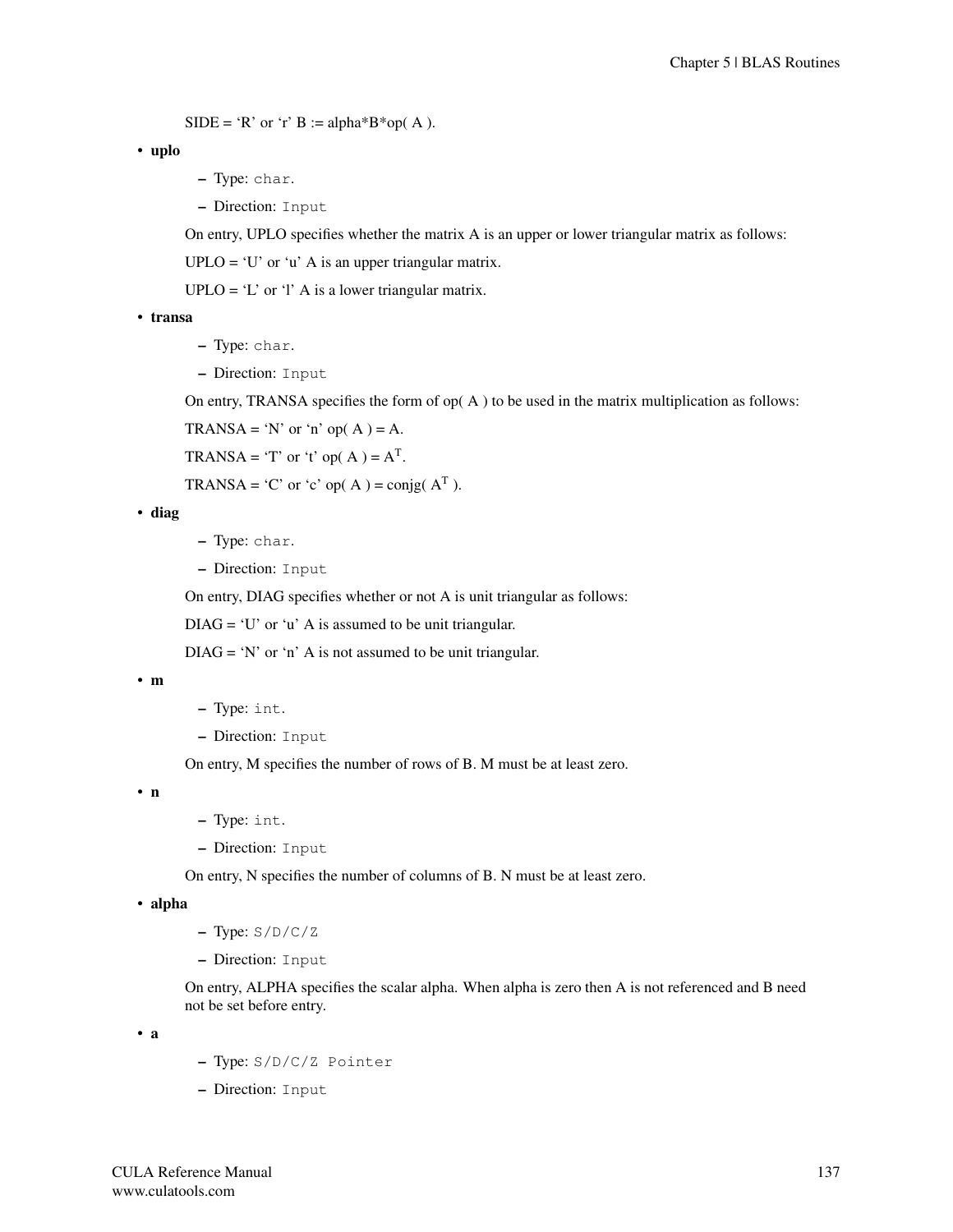– Dimension:  $(K, K)$ 

Before entry with UPLO = 'U' or 'u', the leading k by k upper triangular part of the array A must contain the upper triangular matrix and the strictly lower triangular part of A is not referenced.

Before entry with UPLO = 'L' or 'l', the leading k by k lower triangular part of the array A must contain the lower triangular matrix and the strictly upper triangular part of A is not referenced.

Note that when  $DIAG = 'U'$  or 'u', the diagonal elements of A are not referenced either, but are assumed to be unity.

• lda

- Type: int.
- Direction: Input

On entry, LDA specifies the first dimension of A as declared in the calling (sub) program. When SIDE = 'L' or 'l' then LDA must be at least max( 1, m), when SIDE = 'R' or 'r' then LDA must be at least max $(1, n)$ .

• b

- Type: S/D/C/Z Pointer
- Direction: Input/Output
- Dimension:  $(M, N)$

Before entry, the leading m by n part of the array B must contain the matrix B, and on exit is overwritten by the transformed matrix.

• ldb

- Type: int.
- Direction: Input

On entry, LDB specifies the first dimension of B as declared in the calling (sub) program. LDB must be at least max( 1, m ).

# **5.10 TRSM**

#### CULA Routines

The TRSM functionality is implemented by the following CULA routines:

- Host Memory
	- culaStrsm
	- culaDtrsm
	- culaCtrsm
	- culaZtrsm
	- culaTrsm (C++ style, type overloaded)
- Device Memory
	- culaDeviceStrsm
	- culaDeviceDtrsm
	- culaDeviceCtrsm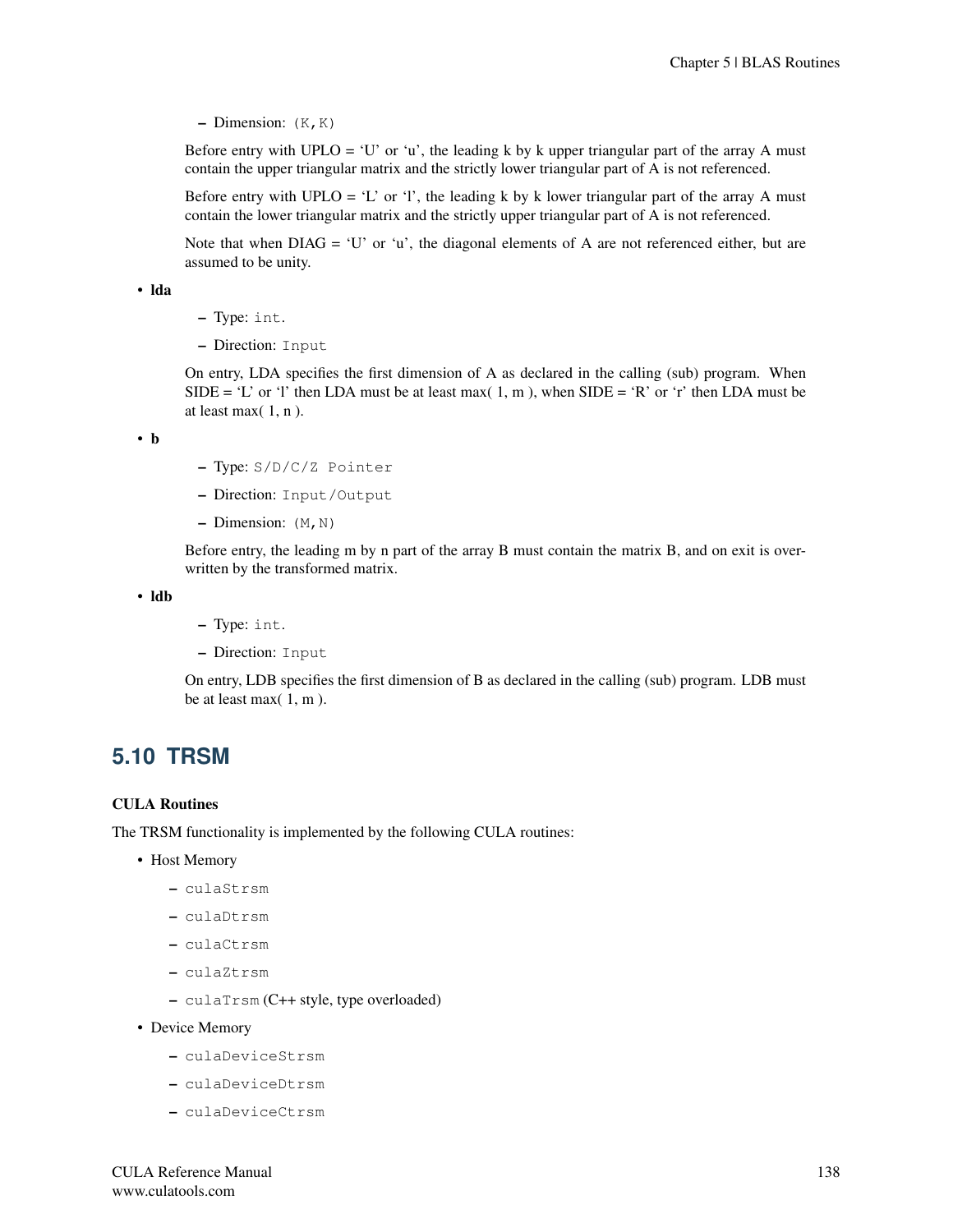- culaDeviceZtrsm
- culaDeviceTrsm (C++ style, type overloaded)

## Description

TRSM solves one of the matrix equations

$$
op(A) * X = alpha * B,
$$

or

$$
X * op(A) = alpha * B,
$$

where alpha is a scalar, X and B are m by n matrices, A is a unit, or non-unit, upper or lower triangular matrix and  $op(A)$  is one of

$$
op(A) = A
$$

or

$$
op(A)=A'
$$

or

$$
op(A) = conjg(A').
$$

The matrix X is overwritten on B.

## Parameters

• side

– Type: char.

– Direction: Input

On entry, SIDE specifies whether  $op(A)$  appears on the left or right of X as follows:

 $SIDE = 'L'$  or 'l' op( A )\* $X = alpha * B$ .

 $SIDE = 'R'$  or 'r'  $X^*op(A) = alpha^*B$ .

• uplo

- Type: char.
- Direction: Input

On entry, UPLO specifies whether the matrix A is an upper or lower triangular matrix as follows:

 $UPLO = 'U'$  or 'u' A is an upper triangular matrix.

 $UPLO = 'L'$  or 'l' A is a lower triangular matrix.

• transa

– Type: char.

– Direction: Input

On entry, TRANSA specifies the form of  $op(A)$  to be used in the matrix multiplication as follows:

TRANSA = 'N' or 'n' op $(A) = A$ .

$$
TRANSA = 'T' or 't' op(A) = AT.
$$

TRANSA = 'C' or 'c' op( A ) = conjg(  $A<sup>T</sup>$ ).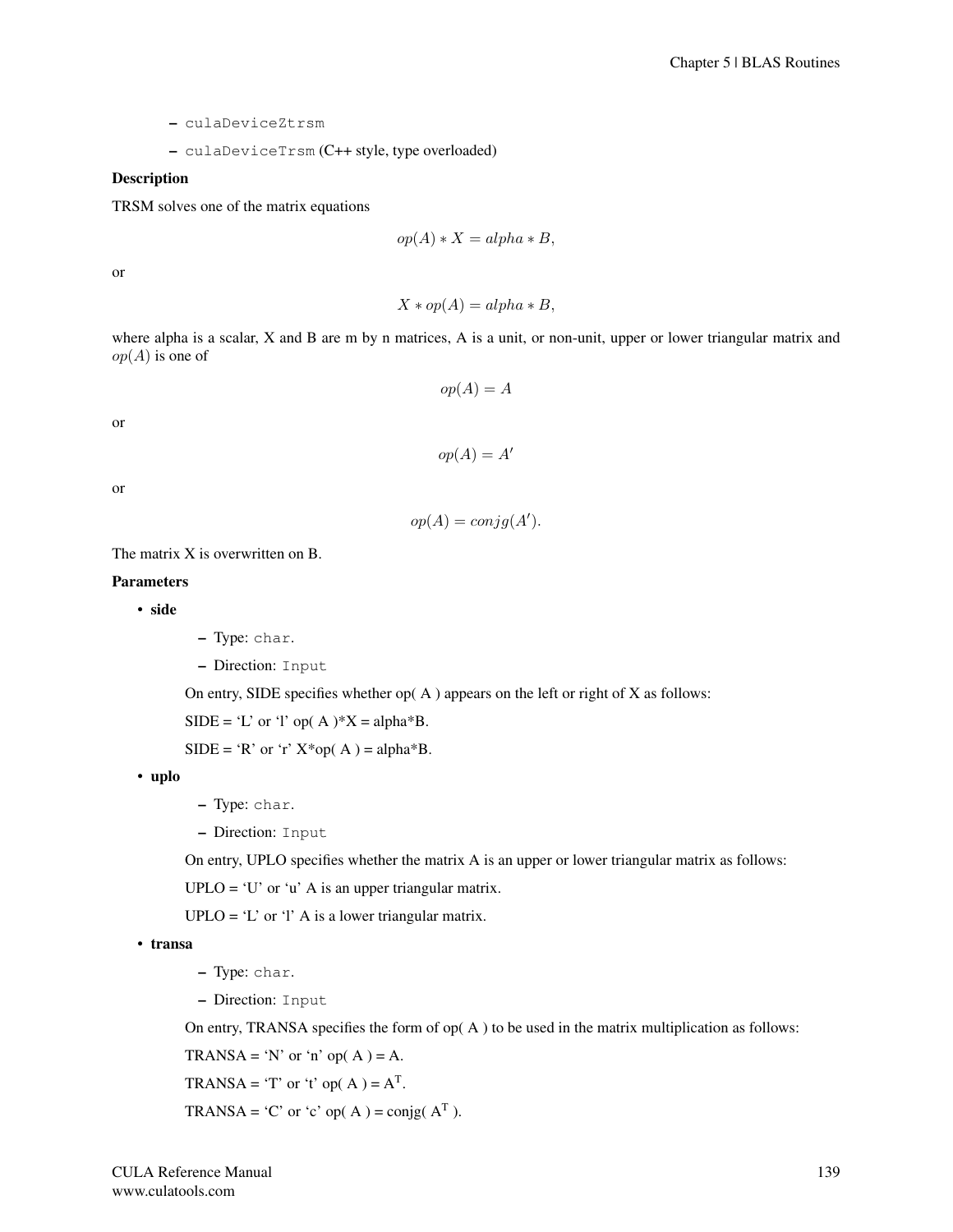#### • diag

- Type: char.
- Direction: Input

On entry, DIAG specifies whether or not A is unit triangular as follows:

 $DIAG = 'U'$  or 'u' A is assumed to be unit triangular.

 $DIAG = 'N'$  or 'n' A is not assumed to be unit triangular.

• m

- Type: int.
- Direction: Input

On entry, M specifies the number of rows of B. M must be at least zero.

• n

- Type: int.
- Direction: Input

On entry, N specifies the number of columns of B. N must be at least zero.

• alpha

- $-$  Type:  $S/D/C/Z$
- Direction: Input

On entry, ALPHA specifies the scalar alpha. When alpha is zero then A is not referenced and B need not be set before entry.

• a

- Type: S/D/C/Z Pointer
- Direction: Input
- $-$  Dimension:  $(K, K)$

Before entry with UPLO = 'U' or 'u', the leading k by k upper triangular part of the array A must contain the upper triangular matrix and the strictly lower triangular part of A is not referenced.

Before entry with UPLO = 'L' or 'l', the leading k by k lower triangular part of the array A must contain the lower triangular matrix and the strictly upper triangular part of A is not referenced.

Note that when  $DIAG = 'U'$  or 'u', the diagonal elements of A are not referenced either, but are assumed to be unity.

• lda

– Type: int.

– Direction: Input

On entry, LDA specifies the first dimension of A as declared in the calling (sub) program. When SIDE = 'L' or 'l' then LDA must be at least max( 1, m), when SIDE = 'R' or 'r' then LDA must be at least max $(1, n)$ .

• b

- Type: S/D/C/Z Pointer
- Direction: Input/Output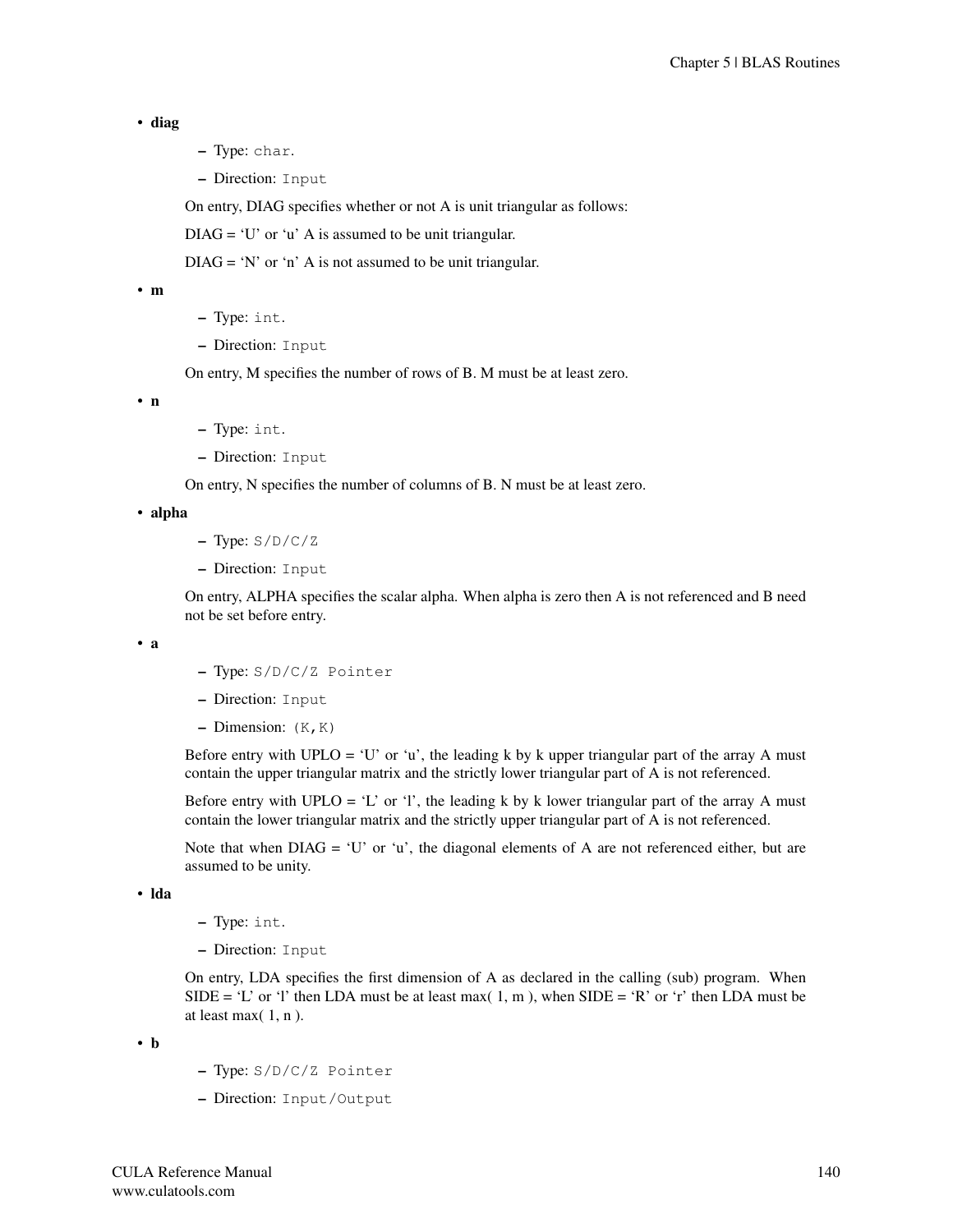– Dimension:  $(M, N)$ 

Before entry, the leading m by n part of the array B must contain the right-hand side matrix B, and on exit is overwritten by the solution matrix X.

• ldb

- Type: int.
- Direction: Input

On entry, LDB specifies the first dimension of B as declared in the calling (sub) program. LDB must be at least max( 1, m ).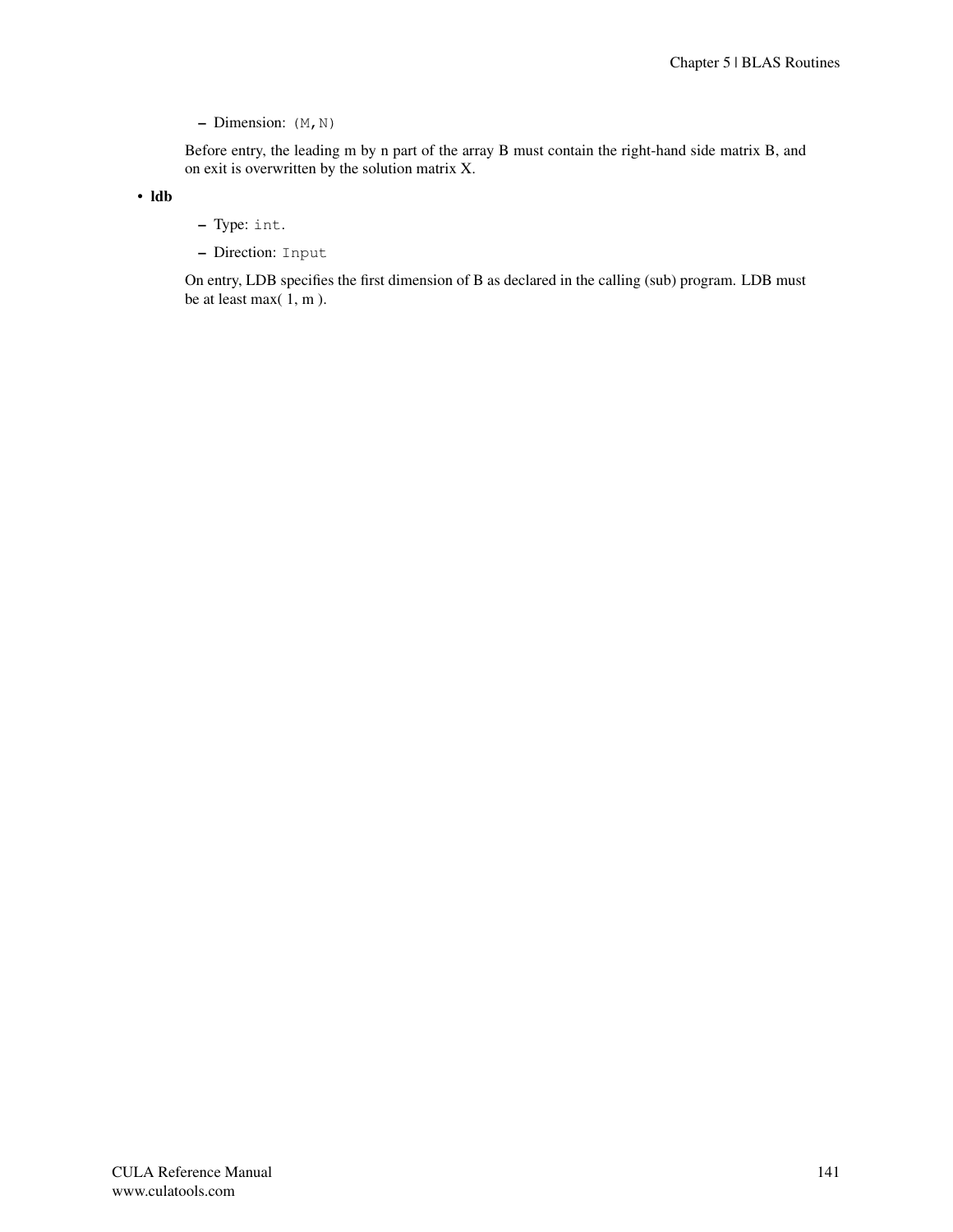# **AUXILIARY ROUTINES**

This section documents the Auxiliary routines that CULA provides. These functions are not part of a standardized package, but they augment the functionality that each of the standard routines provide.

# **6.1 GeConjugate**

#### CULA Routines

The GeConjugate functionality is implemented by the following CULA routines:

- Host Memory
	- culaCgeConjugate
	- culaZgeConjugate
	- culaConjugate (C++ style, type overloaded)
- Device Memory
	- culaDeviceCgeConjugate
	- culaDeviceZgeConjugate
	- culaDeviceConjugate (C++ style, type overloaded)

#### Description

GeConjugate conjugates a target matrix A such that on exit each element of A has had the operation imag(A) = -imag(A) performed.

#### **Parameters**

• m

- Type: int.
- Direction: Input

M specifies the number of rows of A. M must be at least zero.

• n

- Type: int.
- Direction: Input

N specifies the number of columns of A. M must be at least zero.

• a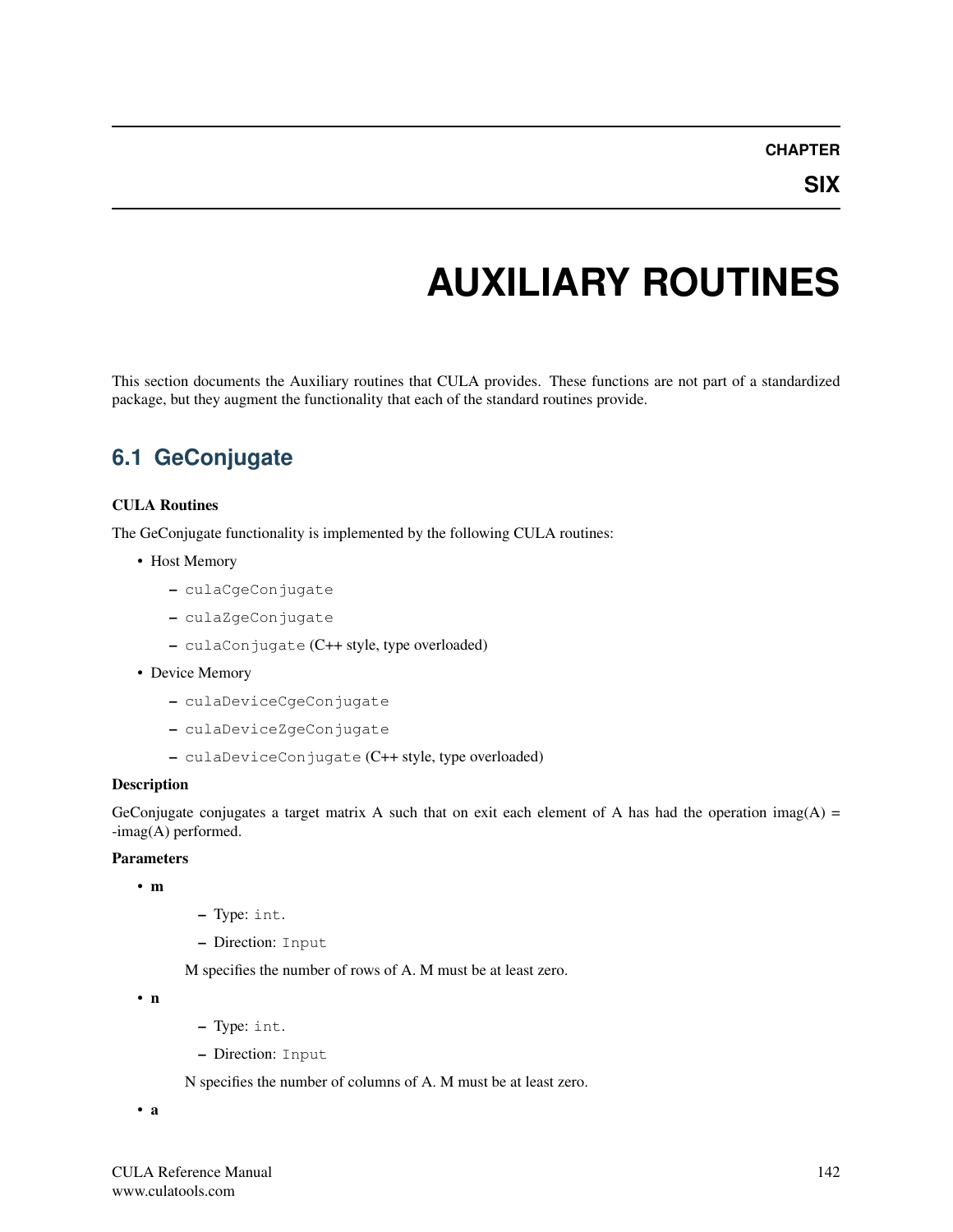- Type: C/Z Pointer
- Direction: Input
- $-$  Dimension:  $(M, N)$

The m by n matrix A for which each element is conjugated.

• lda

- Type: int.
- Direction: Input

The leading dimension of the array A.

## **6.2 TrConjugate**

#### CULA Routines

The TrConjugate functionality is implemented by the following CULA routines:

- Host Memory
	- culaCtrConjugate
	- culaZtrConjugate
	- culaConjugate (C++ style, type overloaded)
- Device Memory
	- culaDeviceCtrConjugate
	- culaDeviceZtrConjugate
	- culaDeviceConjugate (C++ style, type overloaded)

#### Description

TrConjugate conjugates a target matrix A such that on exit the upper or lower triangle of A, as specified by uplo, has had the operation imag(A) = -imag(A) performed. The diag flag may be set to specify whether the diagonal is conjugated or not.

#### Parameters

- uplo
- Type: int.
- Direction: Input
- $= 'U'$ : A is upper triangular
- $= 'L'$ : A is lower triangular part

```
• diag
```
- Type: int.
- Direction: Input

Specifies whether elements along the diagonal are conjugated.

- $= 'D'$ : A(i,i) are conjugated
- $= 'N'$ : A(i,i) are untouched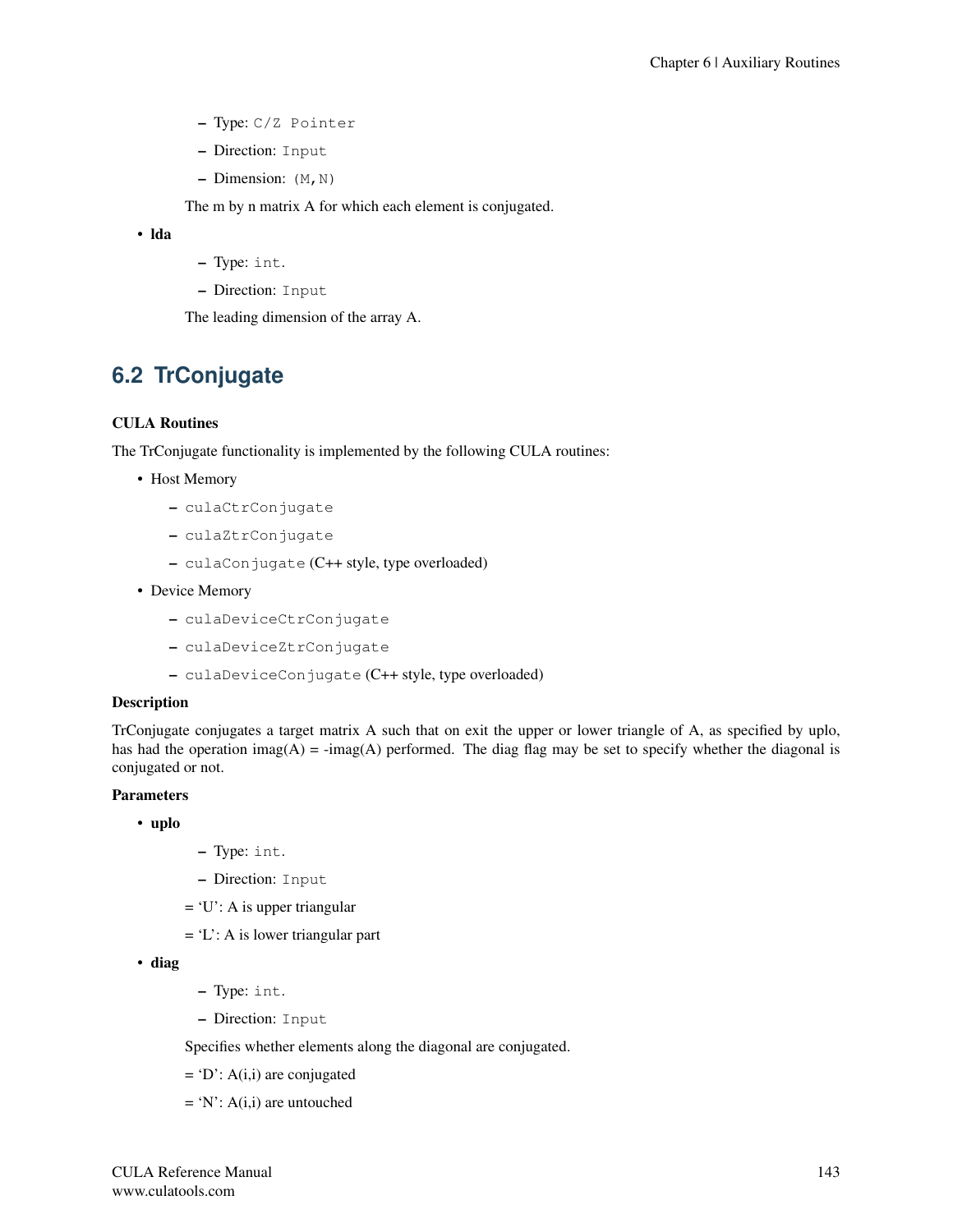```
• m
```
- Type: int.
- Direction: Input

M specifies the number of rows of A. M must be at least zero.

• n

- Type: int.
- Direction: Input

N specifies the number of columns of A. M must be at least zero.

• a

- Type: C/Z Pointer
- Direction: Input
- $-$  Dimension:  $(M, N)$

The m by n matrix A for which each element is conjugated.

• lda

- Type: int.
- Direction: Input

The leading dimension of the array A.

### **6.3 GeNancheck**

#### CULA Routines

The GeNancheck functionality is implemented by the following CULA routines:

- Host Memory
	- culaSgeNancheck
	- culaDgeNancheck
	- culaCgeNancheck
	- culaZgeNancheck
	- culaGeNancheck (C++ style, type overloaded)

• Device Memory

- culaDeviceSgeNancheck
- culaDeviceDgeNancheck
- culaDeviceCgeNancheck
- culaDeviceZgeNancheck
- culaDeviceGeNancheck (C++ style, type overloaded)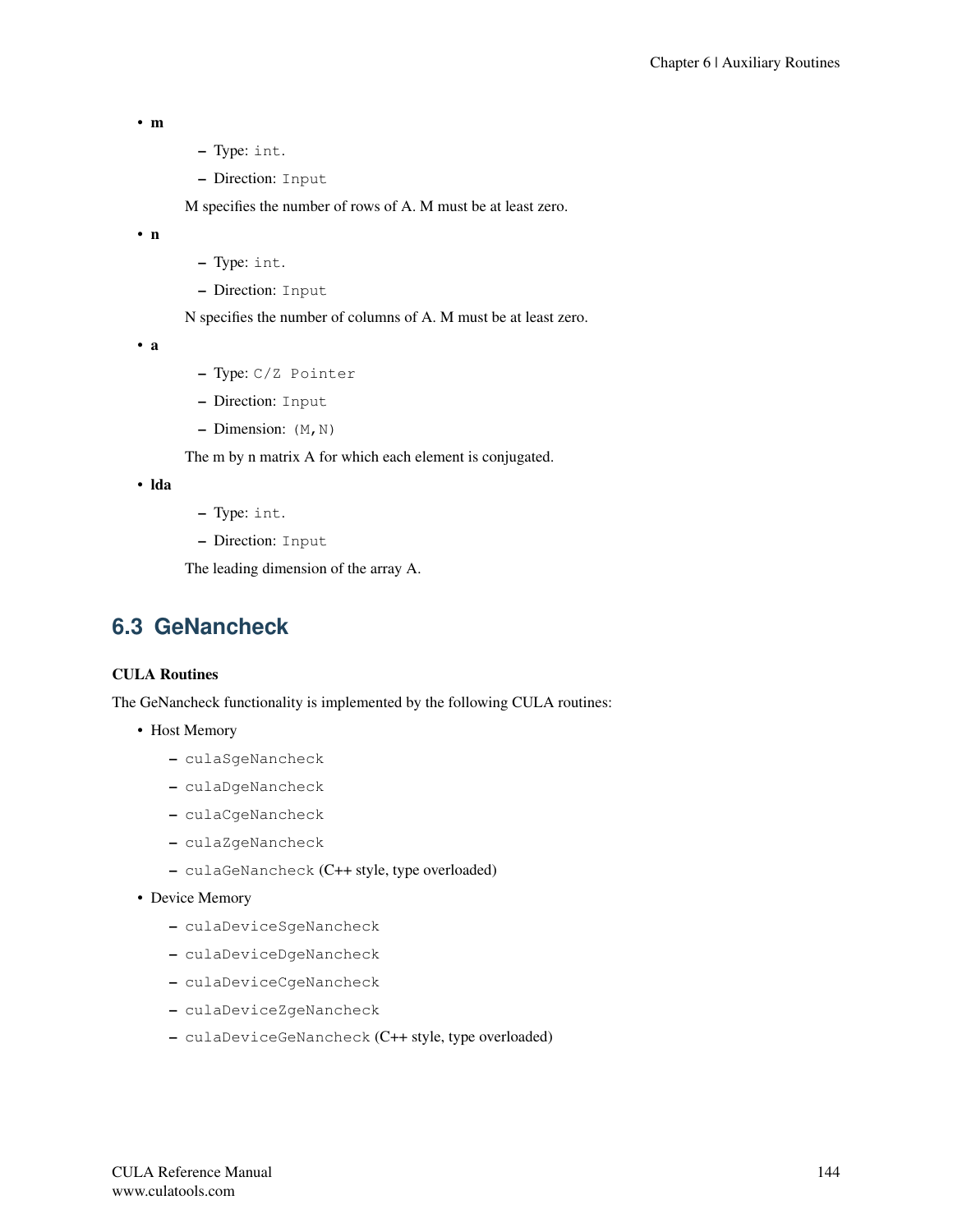#### Description

GeNancheck checks a given matrix for invalid values. If one is discovered, culaDataError is returned; otherwise, culaNoError is returned.

#### Parameters

• m

- Type: int.
- Direction: Input

M specifies the number of rows of A. M must be at least zero.

• n

- Type: int.
- Direction: Input

N specifies the number of columns of A. M must be at least zero.

• a

- Type: S/D/C/Z Pointer
- Direction: Input
- Dimension:  $(M, N)$

The m by n matrix A that is checked for invalid values.

• lda

- Type: int.
- Direction: Input

The leading dimension of the array A.

## <span id="page-149-0"></span>**6.4 GeTranspose**

#### CULA Routines

The GeTranspose functionality is implemented by the following CULA routines:

- Host Memory
	- culaSgeTranspose
	- culaDgeTranspose
	- culaCgeTranspose
	- culaZgeTranspose
	- culaGeTranspose (C++ style, type overloaded)
- Device Memory
	- culaDeviceSgeTranspose
	- culaDeviceDgeTranspose
	- culaDeviceCgeTranspose
	- culaDeviceZgeTranspose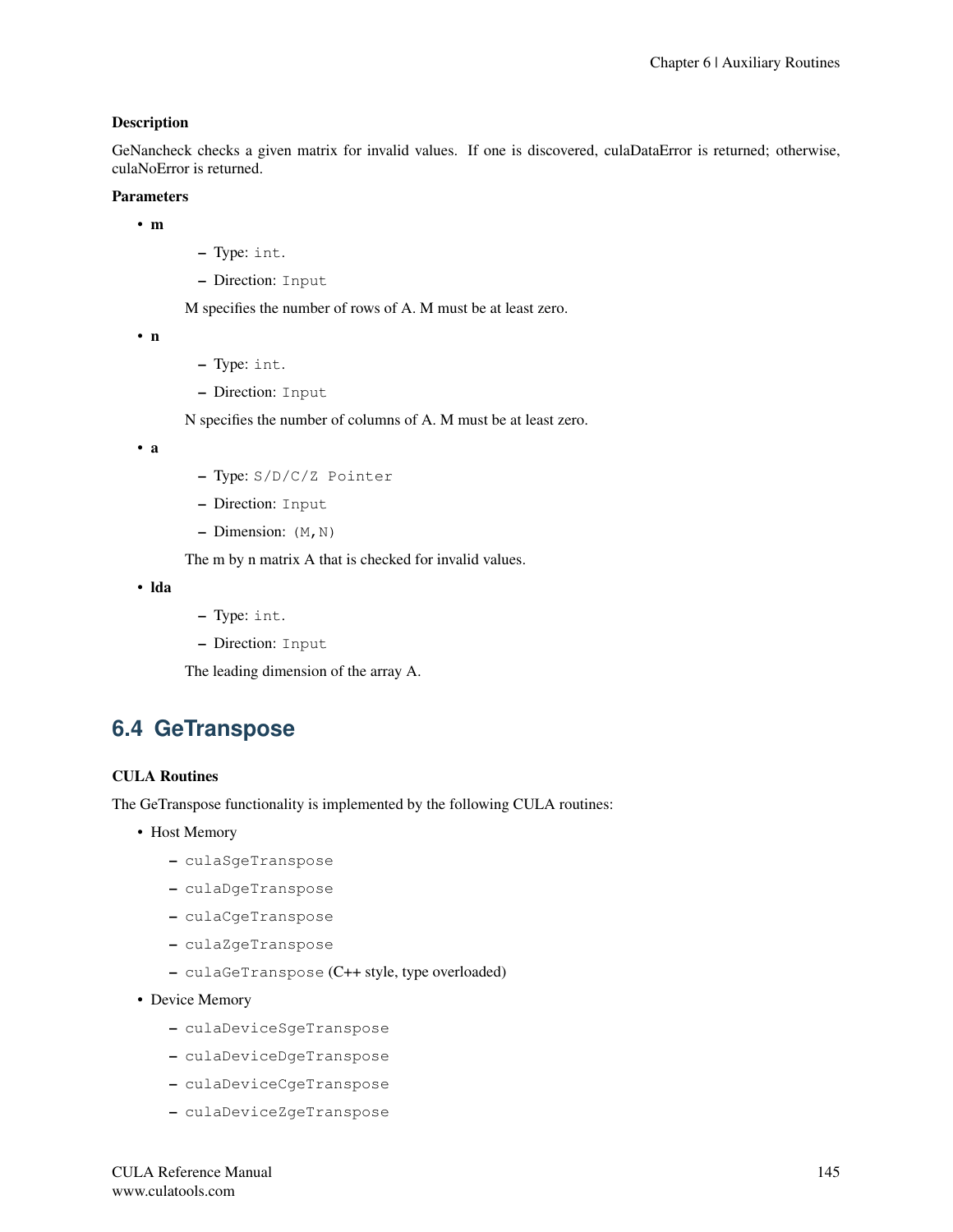– culaDeviceGeTranspose (C++ style, type overloaded)

#### Description

GeTranspose performs an out-of-place transpose of a matrix A into a matrix B so that  $B = A<sup>T</sup>$ .

GeTranspose does not support an in-place transpose; A and B must be located in different memory. For an in-place transpose on square matrices, see *[GeTransposeInplace](#page-152-0)*.

#### Parameters

• m

– Type: int.

– Direction: Input

M specifies the number of rows of A. M must be at least zero.

• n

- Type: int.
- Direction: Input

N specifies the number of columns of A. M must be at least zero.

• a

- Type: S/D/C/Z Pointer
- Direction: Input
- Dimension:  $(M, N)$

The m by n matrix A that is to be transposed.

• lda

- Type: int.
- Direction: Input

The leading dimension of the array A.

• b

- Type: S/D/C/Z Pointer
- Direction: Input
- $-$  Dimension:  $(N, M)$

The destination matrix B; upon completion,  $B = A<sup>T</sup>$ .

• ldb

```
– Type: int.
```
– Direction: Input

The leading dimension of the array B.

## **6.5 GeTransposeConjugate**

#### CULA Routines

The GeTransposeConjugate functionality is implemented by the following CULA routines: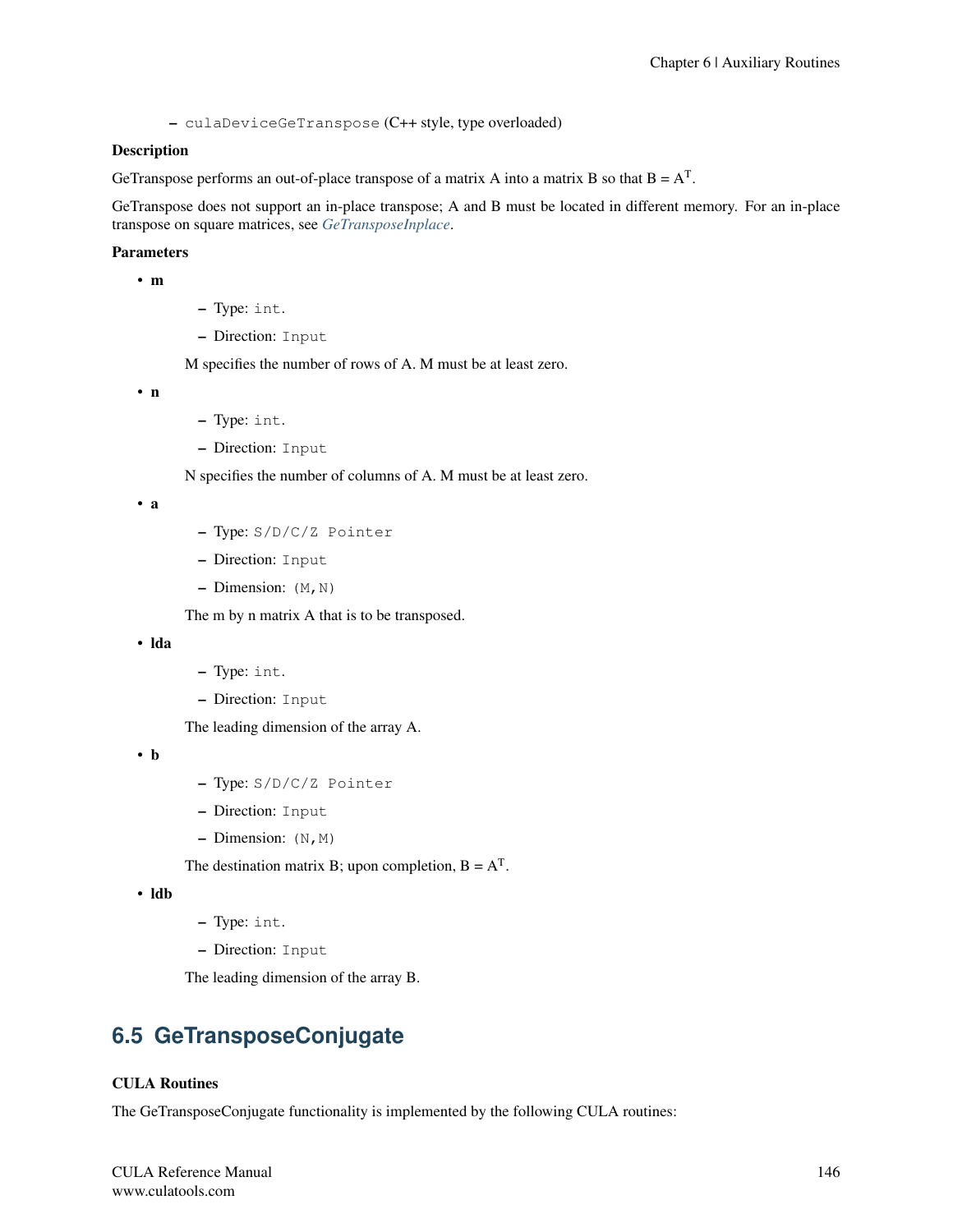- Host Memory
	- culaCgeTransposeConjugate
	- culaZgeTransposeConjugate
	- culaGeTransposeConjugate (C++ style, type overloaded)
- Device Memory
	- culaDeviceCgeTransposeConjugate
	- culaDeviceZgeTransposeConjugate
	- culaDeviceGeTransposeConjugate (C++ style, type overloaded)

#### **Description**

GeTransposeConjugate performs a tranpose as *[GeTranspose](#page-149-0)* does, with the addition that each element of B is conjugated so that for all  $(i,j) B(j,i) = \text{conig}(A(i,j))$ .

GeTransposeConjugate does not support an in-place transpose; A and B must be located in different memory. For an in-place transpose on square matrices, see *[GeTransposeConjugateInplace](#page-153-0)*.

#### Parameters

• m

- Type: int.
- Direction: Input

M specifies the number of rows of A. M must be at least zero.

• n

- Type: int.
- Direction: Input

N specifies the number of columns of A. M must be at least zero.

• a

- Type: C/Z Pointer
- Direction: Input
- $-$  Dimension:  $(M, N)$

The m by n matrix A that is to be transposed.

• lda

- Type: int.
- Direction: Input

The leading dimension of the array A.

• b

- Type: C/Z Pointer
- Direction: Input
- $-$  Dimension:  $(N, M)$

The destination matrix B; upon completion,  $B = A<sup>T</sup>$ .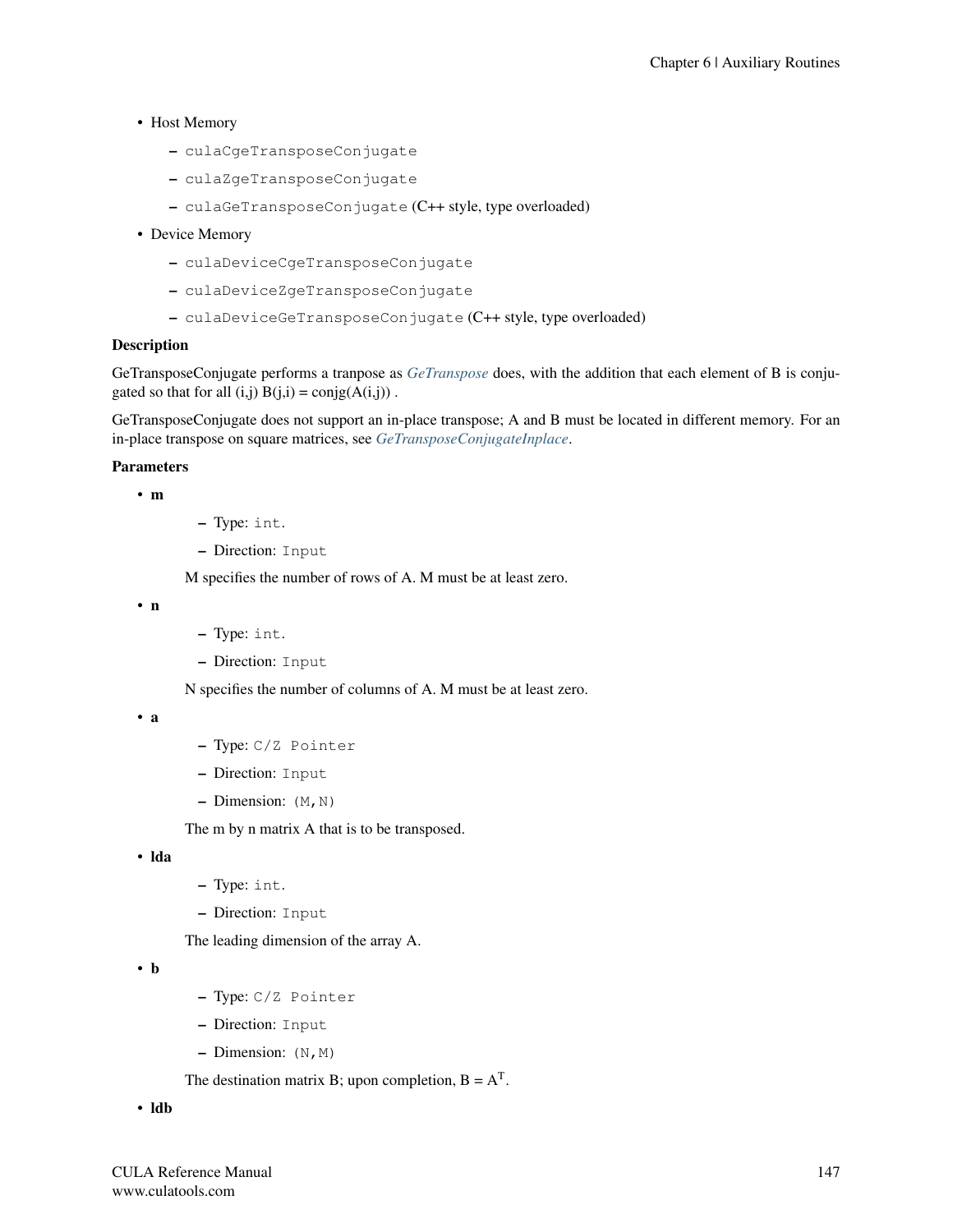- Type: int.
- Direction: Input

The leading dimension of the array B.

## <span id="page-152-0"></span>**6.6 GeTransposeInplace**

#### CULA Routines

The GeTransposeInplace functionality is implemented by the following CULA routines:

- Host Memory
	- culaSgeTransposeInplace
	- culaDgeTransposeInplace
	- culaCgeTransposeInplace
	- culaZgeTransposeInplace
	- culaGeTransposeInplace (C++ style, type overloaded)
- Device Memory
	- culaDeviceSgeTransposeInplace
	- culaDeviceDgeTransposeInplace
	- culaDeviceCgeTransposeInplace
	- culaDeviceZgeTransposeInplace
	- culaDeviceGeTransposeInplace (C++ style, type overloaded)

#### Description

GeTransposeInplace performs an in-place transpose of a square matrix A onto itself so that  $A = A<sup>T</sup>$ .

#### **Parameters**

- n
- Type: int.
- Direction: Input

N specifies the size of the square matrix A. N must be at least zero.

• a

- Type: S/D/C/Z Pointer
- Direction: Input
- Dimension:  $(N, N)$

The N by N square matrix A that is to be transposed.

• lda

- Type: int.
- Direction: Input

The leading dimension of the array A.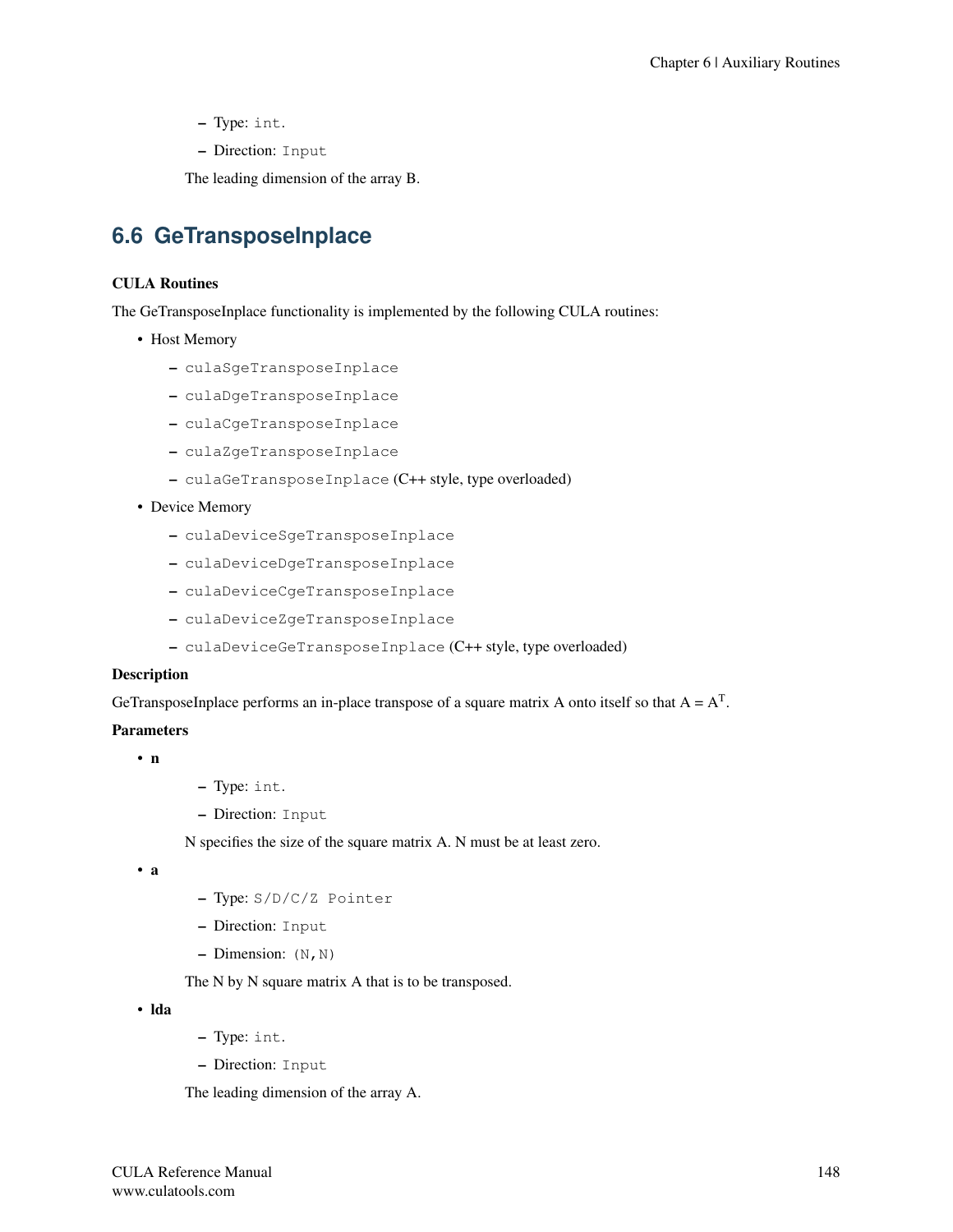# <span id="page-153-0"></span>**6.7 GeTransposeConjugateInplace**

#### CULA Routines

The GeTransposeConjugateInplace functionality is implemented by the following CULA routines:

- Host Memory
	- culaCgeTransposeConjugateInplace
	- culaZgeTransposeConjugateInplace
	- culaGeTransposeConjugateInplace (C++ style, type overloaded)
- Device Memory
	- culaDeviceCgeTransposeConjugateInplace
	- culaDeviceZgeTransposeConjugateInplace
	- culaDeviceGeTransposeConjugateInplace (C++ style, type overloaded)

#### Description

GeTransposeConjugateInplace performs a tranpose as *[GeTransposeInplace](#page-152-0)* does, with the addition that each element of A is conjugated so that for all  $(i,j) A(j,i) = \text{conig}(A(i,j))$ .

#### **Parameters**

- n
- Type: int.
- Direction: Input

N specifies the size of the square matrix A. N must be at least zero.

• a

- Type: C/Z Pointer
- Direction: Input
- $-$  Dimension:  $(N, N)$

The N by N square matrix A that is to be transposed.

• lda

- Type: int.
- Direction: Input

The leading dimension of the array A.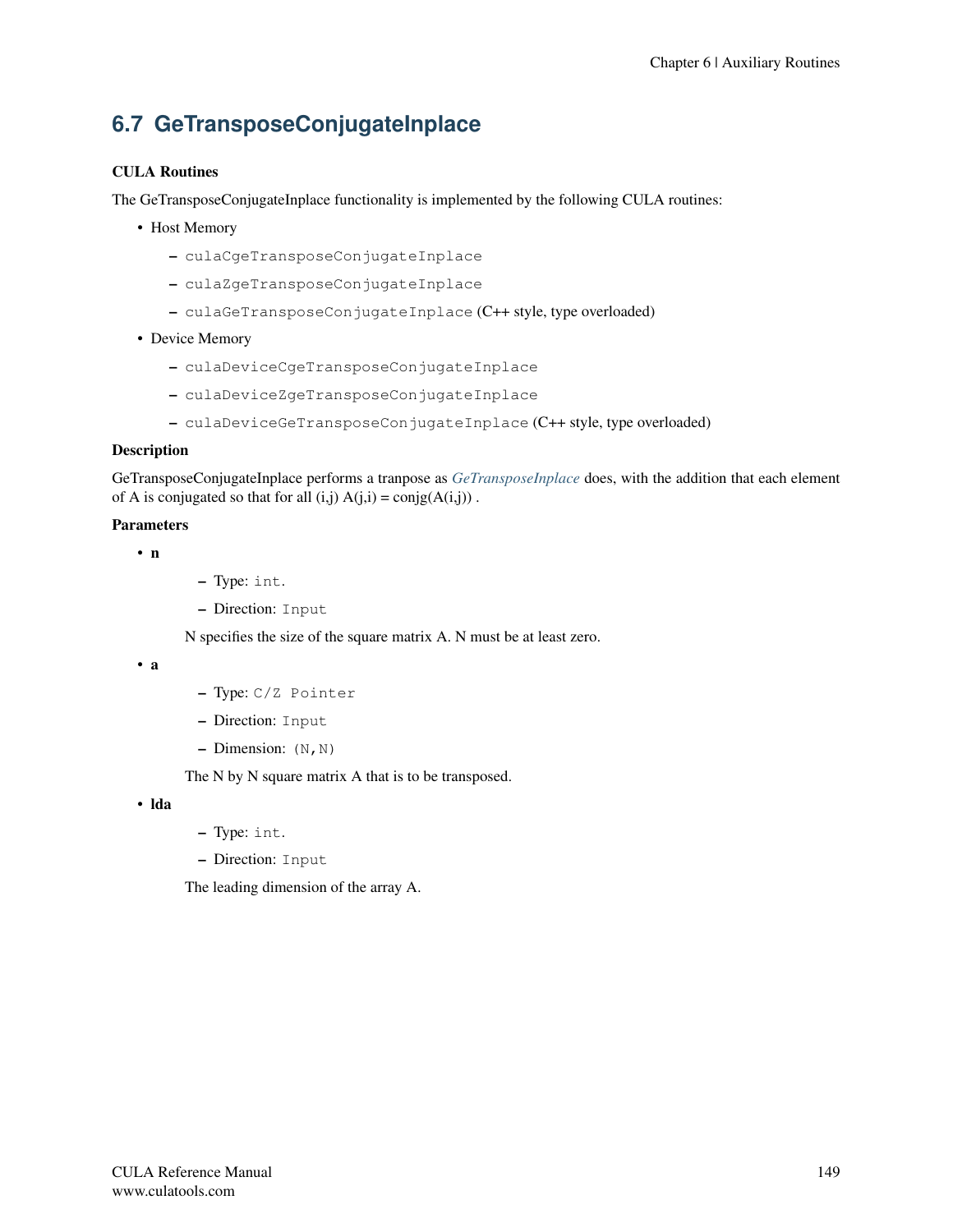# **DIFFERENCES BETWEEN CULA AND LAPACK**

The usage of some CULA functions differ slightly from their LAPACK equivalents, though they perform the same operations. This section details some of the API-wide ways that CULA and LAPACK differ.

## **7.1 No Workspace Parameters**

Many LAPACK functions require a workspace for internal operation. For those LAPACK functions that utilize a workspace, workspace sizes are queried by providing a -1 argument to what is typically an *LWORK* parameter. Upon inspecting this parameter, the LAPACK function will determine the workspace required for this particular problem size and will return the value in the *WORK* parameter. LAPACK (and other similar packages) then require the programmer to provide a pointer to memory of sufficient size, which often requires that the programmer allocate new memory.

CULA uses both main and GPU workspace memories, and as such, LAPACK's workspace query is not appropriate, as the LAPACK interface allows for the specification of only one workspace. Instead of providing a more complicated interface that adds parameters for both main and GPU workspace memories, CULA requires neither. Instead, any workspaces that are required are allocated and tracked internally. This organization yields no significant performance loss, and furthermore reduces the number of function calls by removing the need for a workspace query.

Note: Any workspaces that have been allocated internally may be cleared by calling culaFreeBuffers().